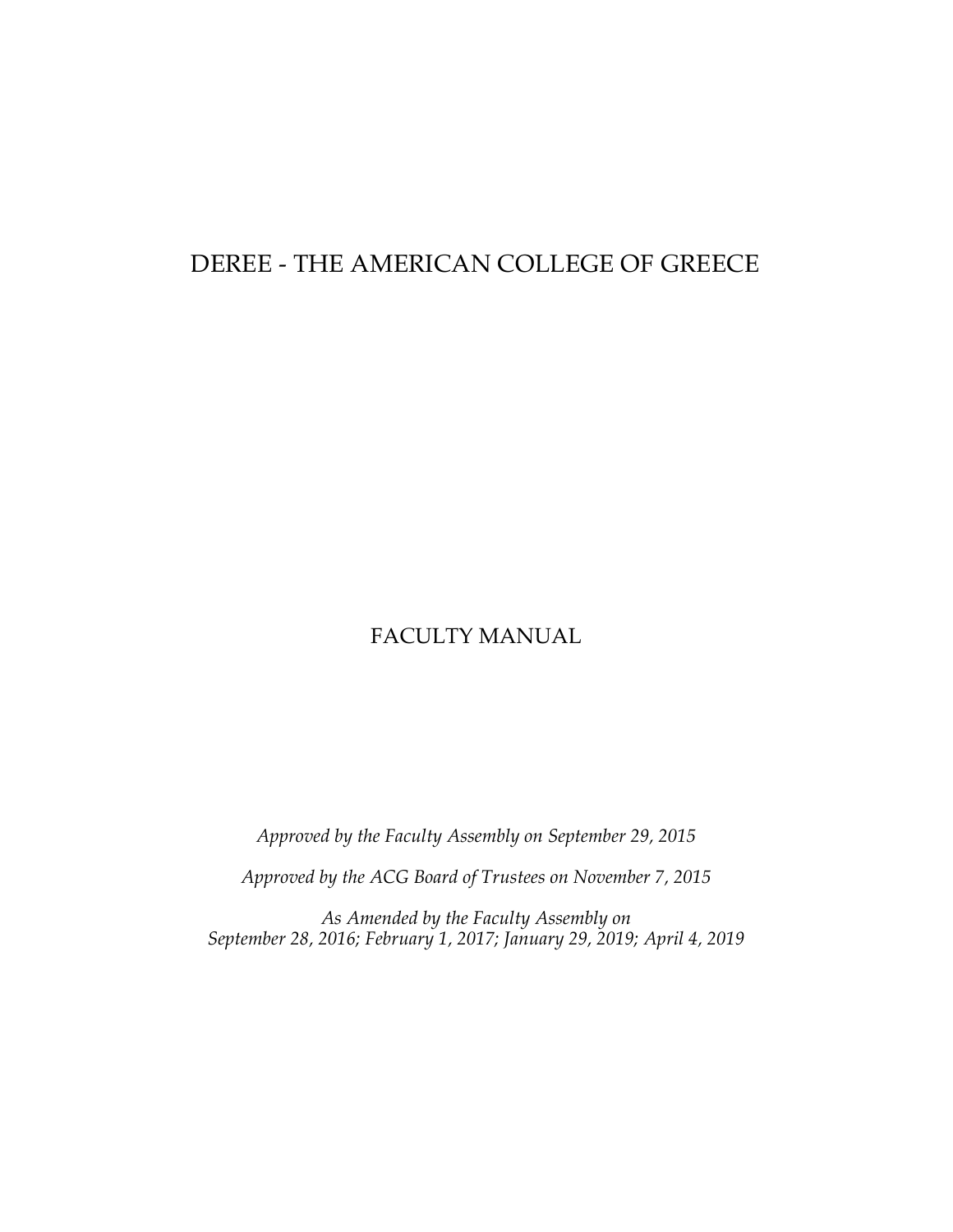## **TABLE OF CONTENTS**

|               | PART ONE: MISSION STATEMENT                                                                            | page | 4                          |
|---------------|--------------------------------------------------------------------------------------------------------|------|----------------------------|
|               | PART TWO: HISTORY OF THE COLLEGE                                                                       |      | 5                          |
|               | PART THREE: BYLAWS OF THE FACULTY OF DEREE                                                             |      | 7                          |
| Article I.    | Membership                                                                                             |      | 7                          |
| Article II.   | Officers                                                                                               |      | 7                          |
| Article III.  | Responsibilities                                                                                       |      | 8                          |
| Article IV.   | Meetings                                                                                               |      | 9                          |
| Article V.    | <b>Faculty Standing Committees</b>                                                                     |      | 10                         |
| Article VI.   | Amendments                                                                                             |      | 10                         |
|               | PART FOUR: PERSONNEL POLICIES AND PROCEDURES                                                           |      | 11                         |
| Article I.    | Purpose                                                                                                |      | 11                         |
| Article II.   | Definition                                                                                             |      | 12                         |
| Article III.  | Appointments to the Faculty                                                                            |      | 13                         |
| Article IV.   | <b>Promotion Between Ranks</b>                                                                         |      | 14                         |
| Article V.    | <b>Conditions of Employment</b>                                                                        |      | 15                         |
| Article VI.   | <b>Evaluation of Professional Performance</b>                                                          |      | 18                         |
| Article VII.  | Salary and Benefits                                                                                    |      | 19                         |
| Article VIII. | <b>Termination of Employment</b>                                                                       |      | 21                         |
| Article IX.   | Grievances                                                                                             |      | 22                         |
|               | PART FIVE: FACULTY ANNUAL PERFORMANCE REVIEW                                                           |      | 25                         |
|               | Sample Departmental Criteria:                                                                          |      |                            |
|               | I. Teaching<br>II. Scholarly Activity<br>III. Service<br>IV. Administrative Service<br>V. Collegiality |      | 28<br>30<br>32<br>33<br>34 |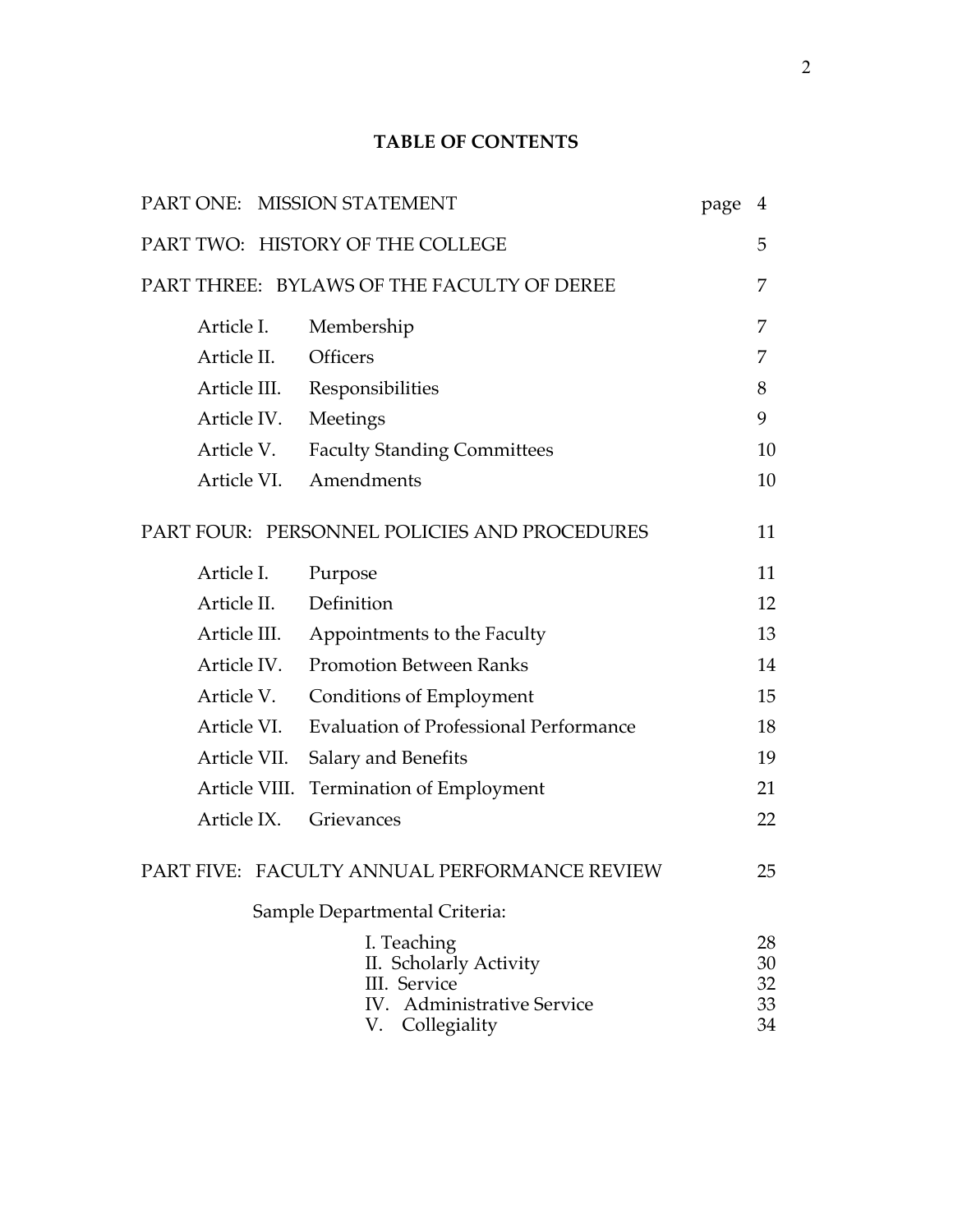## PART SIX: COMMITTEES 35

| I.                |                                                      | Academic Council                                               | 36 |  |
|-------------------|------------------------------------------------------|----------------------------------------------------------------|----|--|
| П.                |                                                      | <b>Program Committees</b>                                      | 38 |  |
|                   | III.                                                 | <b>College Standing Committees</b>                             | 40 |  |
|                   |                                                      | A. Art Review and Cultural Events Committee                    | 40 |  |
|                   |                                                      | B. Committee on Disabilities & Learning Differences            | 41 |  |
|                   |                                                      | C. Archives & Library Advisory Committee                       | 43 |  |
|                   |                                                      | D. International Honors Advisory Committee                     | 44 |  |
|                   |                                                      | E. Teaching & Learning Center Faculty Work Group               | 45 |  |
|                   |                                                      | F. Green Campus Committee                                      | 46 |  |
|                   |                                                      | G. Institutional Review Board                                  | 48 |  |
|                   |                                                      | H. Graduate Studies Committee                                  | 50 |  |
|                   |                                                      | Committee on Standing and Conduct<br>I.                        | 52 |  |
|                   | IV.                                                  | <b>Faculty Standing Committees</b>                             | 56 |  |
|                   |                                                      | A. Committee on Academic Standards and Policies                | 56 |  |
|                   |                                                      | B. Undergraduate Curriculum Committee                          | 59 |  |
|                   |                                                      | C. Graduate Curriculum Committee                               | 61 |  |
|                   |                                                      | D. Grievance and Professional Conduct Committee                | 62 |  |
|                   |                                                      | E. Faculty Affairs Committee                                   | 64 |  |
|                   |                                                      | F. Ranking and Evaluation Committee                            | 65 |  |
| <b>APPENDICES</b> |                                                      |                                                                | 66 |  |
|                   |                                                      | Appendix A: Job description for Department Heads               | 67 |  |
|                   | Appendix B: Job description for Program Coordinators |                                                                |    |  |
|                   |                                                      | Appendix C: Job description for Area Coordinators              | 74 |  |
|                   |                                                      | Appendix D: Job description for Graduate Program Coordinators  | 76 |  |
|                   |                                                      | Appendix E: Instructor Code of Ethics and Professional Conduct | 79 |  |
|                   |                                                      |                                                                |    |  |

Appendix F: Copyright Issues: Guidelines for Instructors 88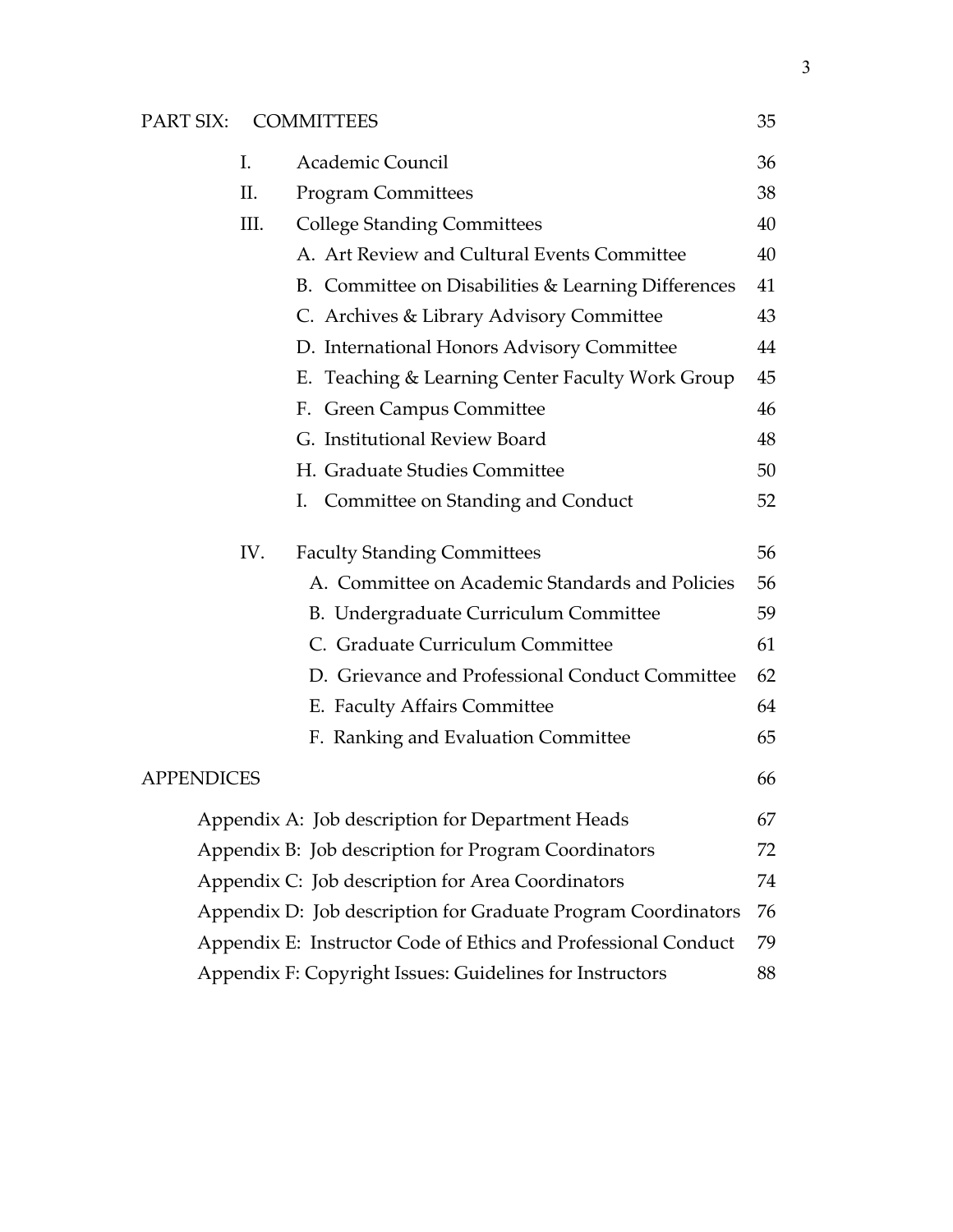#### **PART ONE: MISSION STATEMENT**

#### **Deree Mission**

International in origin and outlook, Deree - The American College of Greece offers a distinctive academic ethos rooted in American higher education best practices and integrating American, Greek and European cultures. The College is committed to extending educational opportunities to qualified students of diverse backgrounds and to active, mutually supportive interaction with its alumni. Deree Faculty, dedicated to teaching, scholarship and service, cultivate a rich intellectual campus environment, serve numerous external constituencies and contribute to their professional disciplines. Through undergraduate and graduate curricula in the liberal arts and sciences, business and selected professions, as well as through its co-curricular programs, the College enables students:

- To define and pursue their educational and professional goals,
- To develop as critical and creative thinkers and socially aware individuals, and
- To prepare for lives of reflection as well as responsible civic engagement in a complex, global world.

*Approved by the Board of Trustees June 2009*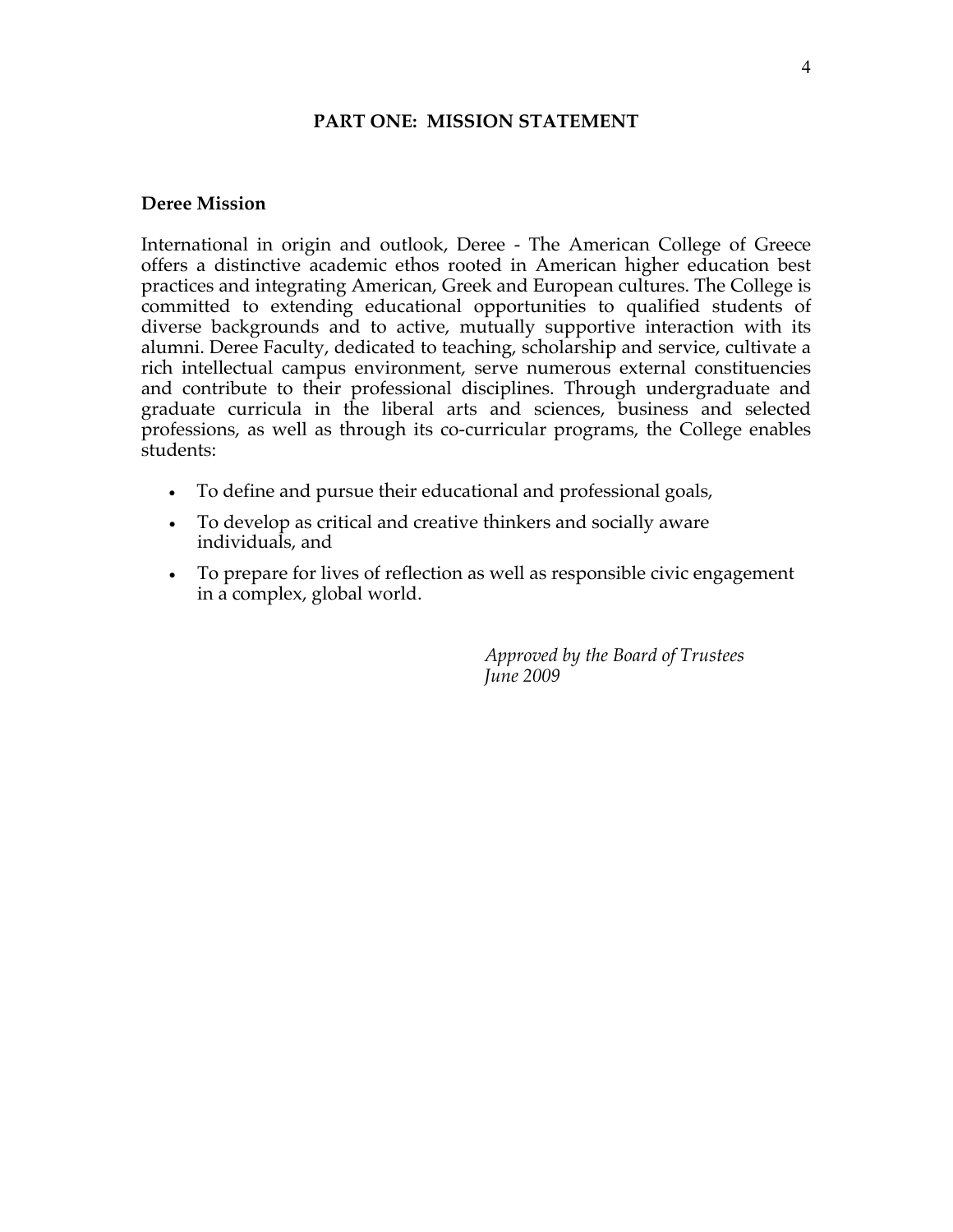#### **PART TWO: HISTORY OF THE COLLEGE**

The American College of Greece (ACG) is the oldest and largest independent, American-sponsored college or university in Europe. Deree College, the higher education division of The American College of Greece, shares in a continuous history of noteworthy academic tradition and development dating back to the College's founding in 1875.

Founded by American Christian missionaries as a primary and secondary school for girls in Smyrna, Asia Minor, the institution expanded into higher education in 1885. Events in Smyrna forced the school to close in 1922; it reopened in Athens in 1923 at the invitation of Eleftherios Venizelos, the internationally renowned Greek statesman. In 1936 the institution was named Orlinda Childs Pierce College in memory of the wife of a benevolent supporter.

The 1960s witnessed significant changes at the College. Pierce College was incorporated in the state of Colorado in 1961 and was authorized to grant Bachelor of Arts and Bachelor of Science degrees. In 1963 the secondary school division of Pierce College was recognized by the Greek government as the equivalent of a national public school.

In 1965 the College moved to a sixty-acre site in Aghia Paraskevi, a northeastern suburb of Athens. The first baccalaureate degrees were awarded in 1969. The undergraduate division was renamed Deree College in 1973 in honor of a generous benefactor from Chicago, William S. Deree (born Derehanis in the village of Ambelionas, in the prefecture of Messinia in the Peloponnese).

Deree College (Deree) is an American-sponsored, independent, coeducational, nonsectarian, and nonprofit educational institution accredited in the United States. Over 35,000 alumni (including 25,000 graduates) reside in over 40 countries and are prominent in public life, business, the arts, and the professions.

The College campus is located in Aghia Paraskevi, situated on the western slopes of Mt. Hymettus, some ten kilometers from the center of Athens, offering a magnificent view of the sprawling city. Its original buildings were designed by the renowned Greek architect Constantine Doxiades.

The Downtown campus was established in 1971 to broaden the College's commitment to both business education and the professional community in Greece. With the help of a challenge grant from the United States Agency for International Development, funds were raised in both Greece and the United States from businesses, parents, alumni, trustees, and friends to build a five-story facility in Ambelokipi, near the city's business center, in 1993.

The New England Association of Schools and College (NEASC) accredited Deree in 1981, making it the first US international institution to receive NEASC accreditation.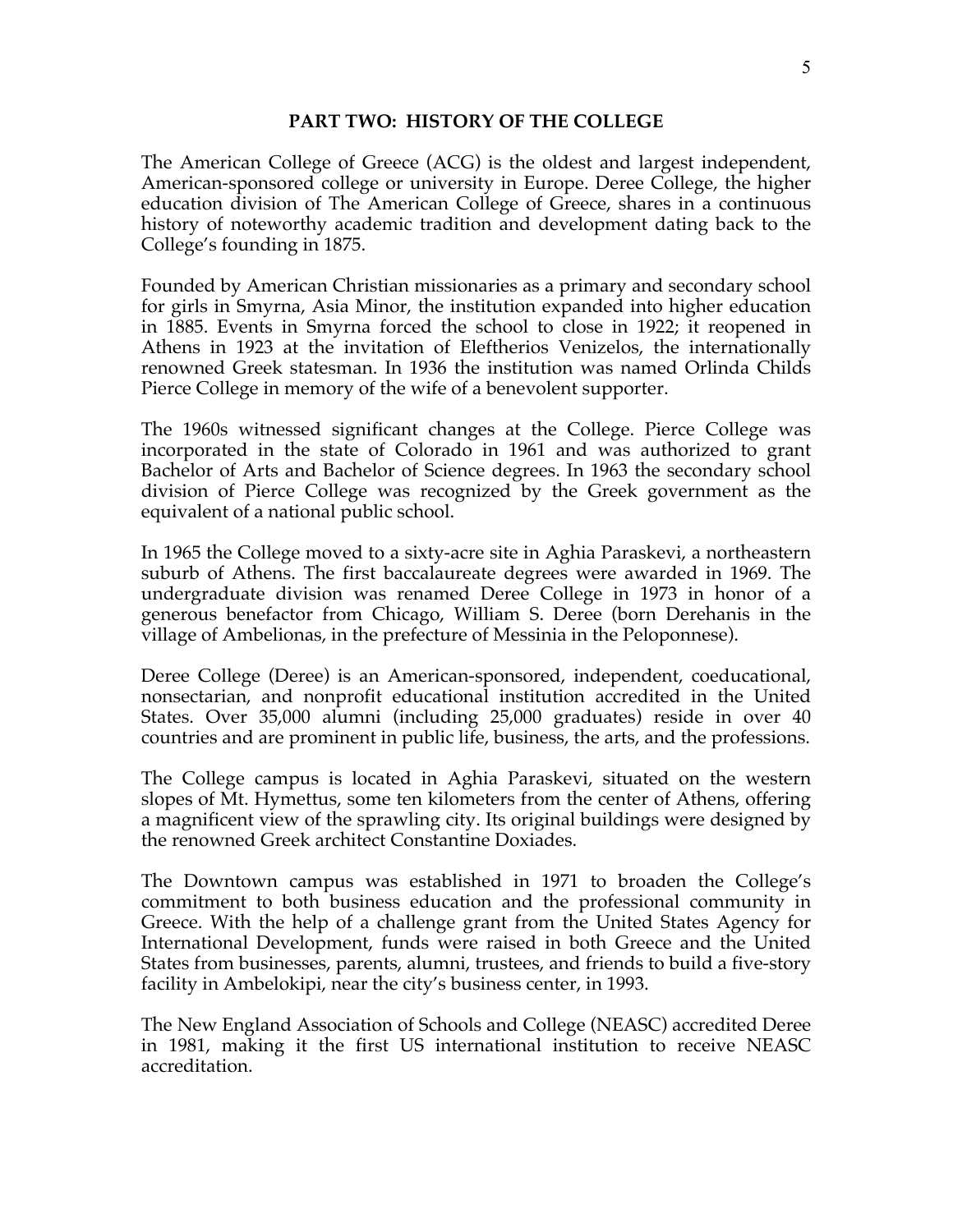ALBA Graduate Business School (ALBA) was founded in 1992 as a joint initiative of the Federation of Greek Enterprises (ΣΕΒ), the leading Employer's Union in Greece, and the Hellenic Management Association (ΕΕ∆Ε). Both the preparation for the creation of ALBA and its operations until the end of 1993 were funded by the European Commission and by contributions offered by its Corporate Members.

In February 1995, the Athens Chamber of Commerce and Industry (EBEA) joined the Federation of Greek Enterprises and the Hellenic Management Association to become the third collective body of Greek businesses, which along with individual corporate members, comprise the ALBA Association – a Greek notfor-profit entity – under whose auspices ALBA operates. Currently, ALBA's corporate members account for over 90% of the publicly traded value of the Greek stock exchange – a uniquely strong tie between a graduate school of business and the corporate community.

In December 2011, ACG and ALBA formed a strategic alliance aiming to create a premier international education institution in Greece providing pre-collegiate, undergraduate and graduate education.

## **Deree-The American College of Greece**

Admissions standards are competitive, without regard to age, gender, color, race, nationality, ethnicity, faith, disability, sex, marital status, sexual orientation or economic background. English is the language of instruction, and since it is a second language for most students, its consistent use is a significant part of the learning experience. Students are encouraged to take advantage of the linguistic environment of the College to improve their communication skills in English.

The educational system at Deree is based upon that of American institutions of higher learning. Its degrees are not recognized by Greek authorities as the equivalent of Greek public university degrees. However, given its NEASC accreditation, Deree degrees are afforded recognition for professional rights by Greek authorities on a case-by-case basis. Deree College degrees are internationally recognized as the equivalent of corresponding degrees granted by colleges and universities accredited in the United States.

In 2010, Deree entered into a partnership with the Open University (OU), the largest university in the U.K., for the purpose of program validation. All Deree undergraduate programs are validated by the OU, allowing Deree students to earn simultaneously two higher education degrees/awards – American and European. Since the status of private education in Greece is defined by Greek laws and regulations that may be modified at any time by the competent authorities, Deree cannot guarantee that its educational status in Greece will remain unchanged. However, while observing all relevant Greek laws and regulations, the College can confidently assert that it will always strive to provide its students with a quality education by virtue of its accreditation by the New England Association of Schools and Colleges (NEASC) and validation by the UK's Open University.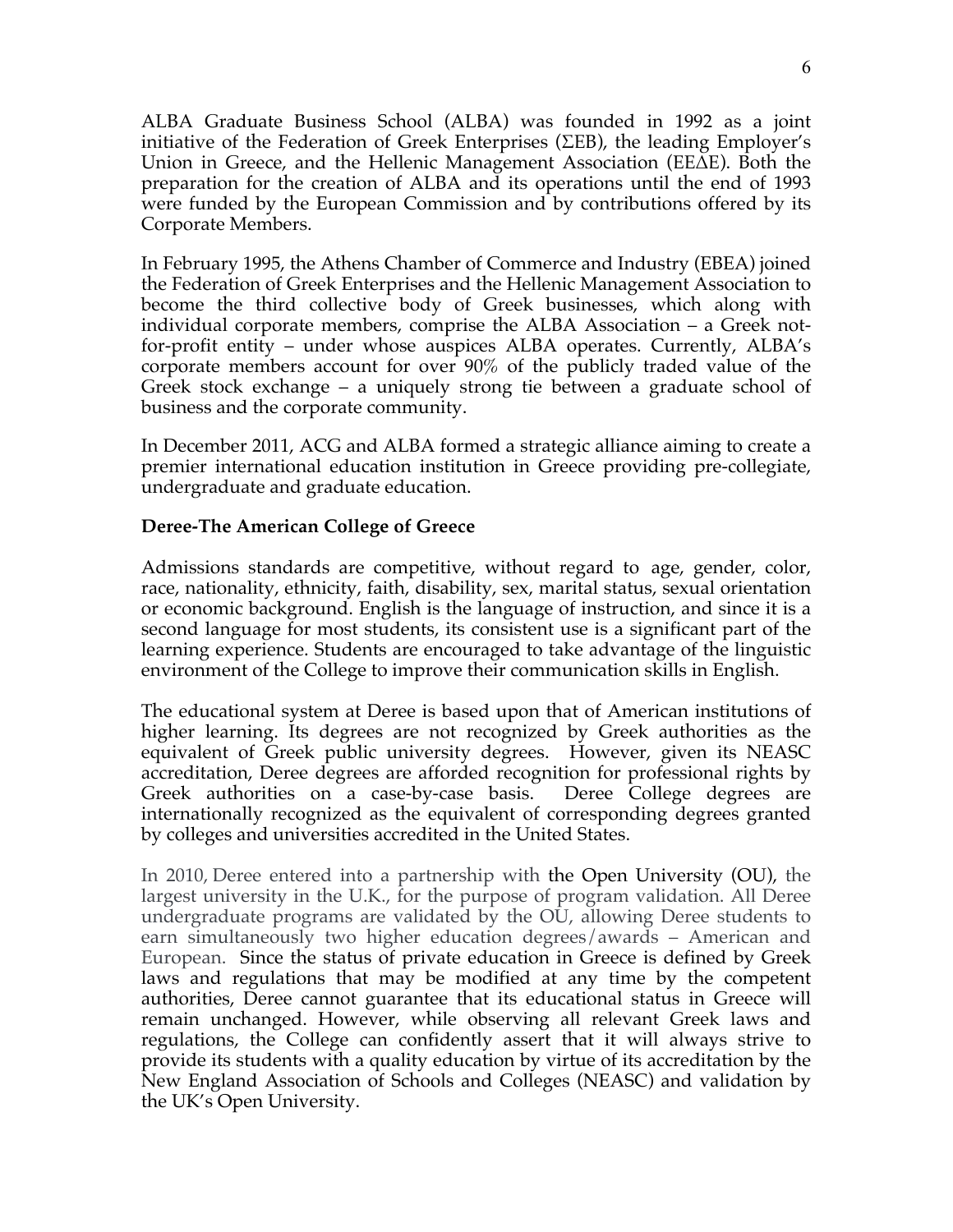#### **PART THREE: BYLAWS OF THE FACULTY OF DEREE**

## ARTICLE I. MEMBERSHIP

#### Section 1.

The Faculty of Deree is comprised of the Chief Academic Officer, the academic Deans, the Librarian, and all instructors of whatever rank holding full-time teaching contracts. The President is considered a member of the Faculty, but does not have a vote in the Faculty Assembly.

#### Section 2.

Persons appointed for temporary part-time or full-time instructional duties, i.e., for one semester or term at a time, are not members of the Faculty, regardless of length of service.

#### Section 3.

Persons designated as "Visiting Instructor" or "Visiting Faculty" who are employed on a full-time basis during their appointment, are members of the Faculty for the period of their appointment. A  $\sqrt[n]{t}$  Visiting" designation cannot last for more than one year and a visiting Faculty member has no voting rights in the Faculty Assembly.

Section 4.

Faculty members who are assigned full-time administrative duties in nonacademic units maintain their Faculty voting rights only during the first year of their administrative appointment.

#### ARTICLE II. OFFICERS

Section 1.

All Deree Faculty members defined in Article I comprise the Deree Faculty Assembly. The Officers of the Faculty Assembly are the Chief Academic Officer, the Secretary and the Parliamentarian.

Section 2.

The Chief Academic Officer or a senior Faculty member, in his/her stead, calls and presides at meetings of the Faculty Assembly.

Section 3.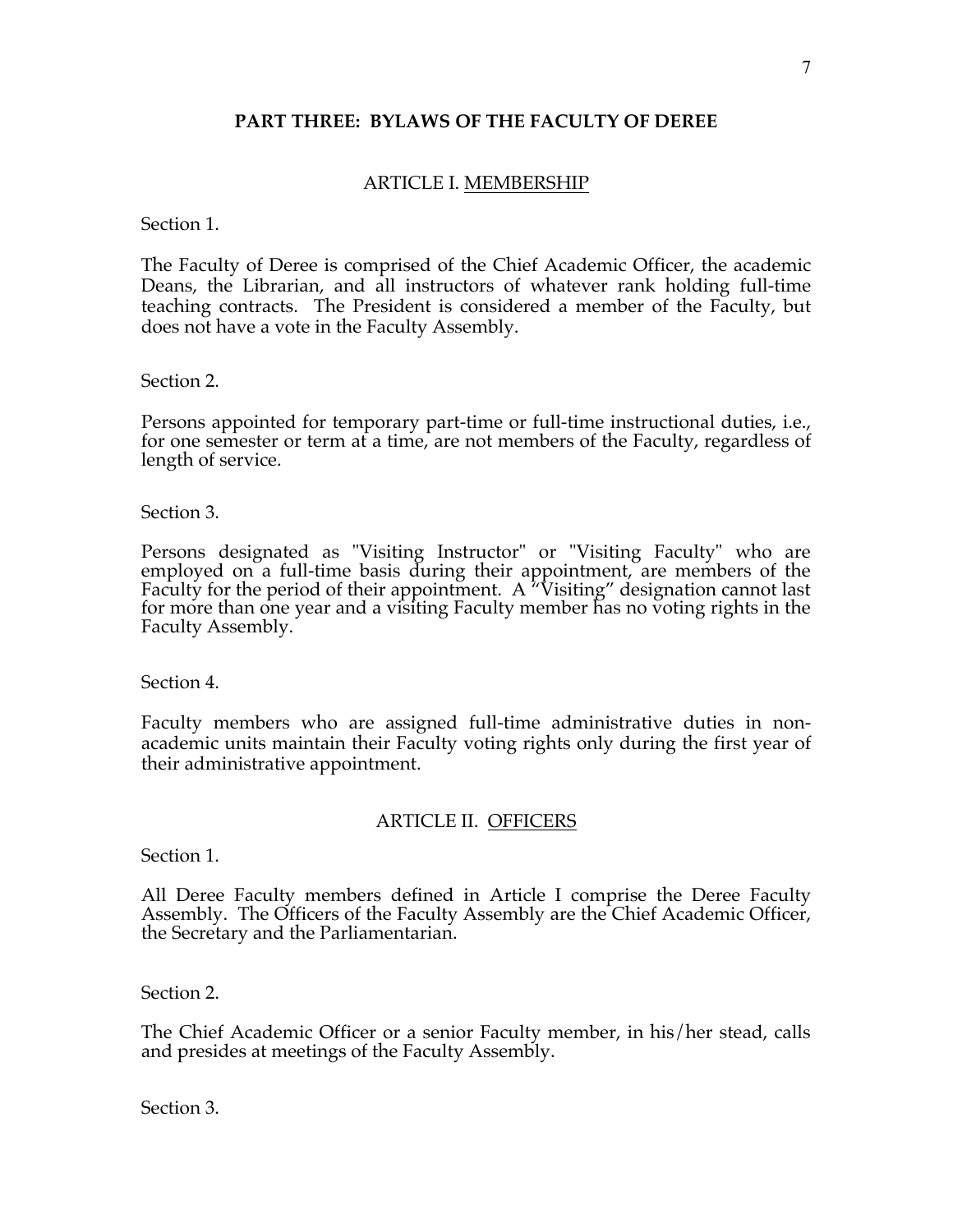The Secretary, elected by the Faculty to serve for one (1) academic year, takes the roll at meetings, transcribes and maintains a file of official minutes of meetings of the Faculty. The Office of Academic Affairs distributes to the College community minutes approved by the Faculty and meeting agendas.

#### Section 4.

The Parliamentarian, elected by the Faculty to serve for one (1) academic year, is an officer of the Faculty Assembly, providing advice regarding adherence to Parliamentary procedure and the Faculty Manual bylaws.

#### ARTICLE III. RESPONSIBILITIES

The Faculty has the primary responsibility for the academic standards and the academic programs of Deree. The Faculty also has responsibility for recommending action on the following areas related to the Faculty's area of service to the College: curriculum and instruction; standards of scholarship; Faculty hiring, evaluation and promotion; and professional and ethical standards. Such policies must be approved by a majority of those members of the Faculty voting before being recommended to the Chief Academic Officer and the President. Specifically, the Faculty has responsibility over:

- 1. College-wide academic standards and policies, including but not limited to:
	- a. Academic standards for admission
	- b. Standards of scholarship
	- c. Professional and ethical standards
- 2. Faculty Affairs, including, but not limited to:
	- a. Hiring
	- b. Evaluation
	- c. Promotion
- 3. Academic Programs including, but not limited to:
	- a. Curriculum and instruction
	- b. All courses of study bearing academic credits, or alternative ways of earning academic credits, applicable towards any academic degree
	- c. College-wide academic degree requirements
	- d. Specific degree program requirements imposed in addition to College-wide degree requirements
	- e. All candidates for degrees, whether or not certified by the College Registrar as having completed all degree requirements, prior to the conferring of the appropriate degree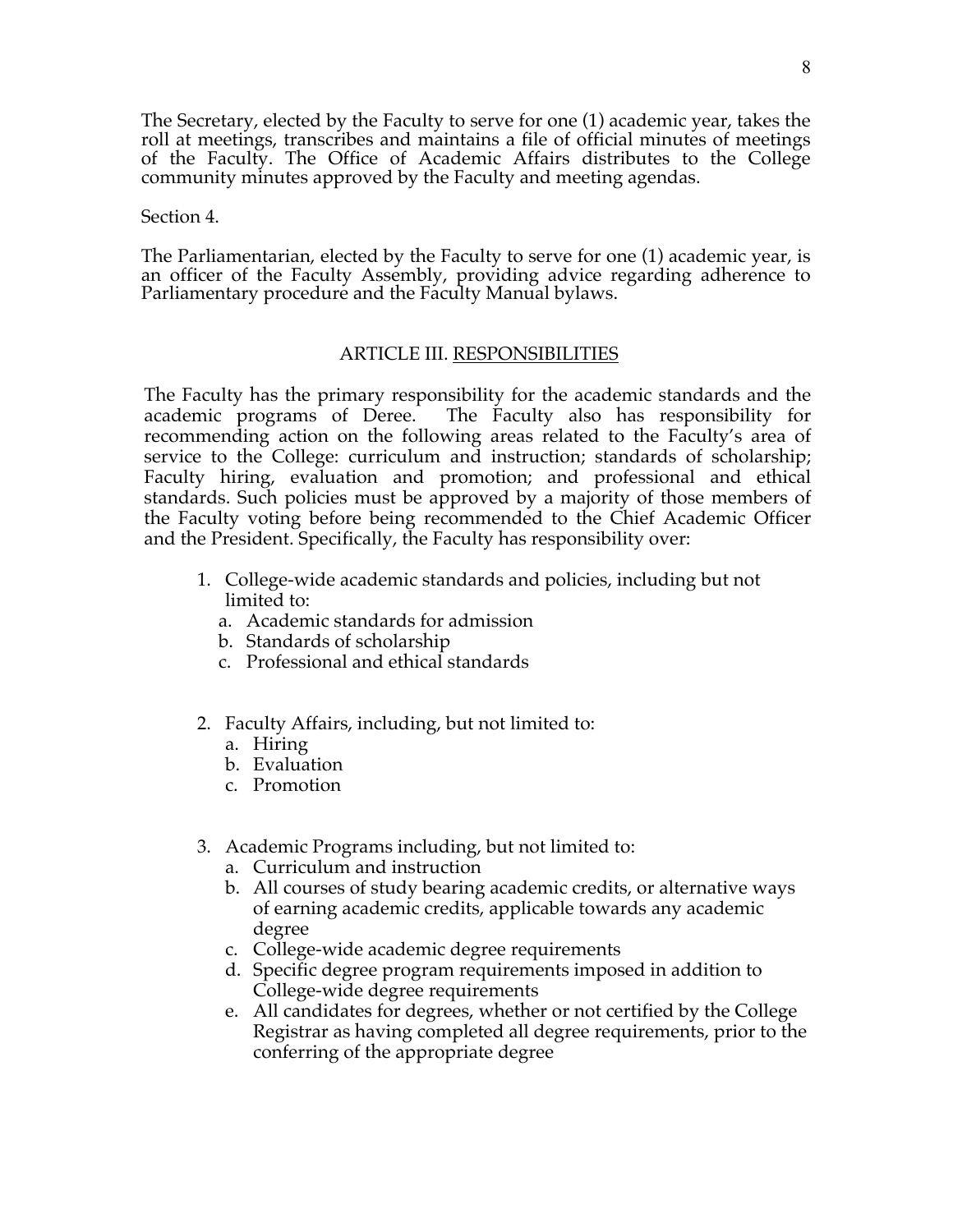#### ARTICLE IV. MEETINGS

#### Section 1.

The Faculty will meet at the call of the Chief Academic Officer, who may preside or relinquish the chair to a senior member of the Faculty. No fewer than two meetings will be called during each academic semester. The Chief Academic Officer will call special meetings of the Faculty within ten school days of the receipt of a request for a special meeting signed by no less than twenty (20) percent of the Faculty.

#### Section 2.

Attendance at meetings of the Faculty by all members being obligatory, a quorum shall consist of two thirds  $(2/3)$  of the Faculty members. If a quorum is not met during a Faculty Assembly meeting, a quorum will be defined as fifty (50) percent of the Faculty members at the next Faculty Assembly meeting.

#### Section 3.

The Faculty, acting in its role as a component of the academic governance of the College, will limit its deliberations and actions to matters pertaining to its areas of responsibility as described in Article III.

This constraint on the Faculty shall not be construed as a prohibition of Faculty to organize and to meet as a body for the purpose of attending to other matters of interest to Faculty.

#### Section 4.

A vote on any academic matter may be taken by secret ballot at the discretion of the Chair or by a vote of one-half  $(1/2)$  of the Faculty present. A vote by a secret ballot may be proposed by any two Faculty members.

#### Section 5.

No action affecting the academic program of the College may be introduced and acted upon during the same meeting or in a subsequent meeting held before the minutes of the first meeting have been distributed. Written proposals and/or motions, with the names of those making such proposals may be acted upon if distributed at least two school days before the meeting.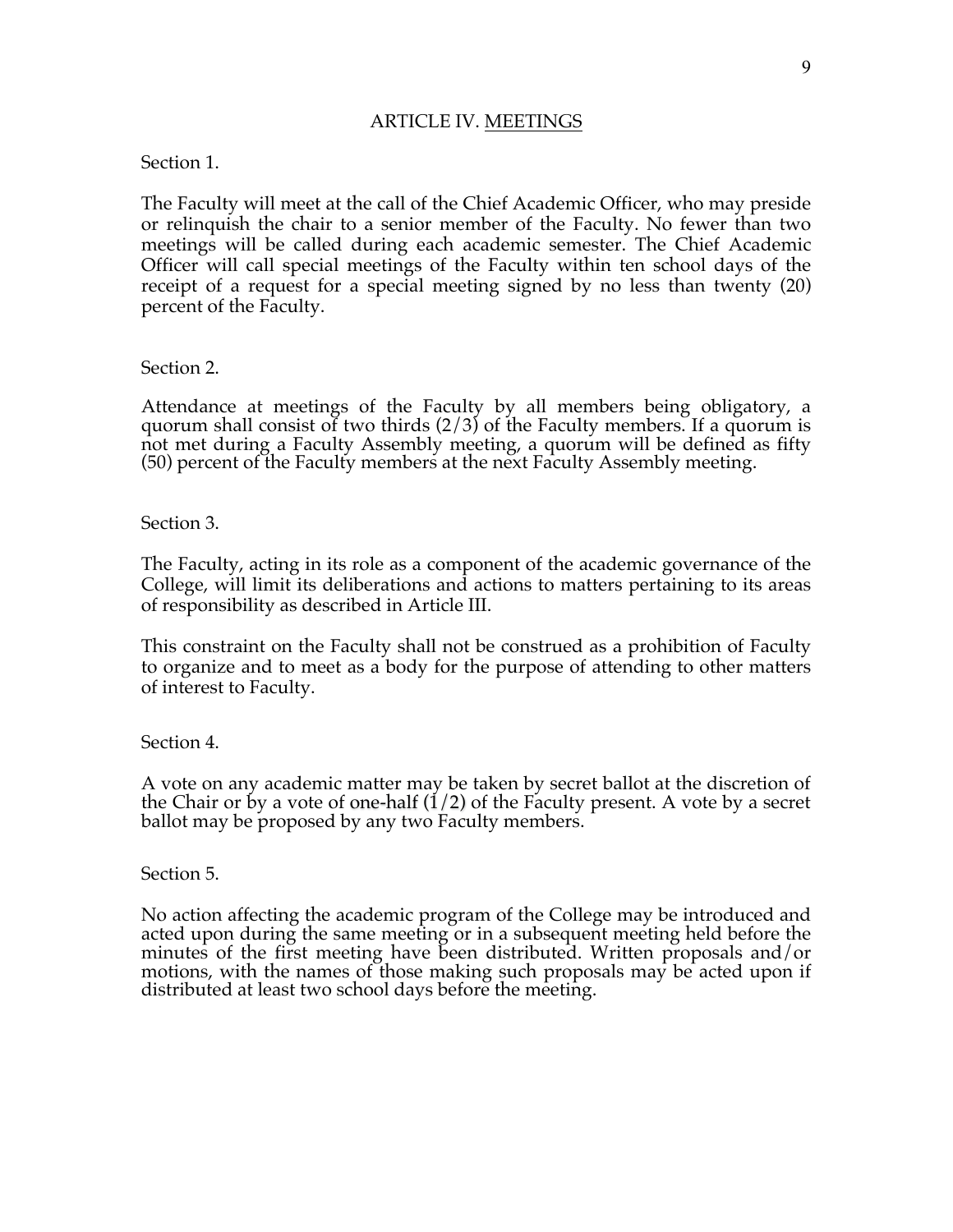## ARTICLE V. FACULTY STANDING COMMITTEES

The following committees of shall constitute the Faculty Standing Committees:

- a. Academic Standards and Policies (CASP)
- b. Curriculum
- c. Grievance and Professional Conduct
- d. Faculty Affairs
- e. Ranking and Evaluation

The Faculty may elect or otherwise appoint ad hoc committees as are desirable or needed to fulfill its responsibilities.

## ARTICLE VI. AMENDMENTS

These Bylaws may be amended by a two-thirds  $(2/3)$  vote of those members of the Faculty voting in a duly called meeting of the Faculty provided that the motion(s) to amend is circulated ten days in advance of the Faculty meeting. The amendment becomes effective upon the approval of the President.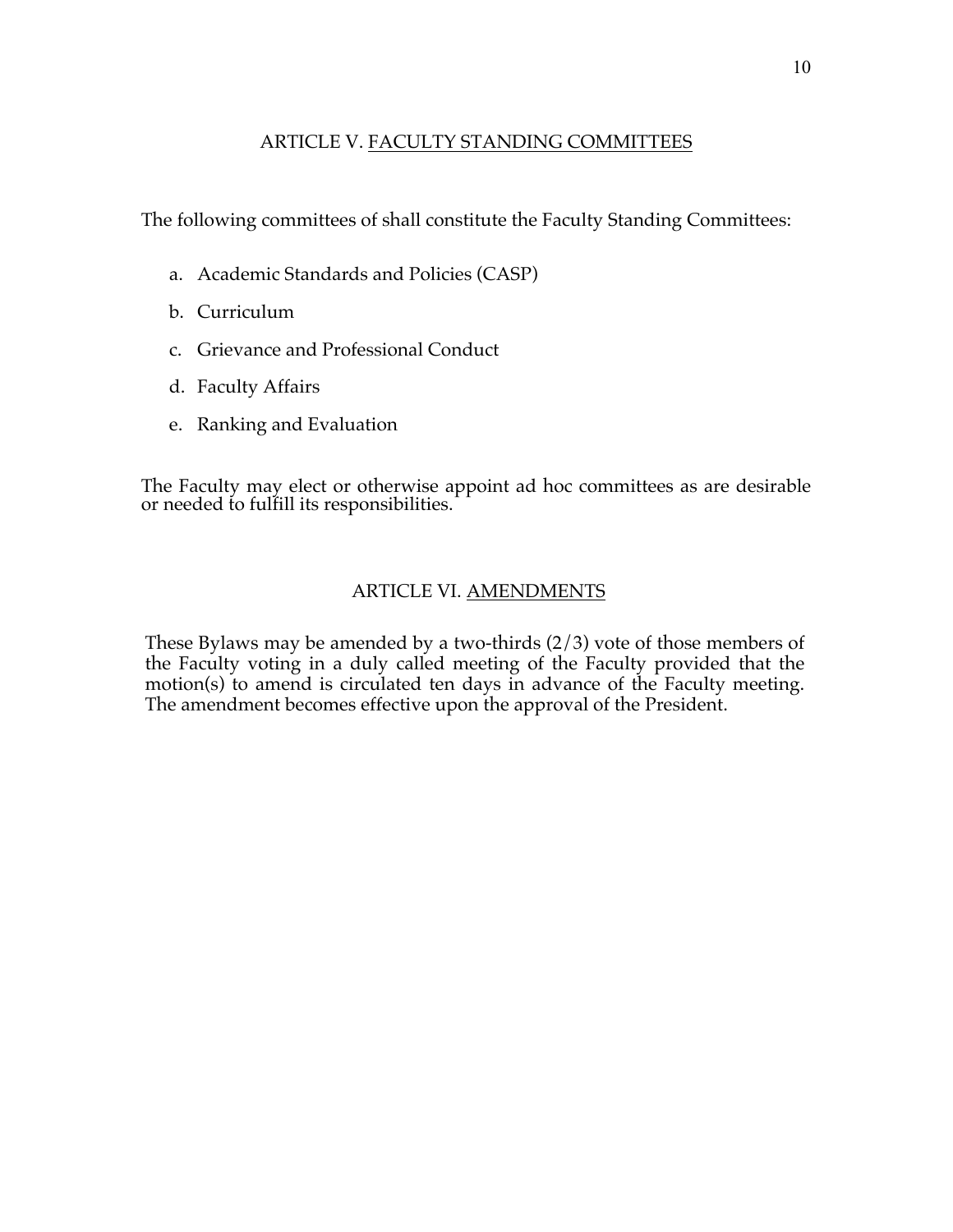## **PART FOUR: PERSONNEL POLICIES AND PROCEDURES**

## ARTICLE I. PURPOSE

The Mission Statement of Deree articulates the raison d'etre and character of the institution:

## DEREE MISSION STATEMENT

International in origin and outlook, Deree College of the American College of Greece offers a distinctive academic ethos rooted in American higher education best practices and integrating American, Greek and European cultures. The College is committed to extending educational opportunities to qualified students of diverse backgrounds and to active, mutually supportive interaction with its alumni. Deree Faculty, dedicated to teaching, scholarship and service, cultivate a rich intellectual campus environment, serve numerous external constituencies and contribute to their professional disciplines. Through undergraduate and graduate curricula in the liberal arts and sciences, business and selected professions, as well as through its co-curricular programs, the College enables students:

- To define and pursue their educational and professional goals,
- To develop as critical and creative thinkers and socially aware Individuals, and
- To prepare for lives of reflection as well as responsible civic engagement in a complex, global world.

*Approved by the Board of Trustees June 2009*

All College policies, including personnel policies, derive from and should be consistent with this statement. The mission being to serve students, the purpose underlying all the policies in this document is to attract and to maintain a Faculty of scholar-teachers who will contribute most to carrying out that mission. By stating these official policies, the College recognizes its obligation to both students and teachers to provide those challenges and rewards designed to cultivate such a Faculty.

Where these policies and procedures are incomplete or insufficiently explicit to provide guidance in a particular case, judgment and action should be consistent with this purpose. Where these policies and procedures are in conflict with Greek labor legislation, current or future, the law of the land prevails.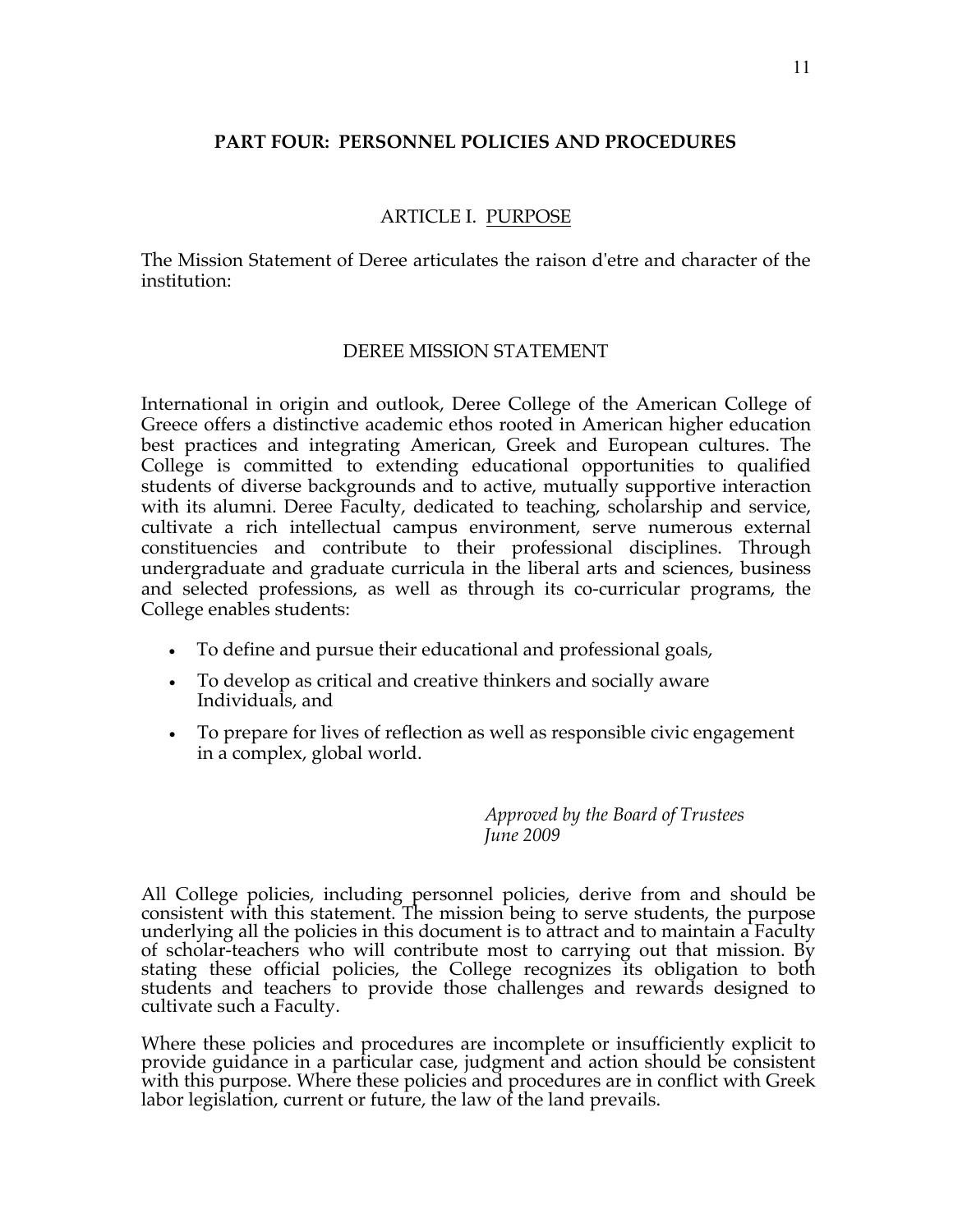#### ARTICLE II. DEFINITION

The Faculty of Deree is the core constituency in the academic governance of the College: a vote on a Faculty matter (and therefore a College matter) represents a substantial share in the institutional decision-making process designed to preserve and promote the wellbeing of the institution.

The Faculty comprises the Chief Academic Officer, the School Deans, the Librarian, and all instructors of whatever rank holding full-time teaching contracts. These policies, however, apply only to those members of the Faculty not holding administrative posts and exclude, therefore, the President, the Chief Academic Officer, the Deans, and the Librarian.

There are two types of full-time faculty: Regular and Teaching Tier faculty. All full-time faculty members have the same rights and responsibilities, except where otherwise indicated in this Manual (e.g. Teaching Tier faculty members are not required to engage in scholarly activities and are not eligible for promotion and sabbaticals). Full-time Faculty members are designated as Lecturers and Professors.

Minimal qualifications (necessary but not sufficient) for each rank are:

| Lecturer:  | A master's degree                                                                                                                                                                           |
|------------|---------------------------------------------------------------------------------------------------------------------------------------------------------------------------------------------|
|            | Assistant Professor: An earned doctorate or equivalent terminal<br>degree, or a master's degree with three years full-<br>time teaching experience and enrollment in a<br>doctoral program. |
|            | Associate Professor: An earned doctorate or equivalent terminal degree<br>and five years of full-time teaching experience.                                                                  |
| Professor: | An earned doctorate plus ten years of full-time<br>teaching experience.                                                                                                                     |
|            |                                                                                                                                                                                             |

Distinguished Professor:

An earned doctorate or equivalent terminal degree and an international reputation in an academic discipline, which enhances the College's reputation.

The term "full-time teaching experience" refers to teaching at the level of higher education as a full-time ranked Faculty member. In exceptional cases, significant related professional experience can substitute for the required teaching experience.

Qualifications are not to be confused with criteria for evaluating the Faculty member's performance and contributions. The above are minimal qualifications and do not indicate standards of performance. Promotion between ranks is not automatic.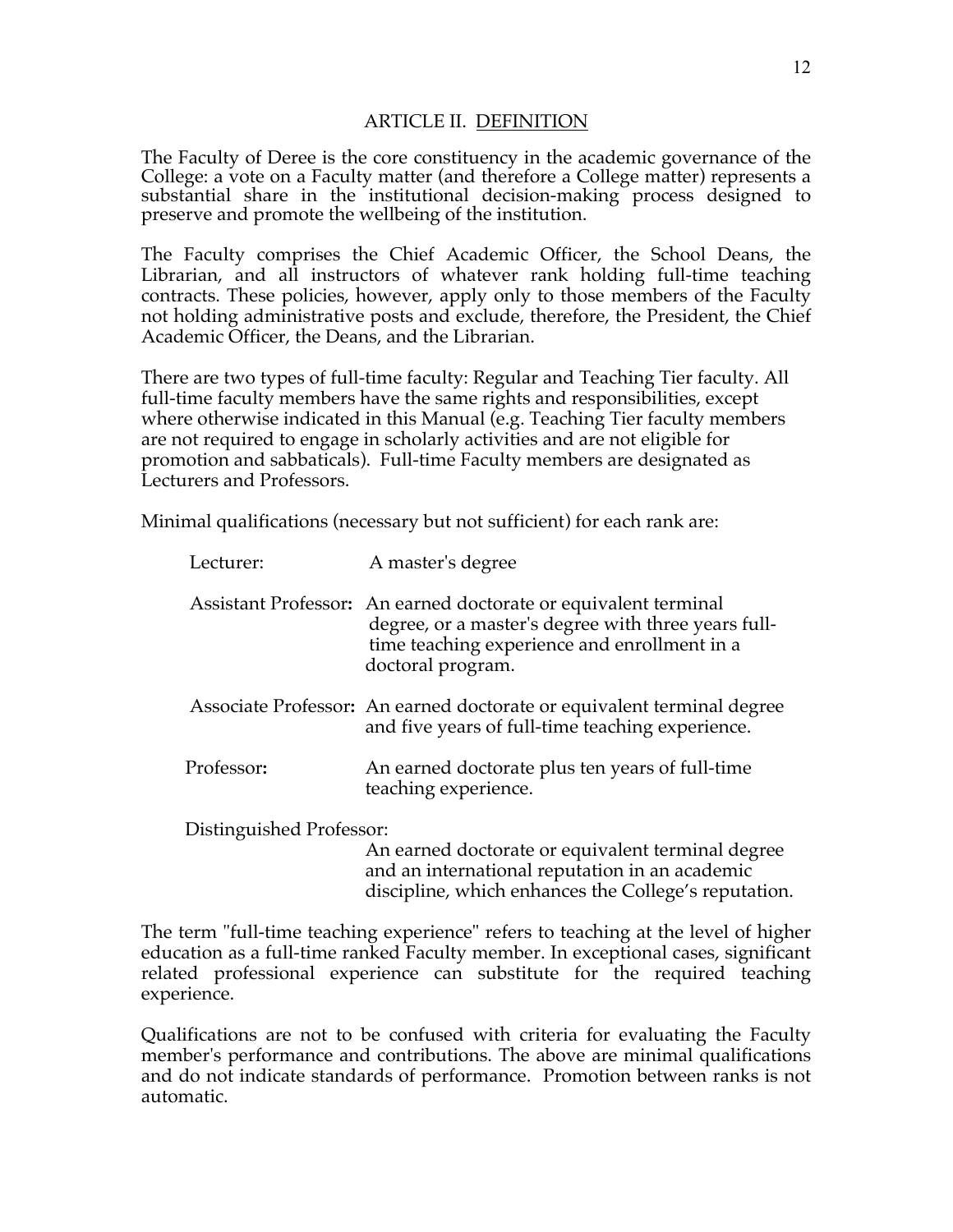The minimal qualifications for any rank may be waived by the President with the consent of the Ranking and Evaluation Committee, in the case of extraordinary achievements of the Faculty member.

The number of Faculty members holding the Professor rank cannot exceed twenty-five (25) percent of the total number of full-time Faculty members currently serving the College.

The minimum time qualification for any promotion between ranks is five (5) years of teaching experience at the previous rank.

## ARTICLE III. APPOINTMENTS TO THE FACULTY

## A. Policy

Deree seeks and appoints to its Faculty those persons who, by virtue of their academic preparation and experience are most likely to make a significant contribution to the College's mission. The College is an equal opportunity employer and does not discriminate on the basis of age, gender, color, race, nationality, ethnicity, faith, disability, sex, marital status, or sexual orientation. The College strives to maximize valuable talent and potential, and eliminate unconscious bias, prejudice and stereotyping in the workplace.

Selection of persons to be offered appointment to the Faculty is a responsibility shared by the Faculty and the Administration of the College.

## B. Procedures

- 1. Faculty hiring procedures follow the *ACG Hiring Policy for Deree Instructors and Faculty*.
- 2. An opening of a Faculty position, however created, is declared by the Chief Academic Officer who asks the Dean of the School (Dean) in which the opening occurs to appoint a search committee comprised of at least two Faculty members, one of whom is in the same discipline as that in which the opening has been declared, or, in the event there is none on the Faculty, in a closely related discipline.
- 3. The Dean creates the position description, as well as the required and desired qualifications, and advertises and otherwise circulates notice of the position.
- 4. The search committee screens candidate credentials; consults with colleagues in the same discipline; calls references; and makes a recommendation regarding candidates to be interviewed.
- 5. Candidates to be interviewed, as approved by the Dean, are considered finalists for the open position and are interviewed by: the search committee; other groups of Faculty and students; and if available, the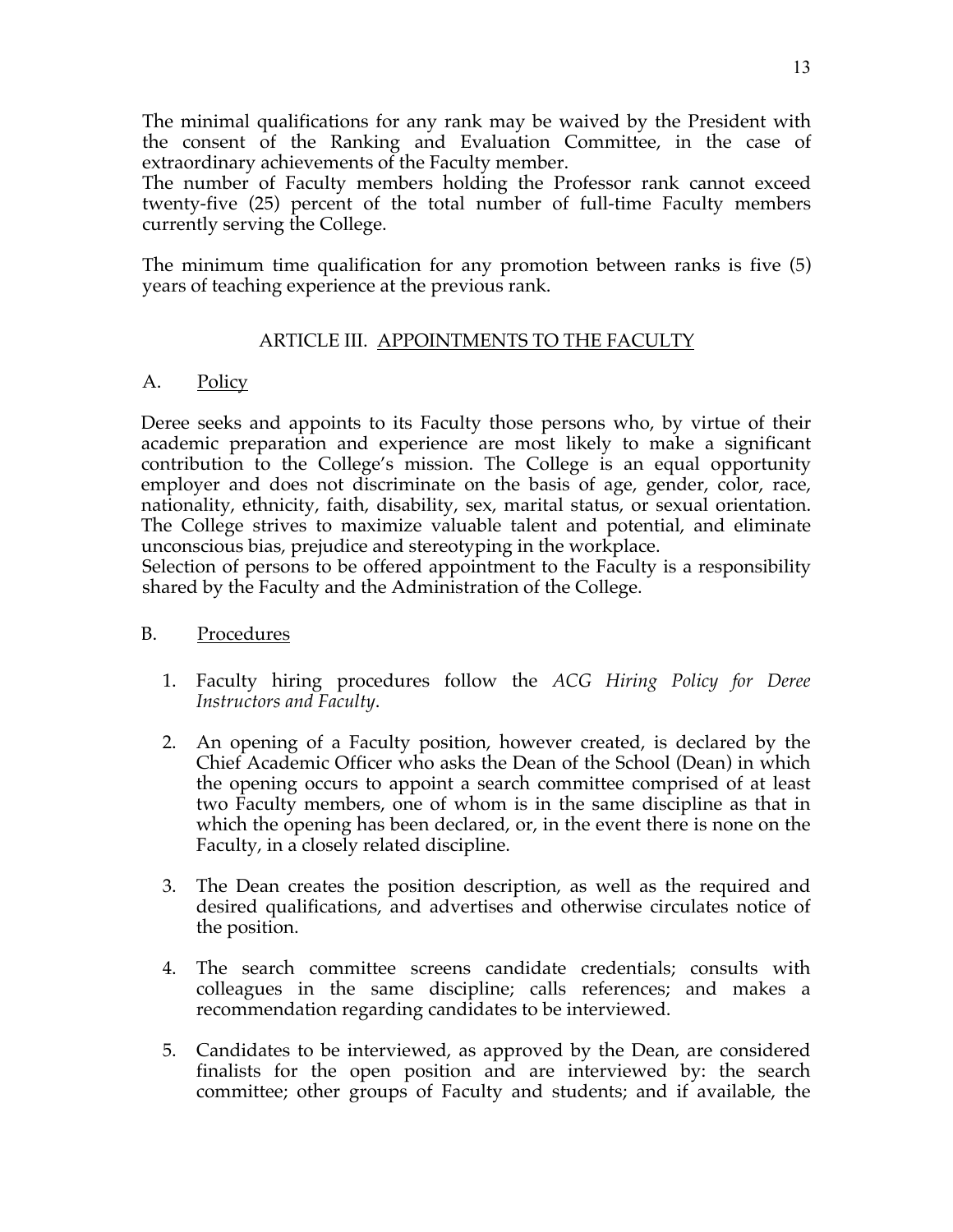Dean, the Office of Human Resources, and the Chief Academic Officer.

- 6. At the end of the interviewing process, the search committee submits to the Dean a list of the strengths and weaknesses of each candidate interviewed.
- 7. Based on the recommendations of the Dean, the Chief Academic Officer makes the final selection from among the candidates, upon approval by the President.

#### ARTICLE IV. PROMOTION BETWEEN RANKS

#### A. Policy

Promotion between ranks requires a minimum of five years of continued service as a full-time Faculty member in the previous rank. Promoted Faculty members must at a minimum meet the requirements for the rank as defined in Article II (Definitions) above. Years in rank is not sufficient justification for promotion. Teaching Tier Faculty members hold the rank of Assistant Professor and are not eligible for promotion.

#### Promotion to Assistant Professor**:**

Requires proof of outstanding teaching performance and dedicated service to the institution and evidence of the potential for overall excellence.

#### Promotion to Associate Professor**:**

Requires proof of outstanding teaching performance, dedicated service to the institution and a record of scholarship, with the potential for overall excellence.

#### Promotion to Professor**:**

Requires proof of outstanding teaching performance, outstanding performance in the area of scholarship, and dedicated service to the institution.

#### B. Procedures:

- 1. By October 15 of each year, interested Faculty members who are serving in at least the fifth year in their current rank must notify their Dean and Chief Academic Officer of their intention to apply for promotion.
- 2. The Chief Academic Officer in collaboration with the Office of Human Resources verifies that the Faculty member has met the minimum requirements in terms of years of service and academic degrees, and notifies the Faculty member whether he/she is a candidate for promotion by October 15. If a Faculty member disagrees with the relevant decision on eligibility, he/she can provide further evidence to justify the request for candidacy.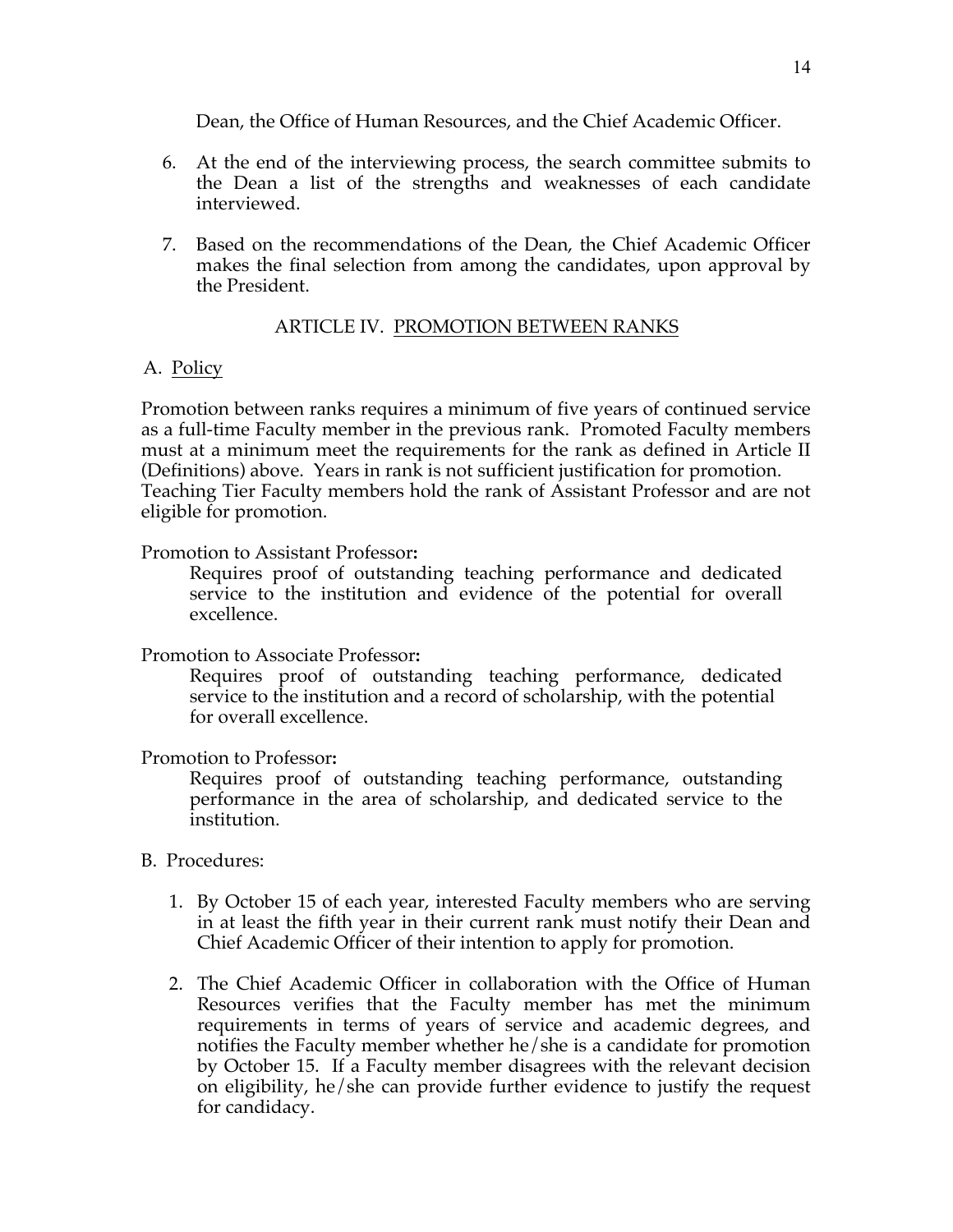- 3. By November 15 of that year, a candidate for promotion must submit to the Office of Academic Affairs a promotion application and academic portfolio that has the potential of showing the candidate is deserving of the new rank.
- 4. The Portfolio is made available to members of the Ranking and Evaluation Committee, who evaluate the candidate's portfolio and make a recommendation (positive or negative) to the candidate's Dean, by February 15 of the following year.
- 5. The Dean of the School in which the candidate is assigned makes a relevant recommendation to the Chief Academic Officer by April 1.
- 6. The Chief Academic Officer sends his/her recommendations to the President by May 1, and following the President's approval, a list of promoted faculty members reaches the Board of Trustees in time for its summer meeting. \*
- 7. Recommendations regarding each candidate's application made at each step of the process can be known by the candidate at the end of the process. However, justifications or narratives for such recommendations and decisions are to remain confidential, as are the votes by each member of the Ranking and Evaluation Committee. At the end of the process, the CAO will provide appropriate feedback to the applicant, including information about the vote tally.
- 8. Promotions take effect on the first day of the next academic year.
- 9. A promotion decision cannot be appealed.

\*Amended on November 30, 2016

## ARTICLE V. CONDITIONS OF EMPLOYMENT

#### A. Policy

In light of its institutional purpose, the College endeavors to maintain working conditions conducive to Faculty members' effectiveness in fulfilling their responsibilities. These responsibilities include:

- 1. Teaching: instruction; supervision and evaluation of student's work; assisting students individually upon request; academic advising; revision, and modification of academic programs, courses, and course lessons; course and program assessment; Open University obligations e.g. second marking, reporting, participation in Board of Examiners meetings.
- 2. Academic research, scholarship, and creative work in one's field as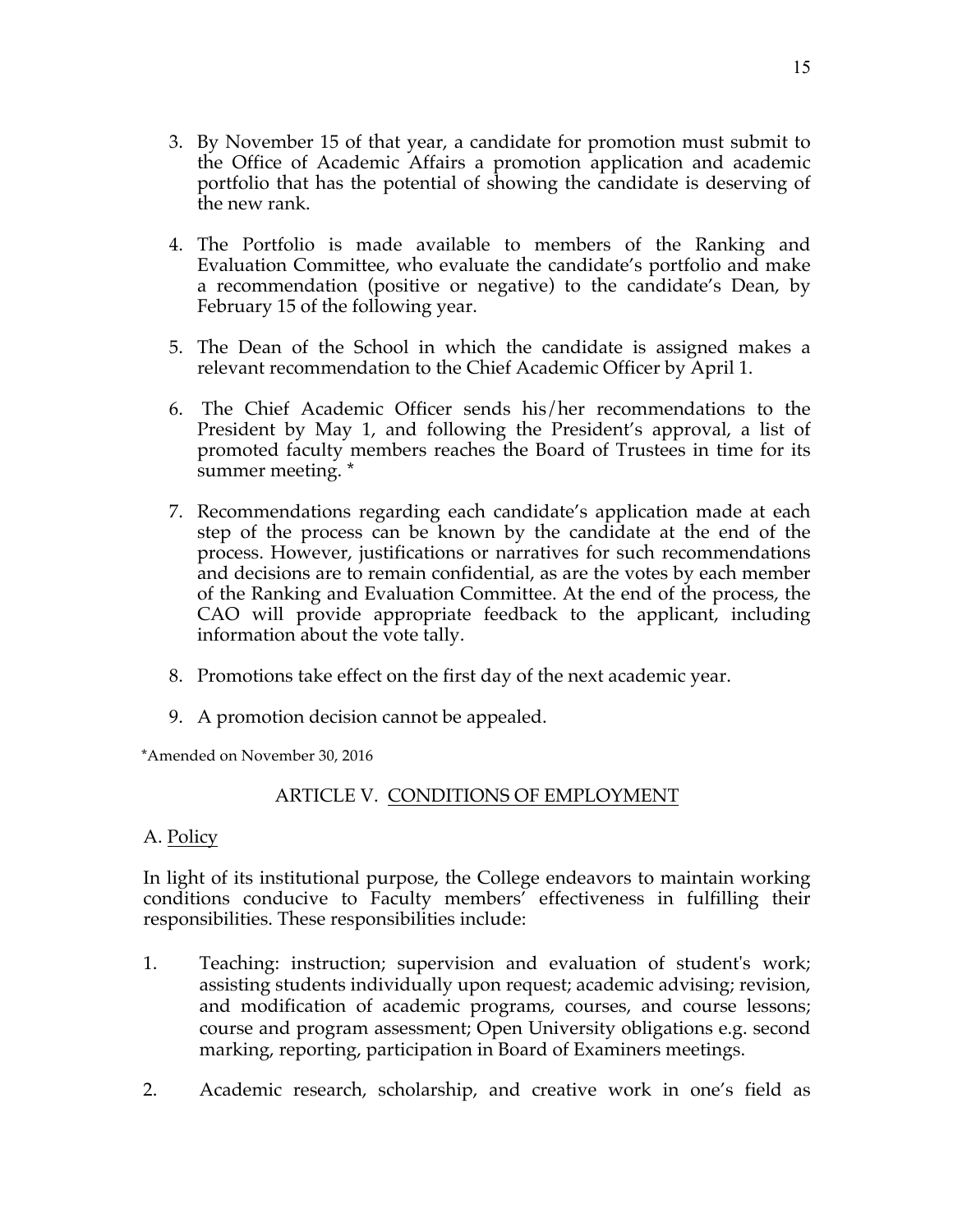evidenced by publication in scholarly and scientific journals, publication of books, editorial work, conference presentations, continuation of graduate study toward a terminal degree, fellowships, exchange professorships, exhibits, performances, recitals, public lectures and the like. Teaching Tier Faculty members are not required to engage in scholarly activities.

- 3. Service: including regular and responsible participation in Faculty meetings; acceptance of election to Faculty committees and appointment to College committees; service to the academic department; carrying out special assignments such as the preparation of reports at the request of the School Dean, the CAO or President; service in support of the discipline or profession; and relevant service to the community.
- 4. Providing guidance and leadership to students in extra-curricular activities.
- 5. Participation in the intellectual, cultural, and social life of the College community, as evidenced by regular attendance at lectures, symposia, performances, athletic events, and social gatherings of students and Faculty members.
- 6. All members of the Deree Faculty are obligated to adhere to the Instructor Code of Ethics and Professional Conduct (see Appendix E), and uphold the highest standards of academic, professional and ethical integrity in research, instruction, and peer evaluation. Similarly, faculty must adhire to the copyright guidelines (see Appendix F).
- 7. Full time Faculty members must seek permission from their Dean and CAO to engage in outside employment.
- 8. Collegiality: ability of a Faculty member to work cooperatively and professionally with others at the institution; willingness to advance the College and to make it a better institution; mutually respectful sharing of intellectual authority and professional responsibility for the quality of the curriculum, instruction and its assessment, scholarly/creative works, and the culture of learning; discharge of professional responsibilities in a reliable, conscientious, energetic, civil and effective manner that includes mutual respect, freedom of speech, open-minded consideration of ideas, and the principles of good citizenship for the common good of Deree and its student learners.

These responsibilities provide the base from which criteria for evaluation of professional performance are derived.

- B. Procedures
- 1. Term of employment. A new appointee regardless of rank will be considered as being in a probationary period for the first two (2) years of a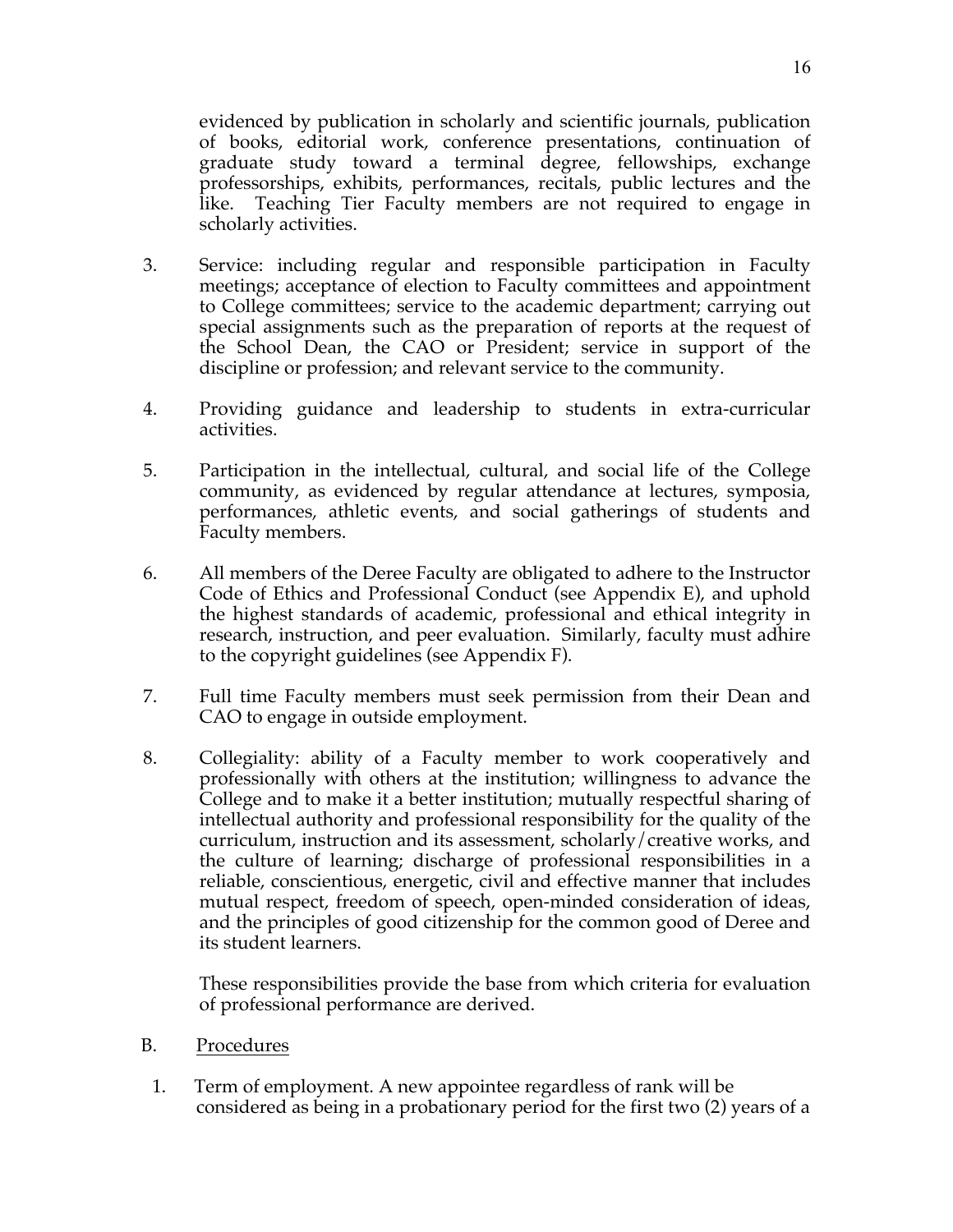full-time appointment. Upon successful completion of the second year, the appointee will be offered an indefinite time contract. New appointees will be given notice by December 31 of their second year if their contract will not be renewed for the following academic year.

The year of the contract is the academic year beginning on September 1 and ending on August 31 of the following year.

Contracts of employment are valid only as the operating license of Deree is renewed by the Ministry of Education; should that license not be renewed for any reason whatever, contracts will be null and void and Faculty members will have no claim whatsoever against the College with respect to their contracts of employment.

Unless excused, Faculty members must be present at Board of Examiners meetings, as well as at Commencement ceremonies. The workweek is normally Monday through Friday, holidays excluded. During this period, the Faculty member may be assigned classes and is expected to be available for office hours, meetings, and appointments.

During the summer, the Faculty member who is not teaching continues his Faculty status with all rights and responsibilities.

2. Teaching Load. The required teaching load for full-time Faculty is eight courses or 24 credit hours per academic year.

Graduate courses that are listed as carrying three (3) hours of credit will count for four (4) hours toward the instructor's teaching load. Faculty teaching at least three (3) graduate three-hour courses must assign at least a twenty-five (25) percent weight on the Scholarship part of their Faculty Activity Report (FAR).

Laboratory portions of courses or otherwise defined as Contact Hours count as 0.60 of one (1) credit toward an instructor's load.

Generally, Directed Studies do not count towards load.

No Faculty member can teach more than:

- a. Fifteen (15) credit hours of courses per semester
- b. Four (4) different courses per semester
- c. Seventeen (17) contact hours per semester (including laboratories and studios).
- d. Four (4) credit hours per four-week summer session.
- e. Seven (7) credit hours per eight-week summer term.
- f. Thirty (30) credit hours per full academic year (semesters and summer term/sessions).
- 3. Work Load. No Faculty member is assigned to more than three College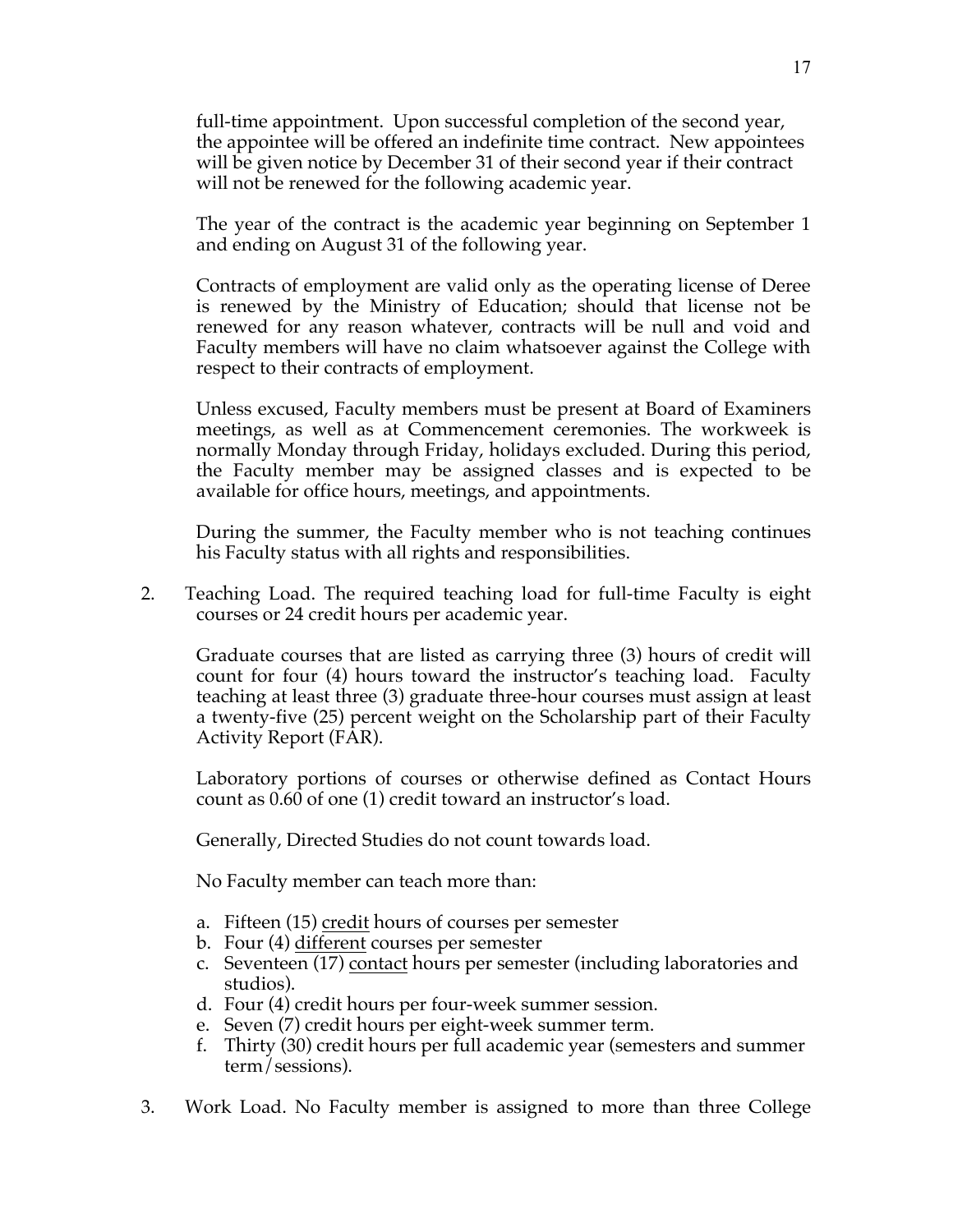committees at one time. Other extraordinary assignments are given consideration in determining the teaching load of a particular Faculty member. While absolute equivalence among working loads is not possible, every effort is made to distribute the work fairly among Faculty members over a multi-year period.

A Faculty member is never required to teach more than two classes in consecutive teaching periods, although s/he may consent to do so. S/he will post, and keep, at least one office hour per course, per week, distributed over at least four days.

Faculty members engaged in administrative duties, such as serving as Department Heads, are given appropriate reassigned time, which allows them to carry out their administrative duties. Such administrative duties extend throughout the academic year.

- 4. Physical facilities and surroundings. The College is obligated to provide:
	- a. Office space furnished with a desk, a chair, a file drawer, and bookshelves and computer for each Faculty member.
	- b. Clean and adequately equipped instructional spaces.
	- c. A lounge area reserved for the exclusive use of Faculty and Staff.
	- d. Adequate means for internal and external communications.
	- e. Clerical and laboratory assistance, duplicating services, audio-visual equipment and service.

#### ARTICLE VI. EVALUATION OF PROFESSIONAL PERFORMANCE

A. Policy

To ensure that (1) Faculty members receive regular evaluative data about their performance, (2) the Administration receives accurate information and judicious recommendations concerning the continuation, promotion, or termination of Faculty members, and (3) the Faculty itself plays a major role in developing quality within its ranks, evaluation of the professional performance of Faculty members is a continuous process carried on by the Faculty under the supervision of academic administrators.

- B. Procedures
	- 1. Faculty members undergo two types of evaluations: Annual Performance Review and Promotion Review.
	- 2. Data used in evaluation are generated in four ways: by the Faculty member him/herself; by course and teaching evaluation instruments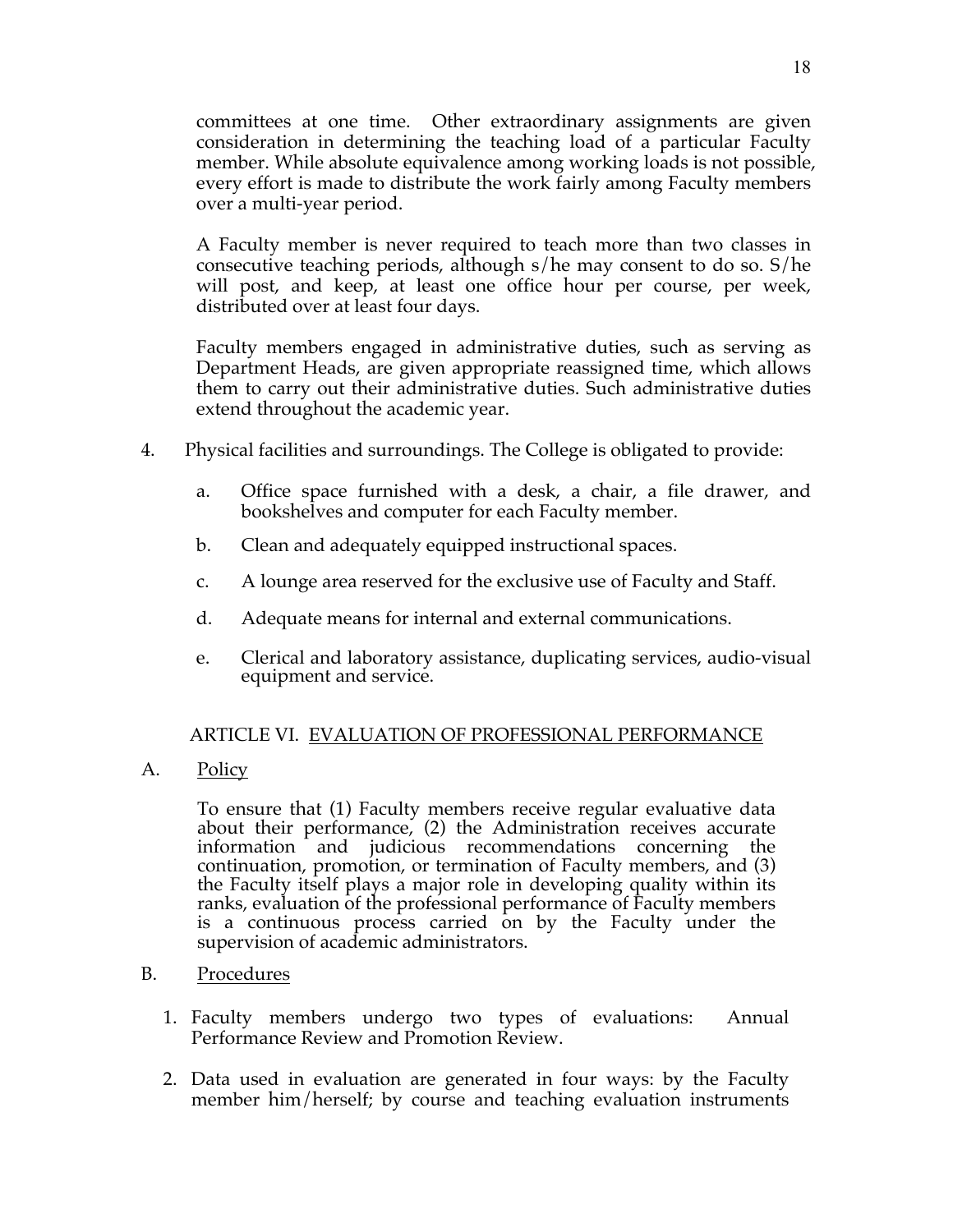completed by students; by peer/Faculty colleague review (e.g. classroom observation), and by academic supervisors.

C. Faculty Files

The Chief Academic Officer, the Academic Deans, and the Office of Human Resources, each maintain a dossier for each Faculty member under their supervision. The dossier includes such essential documents as diplomas, transcripts, updated curriculum vitae, and contract. It also includes relevant material placed there by the Administration or by the Faculty member him/herself, who has access to the file at all times.

#### ARTICLE VII. SALARY AND BENEFITS

## A. Policy

The best interests of the College and Faculty are optimally served by a well-structured, periodically benchmarked salary scale and system of appropriate personnel benefits. The College's salary scale may be revised as often as yearly to reflect the changing economy.

- B. Procedures
	- 1. A Faculty salary scale for each of the four ranks (Lecturer, Assistant Professor, Associate Professor, Professor) with annual increments and opportunity for merit stipends is recommended by the Faculty and approved by the President and the Board of Trustees.
	- 2. When a Faculty member reaches the top of the scale, no further annual increments are provided, and only promotions, and acrossthe-board increases (if granted) are available. Increases are of two general and two individual kinds, granted only within the limits established by Government Income Regulations.
		- a. General increases
			- 1) Across-the-board: Each salary step is increased by an amount or a percentage amount, the increase being granted universally and depends on the financial ability of the College to make such adjustments.
			- 2) Annual increment: Each Faculty member each year receives an annual increment if his/her contract continues or is renewed until he/she reaches the top of the scale.
		- b. Individual increases (based on performance appraisal)
			- 1) Promotion: A promoted Faculty member receives a promotion and annual increment as reflected in the Faculty Salary Scale.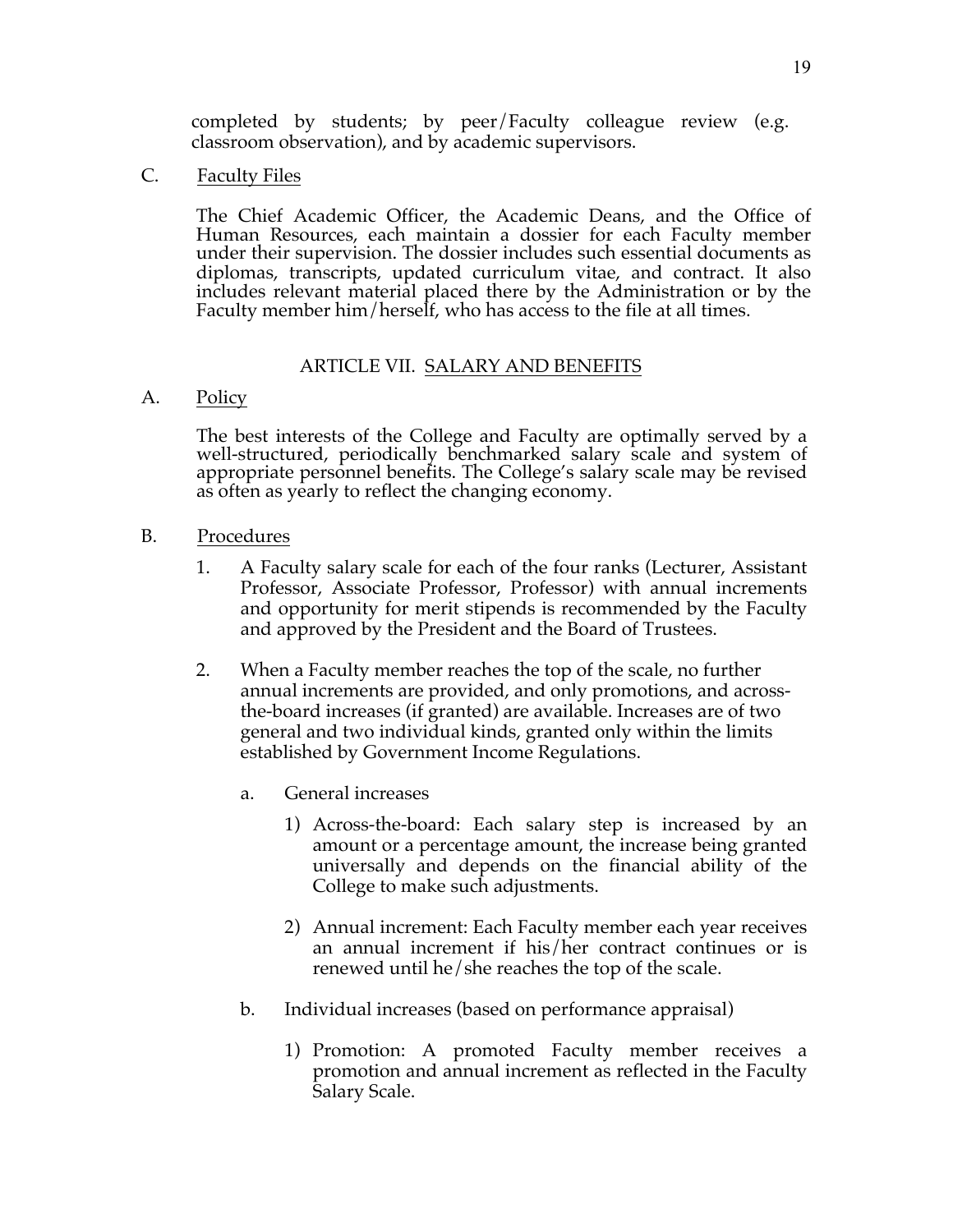- 3. The College is not obliged but generously provides a set of benefits that can be changed at its discretion as the financial condition of the College permits. These benefits include a private health and disability plan, tuition remission for Faculty children at PIERCE and Deree, as well as others as described in Article 9 of the Employee Manual.
- 4. Leaves:
	- a. Sabbatical. A Faculty member is eligible to take sabbatical leave after six continuous years of service. Teaching Tier Faculty members are not eligible for sabbaticals. Application for a sabbatical must be accompanied by a written proposal of professional activities to be carried out during the leave and must be submitted by March 1 for sabbaticals to take place during the following academic year. Leaves are for one semester at full pay or one year at half-pay and must have the Chief Academic Officer's (CAO) approval. The Faculty member who is awarded a sabbatical leave is obligated to return to the College for one year of employment following the sabbatical leave or reimburse the College for the salary paid him/her during the period of leave. Within two months of returning from a sabbatical leave a Faculty member is obligated to provide to Academic Affairs a detailed report of professional activities during the sabbatical leave.
	- b. Professional. Professional leaves with or without pay may be approved by the CAO.
	- c. Personal. Personal leaves, with or without pay, may be approved by the CAO.
	- d. Any other type of leave (medical, maternity, bereavement etc., is offered in accordance to Greek Law.
- 5. Professional Education:

The College may pay the tuition or part of the tuition of a Faculty member who attends courses or seminars. Reimbursement is made upon proof of successful completion of the course. Applications must be submitted to the CAO for prior approval.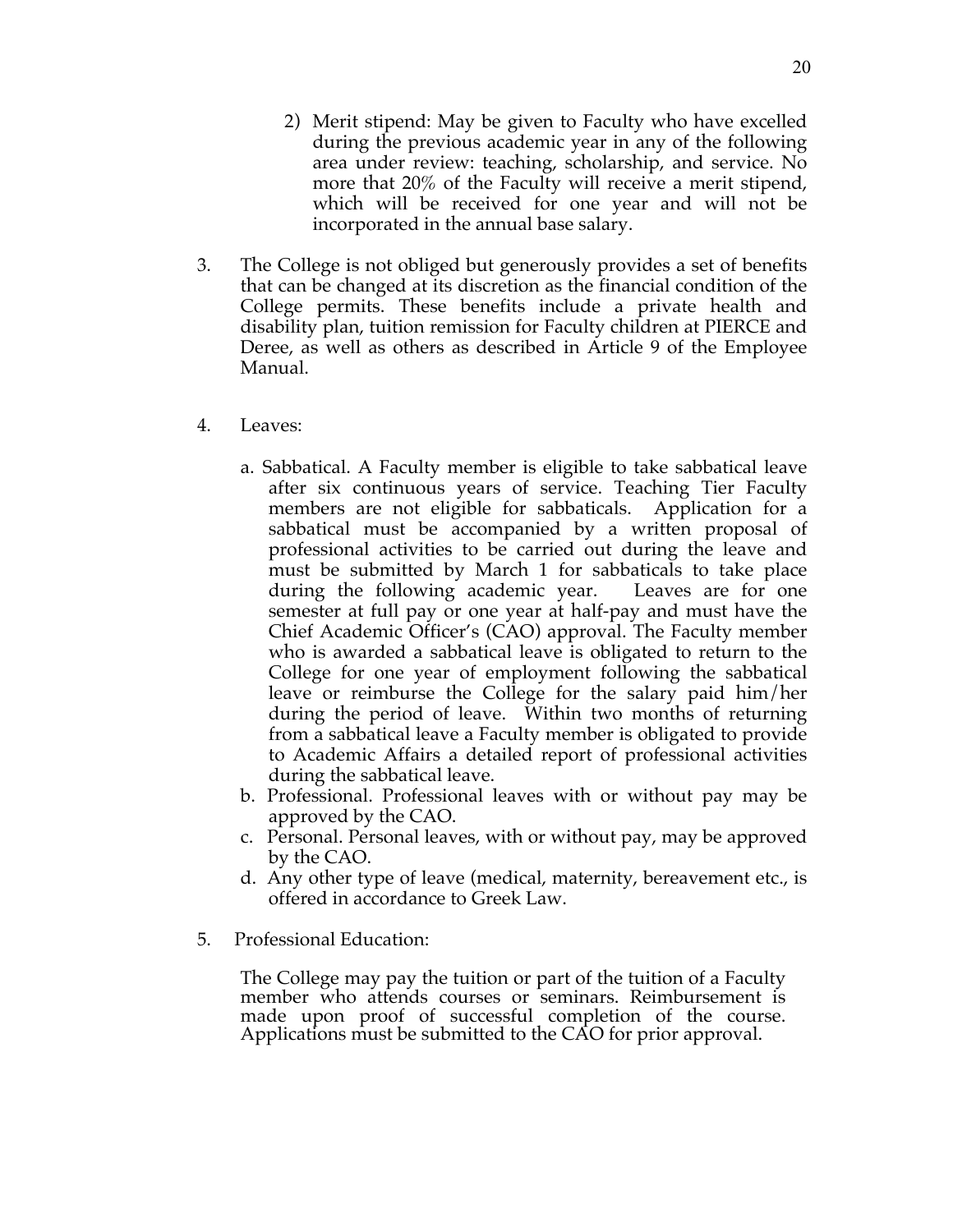#### ARTICLE VIII. TERMINATION OF EMPLOYMENT

## A. Policy

Renewal of the Faculty and continuity of the Faculty are equally important institutional goals. Accordingly, some turnover of Faculty members is to be expected, but based on either the personal or professional initiative of Faculty members or fairly administered and widely understood institutional initiative.

#### B. Procedures

- 1. Retirement. The College may require a Faculty member to retire at the end of the academic year during which he/she reaches his/her 65th birthday. His/her contract may be renewed for one-<br>year periods thereafter, regardless of rank.
- 2. Resignation. The Faculty member is expected to submit his/her resignation, in writing, to the Chief Academic Officer at least ninety days before the effective date. The effective date must be at the end of an academic term or session during which the Faculty member is engaged in teaching.
- 3. Non-renewal of contract. The Faculty member in his/her first year will be notified, in writing, of the College's intention not to renew his/her appointment no later than March 15; in his/her second year no later than December 31.
- 4. The Administration may dismiss a Faculty member for cause. Dismissal for cause is defined as dismissal for discontinuance of an academic program, incompetence or moral turpitude. All matters related to dismissals are regulated according to standing Greek legislation.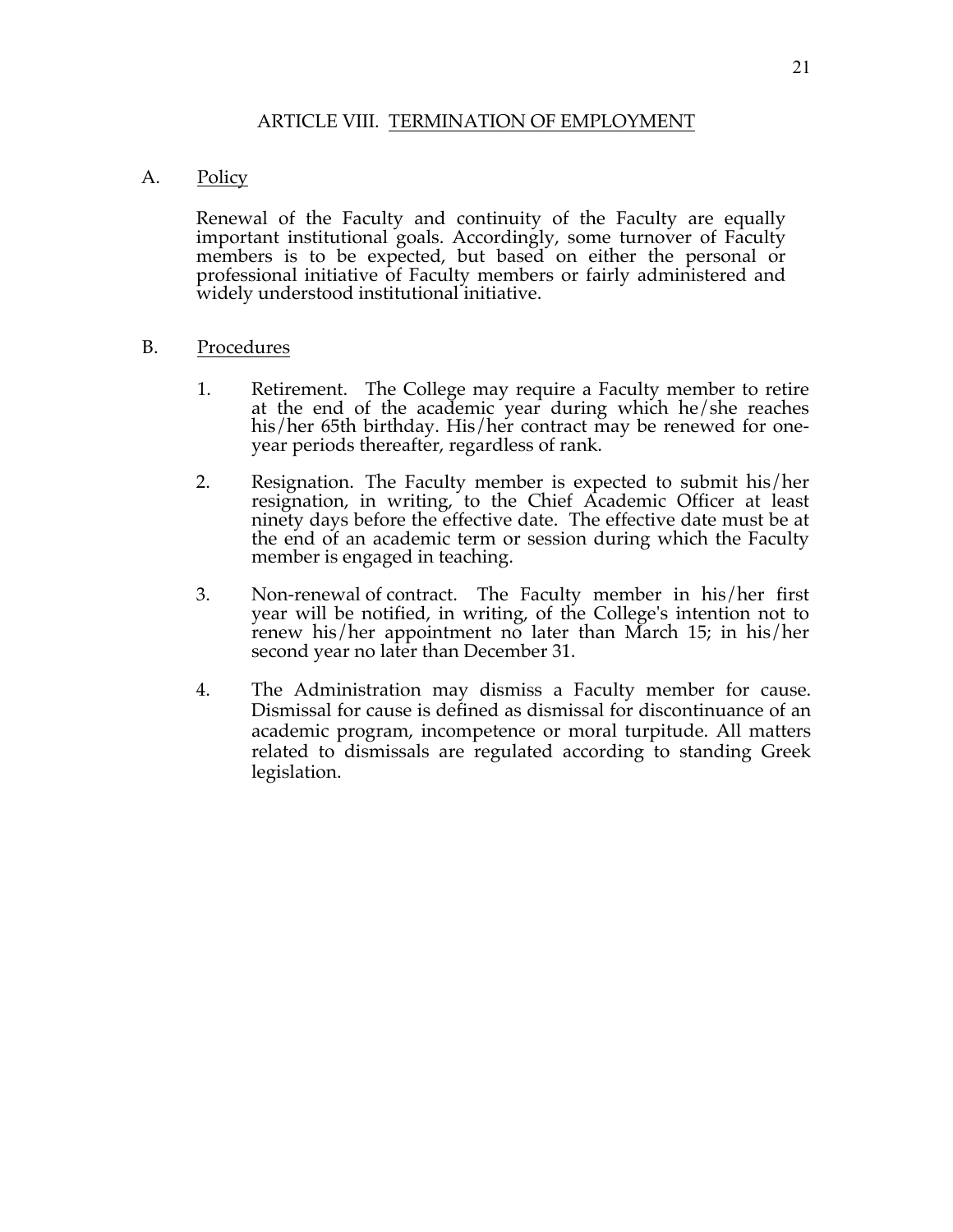#### ARTICLE IX. GRIEVANCES

#### A. Policy

Faculty members are entitled to review of their grievances, according to the basic principles of due process, by a peer group. The grievance of one of its members is the concern of the whole Faculty in its legitimate role in academic governance.

#### B. Procedures

Review of grievances is the responsibility of the Grievance and Professional Conduct Committee, an elected Faculty Committee, the composition of which is determined by the Faculty and incorporated into the Faculty Manual. The Committee is dedicated to just and expeditious<br>resolution of conflicts. While it is composed of Faculty colleagues of the<br>aggrieved party, it is not an advocate assigned either to prosecute his/her case or to defend the accused.

Where individual members of the elected Grievance and Professional Conduct Committee are themselves involved in a case, or deem themselves biased or in possession of knowledge prejudicial to either party in the dispute, or have a perceived conflict of interest, they are expected to disqualify themselves.

- 1. The Faculty member who believes that administrative procedural acts or omissions constitute grounds for a grievance is expected first to exhaust all recourse with the administration.
- 2. If the administrative response to the Faculty member's grievance is judged to be inadequate by the Faculty member or has been denied, the Faculty member may petition the Grievance Committee for review of the case. S/he does so in writing, with a copy to the Chief Academic Officer, setting forth the exact nature of the grievance, the steps s/he has already taken, and the solution s/he is seeking.
- 3. The Grievance and Professional Conduct Committee meets within five working days of the receipt of the grievance. Preliminary review of the written grievance leads to a decision to:
	- a. Request further information from all parties, or
	- b. Attempt to mediate the dispute, or
	- c. Reject the grievance because of insufficient grounds.

Decision c. does not preclude the Faculty member from resubmitting the grievance in revised form.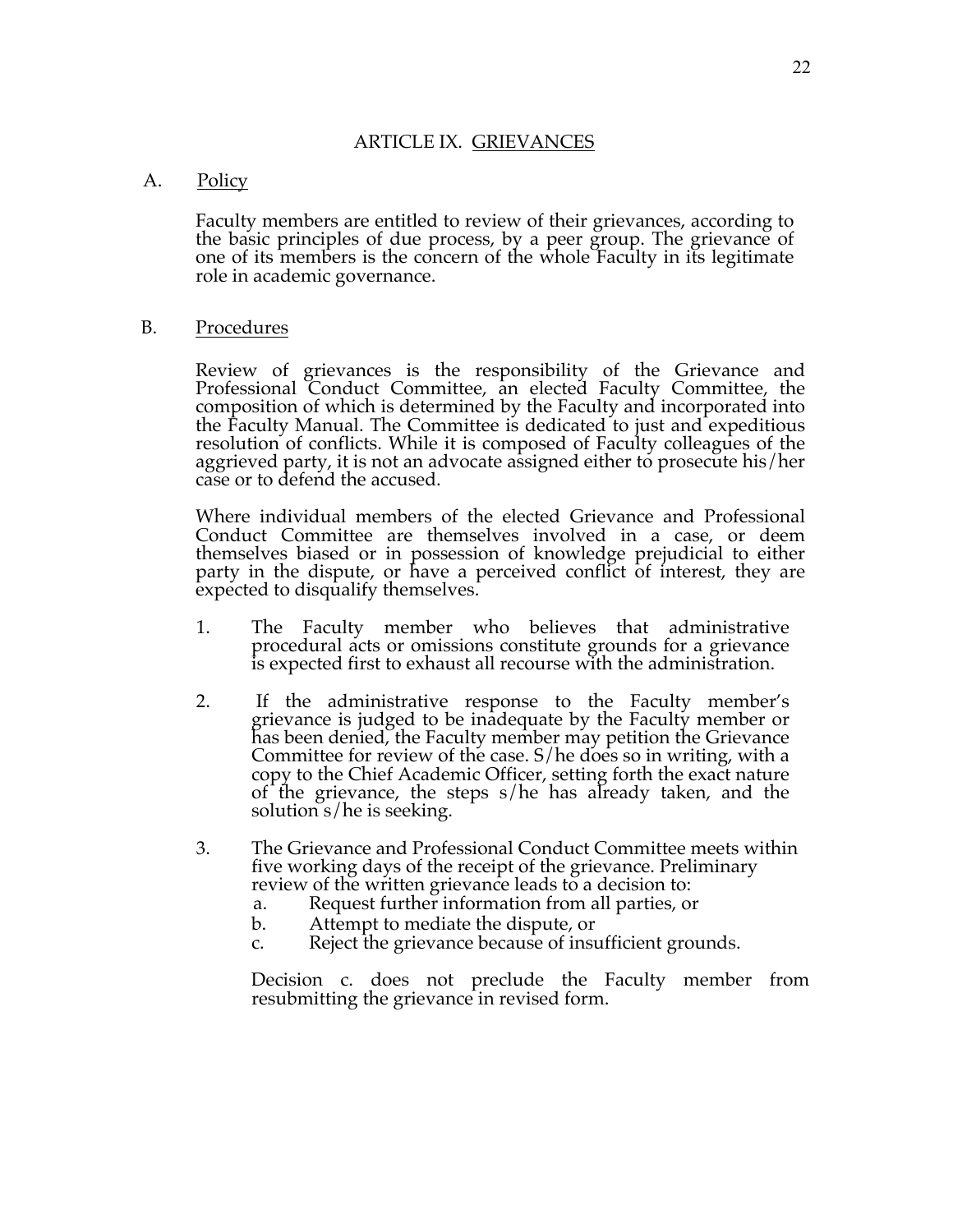- 4. If the Grievance and Professional Conduct Committee takes decision a. above, evaluation of information then leads subsequently to b. or c.
- 5. If attempts to mediate the dispute fail to affect a satisfactory resolution, the aggrieved Faculty member may:
	- a. Request a hearing, or
	- b. Waive hearing and request a recommendation by the Grievance and Professional Conduct Committee based on the evidence and information already available to it.
- 6. If the Faculty member waives the hearing, he/she may not subsequently request a hearing following, for example, an adverse recommendation from the Grievance and Professional Conduct Committee.
- 7. Should the Faculty member request a hearing, the Grievance and Professional Conduct Committee will schedule it within 20 working days of the request, informing both parties of:
	- a. The time and place of the hearing
	- b. Their rights:
		- 1) To be represented by counsel, in which case a representative from the Office of Human Resources is also called to attend,
		- 2) To testify or remain silent,
		- 3) To present evidence and witnesses,
		- 4) To cross examine other witnesses,
		- 5) To two preemptory challenges of the composition of the Grievance Committee
	- c. The procedural rules to be followed in the hearing
	- d. The method of selecting alternates for members of the Grievance and Professional Conduct Committee in the event that one or more members disqualify themselves for bias or are peremptorily removed; and
	- e. Whether the hearing is to be public or private.
- 8. Following the hearing, the Committee will present a confidential draft of its findings and recommendations to the Chief Academic Officer within two (2) working days, who in turn has two (2) working days in which to respond, again in confidence, suggesting corrections, additions, deletions, or alternatives.
- 9. Should the Chief Academic Officer not respond during the allotted period, or following his/her response, the Committee presents its findings and recommendations in final form to the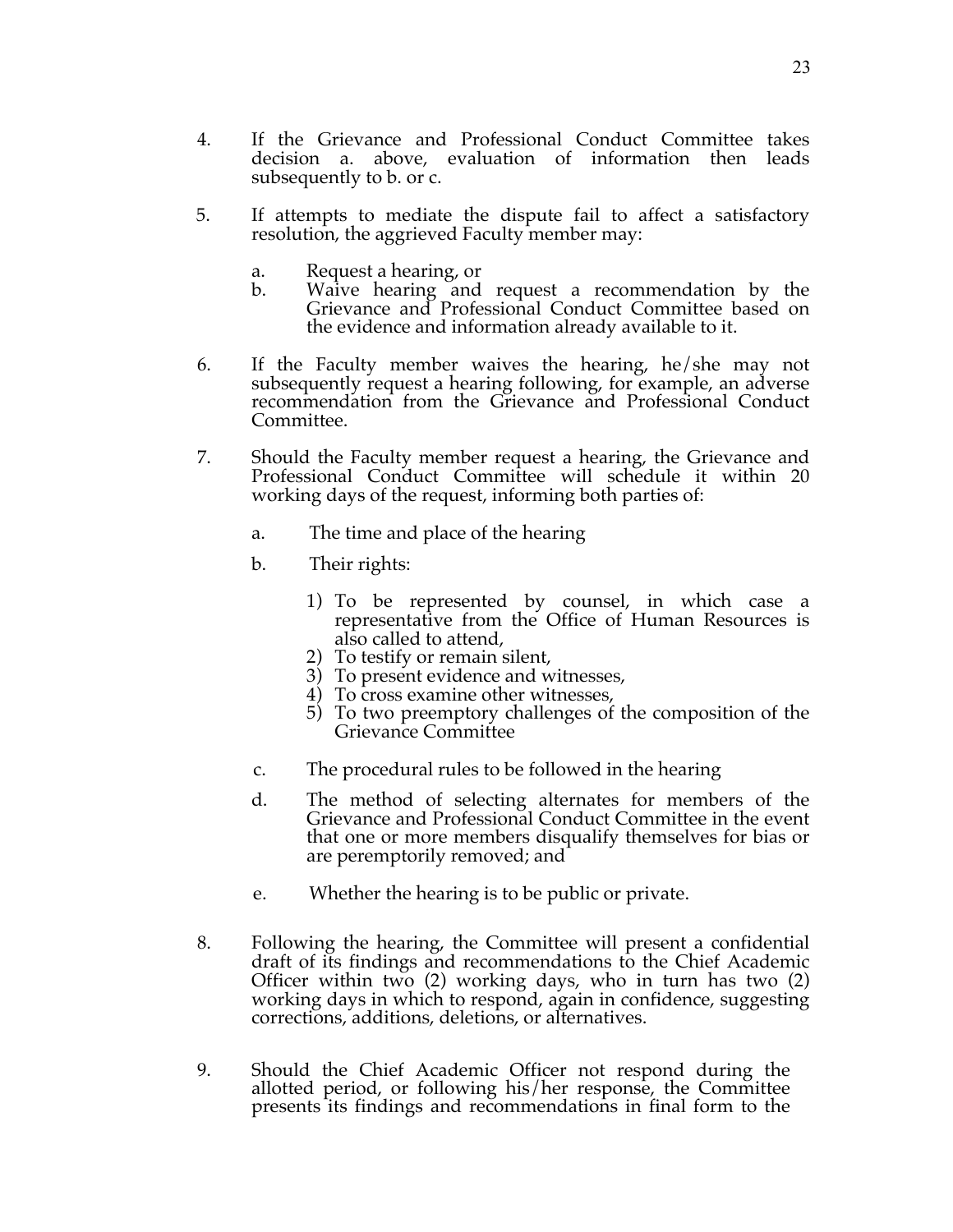Chief Academic Officer with a copy to the aggrieved Faculty member.

- 10. Within a reasonable period of time, the Chief Academic Officer Grievance Committee, what action, if any, s/he intends to take.
- 11. Should the Faculty member want to appeal the Chief Academic Officer's decision, he/she may do so, in writing to the President.
- 12. As a last level of appeal, The Board of Trustees may be used and the Chair will receive the appeal in writing by way of the President who guarantees the transmission of the appeal prior to the next regular meeting of the Board. The Board of Trustees may dispose of the case at its discretion.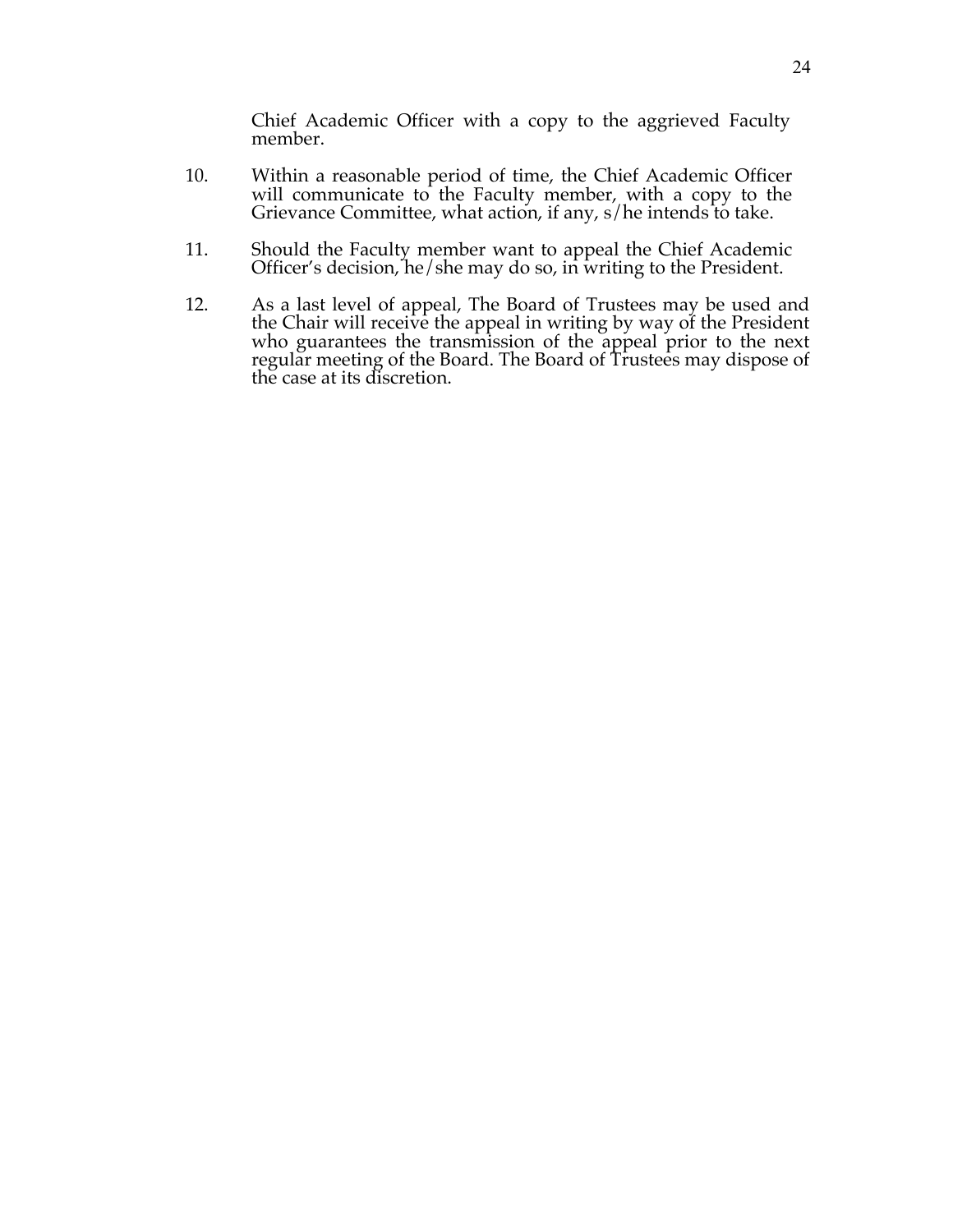## **PART FIVE: FACULTY ANNUAL PERFORMANCE REVIEW**

Full-time faculty members go through a performance review process on an annual basis. Faculty members who hold the rank of Professor can choose to be reviewed every other year, with the approval of their dean. The purpose of this review is to enhance faculty development, contribute to faculty reappointment and promotion decisions, and to reward outstanding faculty performance.

## **Professional Development Plans**

Each full-time faculty member will develop a written Professional Development Plan (PDP) that sets forth a program for that individual's future professional development in Teaching, Scholarship, and Service. Teaching Tier Faculty members do not include Scholarship activities in their PDP. It is advisable that a faculty member meets with the Department Head and/or Dean at the beginning of the academic year to discuss their expectations of the faculty member before submitting a PDP.

Faculty members who hold the rank of Professor and decide not to take part in the performance review process in a specific academic year, must so indicate on their PDP, keeping in mind that those not being reviewed are not eligible for any available merit stipends.

The deadline for submitting a Professional Development Plan for the current academic year is September 15.

## **Faculty Observation Procedures**

Observations and evaluations of faculty should be a professional endeavor that encourages open and free discussion between the instructor and the observer. The expectation is that the instructor and the evaluator will discuss the evaluation and that there should be an opportunity for questions and honest conversation about expectations and performance. The process should provide an opportunity for growth for the instructor.

Faculty members with the rank of Professor or Associate Professor are observed every two years, except in cases where such faculty members are in their first year of teaching at Deree. Faculty members can request to be observed more frequently than the above requirement.

The classroom observation will be conducted by the person assigned to oversee the full- time faculty member's department Head, Dean, or by his or her designee.

- The person conducting the classroom observation will notify the faculty member no less than a week prior to the classroom observation that he or she will be conducting the classroom observation.
- The observer and the faculty member being observed will arrange a date for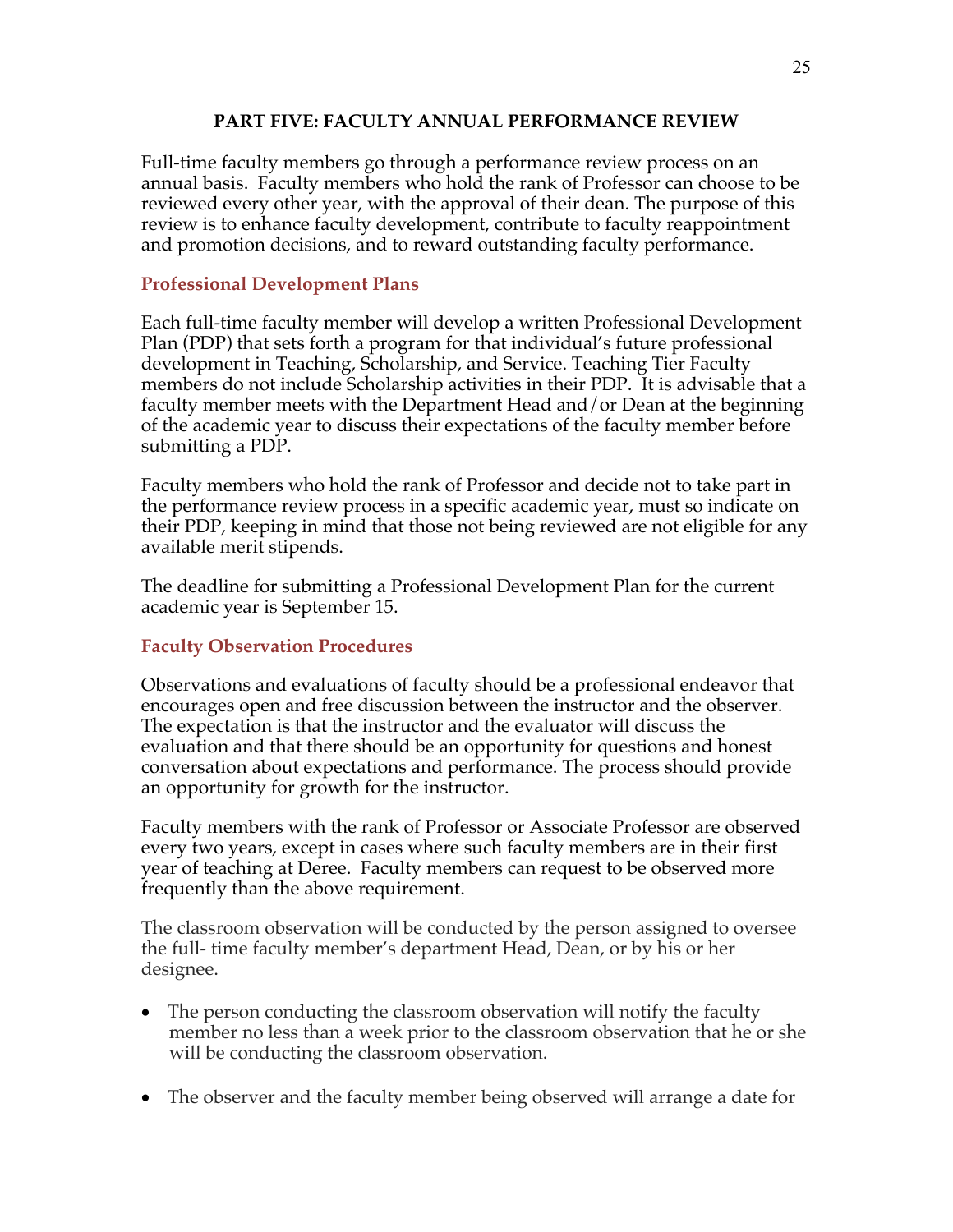the observation.

- At least four (4) days before the scheduled observation, the faculty member being observed will submit to the observer the following materials:
	- 1. A plan for the class activities on the day scheduled for observation. This should include learning objectives and any materials to be distributed or available to students.
	- 2. Course Outline
- Upon conclusion of the classroom observation, the observer and the observed faculty member should each complete a copy of the observation form.
- The observer will schedule a meeting with the observed faculty member within fourteen (14) days of the observation. This meeting may be conducted in person or by web conferencing.
- Both the observed faculty member and the observer should bring their completed forms to the meeting. The observed faculty member and the observer should discuss the observation and the strengths and possible areas for development perceived during the observation. The observer and the observed faculty member should work collaboratively to complete the "Areas for Professional Development" section of the form.
- The observer should complete the final version of the observation form no later than seven (7) days after meeting. The observer should retain one copy of the evaluation and send one copy to the observed faculty member.
- The observed faculty member should sign the final evaluation. The signature acknowledges receipt of the form; it does not indicate agreement with the ratings or comments made by the observer. The observed instructor may submit additional comments about the evaluation to his or her Dean no later than seven (7) days after receipt of the evaluation. Comments received by the Dean will be shared with the observer.

The respective Dean and the Provost reserve the right to make recommendations, and in exceptional cases amend the final evaluation based on specified evidence.

The completed Faculty Observation Form will be used in the preparation of the Annual Performance Review of the observed faculty member.

## **Faculty Annual Performance Review**

The Annual Performance Review is conducted by the Dean, with significant input from the relevant Department Head and/or Program Coordinator, unless the faculty member to be reviewed is a Department Head.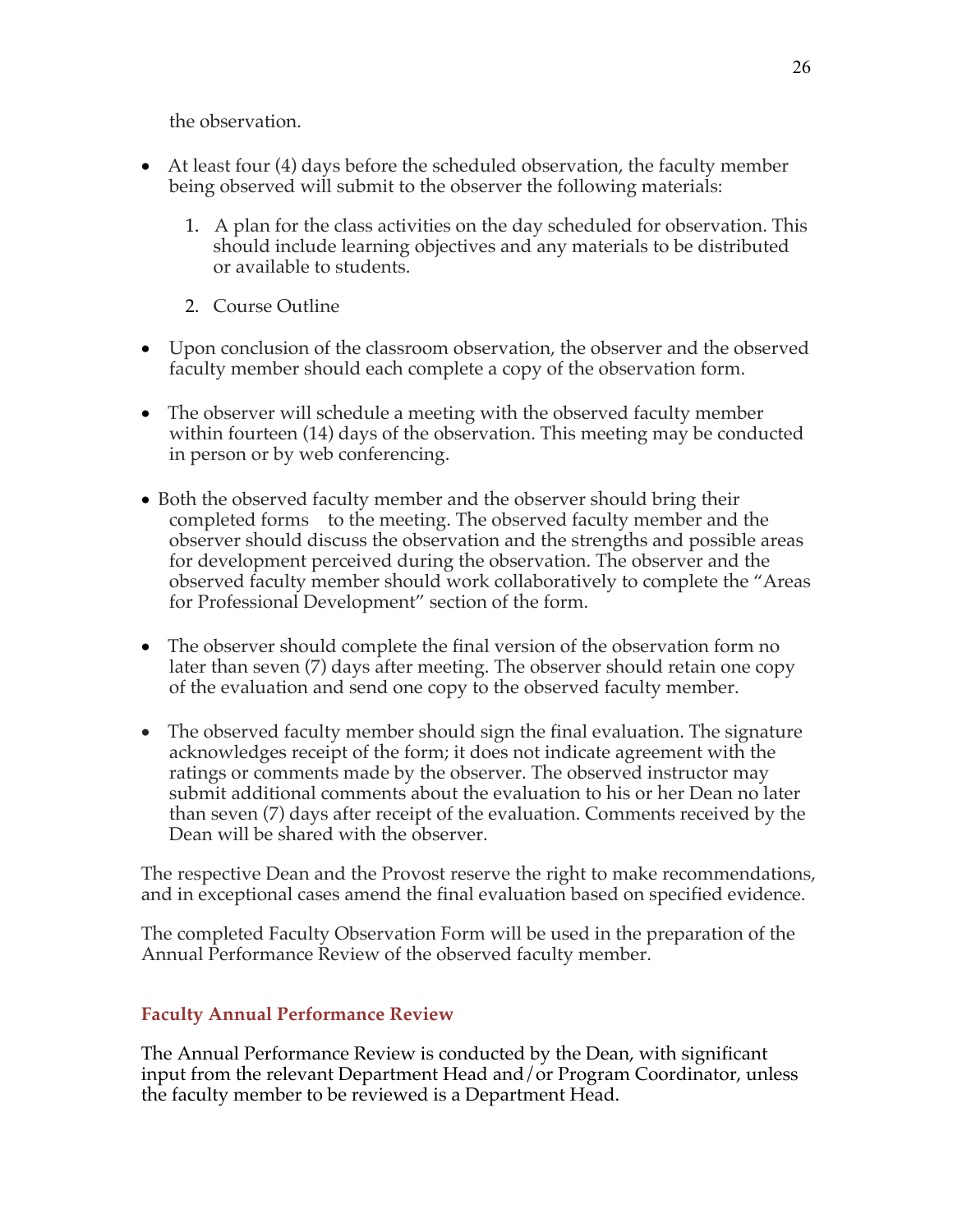If the faculty member is a Department Head, the Annual Review is conducted only by the Dean. If faculty member is an Associate Dean or Dean, the Annual Review is conducted by the Provost or Chief Academic Officer.

For the purposes of faculty annual review, each department may develop and use its own evaluation criteria, following approval by the Dean and Provost. The criteria will reflect expectations for faculty performance that are based on generally expected norms in the discipline, and generally expected norms for teaching, collegiality and service at Deree. Such norms and other obligations are reflected in the Faculty Manual and in the contractual obligations of each member of the teaching staff.

Faculty will receive one of three ratings: Meets Expectations, Exceeds Expectations, or Needs Improvement.

**Needs Improvement** means that the faculty member did not adequately meet the expectations of the position in terms of teaching, scholarship or service (and administrative service if applicable).

**Meets Expectations** means that the faculty member adequately met expectations in the three areas: teaching, scholarship or service (and administrative service if applicable).

**Exceeds Expectations means** that the faculty member had an extraordinary year, and performed above average in one or more areas under review (teaching, scholarship, service, and administrative service if applicable).

A Faculty Performance Review is based on the faculty member's Faculty Activity Report (FAR) and any other evidence accessible to the Head, Dean, or Provost. Such evidence will be shared with the faculty member being evaluated. In addition, the evaluation will take into account the agreed upon goals reflected in the faculty member's professional development plan.

When submitting an annual Faculty Activity Report, a faculty member should provide a narrative about each of the areas of evaluation, as well as supplemental supportive material. In this report, the faculty member must assign weights in terms of percentages (in intervals of 5% or 10%) of how he or she should be evaluated in each of these areas. Obviously, the larger the percentage, the more difficult it becomes to achieve an Exceeds Expectations rating, because a faculty member must accomplish much more in that category. For full time faculty, the weights must equal 100%.

It is advisable that a faculty member meets with the Department Head at the beginning of the year to discuss the Head's expectations of the faculty member. At that point the two could also agree on the weights assigned to each of the three areas. The deadline for submitting the activity report is **September 15**. The Annual Performance Review covers the previous academic year.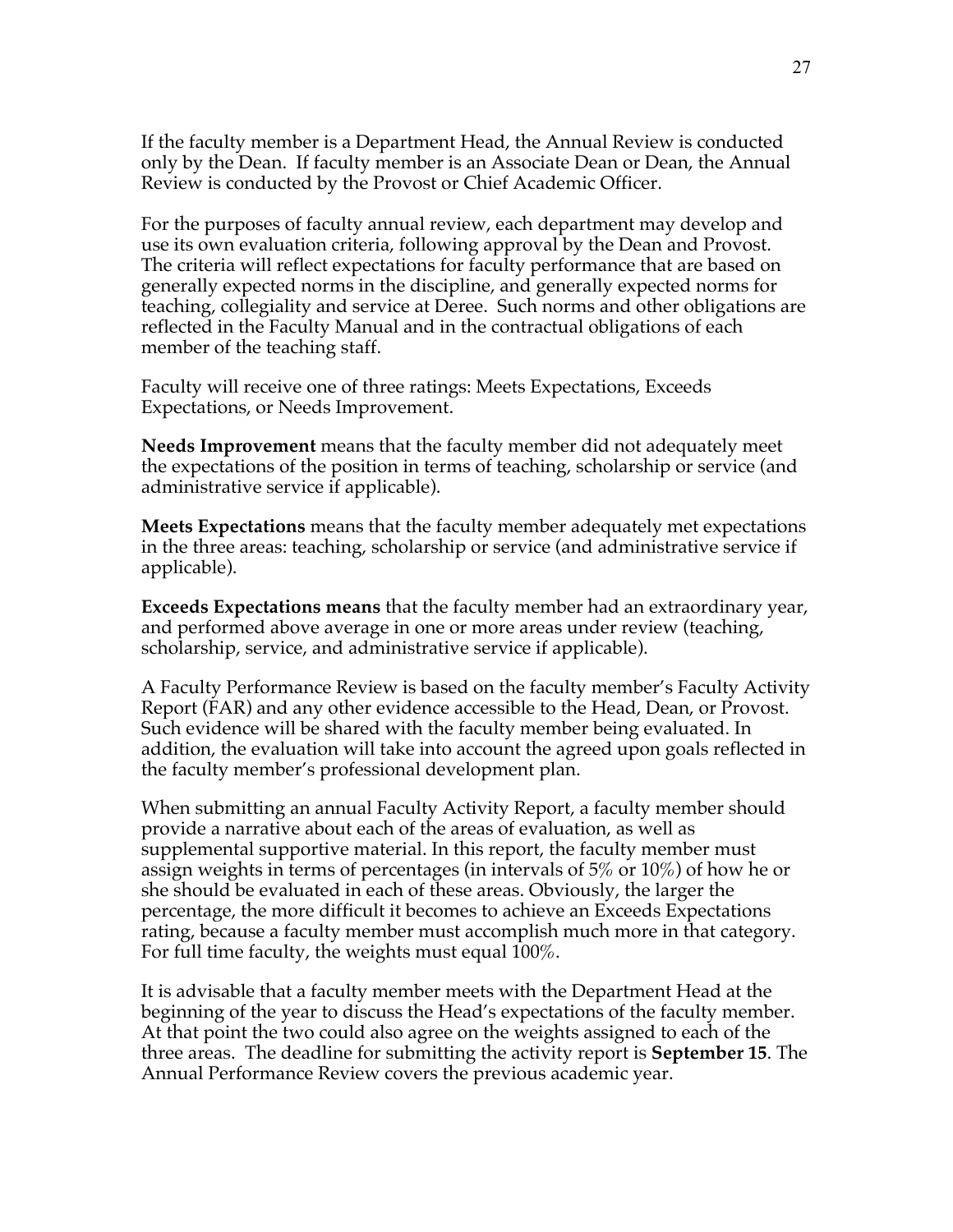## **Sample Departmental Criteria**

These criteria will be used until the department's own criteria that resemble these have received final approval.

## **I. Teaching (50%-70% weight) (Teaching Tier Faculty: 60%)**

- 1. Academic program planning and development
- 2. Instruction
- 3. Evaluation
- 4. Academic Advising

*Criteria of teaching effectiveness used in the department include, but are not limited to the following:*

Student learning and performance

Student evaluations

Teaching observations

Innovative teaching techniques and solutions

Exceptionally large advising load and proven effectiveness of advising

Active participation in teaching seminars/workshops resulting in new course material or new courses

Use of feedback, provided by colleagues and students, for further development

Activities to increase expertise in areas relevant to teaching assignment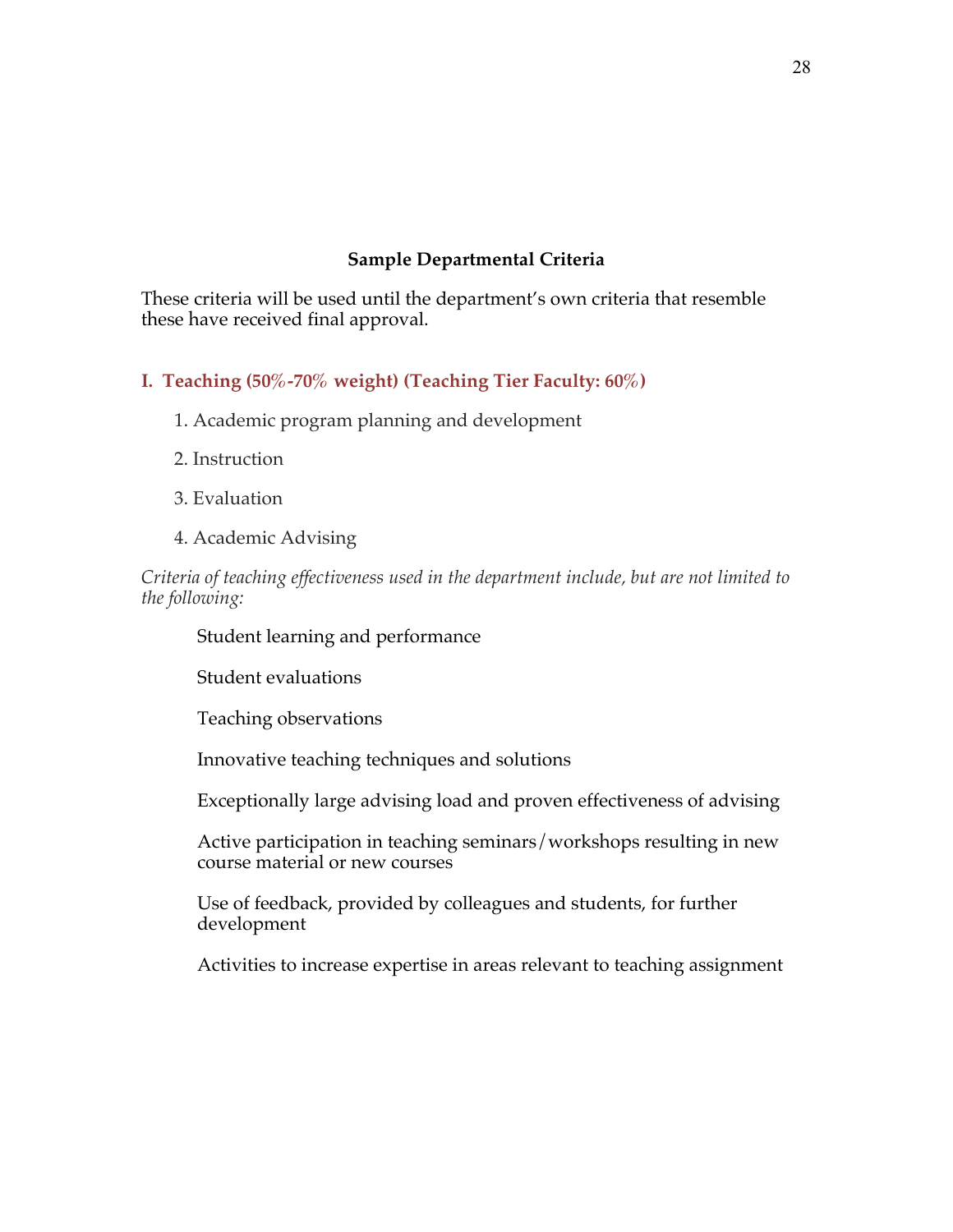## **TEACHING**

| <b>Meets Expectations</b>                                                                                                               | <b>Exceeds Expectations</b>                                                              |
|-----------------------------------------------------------------------------------------------------------------------------------------|------------------------------------------------------------------------------------------|
| 1. Student evaluations (good, very good)                                                                                                | 1. Student evaluations (excellent,<br>exceptional)                                       |
| 2. Attending conventions, conferences,<br>scholarly/creative arts workshops or<br>seminars                                              | 2. Innovative teaching techniques                                                        |
| 3. Peer observations (satisfactory,<br>competent)                                                                                       | 3. Newly developed teaching<br>materials specifically for these<br>courses.              |
| 4. Student advising (competent, effective)                                                                                              | 4. Peer observations (excellent,<br>exceptional)                                         |
| 5. New and number of preparations                                                                                                       | 5. Heavy advising load and<br>excellent advising                                         |
| 6. Variety of courses taught                                                                                                            | 6. New or heavily revised courses                                                        |
| 7. Advising of student clubs and/or<br>direction of student work                                                                        | 7. Teaching awards                                                                       |
| 8. Attendance and punctuality                                                                                                           | 8. Attending teaching workshops<br>and incorporating relevant<br>materials into courses. |
| 9. Willingness to substitute for or offer<br>help to colleagues                                                                         |                                                                                          |
| 10. Activities to increase expertise in areas<br>relevant to teaching                                                                   | 9. Alumni testimonials and/or<br>student performance                                     |
| 11. Positive reviews of teaching<br>effectiveness from OU External<br>Examiners for courses that can be tied<br>to specific instructors | 10. Use feedback from teaching<br>evaluations to improve<br>performance                  |
| Note: The list of criteria in each area is not<br>exhaustive nor are all criteria required to be<br>met.                                |                                                                                          |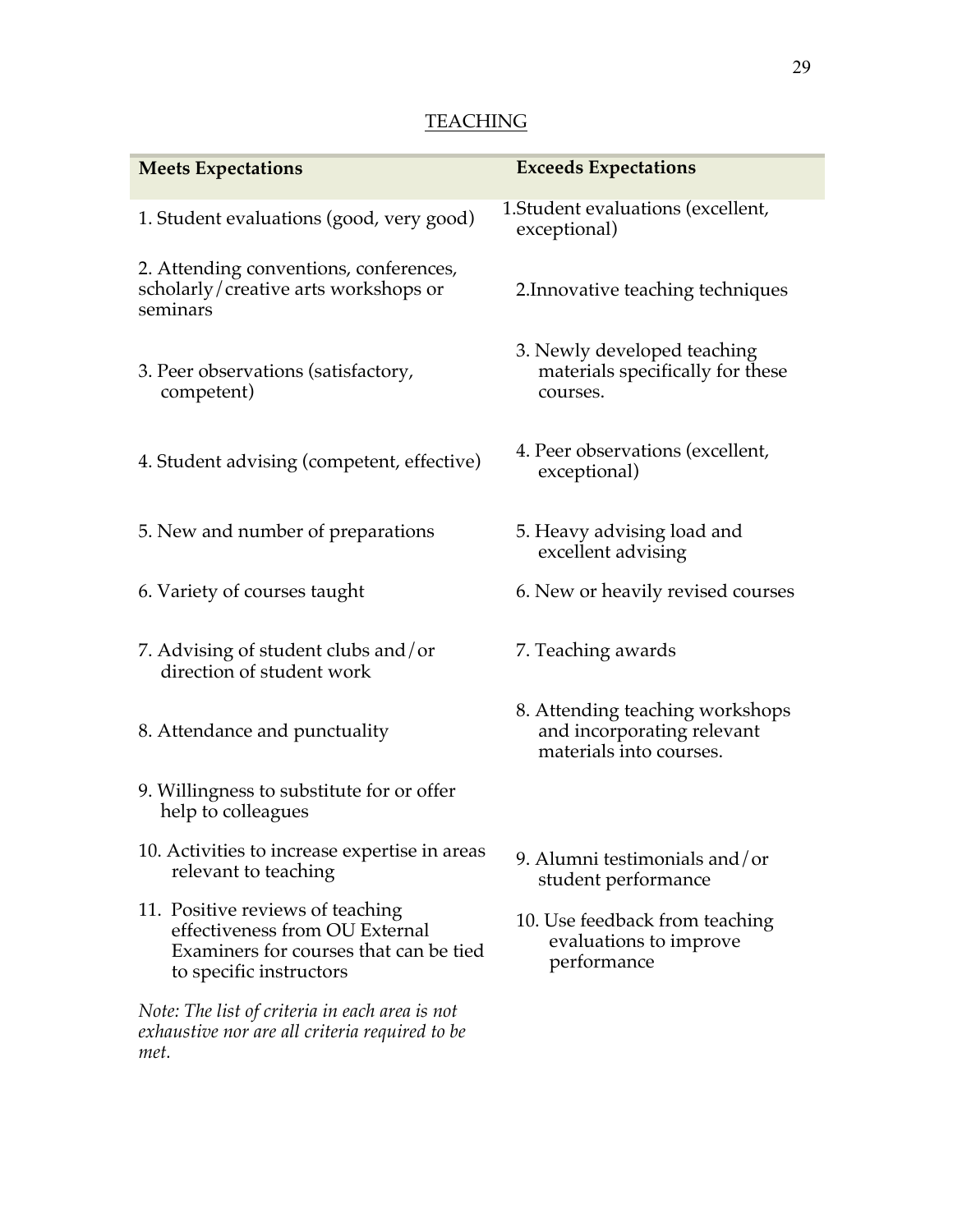## **II. Scholarly Activity (FT Faculty: 10% - 30%)\* (Teaching Tier Faculty: 0%)**

As defined by Boyer *[Boyer, E. L. (1990). Scholarship reconsidered: Priorities of the professoriate. Princeton, N.J: Carnegie Foundation for the Advancement of Teaching].*

- 1. Scholarship of Teaching
- 2. Scholarship of Discovery
- 3. Scholarship of Engagement
- 4. Scholarship of Integration
- 5. Scholarship of Community

Criteria of effectiveness in scholarly activity include:

- $\checkmark$  Scholarly engagement related to one's discipline
- $\checkmark$  Scholarly publications (books, articles, reviews, exhibition catalogs)
- $\checkmark$  Paper presentations or panel discussions
- $\checkmark$  Curatorial work
- $\checkmark$  Editorial guidance for publications
- $\checkmark$  Fellowships and awards
- $\checkmark$  Paid consulting or paid free-lance work relevant to the department's mission
- $\checkmark$  Achievement in creative work such as audio, video, or print, 3-D, which has gone through an evaluation process (jury, peer-review, editorial decision process, etc.) and/or presented in an external venue
- $\checkmark$  Successful grant applications or art residencies

\*Faculty with reassigned time for research/scholarship or on a reduced teaching load contract because of graduate faculty status MUST set a minimum of 25% for scholarship.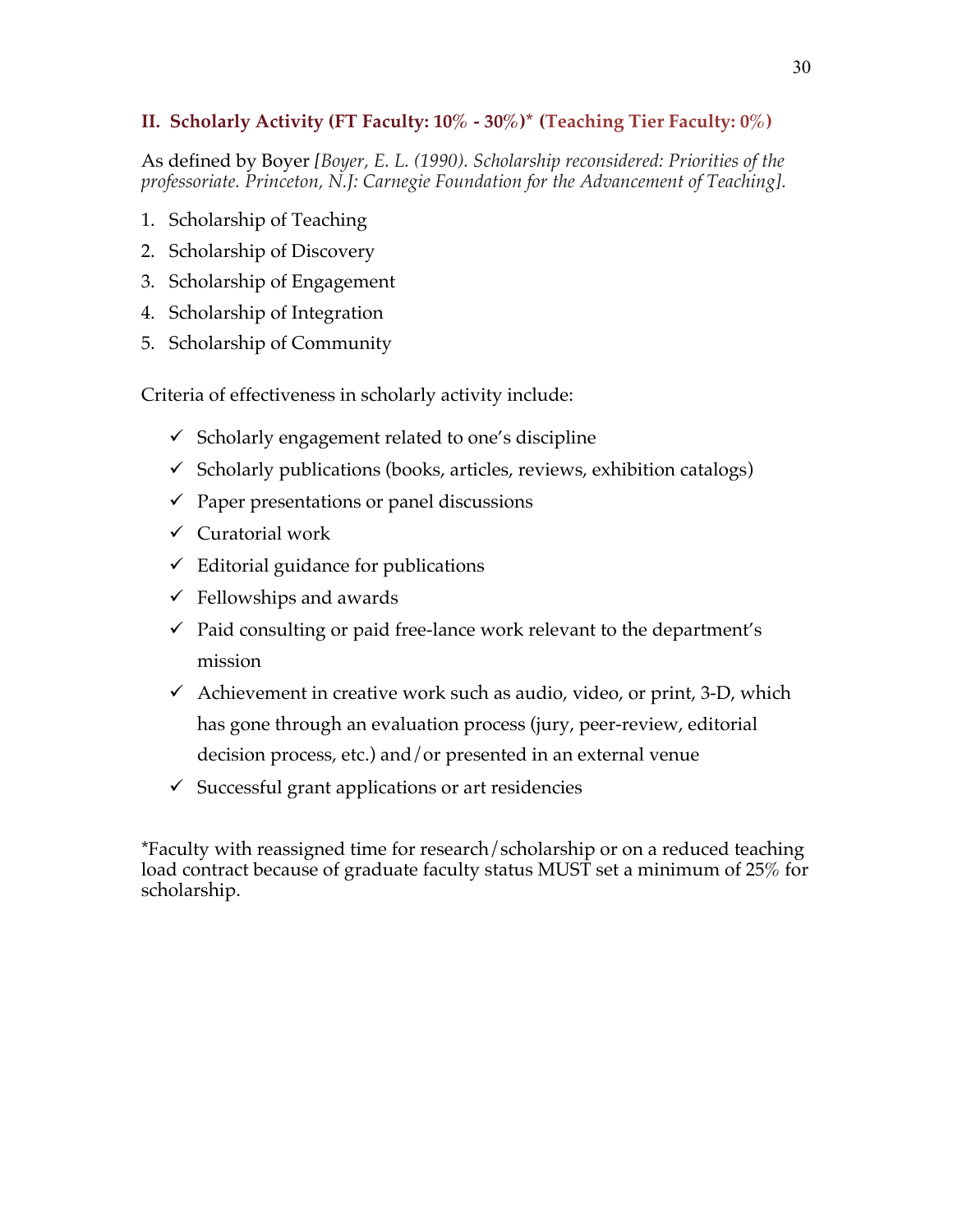# **Meets Expectations Exceeds Expectations**

- 1. Presenting invited or juried papers at international conferences
- 2. Making satisfactory progress in a doctoral program
- 3. Writing book or creative work reviews, or writing catalogs
- 4. Performances and performance related design/exhibitions or screenings or choreographies in national venues
- 5. Curatorial work
- 6. Receiving seed grants
- 7. Participating or chairing conference panels
- 8. Presenting refereed or juried papers at local or national conferences in Greece
- 9. Evaluating manuscripts for a refereed publication
- 1. Conducting professional workshops related to expertise
- 2. Presenting refereed papers at international conferences
- 3. Presenting juried papers at the major international conference of the discipline
- 4. Receiving external grants
- 5. Evaluating textbooks or reference books for publishers
- 6. Publishing books or manuscripts in refereed journals and books (this does not include selfpublished books).
- 7. Post-doctoral studies
- 8. Audio/video or software productions
- 9. Paid approved consulting related to expertise
- 10. Concert soloist performances or solo exhibitions in international venues.
- 11. Approved, paid free-lance work related to expertise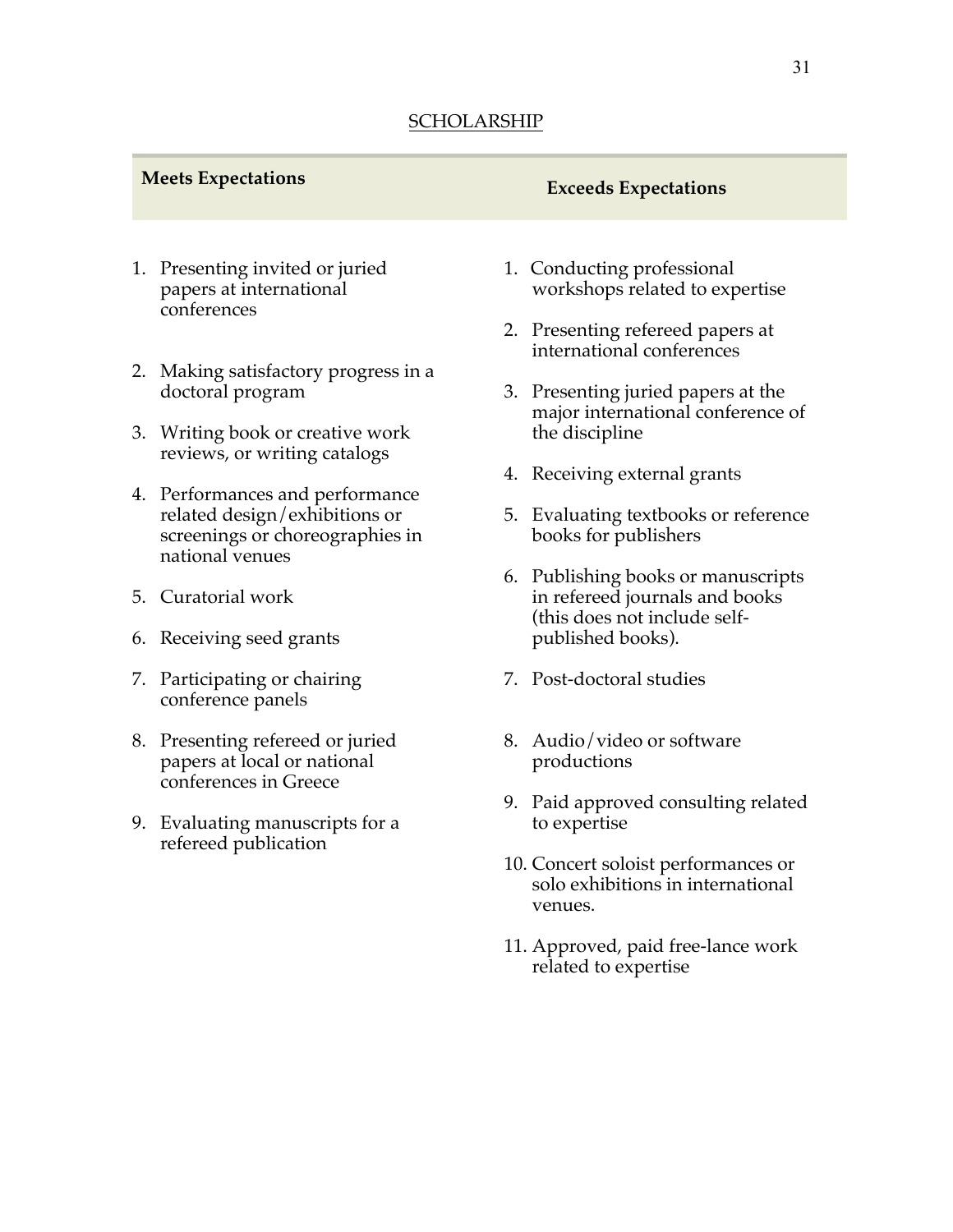## **III. Service (10%-30%) (Teaching Tier Faculty: 20%)**

- 1. Institutional
- 2. Professional
- 3. Community

Criteria of effectiveness in service\* include:

- $\checkmark$  Meaningful participation in departmental activities
- $\checkmark$  Significant participation in the productivity of ACG committees
- $\checkmark$  Sponsorship of student organizations
- $\checkmark$  Serving as department or college representative
- $\checkmark$  Serving in a leadership role in professional associations
- $\checkmark$  Providing advice and expertise to community activities

\*service must be related to a faculty member's teaching assignments and/or the College's mission.

| <b>Meets Expectations</b>                                                | <b>Exceeds Expectations</b>                                                         |
|--------------------------------------------------------------------------|-------------------------------------------------------------------------------------|
| 1. Committee participation                                               | 1. Leadership position on school or<br>College committees                           |
| 2. Advising campus organizations                                         | 2. Judging or critiquing professional<br>competitions                               |
| 3. Special assignments in the department                                 | 3. Professional (unpaid) consulting<br>4. Evaluating manuscripts for<br>conferences |
| 4. Judging or critiquing student<br>competitions                         |                                                                                     |
| 5. Public speeches/media appearances                                     |                                                                                     |
| 6. Active membership in professional<br>(non-academic) organizations     | 5. Holding office in national, regional<br>professional/academic<br>organizations   |
| 7. Making presentations to local<br>audiences (at non-academic meetings) |                                                                                     |
|                                                                          | $\epsilon$ Chairing quasasaful nous program                                         |

6. Chairing successful new programs validations committees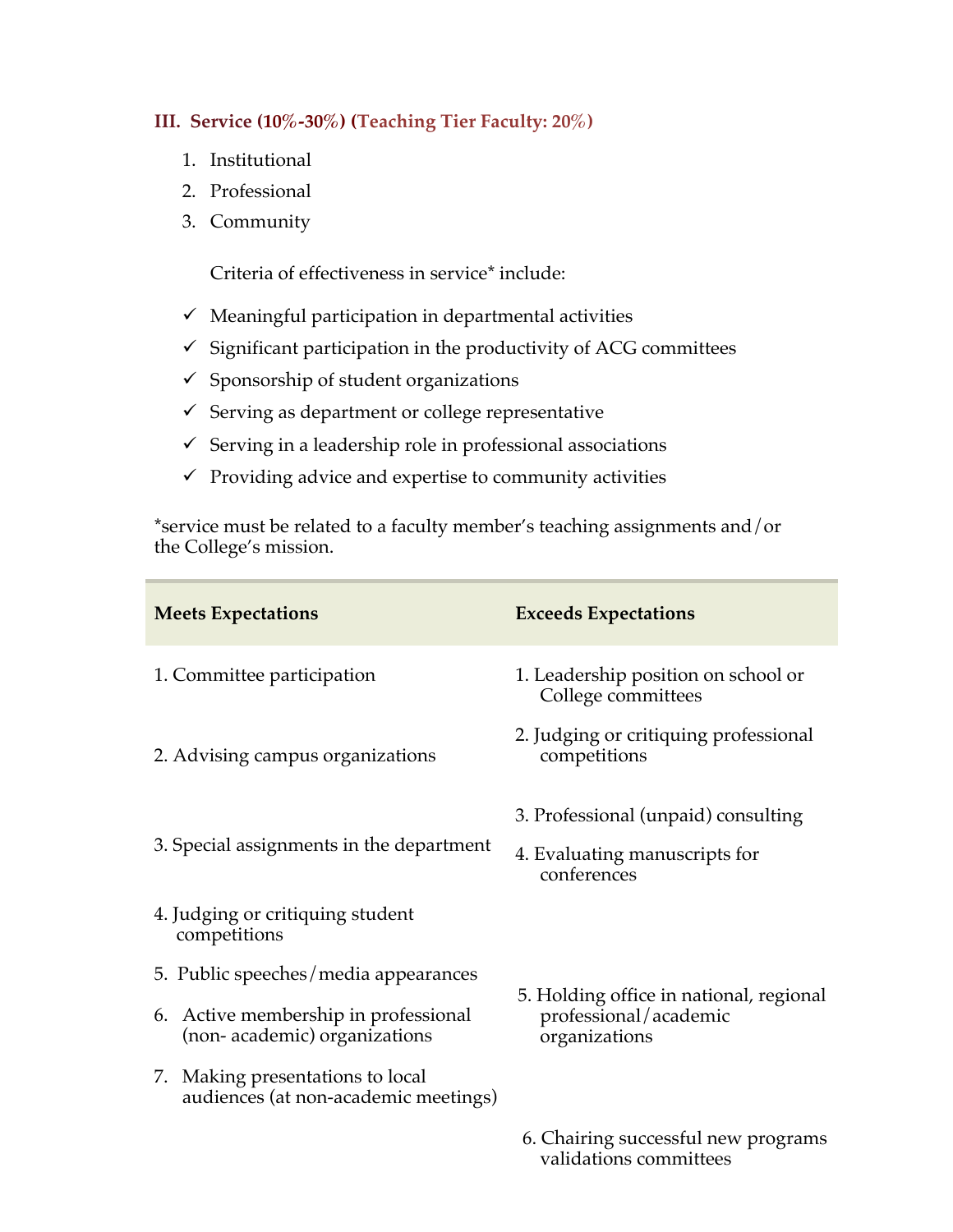## **IV. Administrative Service (Department Heads/Coordinators) (10%-30%)**

- 1. Departmental or Program Service
- 2. Special Institutional Administrative Service

Criteria of effectiveness in administrative service include:

- $\checkmark$  Meaningful leadership role in departmental activities
- $\checkmark$  Active participation in school and college-wide efforts and goals
- $\checkmark$  Effective and objective evaluation of faculty
- $\checkmark$  Effective faculty recruiting/staffing
- $\checkmark$  Leading efforts to adhere to Deree, OU and NEASC standards

| <b>Meets Expectations</b>                               | <b>Exceeds Expectations</b>                                                                     |
|---------------------------------------------------------|-------------------------------------------------------------------------------------------------|
| 1. Meets legitimate student needs                       | 1. Mentoring new faculty                                                                        |
| 2. Active engagement with external<br>constituencies.   | 2. Leading curricular change                                                                    |
| 3. Processing curriculum proposals                      | 3. Leading assessment efforts                                                                   |
| 4. Leading faculty searches and faculty<br>recruitment. | 4. Successful implementation of OU<br>responsibilities and commitments                          |
| 5. Creating class schedules                             | 5. Guiding Program Review or<br>Monitoring processes that<br>promotes the adoption of best      |
| 6. Meeting deadlines                                    | practices in the discipline.                                                                    |
| 7. Actively recruiting students                         | 6. Building good rapport with students,<br>faculty and administrators                           |
| 8. Evaluating FT and PT faculty                         | 7. Actively leads in efforts to promote<br>civility and good citizenship at the<br>Institution. |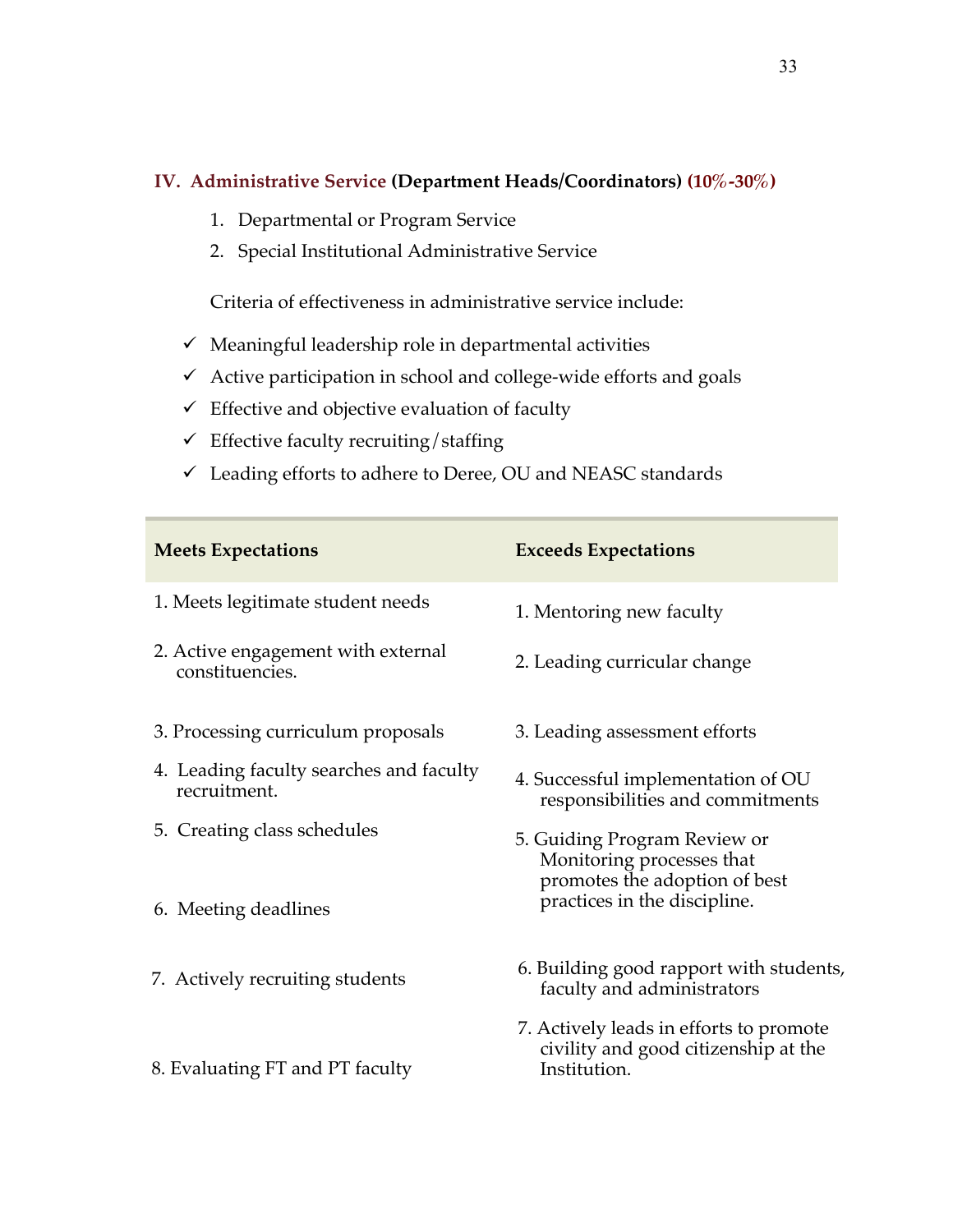## **V. Collegiality**

**Collegiality** is defined as "the ability of a Member to work cooperatively and professionally with others at the institution; the willingness to advance the College and make it a better institution; the mutually respectful sharing of intellectual authority and professional responsibility for the quality of the curriculum, instruction and its assessment, scholarly/creative works, and the culture of learning; the discharge of professional responsibilities in a reliable, conscientious, energetic, civil and effective manner that includes mutual respect, freedom of speech, open-minded consideration of idea, and the principles of good citizenship for the common good of Deree and its student learners."

In summary, all full-time faculty members are subject to an annual review.

Reviews will be completed by the end of the fall semester. Each review will include a review of the faculty member's teaching effectiveness, scholarship, service, and collegiality. Comments in the review will include observations based upon at least one classroom observation.

The annual review will include an assessment of the progress made by the faculty member in the implementation of his or her Professional Development Plan.

Annual Reviews are guided by school deans, but are expected to involve Department Head input.

#### **VI. Appeals**

A faculty member who disagrees with a final rating on the Annual Review Form, has the right to appeal such rating to the Faculty Ranking and Evaluation Committee. The appeal must take place within 10 days of the faculty signature date, must be in writing and must include evidence supporting the claim that a rating was generated based on erroneous interpretation of the Annual Review Policy. Upon examination of the appeal, the Faculty Ranking and Evaluation Committee, by a majority vote makes a recommendation to the Chief Academic Officer to either accept or deny the applicant's appeal.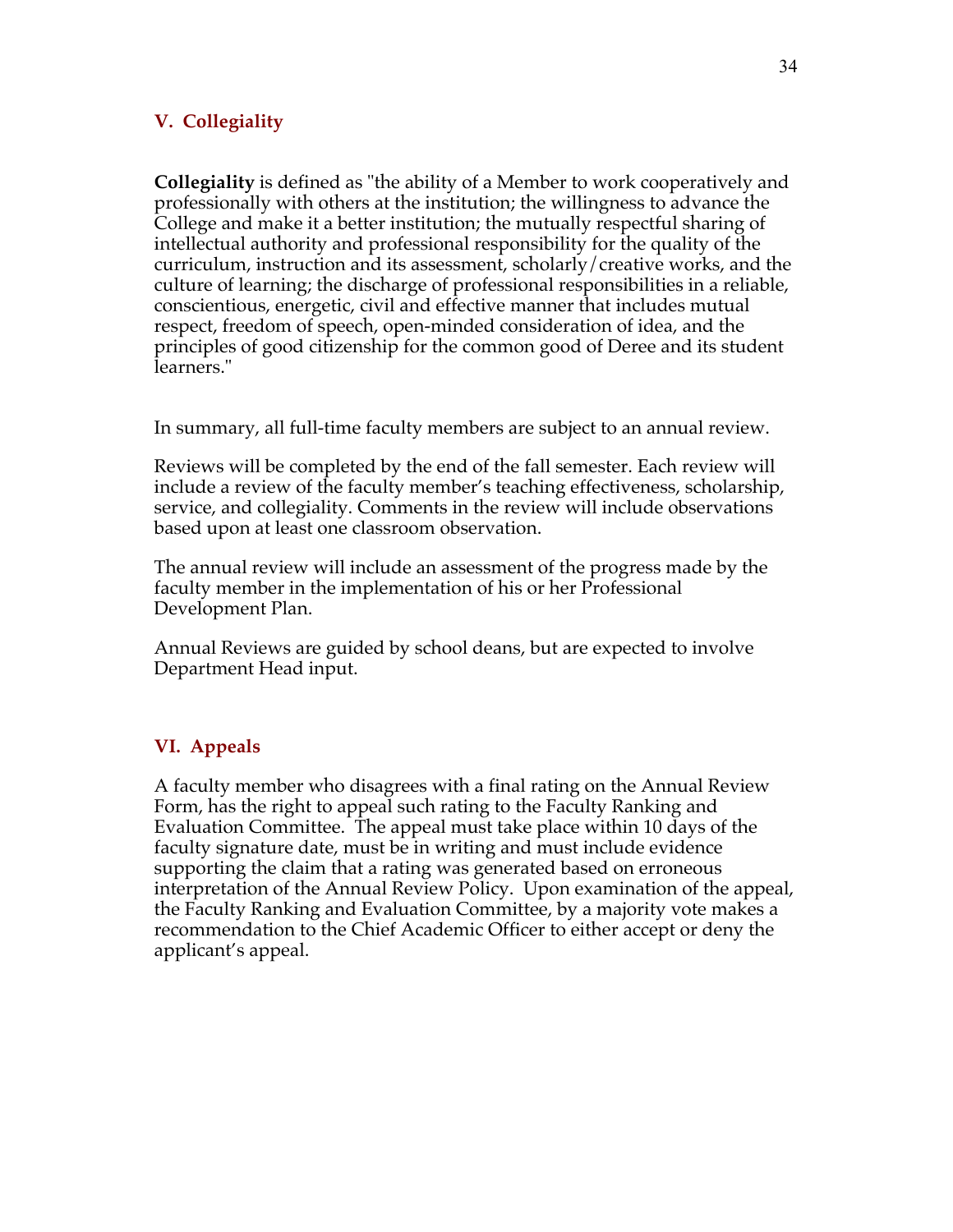## **PART SIX: COMMITTEES**

#### Academic Council

The Academic Council is the senior academic advisory board authorized by the President and the Faculty to oversee and coordinate all matters relating to OU validation.

#### Program Committees

Program committees have responsibility for the routine monitoring of individual academic programs.

#### College Standing Committees

Faculty positions on the College Standing Committees are filled by appointment. Announcement of such appointments are made by the Chief Academic Officer in September for the current academic year. A Faculty member is obligated to serve when appointed to a College committee.

#### Faculty Standing Committees

The Faculty positions on the Faculty Standing Committees are filled by election. A Faculty member may serve or not as he/she chooses.

#### School of Graduate and Professional Education Committees

Committees devoted exclusively to matters related to graduate studies.

#### Ad Hoc Committees

College-Ad Hoc Committees are appointed as needed.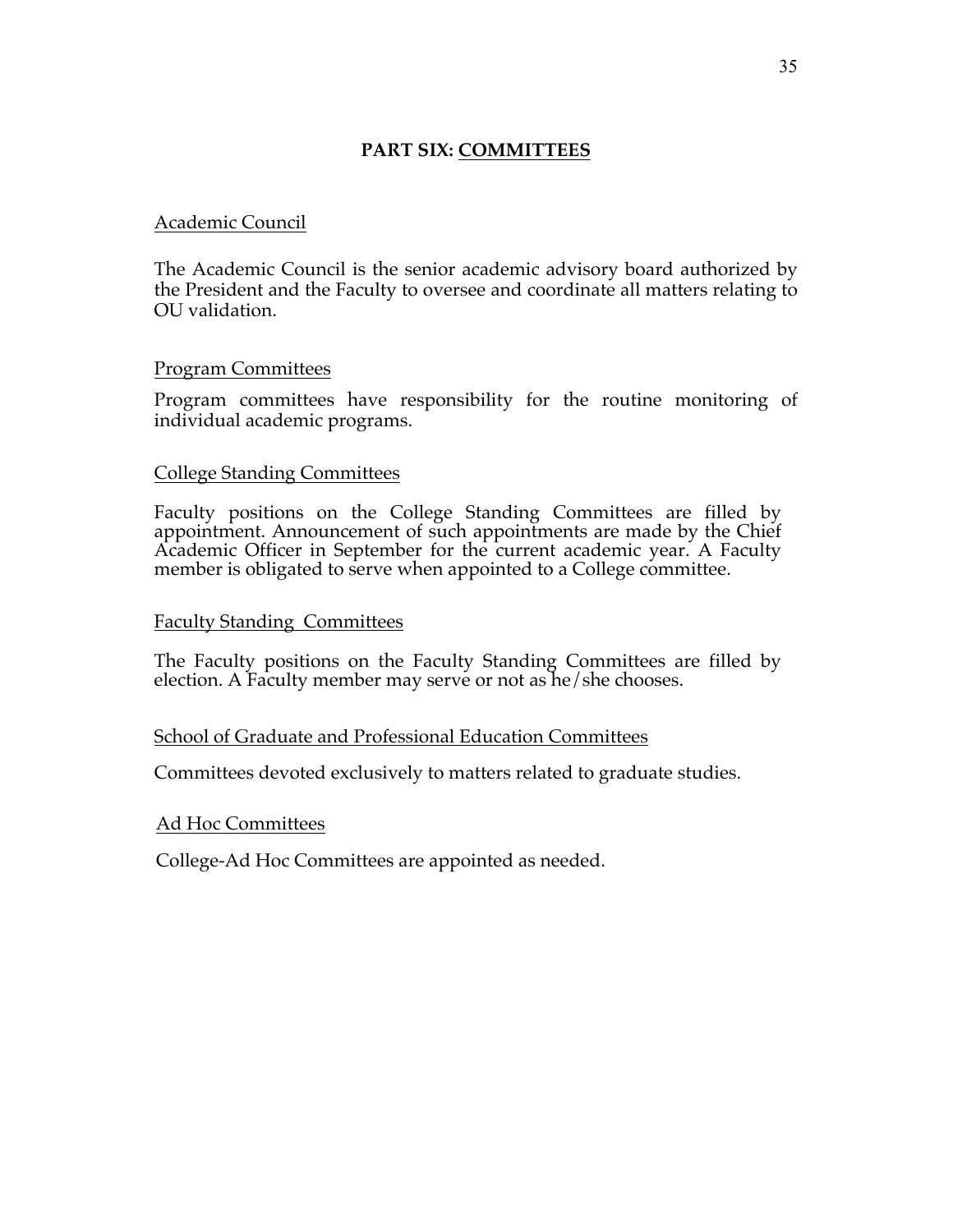## I. ACADEMIC COUNCIL

## General Purpose

The Academic Council is the senior academic advisory board authorized by the President and the Faculty to oversee and coordinate all matters relating to OU validation and other academic matters. Specifically, its purpose is to supervise the work of the Program Committees and, supported by the Validation Office, facilitate the flow of information between, and coordinate the decisions made by the OU, academic departments, the Faculty Assembly, the Curriculum Committee, the Committee on Academic Standards and Policies, the Committee on Standing and Conduct and all other bodies and personnel that contribute to the delivery, quality assurance, enhancement and development of the OU validated programs. In addition, the Academic Council provides feedback relative to NEASC accreditation processes.

## Authorities and Responsibilities Delegated to the Council

Reporting to the President, the Council has the authority and responsibility to:

- Supervise those matters pertaining to the quality, standards and enhancement of the validated awards
- Maintain oversight of the regulatory framework for the validated awards, as a medium for communication among its members, and assure fair treatment of students
- Ensure that Program Committees discharge their responsibilities for program monitoring and provide guidance to these committees on the fulfillment of their quality assurance responsibilities
- Appoint Examination Board Chairs in collaboration with academic departments/areas and the Validation Office
- Receive and consider Summary External Examiners reports prepared by Program Committees; ensure the production and submission of the annual OU report(s) by the Program Committees
- Ensure the coordination for the compilation, production and submission of the annual Institutional Monitoring Report by the Validation Office
- Provide feedback to the Curriculum Committee and the Committee on Standing and Conduct.
- Receive recommendations by the Committee on Academic Standards and Policies and in turn report these recommendations to the Examination Boards
- Receive reports submitted to the Curriculum Committee by the Program Committees
- Provide feedback to the Committee on Standing and Conduct regarding academic integrity issues relative to validated awards
- Receive, consider and disseminate information from the Validation Office concerning possible changes in validation regulations etc.
- Propose new academic policies, as well as, new academic programming initiatives.; all Council policy proposals must pass through the appropriate governance approval processes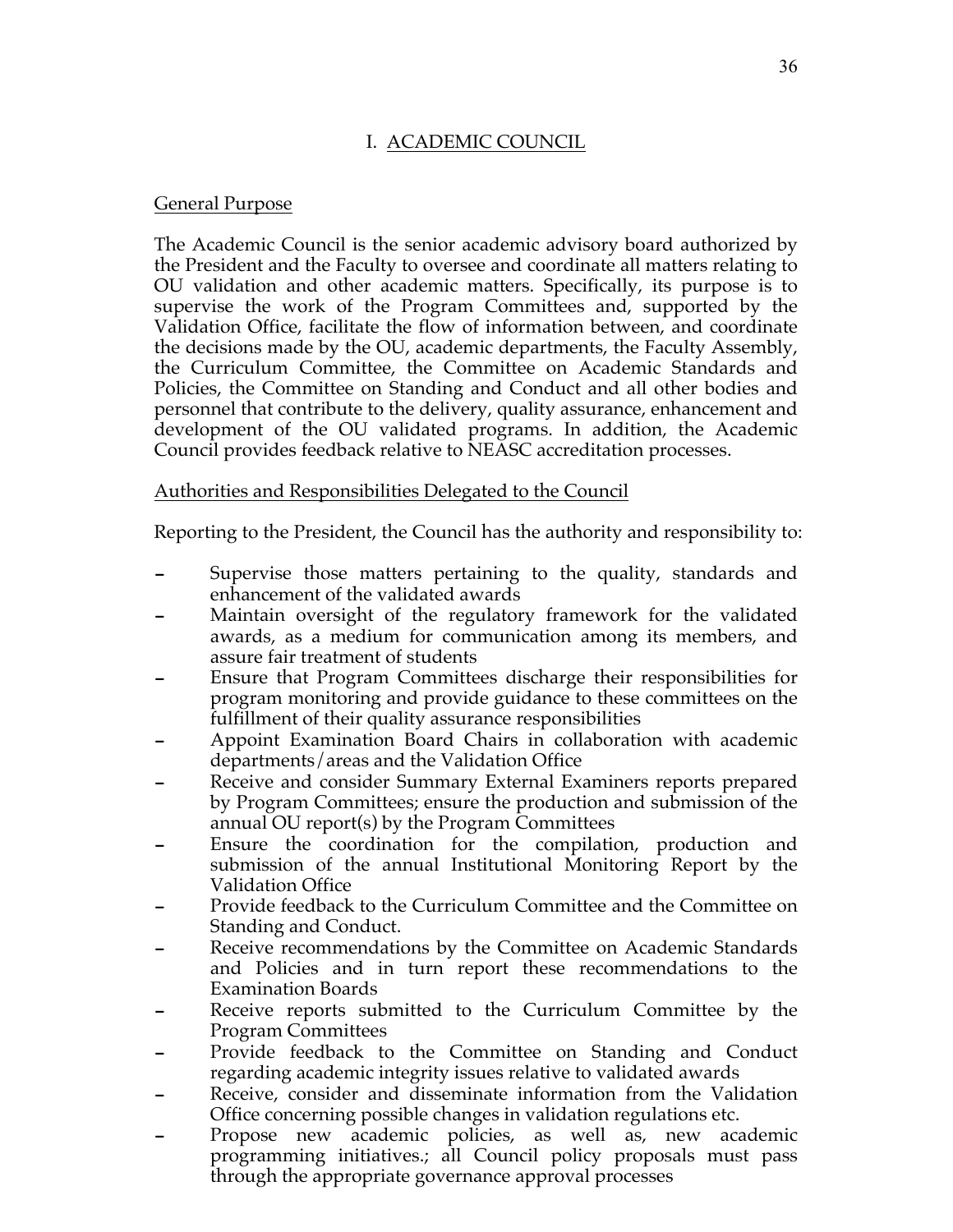- Ensure that all Faculty Assembly decisions that have a bearing on validated awards are properly implemented
- Ensure that the requirements for OU validated awards are in alignment with NEASC accreditation standards
- Promote Faculty development issues directly and indirectly through the deans, as well as Faculty professional engagement by supporting research and scholarship, conference participation and the pursuit of terminal degrees; encourage the implementation of new pedagogies; promote engagement with educational and cultural institutions
- Consider and ensure appropriate action on student appeals
- Establish sub-committees or working groups enabling the Council to fulfill its responsibilities
- Ensure that procedures are consistent with the authorities and responsibilities outlined above

## Council Composition

- Chief Academic Officer
- Dean, School of Business
- Dean, School of Fine Arts & Performing Arts
- Dean, School of Liberal Arts & Sciences
- Dean, of the School of Graduate and Professional Education
- College Registrar
- Director of the Validation Office
- Other Deree community members by invitation as resource persons

## Council Chair

The Chief Academic Officer or a designee chairs the Council.

#### Conduct of Business

- The Council must reach a quorum to convene. A quorum consists of six (6) members
- The Council elects its own secretary who keeps minutes, on the basis of which the chairperson informs the President and Open University of the Council's actions and recommendations.
- The Council will meet as needed, with a minimum of four meetings per academic year (two meetings during each of fall and spring semesters)
- Decisions are reached by a simple majority vote of the members who are present in the meeting
- The chair has no voting rights unless there is a tie.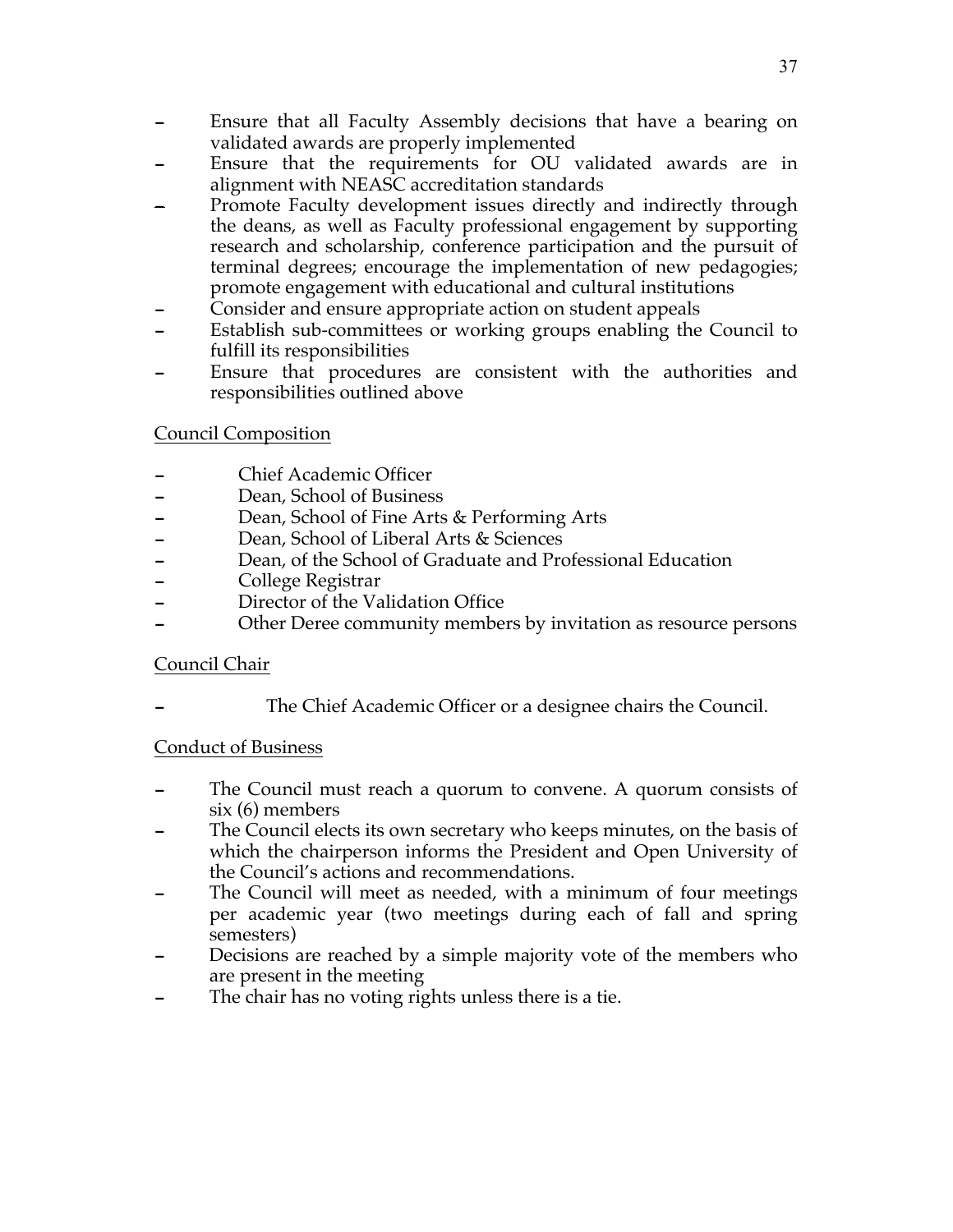#### II. PROGRAM COMMITTEES

#### General Purpose

Program committees will have responsibility for the routine monitoring of academic programs, including the consideration of student feedback, performance data and external examiners' reports. They will prepare responses to external examiners' reports and approval of the School's and Department annual monitoring reports. The program committees will also propose modifications to curricula and other actions to enhance the quality of teaching and learning and will inform the Academic Council and the Curriculum Committee appropriately.

#### Composition

There will be a Program Committee for each of the College's Schools. Each Program Committee will be chaired by the respective academic dean of the school. Each Committee's membership will comprise all program coordinators, department heads and assistant department heads, internship coordinators, as well as the presidents of the student academic societies. The Director of the Validation Office will be a non-voting member of each Program Committee. Each committee elects its own secretary. In order to meaningfully discuss all programs, the Program Committees may form subcommittees.

#### Terms of reference

- To discuss student performance based on Exam Boards reports and use indirect methods (senior exit surveys, senior exit interviews as well as alumni surveys) to monitor the performance of groups or cohorts
- To consider and respond to external examiners reports
- To inform the Curriculum Committee about specific needs for improvement with regard to curricula and program design relative to the OU award
- To submit a summary report of its conclusions concerning student monitoring to the Academic Council and receive its feedback
- To identify best practice in the teaching and support of students and toward this end to collaborate with the Teaching and Learning Center.
- To approve the OU annual monitoring reports produced by departments
- To evaluate student feedback both with regard to course evaluation forms and senior exit surveys and interviews and to communicate such results to students and inform the Academic Council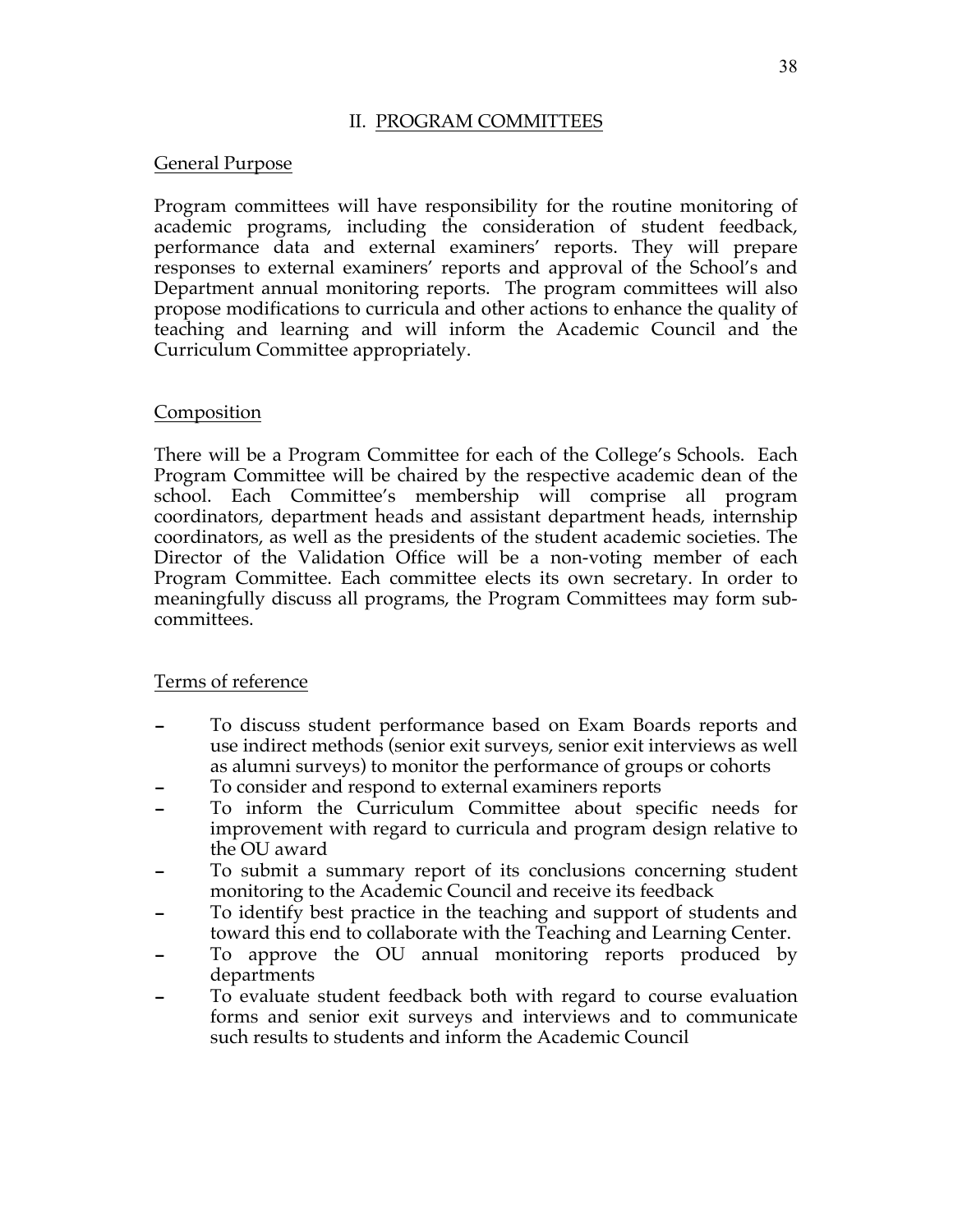#### Procedures

All department heads and program coordinators have the right to vote and be elected to the post of secretary. Student representatives have the right to vote. The chair is responsible for setting up the meetings and communicating results to the Curriculum Committee and the Academic Council. The chair also receives feedback from both of these academic bodies. The secretary keeps minutes, which are posted on Blackboard. The committees report to the Academic Council and meet at least once per semester or as often as their members deem necessary. The Program Committees may form sub-groups for the sake of efficiency.

The Committee reaches a quorum when more than half of its voting members are present.

Decisions are arrived at by majority vote and the Chair has voting rights in the event of a tie.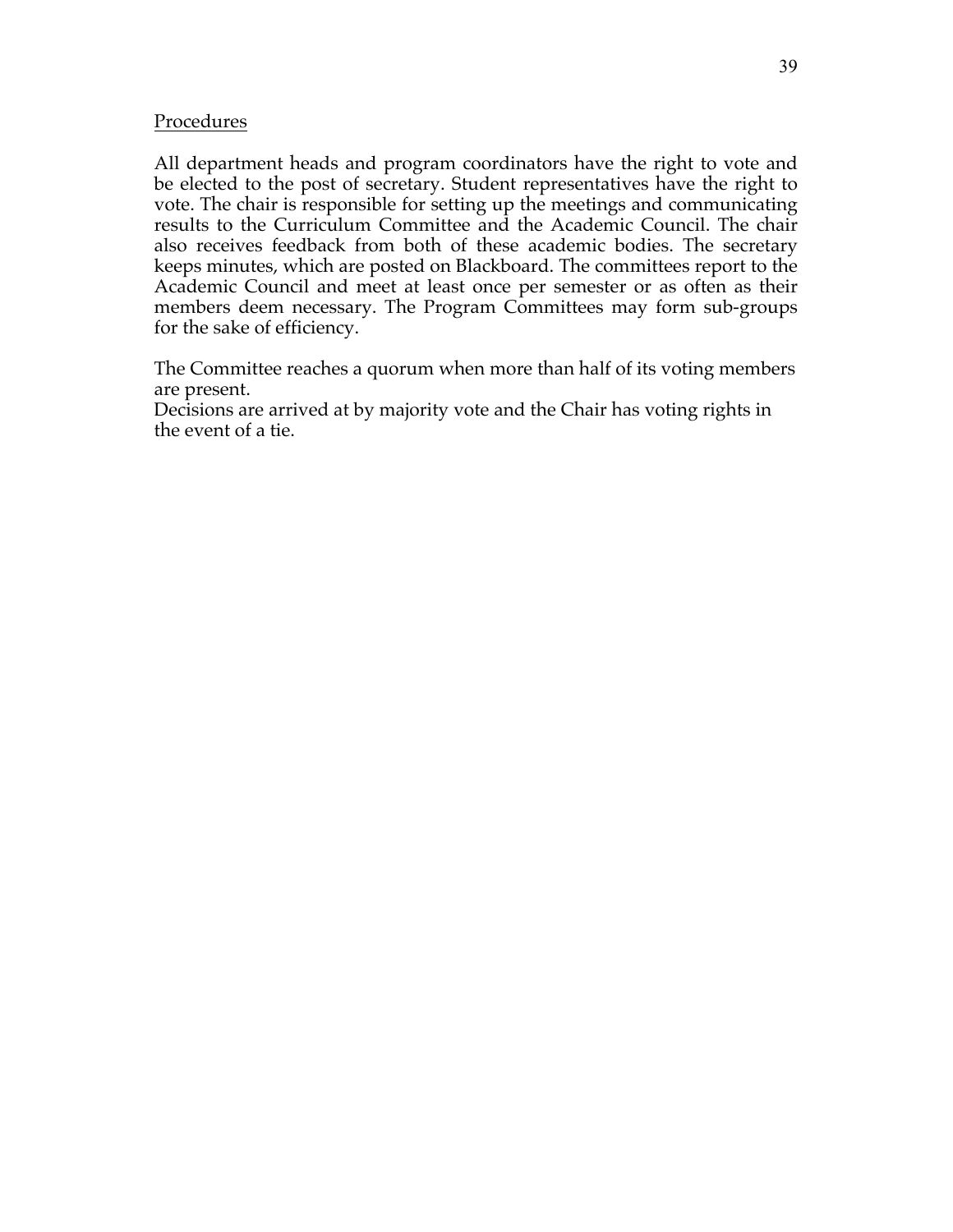# **A. Art Review and Cultural Events Committee**

#### General Purpose

To oversee art development and cultural activities at the College. The Committee is comprised of two subcommittees: Art Review and Cultural Events. The Art Review Subcommittee defines the mission and scope of the ACG Art collection as well as develops policies related to the development and maintenance of the ACG Art collection and makes recommendations to the Chief Academic Officer (CAO). The Cultural Events Subcommittee plans a schedule of diverse cultural events including performances, exhibitions and lectures in coordination with the CAO.

#### Authorities and Responsibilities Delegated to the Committee

Art Review Subcommittee

• Develop policies for ACG Art including: staffing, acquisitions, donations, loans, exhibitions, publications, legal and copyright issues, and use of campus Gallery spaces.

Cultural Events Subcommittee

• Plan cultural events, utilizing both College resources and in collaboration with cultural foundations and organizations inside and outside of Greece, to support and enhance College academic programs.

#### **Composition**

The Committee members are appointed by the CAO and serve a two-year appointment. The Art Review Subcommittee consists of the ACG Art Registrar, one Visual Arts faculty member, one Art History faculty member, and the Dean of the Frances Rich School of Fine and Performing Arts. The Cultural Events Subcommittee consists of one Visual Arts faculty member one Art History faculty member, one Music faculty member, one Theater and Dance Faculty member, the Dean of the Frances Rich School of Fine and Performing Arts, and the Director of College Events. The CAO appoints the Chair of the Committee, who coordinates and may chair both subcommittees. The CAO appoints resource persons as needed.

#### Procedures

- The Committee has a quorum in order to convene when three members are present in addition to the Chair.
- Decisions are arrived at by majority vote and the Chair has voting rights in the event of a tie.
- The Committee elects its own secretary who keeps minutes.
- The Committee meets as often as it deems necessary.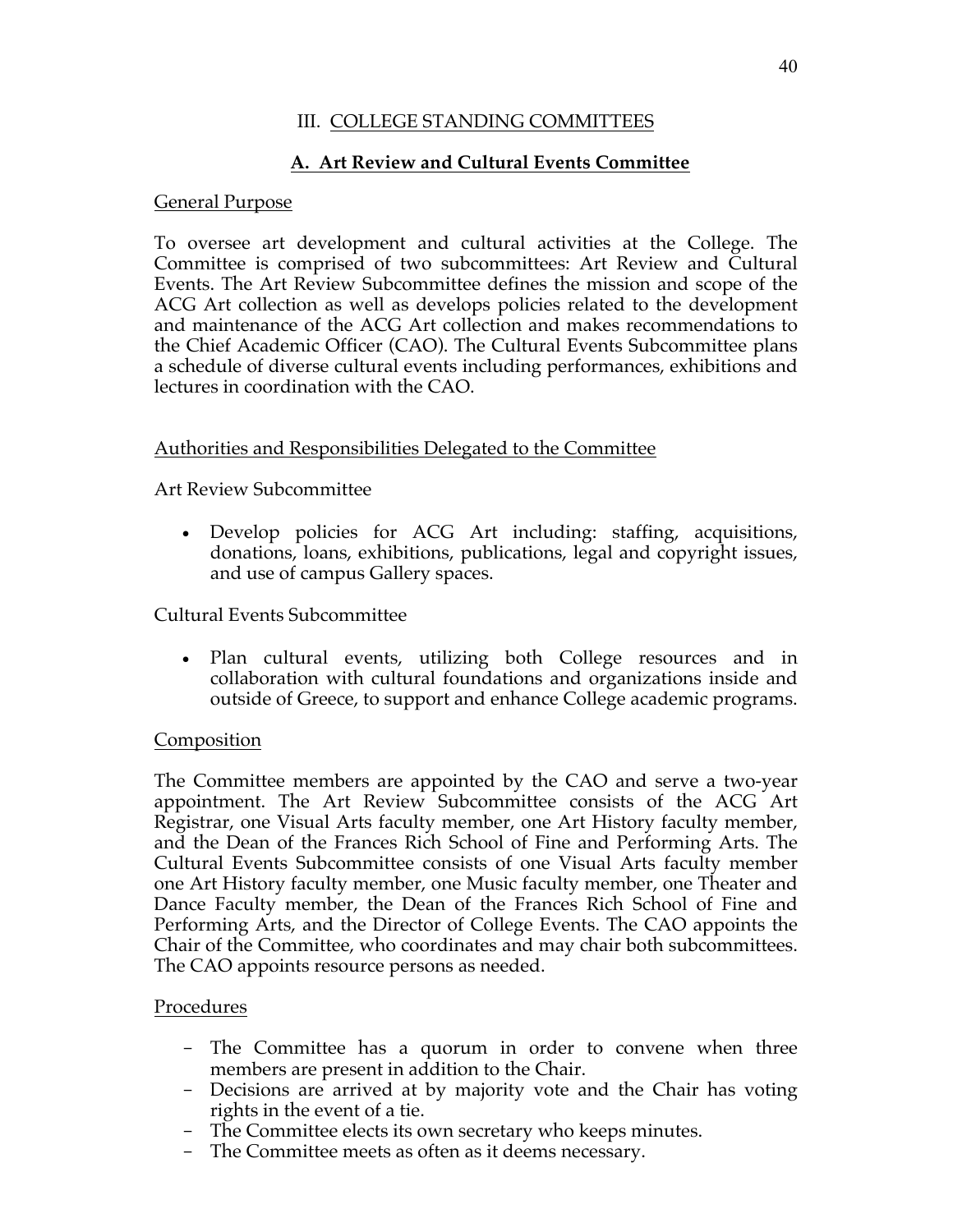# **B. Committee on Disabilities and Learning Differences**

## General Purpose

- Monitor and recommend policies and procedures in order to accommodate individuals with disabilities and learning differences.
- Recommend actions and alternative assessments for students who have documented disability or face learning differences.

## Authorities and Responsibilities Delegated to the Committee

- Recommend to the Academic Council new policies and procedures and appropriate changes to internal policy and procedures concerning people with disabilities and learning differences.
- Promote the rights of individuals with disabilities and learning differences as well as an inclusive environment within the institution.
- Align College policies and procedures regarding disabilities and learning differences with relevant Greek and EU legislation.
- Raise campus awareness regarding disabilities, learning differences, and available services and provisions.
- Evaluate and approve recommendations and proposals for alternative assessment methods for students who have documented disability or learning differences (documentation submitted by the Educational Psychologist).
- Recommend to the Boards of Examiners alternative assessment methods for students with documented disability or learning differences. The student's course instructor must be consulted about the appropriateness of the recommended assessment method.
- Recommend mechanisms for monitoring the forms and conduct of assessments and pattern of student achievement for those students with disability or learning differences.

#### Composition

- The Committee is composed of the Educational Psychologist, a representative from the Office of Student Affairs, three (3) Faculty members appointed by the Chief Academic Officer (one (1) from the School of Liberal Arts & Sciences, one (1) from the School of Fine & Performing Arts, and one (1) from the School of Business), and one student representative recommended by the Educational Psychologist and approved by the Director of the Office of Student Affairs, with a minimum CI of 2.50, with at least 60 credits earned, who is to attend policy meetings only.
- All Committee members have full voting rights, except for the Committee Chair who only has a tie-breaking vote.
- The Chair of the Committee is appointed by the Chief Academic Officer.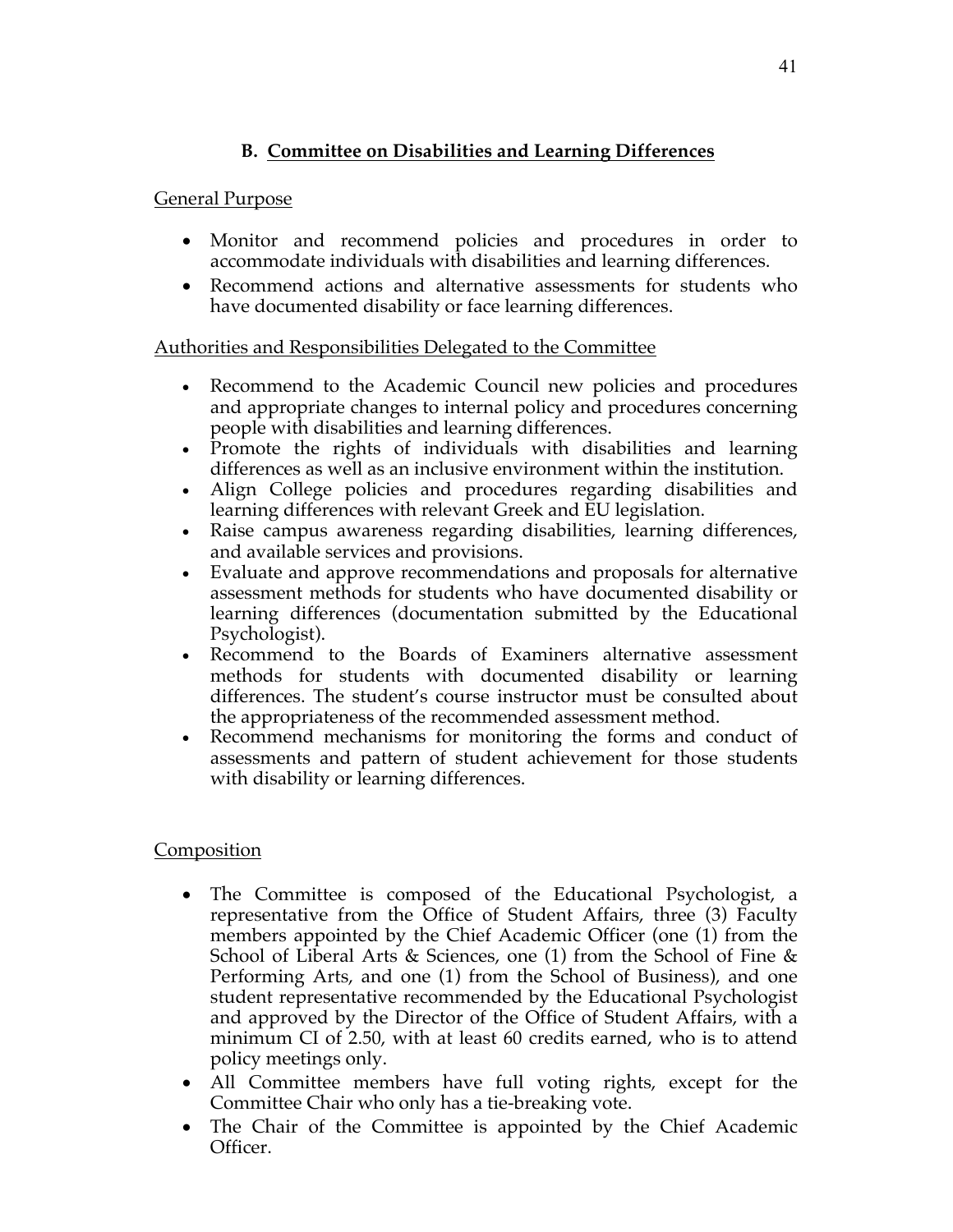- Faculty and administrators serve a renewable two-year term; the student representative serves for one academic year.
- The Committee may invite and/or consult with resource persons as needed.

### Procedures

- The Committee has a quorum to convene when at least four (4) members, including at least one (1) Faculty member are present.
- The student representative can only attend policy-making sessions only, with full voting rights.
- The Committee elects its own secretary who keeps minutes, on the basis of which reports are generated.
- The Committee receives recommendations and proposals from the Educational Psychologist for the accommodation of students with disabilities and learning differences.
- The Committee meets once a month or as often as the Committee deems necessary. In addition, the Committee meets at least 10 days before the scheduled meetings of the Board of Examiners in order to approve the report to be submitted to the Board of Examiners.

#### Committee Reports

- The Committee compiles the report for the Board of Examiners. The report which includes a list of all Open University students with disabilities and learning difficulties and their approved alternative assessment methods, is submitted to the Academic Council for approval. In turn, the report is submitted to the Board of Examiners via the Validation Office.
- The Committee submits an annual report to the Academic Council at the end of the academic year. The report includes a list of all students with disabilities and learning differences and their approved alternative assessment methods.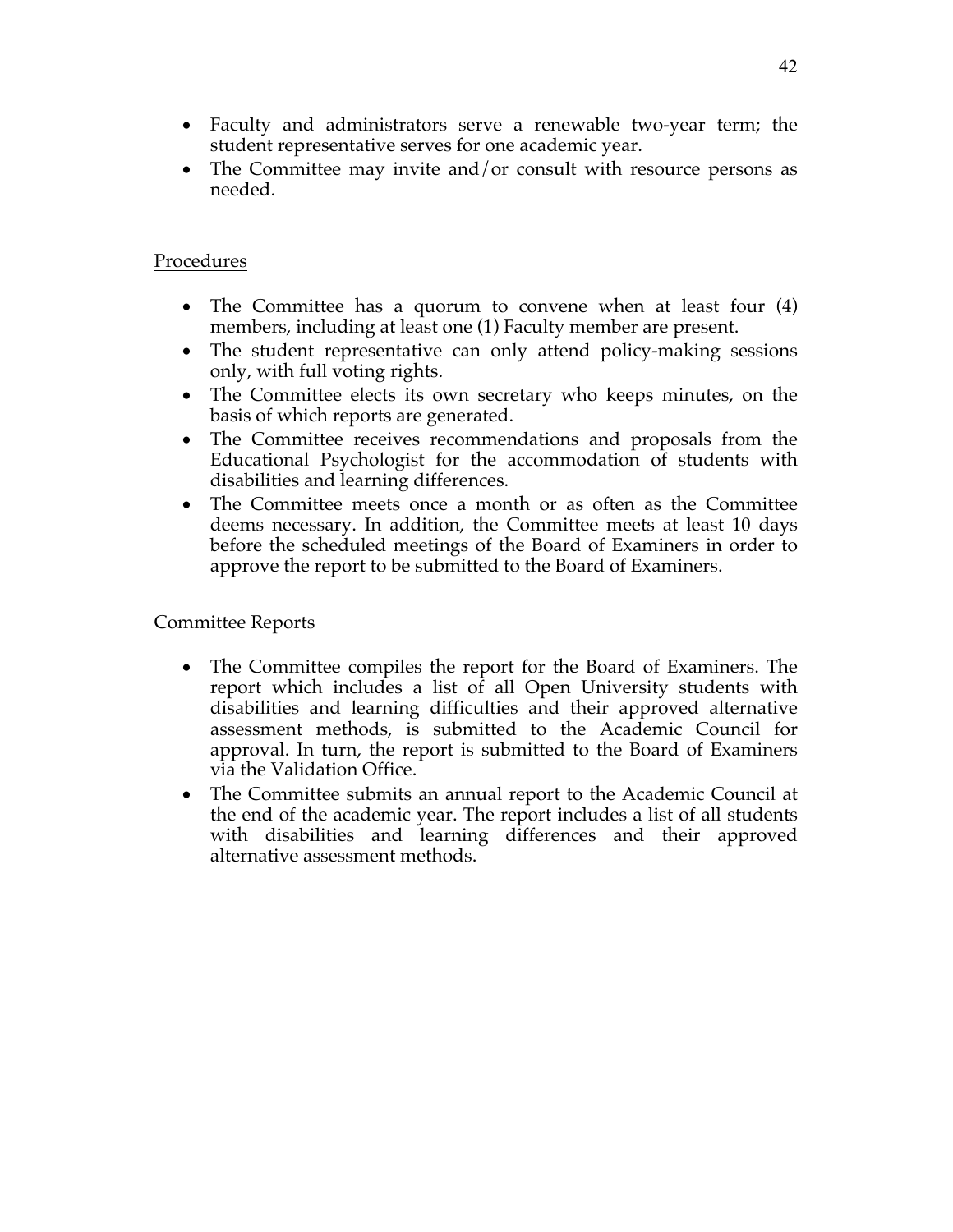# **C. Archives and Library Advisory Committee**

## General Purpose

The Archives and Library Advisory Committee assists the Head Librarian in the development of the Library and in the formulation of library policies and procedures. It further advises the College Archivist on policies and matters related to preserving the College's historical documents.

## Authorities Delegated to the Committee

- Study library needs in relation to academic programs and to recommend materials in support of such programs.
- Serve as a liaison between the library and the Faculty.
- Review and evaluate existing library policies and procedures, and recommend changes.
- Establish sub-committees or working groups enabling the Committee to fulfill its responsibilities.
- Provide input on the work of the College Archivist

## Composition

The Committee is appointed by the Chief Academic Officer for a period of two years, and consists of the Head Librarian, the College Archivist, one (1) Faculty member selected from the School of Business, two (2) from the School of Liberal Arts and Sciences (at least one of which teaches primarily at the graduate level), and one (1) from the Frances Rich School of Fine and Performing Arts, as well as two (2) student representatives recommended by the Student Government. The Head Librarian chairs the Committee. The Committee may invite and/or consult with resource persons as needed.

#### Procedures

- The Committee has a quorum to convene when at least four  $(4)$ members are present.
- The Committee elects its own secretary who keeps minutes.
- All recommendations are made to the Head Librarian.
- The Committee will meet as often as it deems necessary.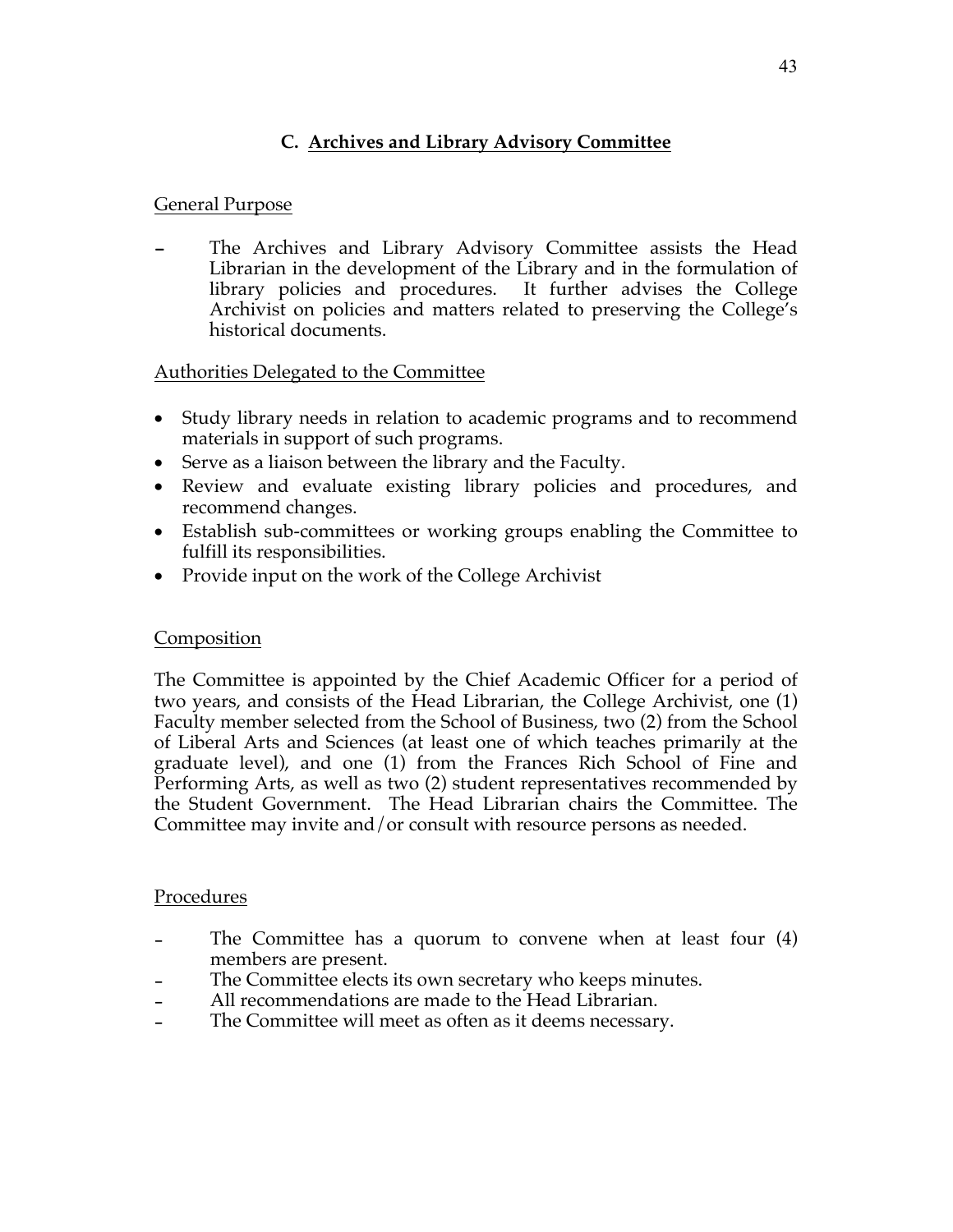## **D. International Honors Advisory Committee**

#### General Purpose

The International Honors Program (IHP) Advisory Committee assists the IHP director by promoting synergies between IHP and schools and departments, and by providing input on the development and implementation of relevant academic policies and procedures.

#### Authorities Delegated to the Committee

- § Offer recommendations on IHP admissions and dismissals as well as on admission policy and procedures
- Provide input on the development of an outcomes assessment plan for IHP
- § Suggest strategies to ensure the recruitment, retention, and graduation of Honors students
- Recommend and assist with co-curricular initiatives
- Advise on the development and implementation of the IHP curriculum
- Advise on methods of outreach and assist in promoting IHP on and off campus
- Attend the oral defense of Honors Theses

#### Composition

The Committee is appointed by the Chief Academic Officer for a period of two years, and consists of the IHP director, three (3) appointed Faculty members (one (1) from each academic school), and a student representative from the International Honors Society. The student representative will participate only in discussions of program policy items. The Committee is chaired by the IHP director.

#### Procedures

The Committee will have a quorum to convene when three (3) of its members are present.

The Committee elects its own secretary who keeps minutes.

The Committee may invite members of other departments or academic administrators as needed.

All recommendations are made to the IHP director.

The Committee will meet as often as it deems necessary.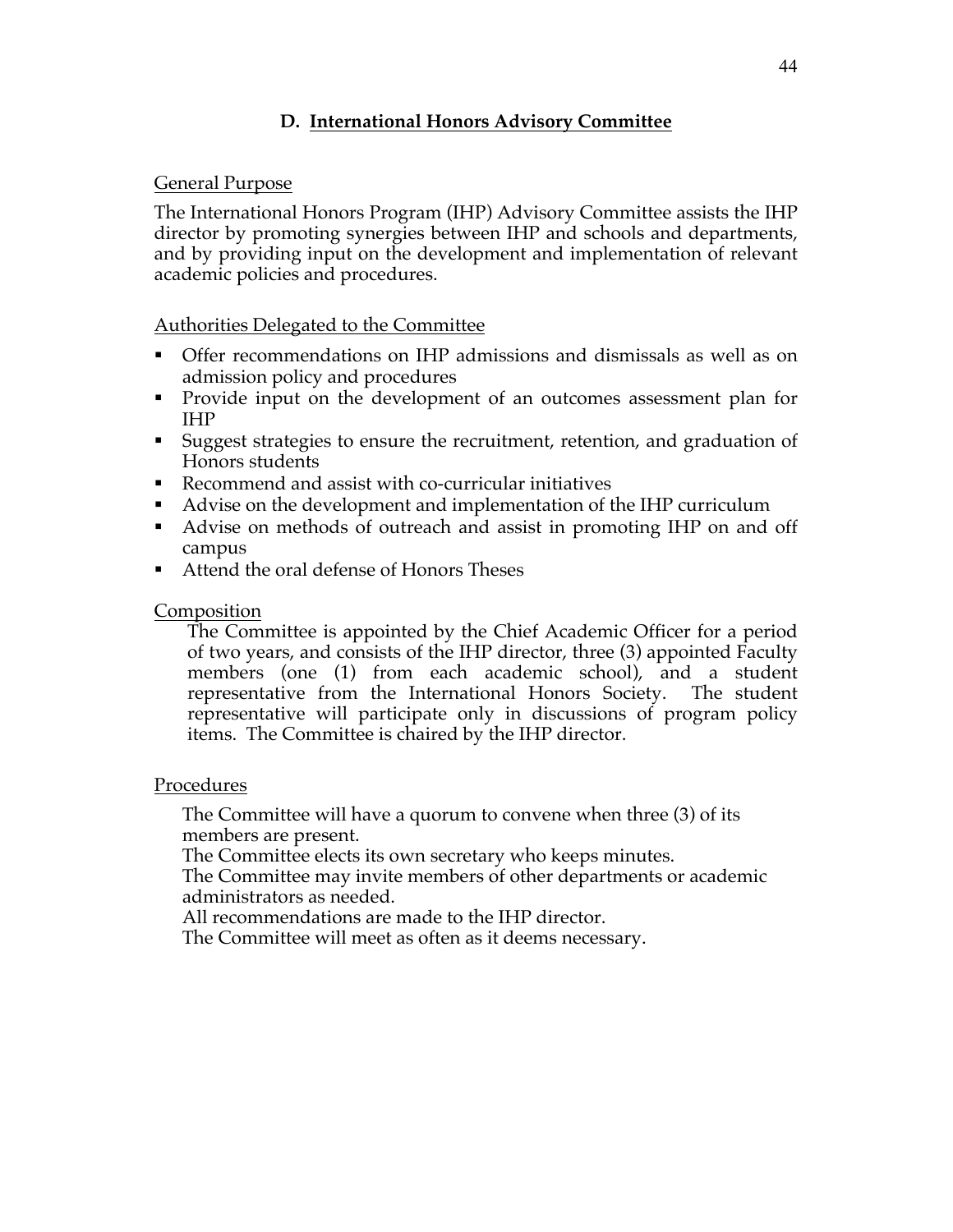#### **E. Teaching and Learning Center (TLC) Faculty Work Group**

- I. TLC Work Group Mission: The Teaching and Learning Center Faculty Work Group works with the TLC Director to plan, promote and execute innovative approaches to teaching and student learning and encouraging a culture of academic excellence.
- II. TLC Work Group Composition: The members of the TLC Work Group are known as Fellows. The Work Group consists of the TLC Director, one (1) full-time Faculty member from each of the Schools and one (1) adjunct or Associate Faculty member, are appointed by the CAO as Fellows to the Work Group for a period of one year. Members can be reappointed for additional terms. In addition, the Collaborative Technologies and Distance Learning Advisor, serves as a Resource Member of the Work Group. The Group may invite members of other departments or administrators to participate in meetings or events as needed.
- III. The TLC Work Group Fellows Duties:
	- Act as liaisons between the Schools and the TLC and encourage Faculty participation;
	- Collaborate so that synergies are created and strategies developed across schools and disciplines for the purpose of enhancing the educational experience of all members of the college community;
	- Organize and/or lead a teaching and learning workshop in their area of expertise or interest.
	- Provide input into the agenda of the TLC.
	- IV. The TLC Work Group Fellows work collaboratively with the TLC Director in
		- Planning the activities of the TLC;
		- Developing and promoting effective pedagogies of learning;
		- Encouraging the appropriate use of technology in and out of the classroom;
		- Holding seminars and workshops on active-learning practices in a student-centered classroom; and
		- Ensuring that the needs of teachers and learners across campus are addressed through the TLC activities and events.
	- V. The TLC Work Group Meetings: The TLC Work Group will hold regular meetings during semesters (at least once a month) for the purpose of establishing needs, planning events, and facilitating projects. Minutes will be kept which will be posted on the TLC Blackboard template.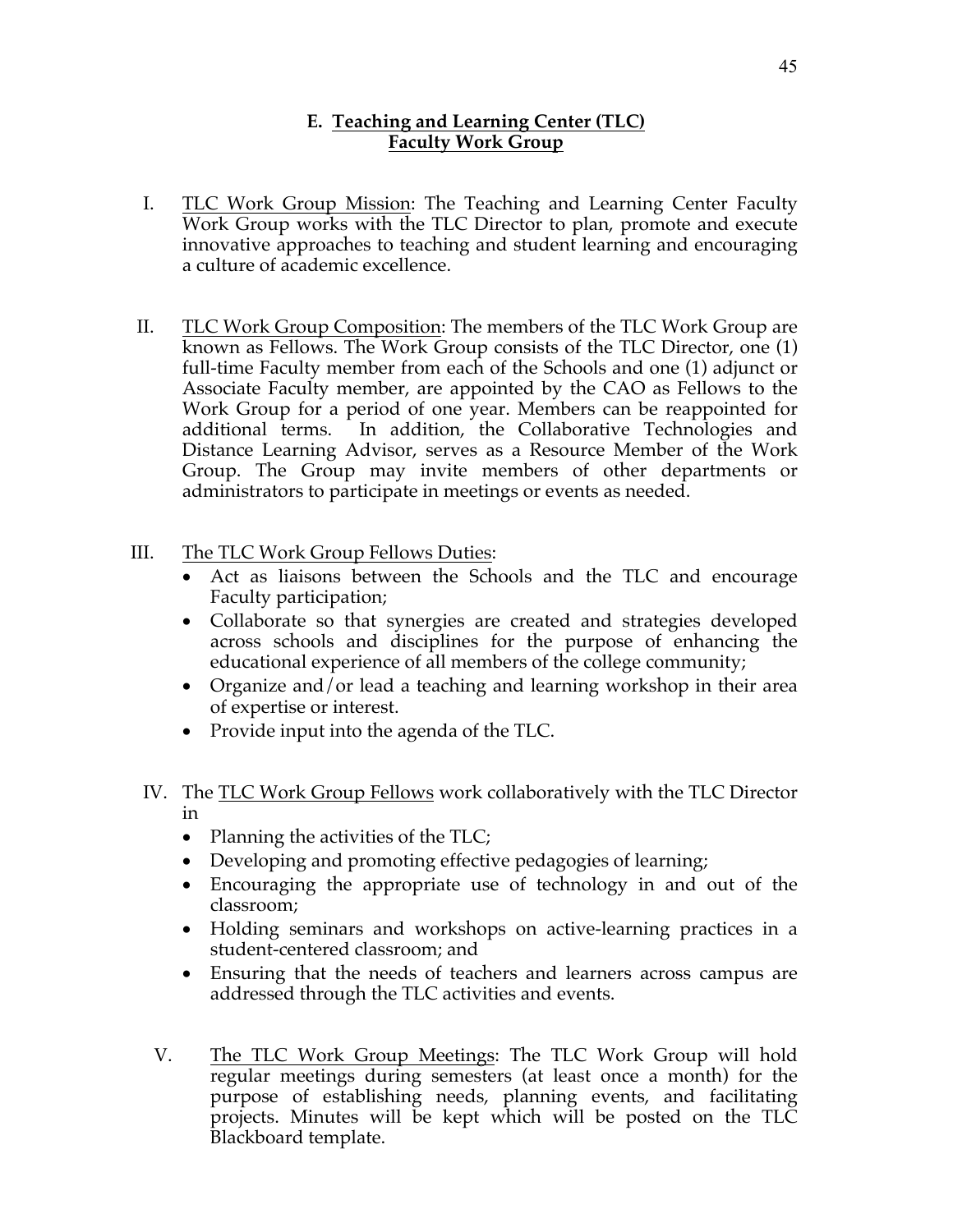# **F. Green Campus Committee**

#### General Purpose

The purpose of the Green Campus Committee is to:

- Promote environmental sustainability and stewardship at ACG
- Support the College in the development and implementation of a sustainability policy statement, other sustainability policies, programs and procedures
- Identify and address issues related to a sustainable future for The American College of Greece in the areas of campus operations, education and institutional policy;
- Build awareness of environmental issues among the College's administration, Faculty, staff and students

## Authorities and Responsibilities Delegated to the Committee

- Conduct research identifying policies and procedures that will make ACG more environmentally sustainable
- Make specific recommendations and proposals for sustainability policies, programs and procedures in order to "green" the campus, and integrate sustainability issues in the curriculum
- Raise College-wide awareness of environmental issues and to mobilize Faculty, staff and students to actively participate in the College's sustainability efforts by collaboratively organizing events and activities involving all stakeholders

Composition and Term of Service

- Director of the Center of Excellence for Sustainability
- Three (3) appointed Deree Faculty members from different Schools
- A representative from Campus Services
- Pierce Gymnasium Student Council Advisor
- Pierce Lyceum Student Activities Advisor
- One (1) student representative from Deree Student Government, with a C.I of at least 3.0
- One (1) student representative from the Environmental Studies Society, with a C.I. of at least 3.0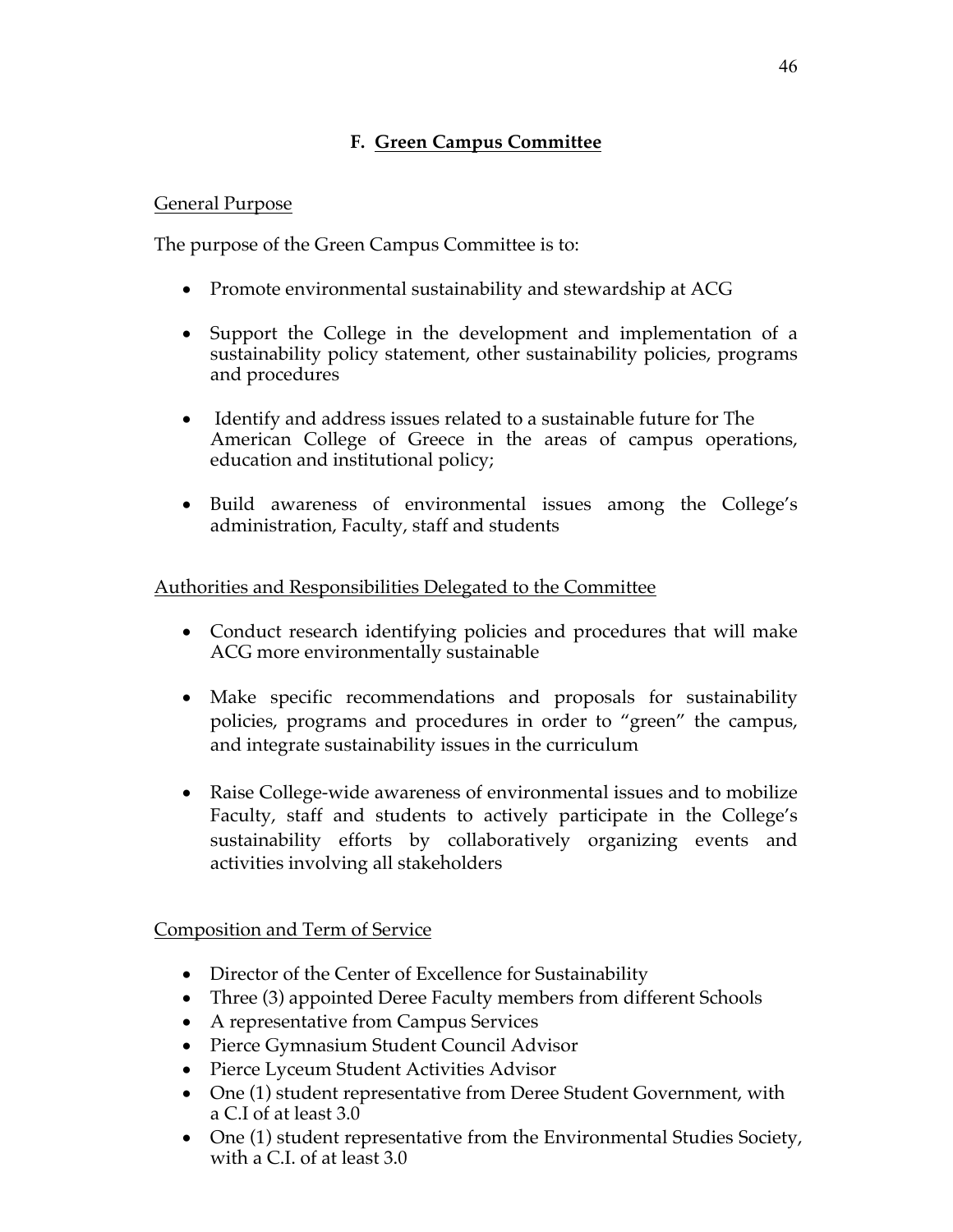Faculty appointments are for a period of two academic years.

The term of office of each student representative is one academic year.

The Committee may consult with resource persons in the ACG community.

## Procedures

- Quorum is attained when greater than 50% of the committee members are present. All Committee decisions are made by majority vote
- The Committee will be chaired by the Director of the Center of Excellence for Sustainability or a designee in his/her absence
- The Committee elects its secretary who will keep minutes on the basis of which the chairperson will inform the Chief Academic Officer
- The Committee meets at least once per semester or more often, as the Committee deems necessary
- The Committee consults with appropriate resource entities including Academic Departments/Areas, other Committees and Student Organizations, as the Committee deems necessary
- The Committee will submit specific proposals as deemed necessary, as well as an end-of-year report to the Chief Academic Officer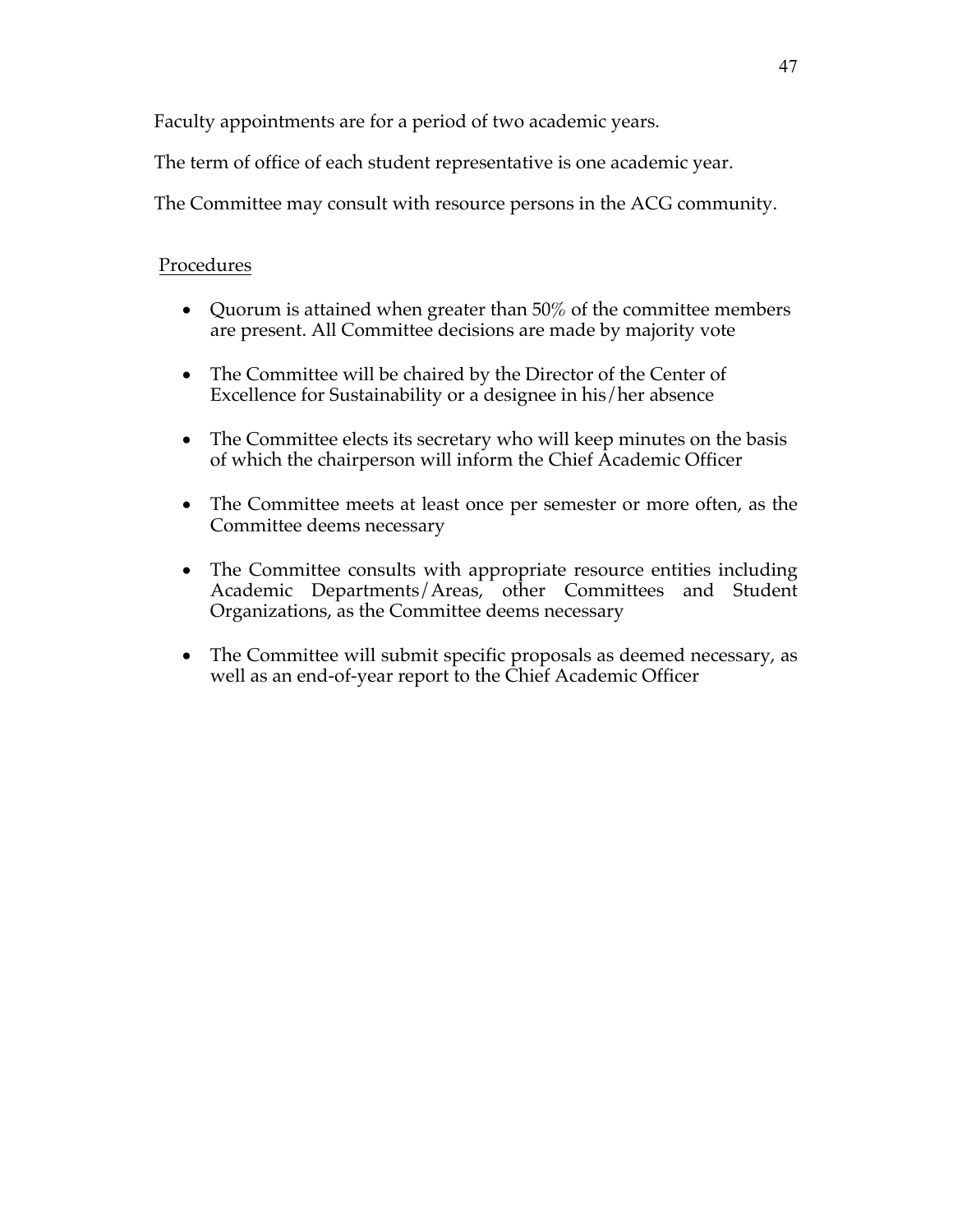#### **G. Institutional Review Board**

#### Purpose

The Institutional Review Board (IRB) is a committee that performs ethical review of proposed research to help assure the protection of the rights and welfare of human participants. The IRB reviews, approves, modifies, or disapproves research involving human participants, and conducts periodic reviews of approved research.

All human research related activities must be in full compliance with the current American College of Greece (ACG) IRB policies and procedures, as reflected in the *IRB Guidebook*, while maintaining compliance with professional codes of conduct and legal statutes.

Research cannot begin until approval by the IRB is granted. Faculty supervisors are responsible for reviewing student research proposals.

The ACG IRB process is based on international and national laws, rules and regulations for research. The IRB strives to create an ACG culture of respect for, and awareness of, the rights and welfare of human research participants, while advancing knowledge and facilitating the highest quality research.

#### Authorities Delegated to the IRB

- Advise and educate Faculty, staff and students on the ethical conduct of research involving human participants.
- Establish, monitor, and review regularly the policies and procedures necessary to ensure the protection of human participants' rights, safety and wellbeing in research conducted in the ACG and ALBA communities.
- Review, approve, modify or disapprove research protocols submitted by ACG and ALBA Faculty, staff or student investigators, and protocols submitted by external investigators.
- Suspend or terminate approval of research not undertaken in accordance with the approved research protocol.
- Monitor the participant consent process and conduct of research.

#### Composition

It is composed of five (5) members with full voting rights, consisting of one (1) full-time Faculty member from the School of Business, one (1) from the Frances Rich School of Fine and Performing Arts, two (2) from the School of Liberal Arts and Sciences, and one (1) from the ALBA Graduate Business School. Faculty members are appointed by the Chief Academic Officer and serve two-year staggered terms. A Faculty member may not serve more than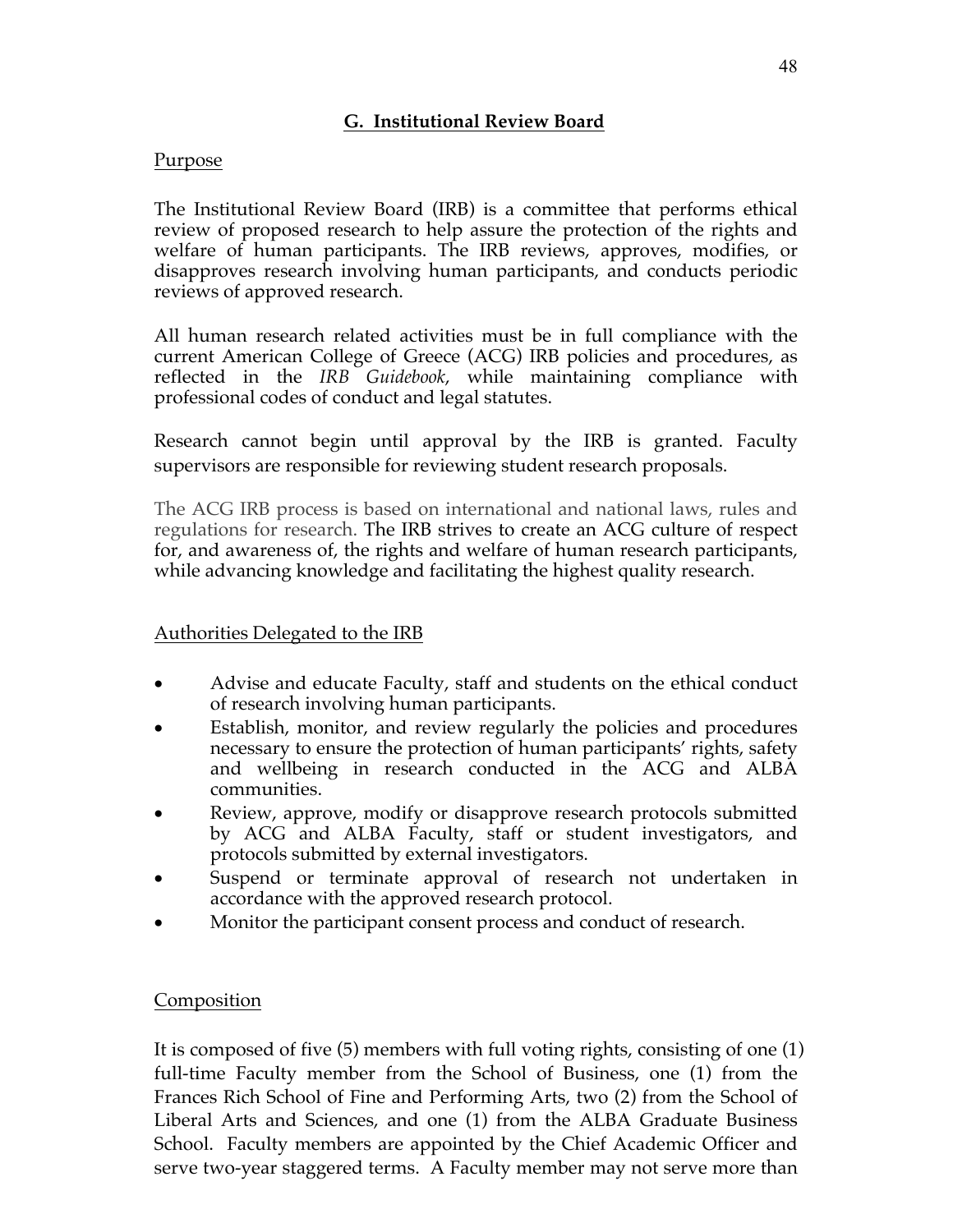two consecutive two-year terms. The Chair of the IRB can be any member of the Board and shall be elected by the committee.

The IRB may invite or consult with resource persons when determined as necessary.

# Procedures

- The IRB meets every two months, at a minimum, in predetermined dates announced at the beginning of each academic year, or at the call of the Chair.
- The IRB must have a quorum to convene. A quorum consists of three of the five voting members of the IRB.
- The IRB elects its own secretary who keeps the minutes. The minutes are the basis upon which IRB reports may be generated.
- In the case of a tie vote, the full board must meet to review the research proposal.
- The IRB adheres to all aspects of the *IRB Guidebook* document adopted by ACG
- No IRB member may participate in the review of any project in which the member has a conflicting interest or in which there is an appearance of a conflict of interest, except to provide information as requested by the IRB.
- Communication between an investigator and the IRB is conducted through the Office of the Academic Affairs.
- If an investigator is not satisfied with the decision of the IRB, a written appeal may be submitted to the CAO and the Chair of the IRB.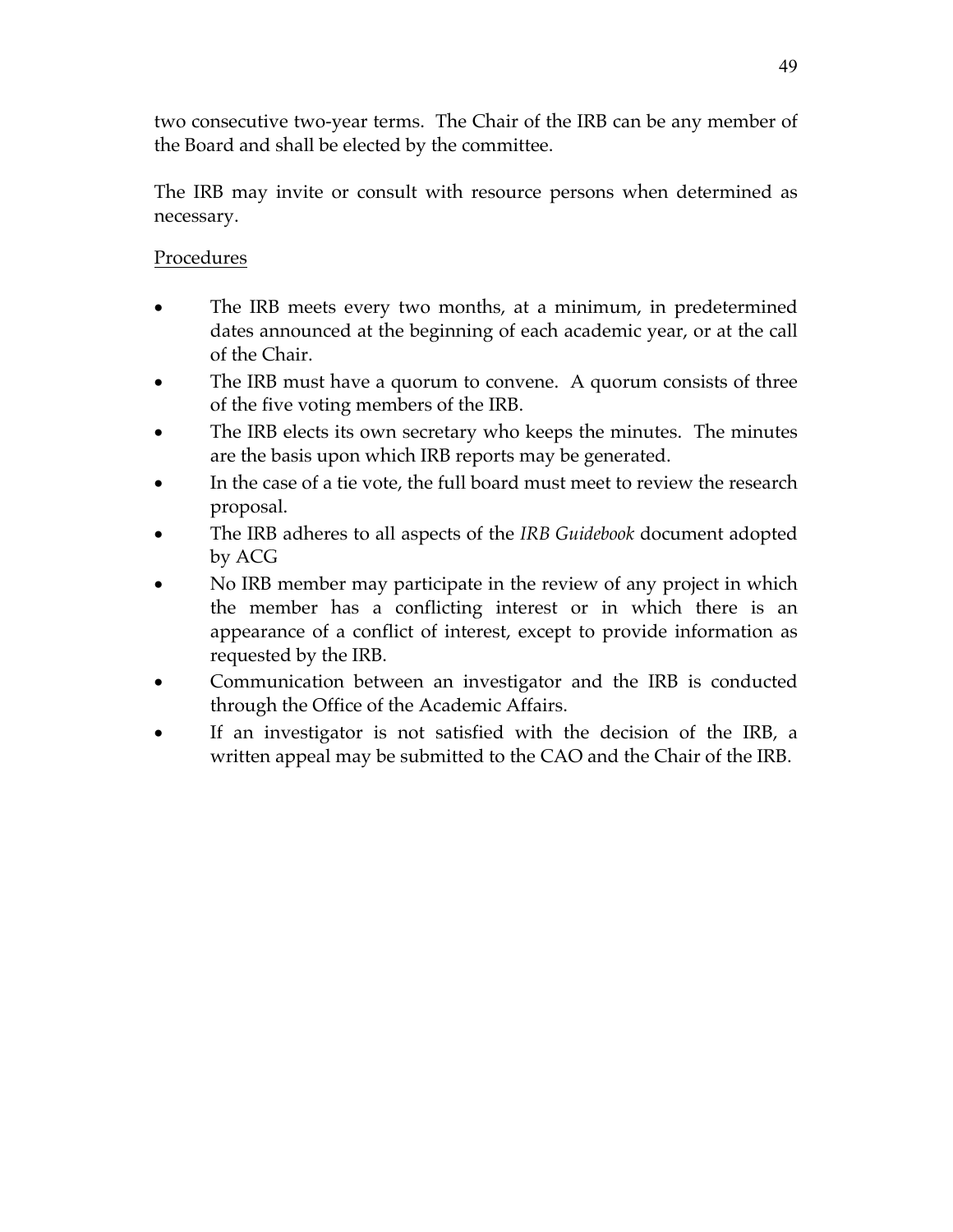# **H. Graduate Studies Committee**

## General Purpose

To ensure maintenance of high standards in graduate education, development and delivery of graduate programs, and monitoring of these programs as they are periodically reviewed and evaluated. The Committee formulates graduate academic policies and procedures, hears on student appeals, and reviews faculty applications for graduate status and graduate standing.

## Authorities and Responsibilities Delegated to Committee

- Evaluate proposals for new graduate degree programs and make recommendations to the Faculty concerning these programs.
- Review proposals for new graduate courses.
- Recommend new graduate academic policies and procedures.
- Evaluate the academic performance of graduate students, including the issuance of formal warnings and denials of further registration.
- Establish minimum admission standards.
- Review proposals for the revision of admission and academic policies in relation to graduate programs and graduate students and make recommendations to the Faculty.
- Review faculty applications for graduate status and graduate standing and make recommendations to the Chief Academic Officer.
- Hear and act on graduate student appeals.
- Recommend to the Faculty candidates for advanced degrees.
- To elect a Graduate Examination Subcommittee, that monitors graduate student progress.

## Procedures

- The Committee elects its own secretary who keeps minutes.
- The Committee meets as frequently as necessary, with a minimum of two meetings per semester.
- The presence of the majority of voting members constitutes a quorum.
- All Committee decisions are made by a majority vote. The Chair shall vote only in the event of a tie.

## Composition

- Members of the College Faculty who hold Graduate Status.
- Graduate Program Coordinators.
- The College Registrar as an *ex-officio* member.
- The President of the Graduate Student Association as an ex-officio member.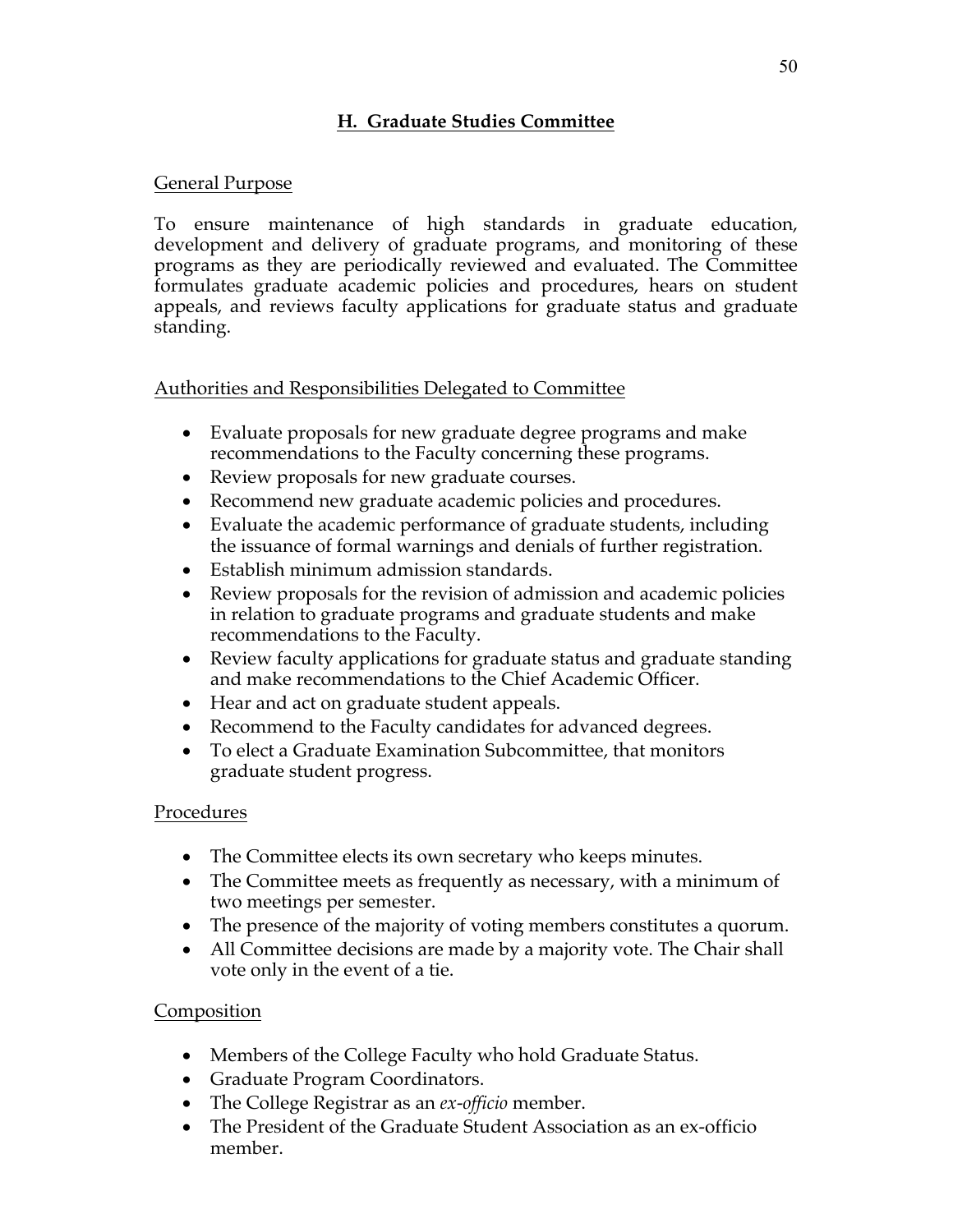• The Committee is chaired by the Dean of the School of Graduate and Professional Education.

## **Graduate Examinations Sub-Committee**

### General Purpose

As a subcommittee of the Graduate Studies Committee, it monitors graduate student progress and ensures the application of academic regulations concerning academic standing, extenuating circumstances, academic probation, and academic integrity.

#### Authorities and Responsibilities Delegated to Committee

- Enforce the Academic Regulations related to academic standing, probation status, acceptance conditions and course repeats, and make recommendations to the Graduate Studies Committee.
- Review and recommend actions to the GSC on student requests related to examination grading, academic progress, extenuating circumstances and incompletes.
- Review instances of academic integrity breach and apply the relevant Graduate School policies and procedures.

#### Procedures

- The Committee meets at least once following the examination period of each term.
- All Committee decisions are made by a majority vote.
- The sub-committee reports in writing at the end of each term to the Graduate Studies Committee.

#### **Composition**

- The Committee is comprised of three elected members of the Graduate Studies Committee.
- The Committee elects its own Chair, who has full voting rights.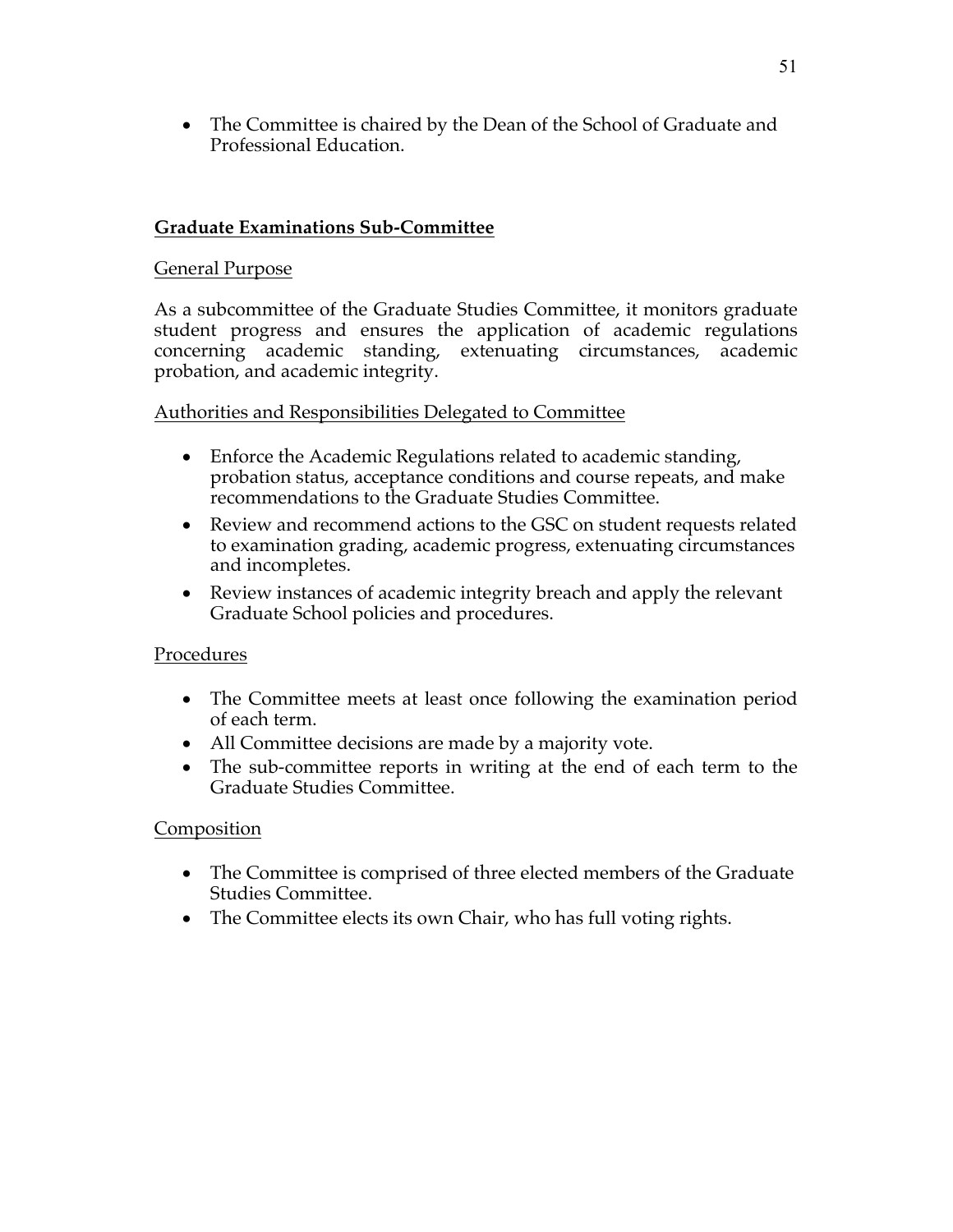#### **I. Committee on Standing and Conduct**

#### General Purpose

To uphold the College's standards of academic integrity, to apply disciplinary measures in case of breaches of academic integrity, and to advise on the establishment of rules of student conduct in relation to academic integrity.

#### Definitions of academic integrity offences:

An academic offence (or breach of academic integrity) includes any action or behavior likely to confer an unfair advantage, whether by advantaging the alleged offender or by disadvantaging another or others (see "Academic Offences" and "Breaches of Academic Integrity" sections of the Undergraduate Catalog & Student Handbook).

#### Authorities Delegated to the Committee

- Deliberate on cases, conduct hearings, and render judgment based on institutional policies on breaches of academic integrity.
- Recommend to the Academic Council and the Board of Examiners appropriate disciplinary action(s) resulting from charges made against any student for violations of academic integrity.
- Consult with the Academic Council on academic integrity cases when deemed necessary.
- Promote campus-wide awareness, understanding, and support of academic integrity by identifying needs related to them and proposing to the Academic Council appropriate means by which to meet those needs (e.g. communication material, activities/events).

#### Composition

A six-member committee consisting of five (5) Faculty members from each of the three Schools (two (2) from the School of Liberal Arts and Sciences; two (2) from the School of Business; One (1) from the Frances Rich School of Fine and Performing Arts), and the College Registrar (or a designee) with full voting rights. Faculty members serve staggered two-year terms.

Faculty committee members are appointed by the Chief Academic Officer following consultations with the academic deans.

The Committee is chaired by the Chief Academic Officer, or his/her designee, and has a tie-breaking vote.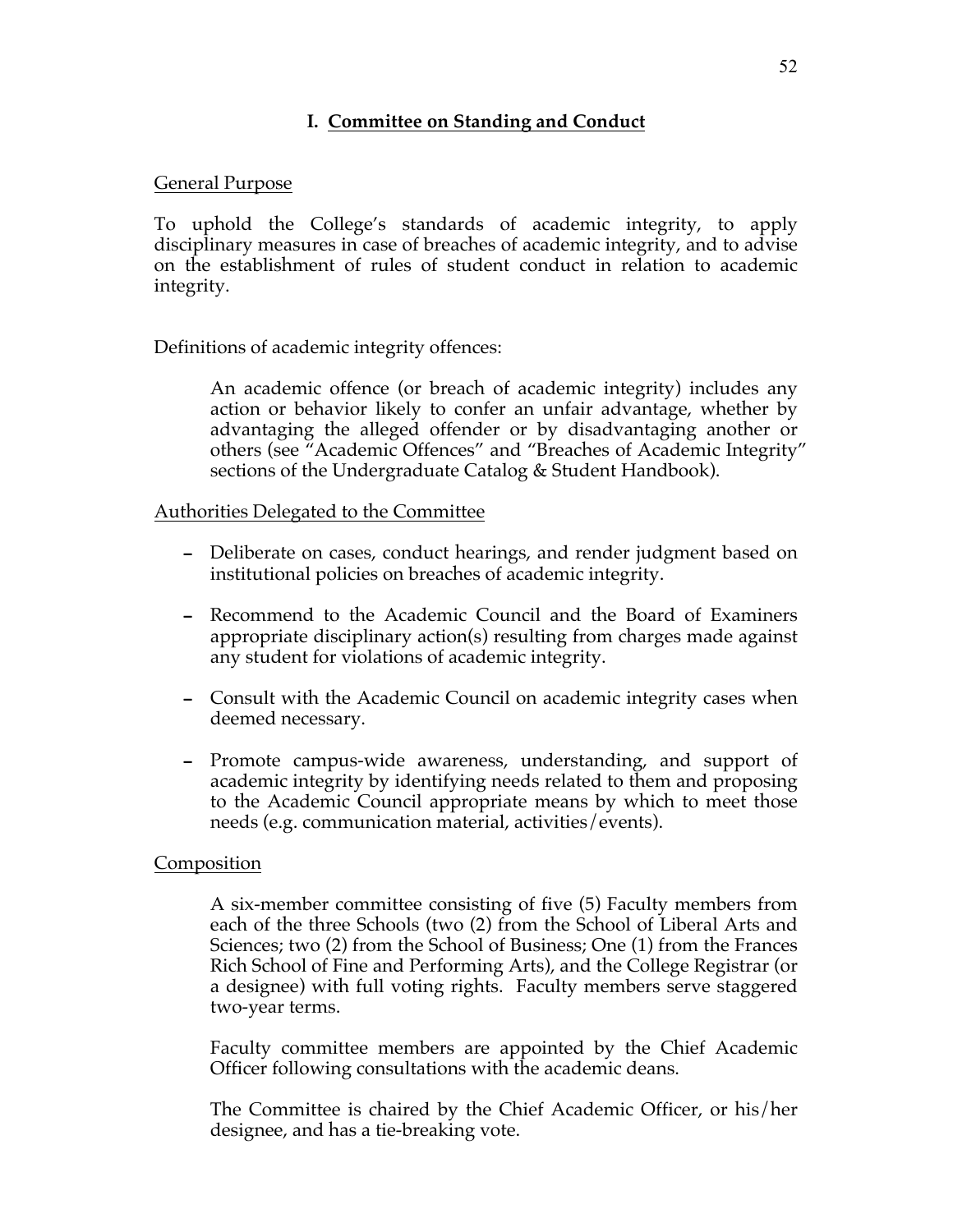#### Procedures

- The Committee must reach a quorum to convene. A quorum consists of four of the members. Decisions are arrived at by majority vote.
- The Committee elects its own secretary who keeps minutes on the basis of which the chairperson reports to the Academic Council and the relevant Board of Examiners on the judgments and recommendations made on student cases and sanctions.
- The Committee meets at least twice per semester.
- The Committee consults with relevant resource bodies, such as the Academic Council, Deans, Faculty, Administrators, other Committees, and student government representatives, as required.

## Reporting Process

- Reports which charge a student with a violation of academic integrity may originate from any source: a faculty member, an administrator, a staff member, a fellow student, a member of the college community at large, as well as External Examiners reviewing assessments for the Subject Boards. Charges are recorded on the relevant form, which is submitted in writing to the Chair of the Committee and accompanied by any further substantiating evidence.
- If the charge originates from a member of the Committee other than the Chair, then that member is required to be recused from the decision-making process and any other process related to the case.
- The alleged offender is informed in writing that a report has been submitted against him/her and provided basic procedural steps of how the Committee works. He/she has the right within five working days of receipt of the notification to submit a written statement of facts he/she believes the committee should know and/or to request a meeting with the Chair and one committee member.
- On receipt of a report of a breach of academic integrity, the Chair establishes whether the report is complete; the Committee then reviews the evidence submitted including previous offences. In establishing whether a breach of academic integrity has occurred, the Committee considers oral and/or written evidence supplied by the individual(s) making the charge [i.e. the claimant] and any other evidence deemed relevant.
- The Committee defines the severity of the misconduct, applies the relevant sanction(s), and adds the student's name and records the offence in the student information system.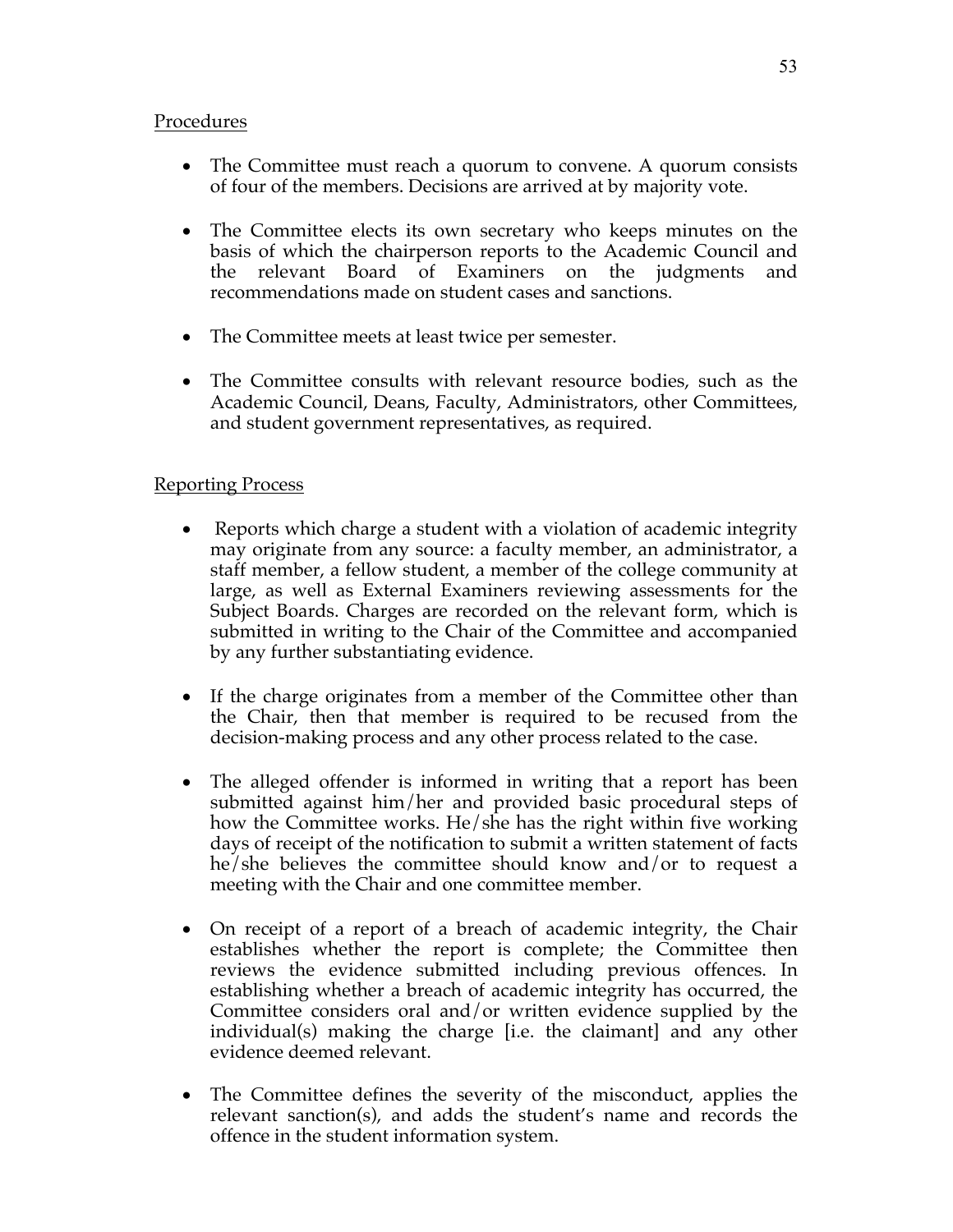#### The Hearing

Deliberation on a second offence violation requires a hearing. A student may be called to a hearing even in the case of a first offence, depending on the severity of the charge.

- Once the Committee establishes that the report is complete, the Chair calls for a hearing within eight working days from the receipt of the charge. The Chair informs the student in writing of: the charge(s); the student's rights; and the fact that the student's presence is required at the hearing. The student's rights include:
	- $\checkmark$  to attend the hearing alone or with a member of the College community who agrees to speak for the student
	- $\checkmark$  to answer questions, present evidence and introduce witnesses from the College community for defense against the charge
	- $\checkmark$  to pose questions to witnesses from the College community

The Chair notifies the plaintiff in writing when his/her presence is required, of the time and place of the hearing, as well as the plaintiff's rights:

- $\checkmark$  to be accompanied by a member of the College community who agrees to speak for the plaintiff
- $\checkmark$  to introduce witnesses from the College community
- $\checkmark$  to pose questions to the student and witnesses from the College community
- At the hearing the Chair announces the purpose and the function of the Committee and reads the charge(s). The Chair opens the floor, inviting parties present to supply additional information and witnesses, if they so wish. Parties present may pose questions to the student/plaintiff /witnesses.
- The members of the Committee are then given the opportunity to ask questions of the parties present.
- When the hearing is over, the Chair asks all those present apart from the committee members to leave the room.
- Committee members then deliberate on the outcomes of the hearing. The Committee arrives at a majority judgment on the case and, if necessary, recommends sanctions.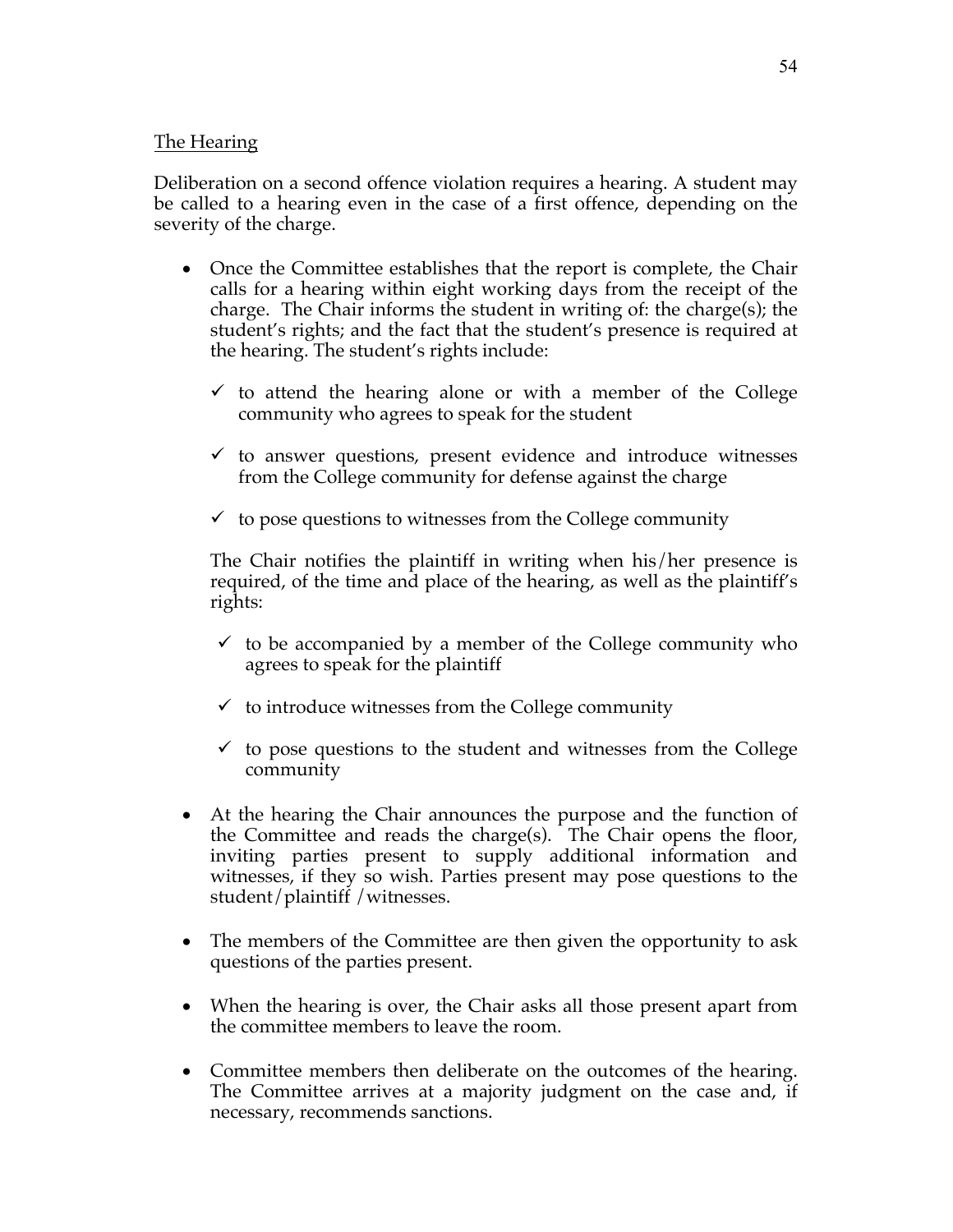In case a student does not appear for a hearing and fails to notify the committee of his/her inability to do so, the Committee rules on the case in absentia.

#### Sanctions

The Committee on Standing and Conduct (COSC) observes College policies on Academic Integrity [i.e. Academic Misconduct Policy: Sanctions and Penalties]. When a student is found guilty of a breach of academic integrity, the committee applies the sanction(s) pertinent to the offence. The Committee recommends sanctions based on majority vote.

The COSC Chair informs the student and the plaintiff in writing within five working days of the hearing of the final judgment and the actions to be taken.

Any COSC decision and recommendation on a case are subject to the Academic Council's approval, the Board of Examiner's ratification of grades, and the appeals process available to students.

#### The Right to Appeal

Either party (plaintiff or student) has the right to appeal the committee decision by following the established appeals process outlined in the College Catalog (see "Academic Appeals" and "Complaints Procedures" in the Undergraduate Catalog & Student Handbook).

#### Committee Reports

A final written report on a case-by-case basis is prepared biannually fourteen (14) days prior to the Board of Examiners and submitted to the Boards via the Academic Council for those cases related to validated awards. Individual Subject Boards receive a separate report of those cases pertinent to their discipline. For cases of non-OU students, the report is sent to the Academic Council alone. Reports include a short statement on the student's breach of academic and/or personal integrity, the Committee's judgment and the sanctions applied per case.

Note: N.B.Timeframes mentioned within the Terms of Reference refer to regular semesters and schedules according to the College Calendar.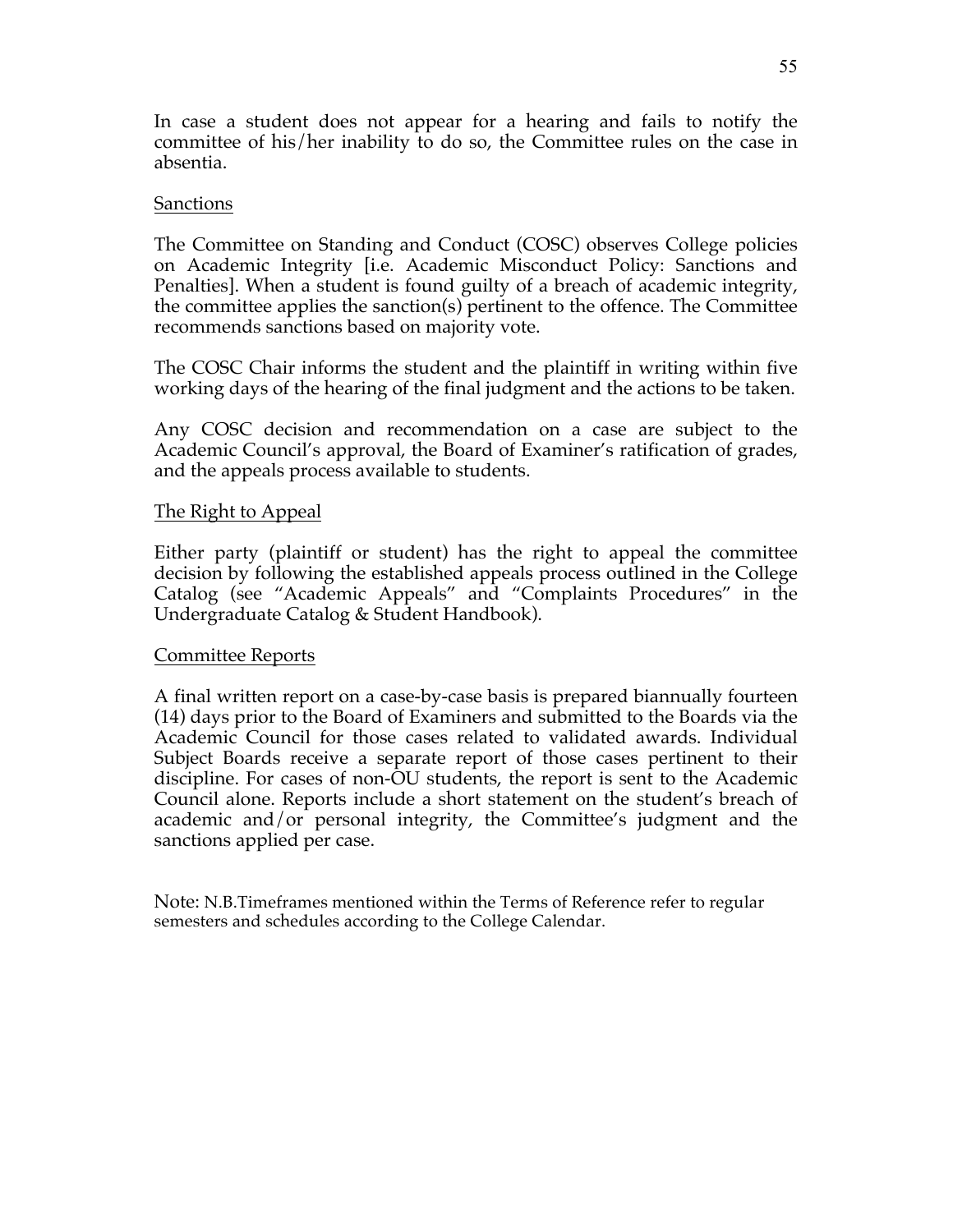## IV. FACULTY STANDING COMMITTEES

# **A. Committee on Academic Standards and Policies**

#### General Purpose

The Committee's primary purposes are to revise existing and to propose new academic policies and procedures, and in relation to Open University awards, to make recommendations to the Academic Council, which are subsequently reported to Examination Boards, concerning withdrawals, mitigating circumstances, transfer registration, deferral of studies, academic probation, dismissal and re-admission of dismissed students.

Authorities and Responsibilities Delegated to the Committee:

- Recommend to the Faculty Assembly revisions to existing academic policies and procedures, as the Committee deems necessary.
- Recommend to the Faculty Assembly new academic policies and procedures, as the Committee deems necessary.
- Consult with the Academic Council on all issues of academic policies and procedures.
- § Submit a draft report of Committee recommendations to the Academic Council and present it in a subsequent Academic Council meeting for review and feedback once per semester prior to submitting the final report of Committee recommendations to the Faculty Assembly.
- § Render judgment, usually through ratification of sub-committee recommendations regarding:
	- a. Withdrawals
		- i. Applications for withdrawal from a module due to mitigating circumstances
		- ii. Applications for withdrawal from a module due to excessive absences
	- b. Mitigating circumstances
		- i. Applications for extension(s) of assessment due to mitigating circumstances
		- ii. Mitigating circumstances that have affected student performance
	- c. Applications for transfer registration from one program to another
	- d. Applications for deferral of studies
	- e. Placement of students on academic probation
	- f. Dismissal of students who have fallen below the minimum grade threshold
	- g. Applications for re-admission of dismissed students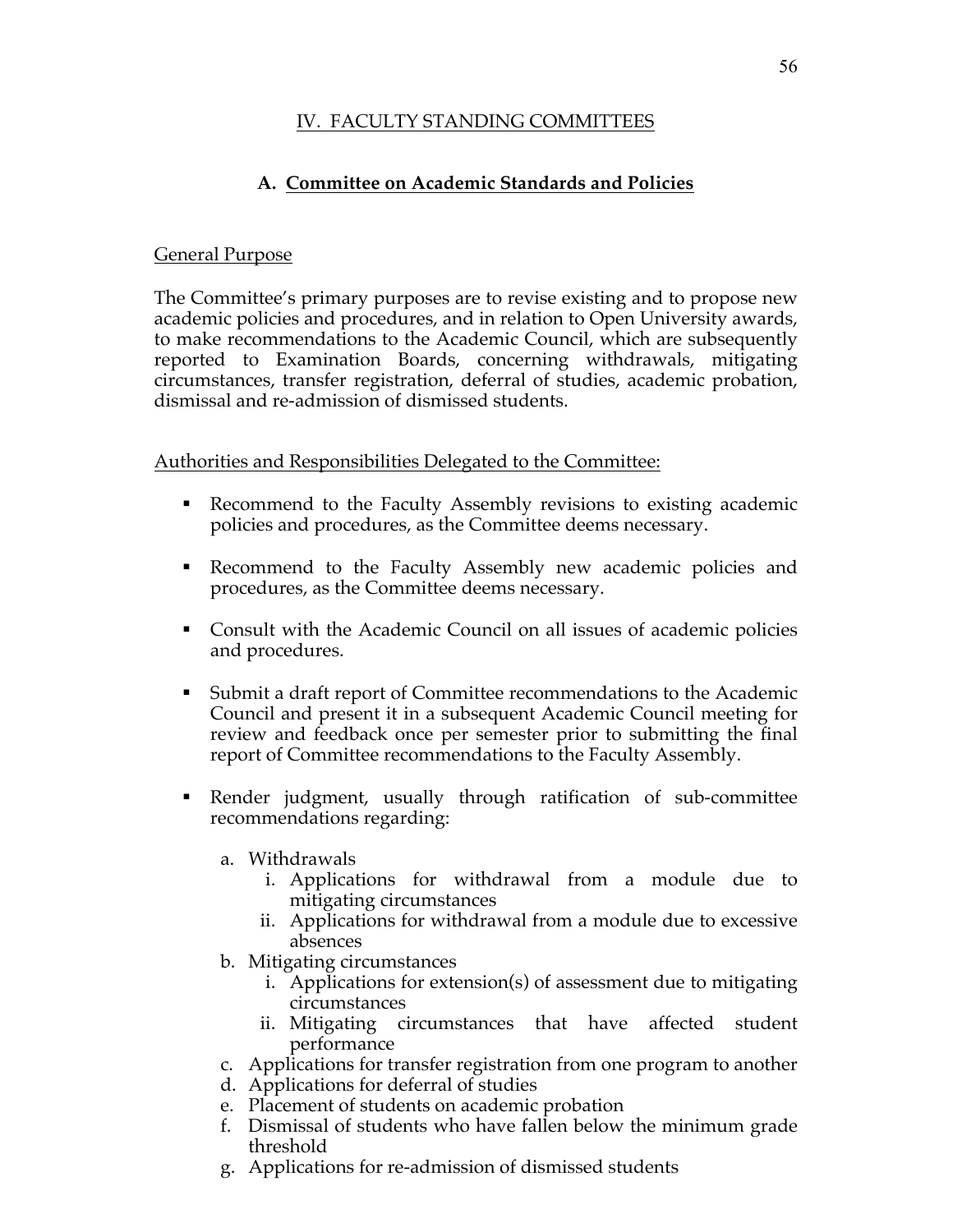- h. Applications of new incoming students in case of doubt regarding their admission credentials
- i. Any other student request for a deviation from academic policies

#### Composition

Six (6) Faculty Members (two (2) from the School of Liberal Arts & Sciences, two (2) from the School of Business, one (1) from the Frances Rich School of Fine and Performing Arts and one (1) elected by and from the Faculty-at-large.), the College Registrar, and the Executive Director of Academic Advising, with full voting rights. Faculty members serve staggered two-year terms.

One (1) student representative, from the Junior or Senior classes, with a C.I. of at least 3.00, to attend policy-making sessions only, with full voting rights, selected by student government.

The term of office of the student representative is one academic year.

The Director of the Validation Office with the right to participate in and contribute to discussion, but no voting rights.

A Retention Office staff member will be invited to participate in the discussion of relevant student cases when necessary.

The Committee is chaired by the Chief Academic Officer or a designee, with breaking vote in case of a tie.

#### Procedures

The Committee must reach a quorum to convene. A quorum consists of 50% plus one of the voting members. Decisions are arrived at by majority vote.

The Committee elects its own secretary who keeps minutes, on the basis of which the chairperson informs the Academic Council and the Faculty Assembly, as described above.

The Committee meets at least twice per semester or more often, as the Committee deems necessary.

The Committee consults with appropriate resource entities, such as the Academic Council, Departments/Programs/Areas, other Committees etc., as the Committee deems necessary.

#### CASP SUBCOMMITTEE

#### General Purpose:

- To discuss and evaluate student cases regarding:
	- o Withdrawals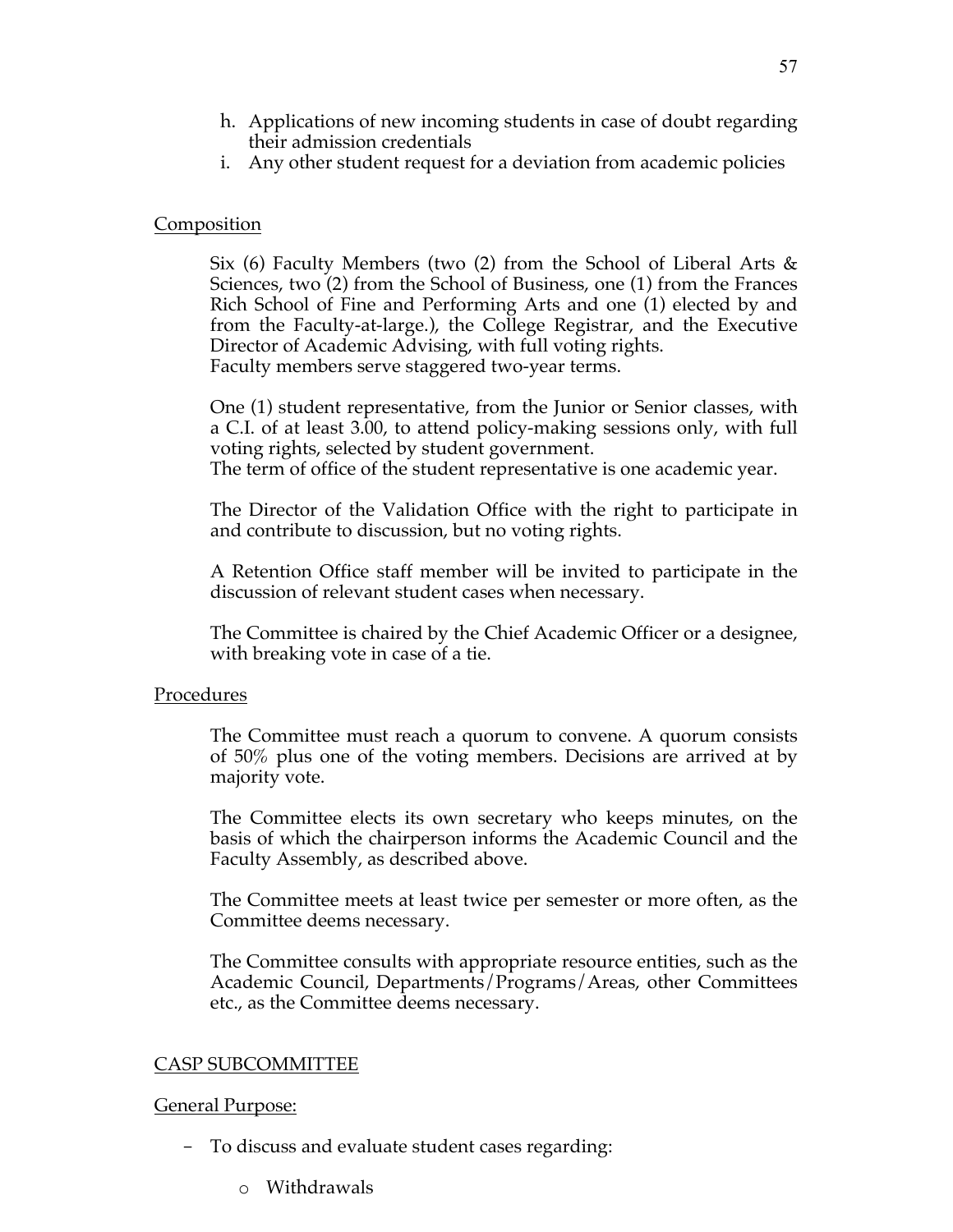- Applications for withdrawal from a course/module due to mitigating circumstances
- Applications for withdrawal from a course/module due to excessive absences
- o Mitigating/Extenuating circumstances
	- Applications for extension(s) of assessment due to mitigating/extenuating circumstances
	- Mitigating/extenuating circumstances that have affected student performance
- o Applications for transfer registration from one award/major to another
- o Applications for deferral of studies
- o Placement of students on academic probation
- o Dismissal of students who have fallen below the minimum grade threshold
- o Applications for re-admission of dismissed students

## Authorities and Responsibilities Delegated to the Committee:

- To present a list of student applications with recommended decisions on all of the above in each CASP meeting for ratification.
- To prepare a list of student applications with recommended decisions on all of the above in each CASP meeting for ratification.
- To bring special cases to the attention of CASP as needed.

## Composition:

- CASP chair, the Registrar, the Executive Director of Academic Advising, the Director of the Validation Office, and one faculty member depending upon availability.

## Procedures:

- The sub-committee must reach a quorum to convene. A quorum consists of 50% plus one of the members. Decisions are arrived at by majority vote.
- The sub-committee meets weekly or as necessary.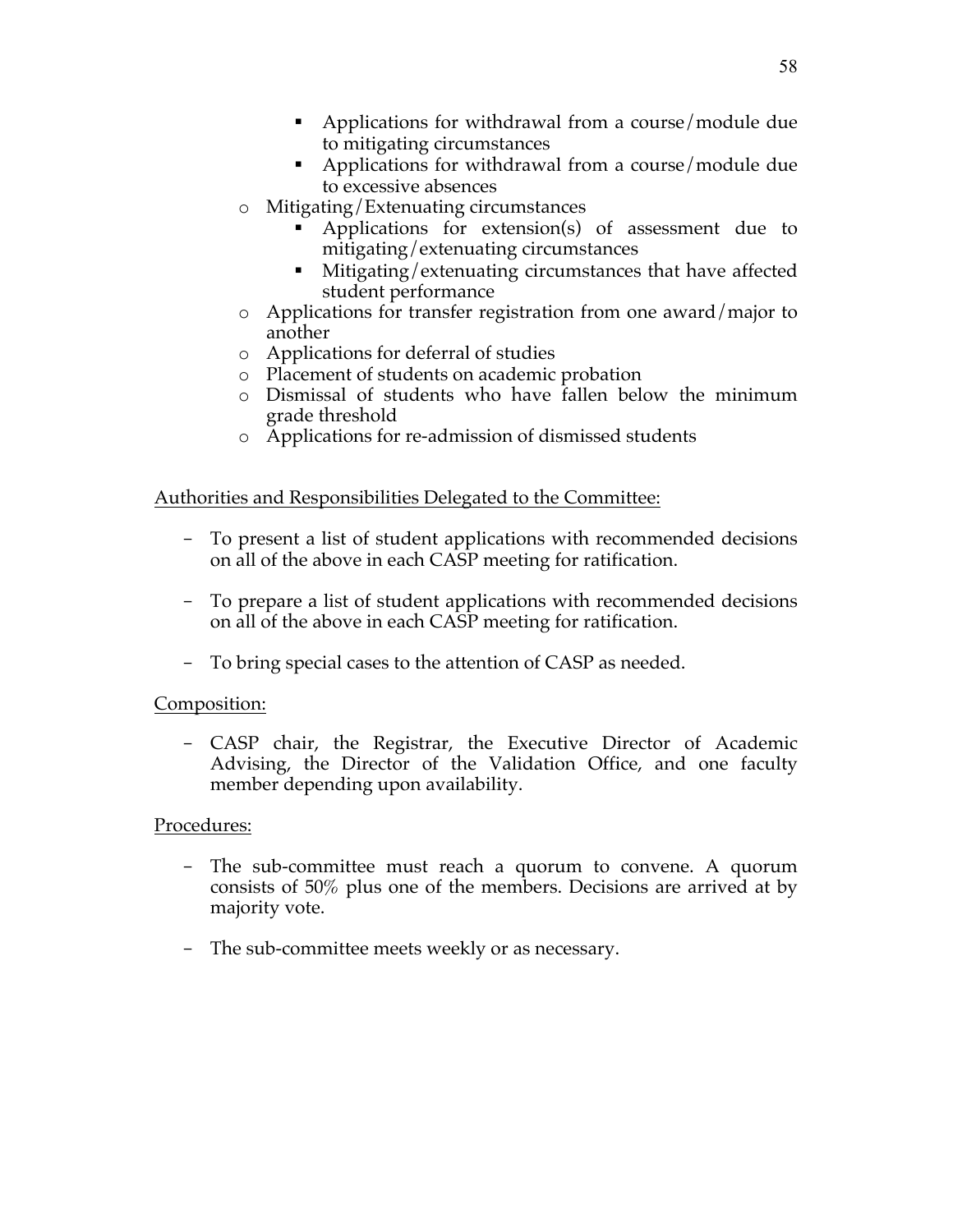## **B. Undergraduate Curriculum Committee**

#### General Purpose

- To review, provide feedback, and recommend for approval:
	- o Revision of current undergraduate academic courses and programs of study;
	- o Introduction of new undergraduate academic courses and programs of study;
	- o Undergraduate independent study courses and self-designed programs of study.

#### Authorities and Responsibilities Delegated to Committee

- Study the curriculum with a view toward long and short range institutional goals, strategies and needs, taking into consideration American higher education curricular best practices and UK subject benchmark statements.
- Recommend to the Faculty Assembly revision of current undergraduate academic courses and programs of study as well as introduction of new undergraduate academic courses and programs of study, including the:
	- $\checkmark$  adoption or rejection of proposed new degree programs or proposed changes to existing programs
	- $\checkmark$  adoption or rejection of new courses or changes in existing courses
	- $\checkmark$  deletion of current degree programs
	- $\checkmark$  deletion of current courses
	- $\checkmark$  approval or rejection of petitions for independent study
	- $\checkmark$  approval or rejection of self-designed majors and/or minors
	- $\checkmark$  approval or rejection of interdisciplinary concentration(s)
	- $\checkmark$  approval or rejection of the number of credits earned from supervised work experience
- Consult with the Academic Council on issues related to revision of current undergraduate courses and programs of study and introduction of new undergraduate courses and programs of study;
- Receive recommendations by the Program Committees regarding curriculum changes needed based on feedback received by Examination Boards and communicate this information to the Academic Council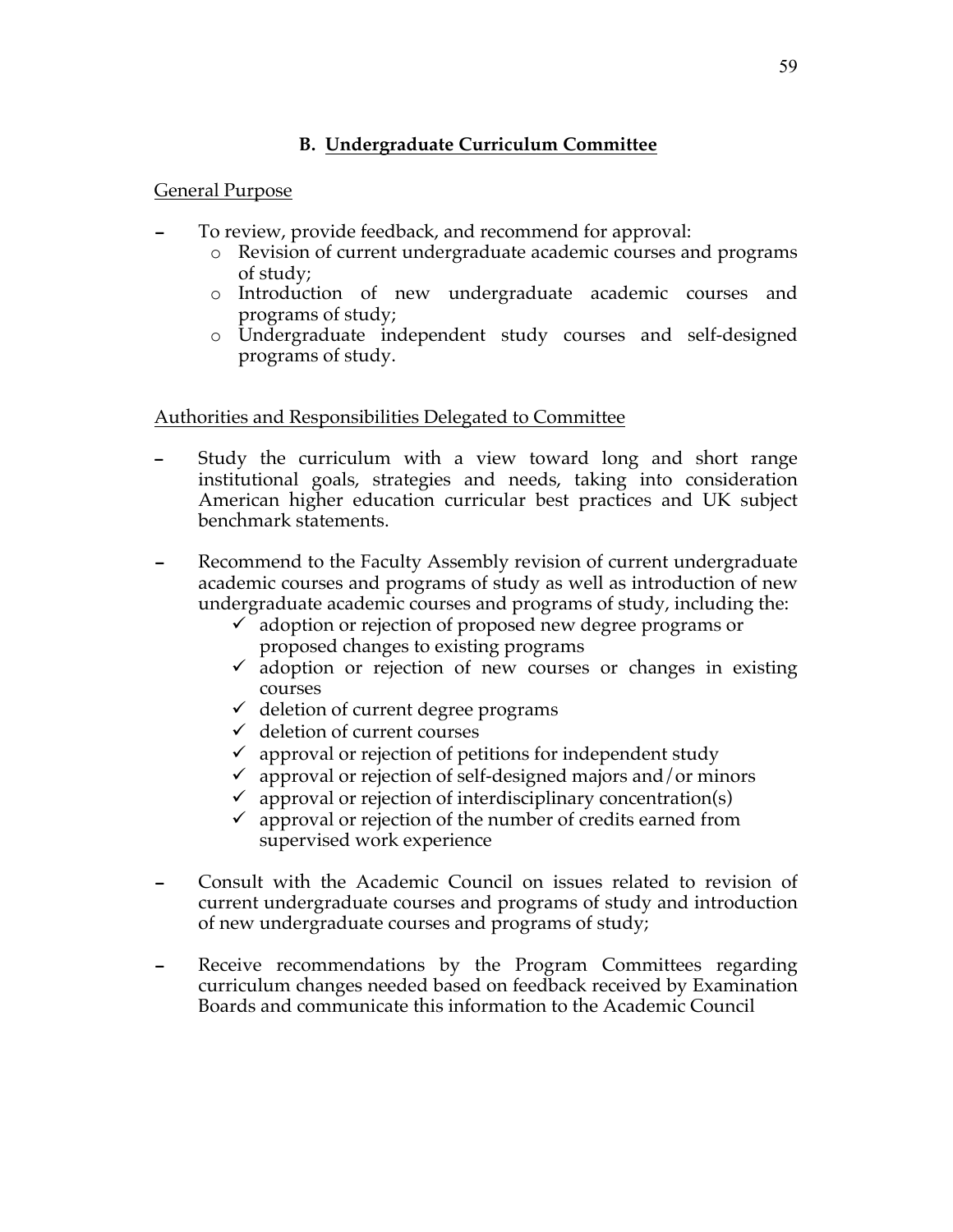- Submit a draft report of Committee recommendations to the Academic Council for review and comment, minimally once per semester. After receiving feedback from the Academic Council, finalize and submit the CC report to the Faculty Assembly according to the established procedures.

#### Procedures

- The Committee elects its own secretary who keeps minutes, on the basis of which the chairperson informs the Academic Council and the Faculty Assembly of the Curriculum Committee's recommendations.
- The Committee will meet as frequently as necessary, with a minimum of one meeting monthly during the semesters.
- The Committee consults with appropriate resources as deemed necessary including but not limited to, the Academic Council, other Committees, Academic Departments/Programs, and other Academic or Administrative Offices.
- All Committee decisions are made by majority vote.

#### Composition

- The Committee is comprised of seven (7) Faculty members, each serving two-year terms:
	- o Two (2) of whom are selected by and from the Faculty of the School of Liberal Arts & Sciences;
	- o Two (2) of whom are selected by and from the Faculty of the School of Business;
	- o Two (2) of whom are selected by and from the Faculty of the Frances Rich School of Fine and Performing Arts;
	- o One (1) elected by and from the Faculty-at-large.

If there are not enough candidates from each school, the members needed are elected from the Faculty-at-large.

- The Director of the Validation Office, with no voting rights.
- Three (3) senior students (without voting rights), one (1) from the School of Liberal Arts & Sciences, one (1) from the Frances Rich School of Fine and Performing Arts and one (1) from the School of Business, each with a C.I. of 3.00 or above, to be selected by the student government and to be present only during the presentation of new academic programs.

The Committee is chaired by an academic dean appointed by the Chief Academic Officer. Quorum is defined at least three voting members.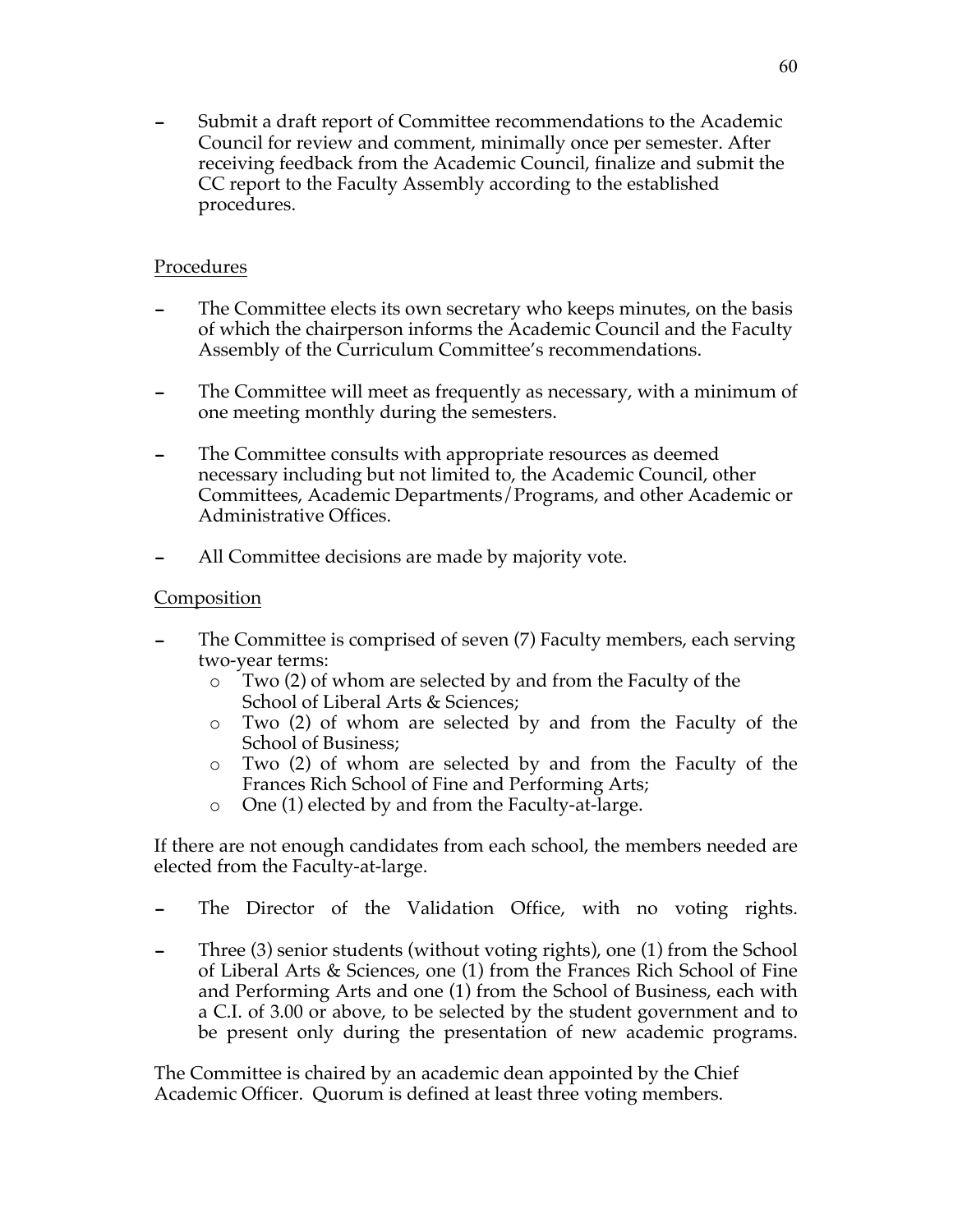# **C. Graduate Curriculum Committee**

### **General Purpose**

To review, provide feedback, and recommend for approval:

- o Revision of current graduate academic courses and programs;
- o Introduction of new graduate courses and programs.

### **Authorities and Responsibilities Delegated to Committee**

- Study the curriculum with a view toward long and short range graduate education needs, and considering curricular best practices in US and European higher education.
- Receive recommendations by the Graduate Program Coordinators regarding curriculum changes needed based on the feedback received by the faculty and students.
- Recommend to the Graduate Studies Committee curricular and programmatic changes including the
	- o adoption or rejection of new degree programs or changes in existing programs;
	- o adoption or rejection of new courses or changes in existing courses;
	- o deletion of degree programs;
	- o deletion of courses;

## **Procedures**

- The Committee elects its own secretary who keeps minutes, on the basis of which the Chair informs the Graduate Studies Committee of the Graduate Curriculum Committee's recommendations.
- The Committee meets at least once per term.
- The presence of the majority of voting members constitutes a quorum.
- All Committee decisions are made by a majority vote. The Chair votes only in the event of a tie.

## **Composition**

- The Committee is comprised of all Program Coordinators of current graduate academic degree programs.
- The Committee is chaired by the Dean of the School of Graduate and Professional Studies.
- The College Registrar can be invited to meetings as a resource, nonvoting member.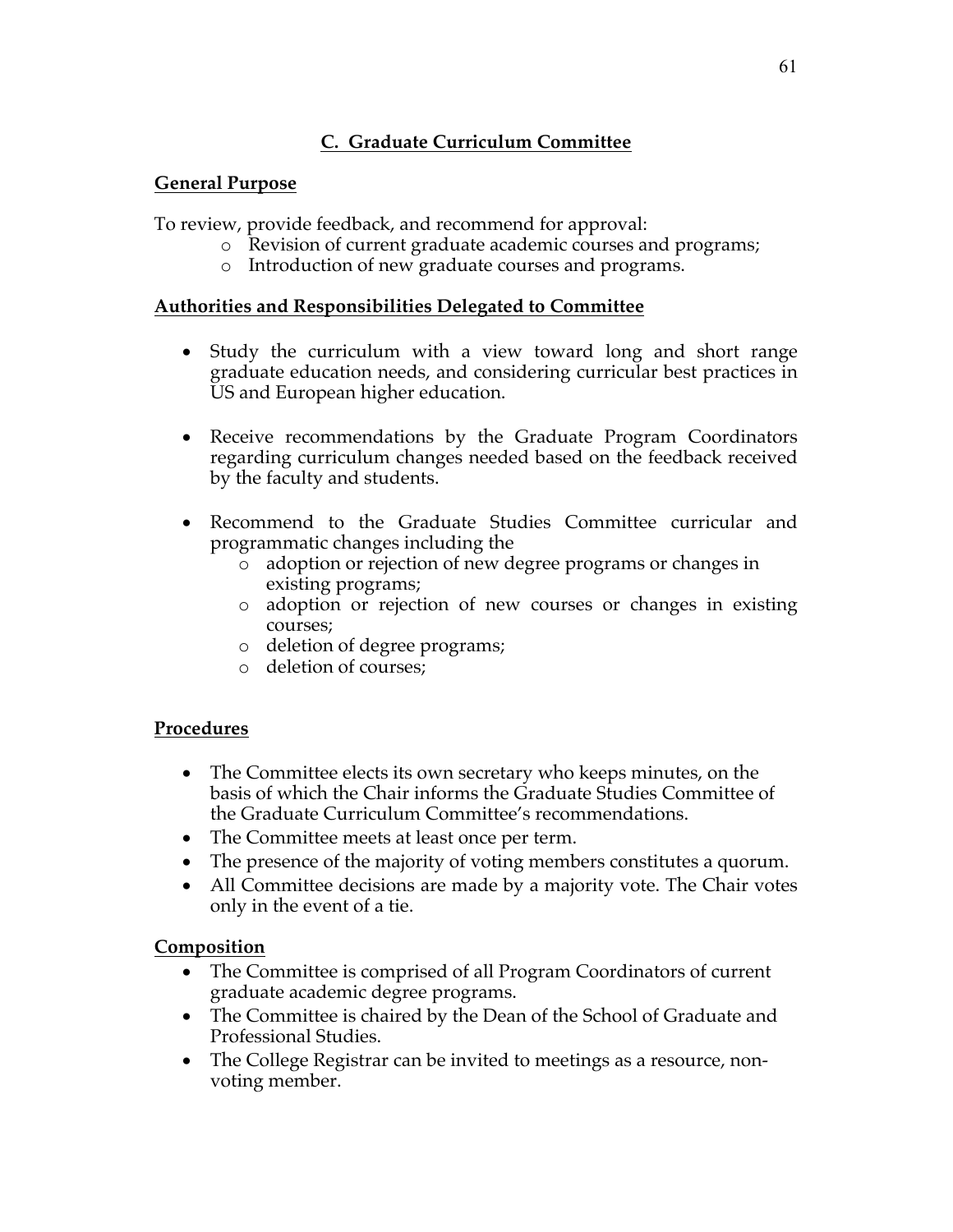# **D. Grievance and Professional Conduct Committee**

### General Purpose

To promote a culture of collegial ethical, professional and ethical awareness and behavior.

## Authorities and Responsibilities Delegated to the Committee

- Engage in periodic review of the Code of Ethics and Professional Conduct and to recommend to the Faculty Assembly revisions or amendments of the Code.
- Examine specific reports of unethical and/or unprofessional conduct.
	- 1. confirm the validity of these reports;
	- 2. receive statements of aggrieved Faculty members;
	- 3. elicit information on the issue(s) from the aggrieved parties, and
	- 4. reach conclusions based on the facts and make appropriate recommendations to the Chief Academic Officer.

### **Composition**

- Five (5) Faculty members elected as follows: Two (2) from the School of Liberal Arts and Sciences and one (1) alternate, two (2) from the School of Business and one (1) alternate, and one (1) from the Frances Rich School of Fine and Performing Arts and one (1) alternate. In the case of a code violation or a grievance involving a Faculty member serving on the Committee, the next elected alternate will replace this member. In case the code violation concerns the chair of the Committee, the Chief Academic Officer will appoint a replacement of the chair.
- The terms of service shall be for two years and members of the Committee may be re-elected to serve up to two consecutive terms. No member of the Committee may be a member of the Ranking and Evaluation Committee or the Faculty Affairs Committee.
- The Committee elects its Chair and Secretary.
- All members of the Committee have voting rights.

#### Procedures

- The Committee secretary will keep minutes regarding any proposed recommendations as well as any decision on disciplinary action.
- The Committee will deliberate on reports concerning code violations only if those reports are submitted in writing.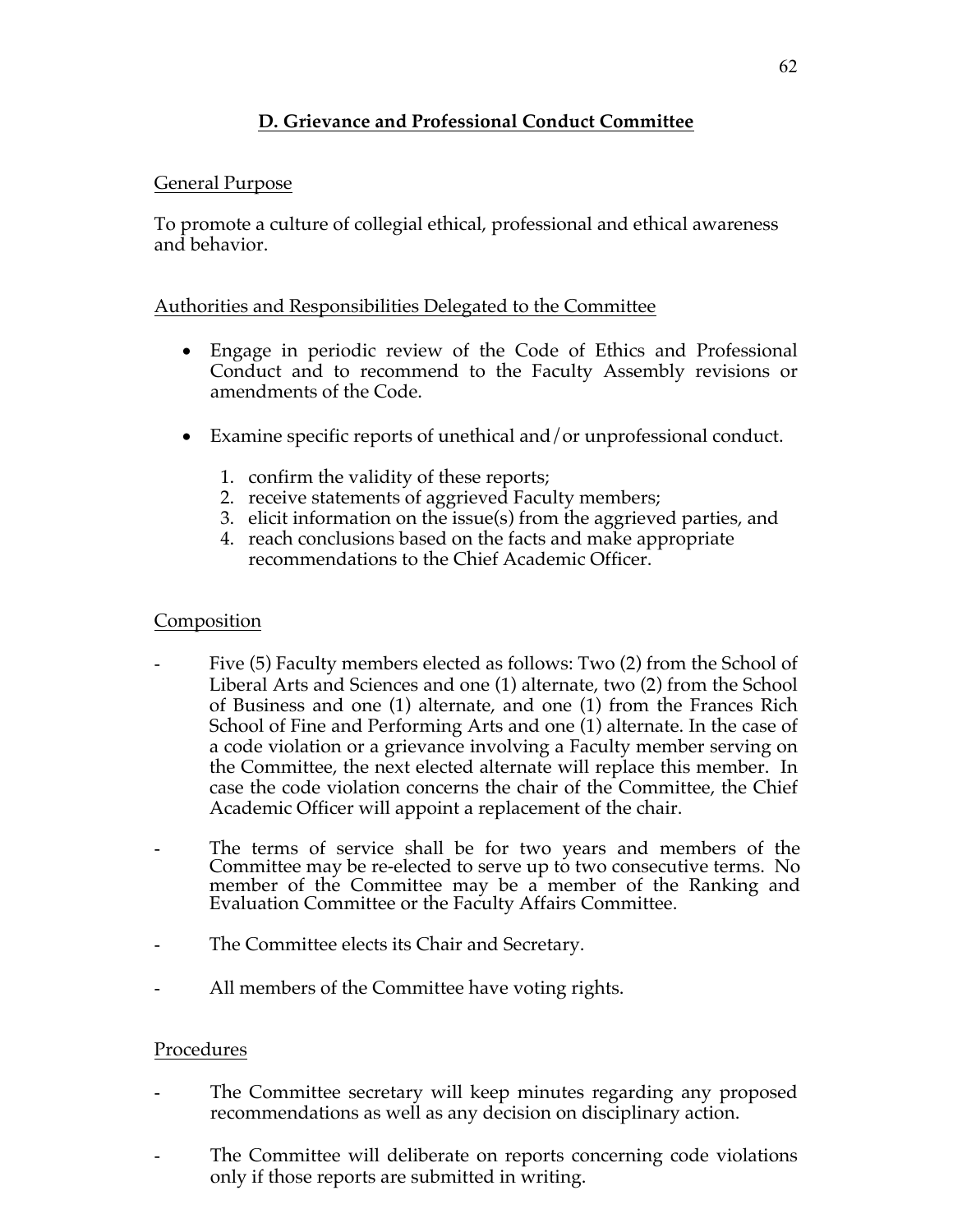- Following examination and confirmation of a code violation, the Committee submits a report to the Chief Academic Officer (CAO) for inclusion in the Faculty member's file.
- The Committee receives follow-up in writing from the CAO on the actions taken.
- The Committee will meet at least once per semester, or more often, as the Committee deems necessary.
- The Committee will consult with appropriate resource entities, including the Human Resources representative, CAO, Deans and Department Heads/Area Coordinators.
	- In its deliberations, the committee must follow the Procedures set forth in Article IX (Grievances) of the Faculty Personnel Policies as may be at the time of the grievance.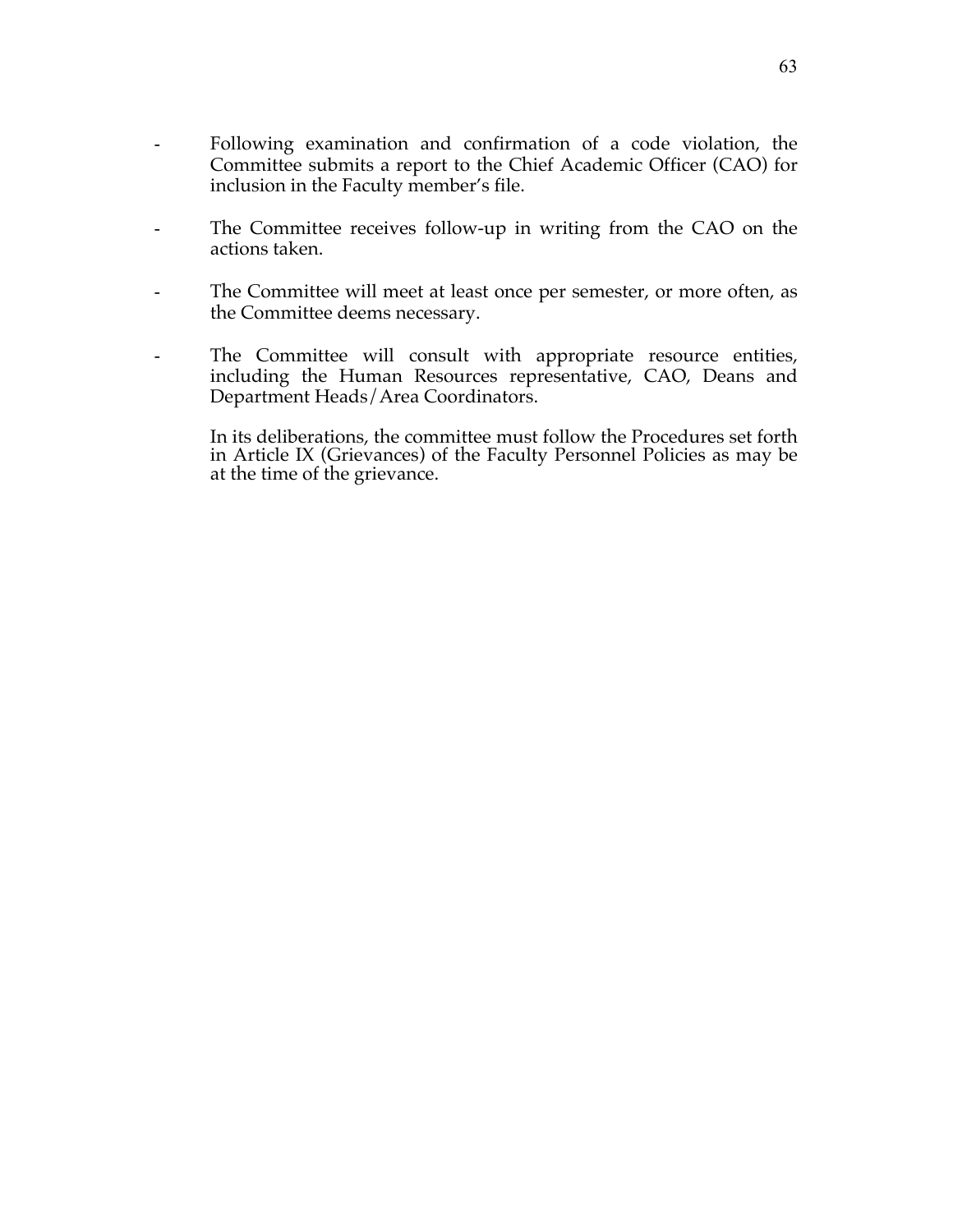### Authorities and Responsibilities Delegated to the Committee

- Represent Faculty opinion regarding working conditions, contracts, procedures in issuing contracts and other administrative procedures, salaries, fringe benefits, and Faculty welfare in general. Specifically to:
	- o Discuss with the Faculty and the administration issues arising in regard to the above concerns.
	- o Make recommendations to the Faculty regarding the above concerns.
	- o Consider Faculty motions regarding the recommendations.
	- o Report back to the Faculty about administrative decisions and actions regarding recommendations.
	- o Engage in ongoing review of the Faculty Manual.
	- o Engage in ongoing review of the course evaluation instrument.
	- o Convey Faculty concerns to the Academic Council and/or the CAO.

#### Composition

- The Committee will be composed of five (5) Faculty members. Two (2) Committee members shall be from the School of Liberal Arts and Sciences, two (2) from the School of Business, and one (1) from the Frances Rich School of Fine and Performing Arts.
- The Committee members are elected for a two-year term, and can serve no more than two consecutive terms.

#### Procedures

- The Committee elects its chair and secretary.
- Minutes of all meetings are kept by the Secretary.
- The Committee holds a meeting once a month or as often as needed.
- The Committee consults with appropriate resource entities such as the Office of Human Resources.
- The Faculty Affairs Committee reports each semester to the CAO.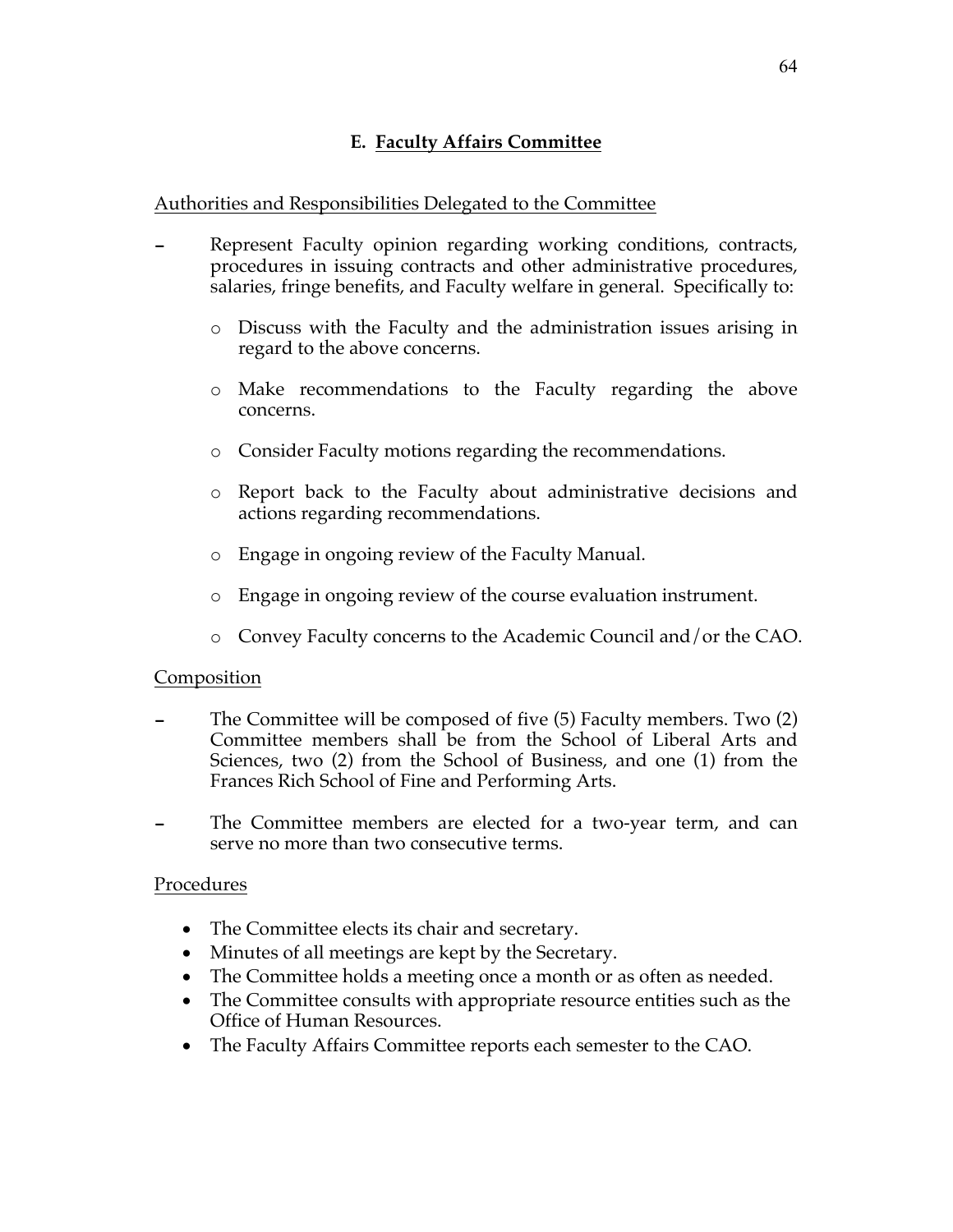## **F. Ranking and Evaluation Committee**

#### Authorities Delegated to the Committee

To review and to evaluate Faculty applications for Promotion and Sabbaticals, and to adjudicate Faculty appeals of annual performance reviews.

#### Responsibilities and Procedures

In exercising its power the committee must adhere to the procedures of Article IV, Section B of the Personnel Policies and Procedures and the Annual Performance Review Process as amended at the time of the promotion or evaluation case under consideration. The Committee makes its recommendations to the Chief Academic Officer.

#### Composition and Term of Service

- The Committee will be composed of five (5) Faculty members elected from the ranks of Associate Professor, Professor and Distinguished Professor. Two (2) Committee members shall be from the School of Liberal Arts and Sciences, two (2) from the School of Business and one (1) from the Frances Rich School of Fine and Performing Arts.
- The Committee shall be elected no later than October 31. The term of service will be two years; no member of the Committee may be elected for more than two consecutive terms.

The Committee elects its own chair.

All committee members have the right to vote.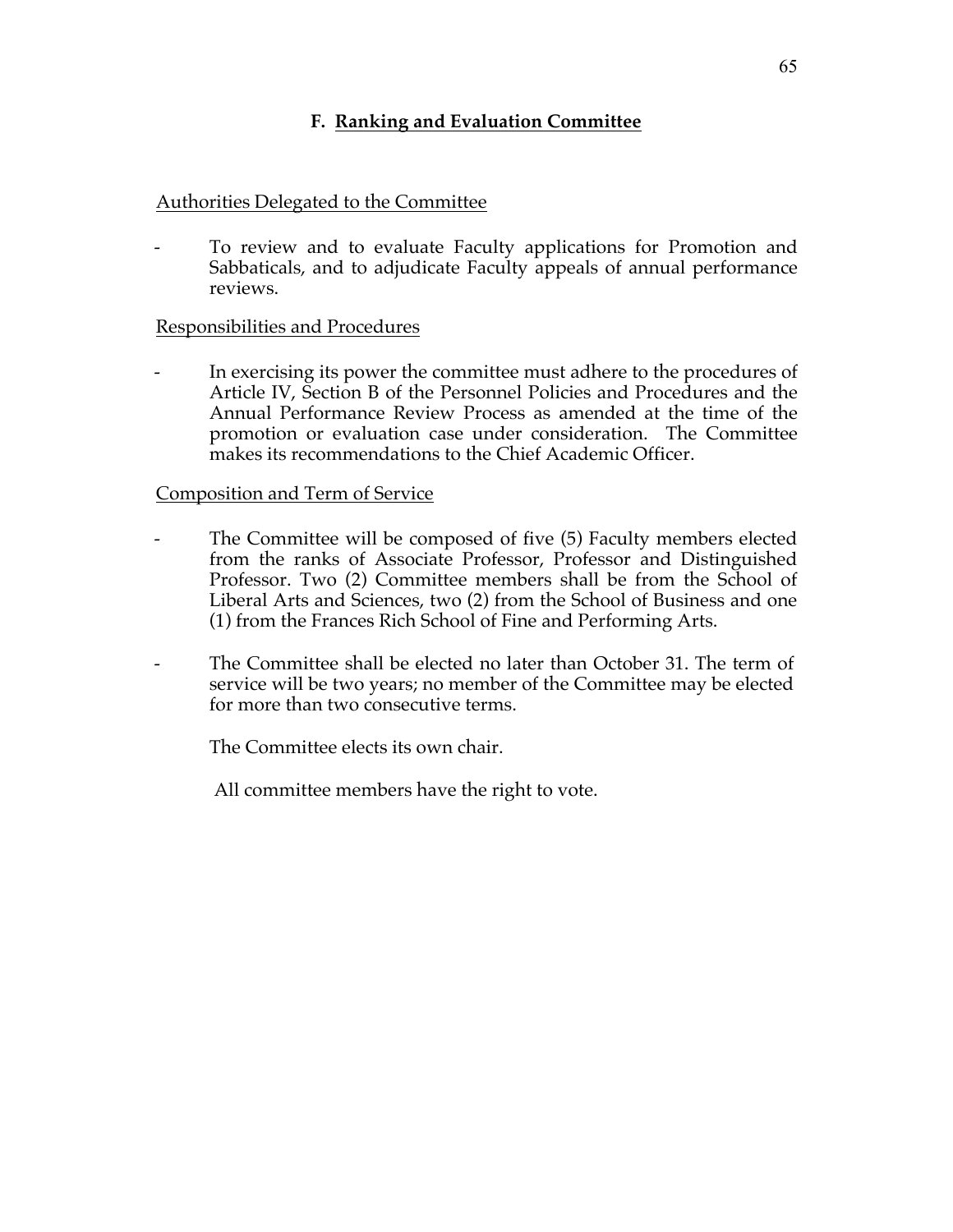#### **APPENDICES**

- Appendix A: Job description for Department Heads
- Appendix B: Job description for Program Coordinators
- Appendix C: Job description for Area Coordinators
- Appendix D: Job description for Graduate Program Coordinators
- Appendix E: Instructor Code of Ethics and Professional Conduct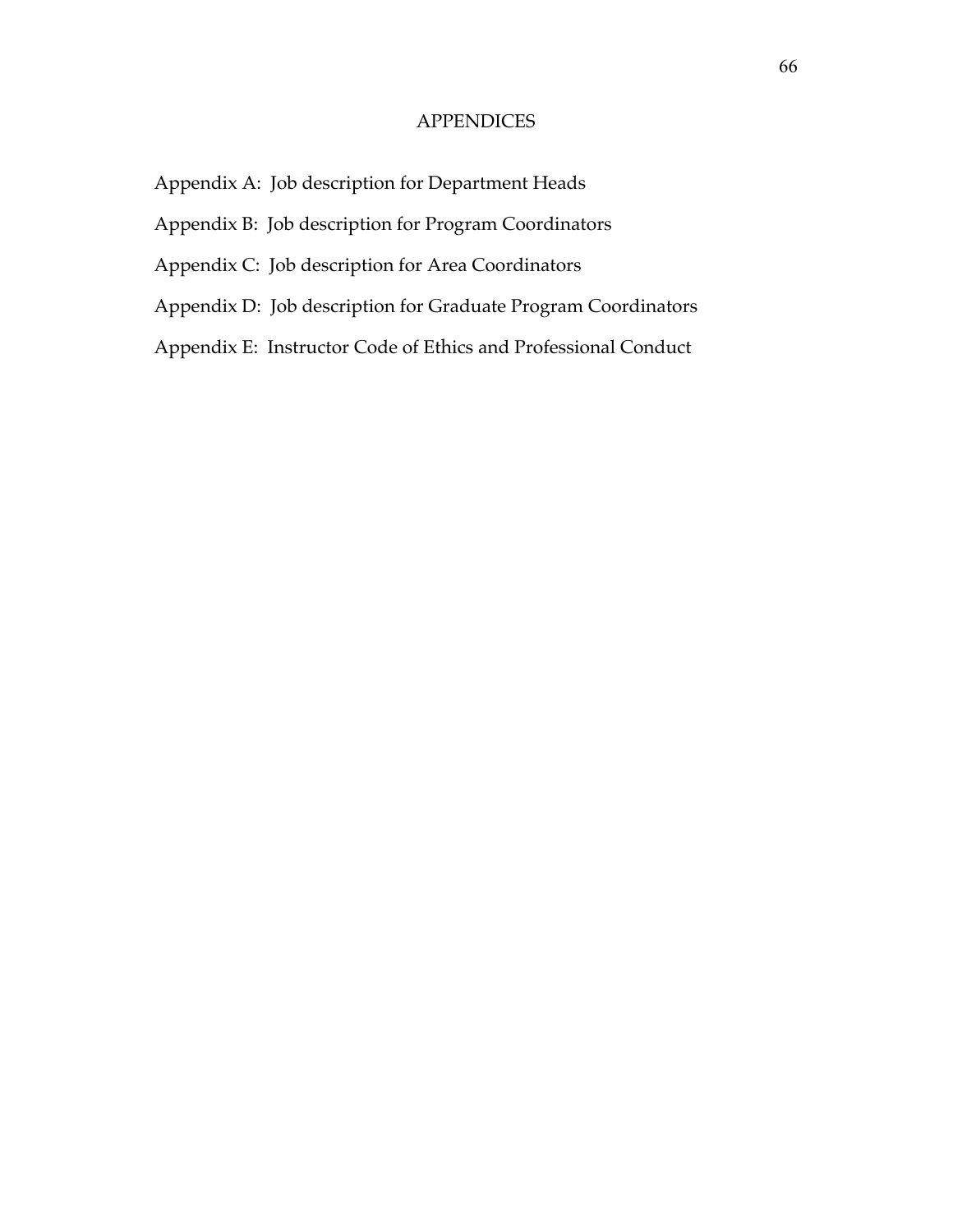## **Appendix A: Job description for Department Heads**

## **Academic Department Head**

The Department Head guides the work of the department in terms of its academic and administrative functions, and serves at the pleasure of the Dean of the respective School.

## **I. ADMINISTRATIVE RESPONSIBILITIES**

#### **A. Faculty and staff**

- 1. Identify instructional needs and participate in the search and evaluation of new faculty candidates.
- 2. Assist with new faculty orientation.
- 3. Discuss with the Dean applications for promotion and change of status.
- 4. Manage departmental operations, faculty schedules, make up classes, office hours, adherence to syllabi, absences, etc.
- 5. Promptly disseminate information to all members of the department concerning deadlines, policies, course cancellations, communications from the Dean, and other matters of importance to department faculty and students. When necessary, communicate course/program requirements and related information regarding student advising to the Academic Advising Office.
- 6. Facilitate communication with External Examiners and relay such information to department faculty and dean's office.
- 7. Provide necessary input, including preparing a draft report to the dean regarding the evaluation of each faculty member as part of the Annual Performance Review process.
- 8. Supervise the work of any student employee or administrative assistant, if applicable.
- 9. Train instructors in the department on new practices recommended by OU External Examiners.

#### **B. Program Curriculum and Courses**

- 1. Work with faculty to develop curriculum, courses and relevant assessments.
- 2. Perform curriculum evaluation, in conjunction with the Academic Dean(s) and in support of the 3-year review cycle.
- 3. Stay abreast of curricular and pedagogical developments in the discipline(s) included in the department and guide program(s)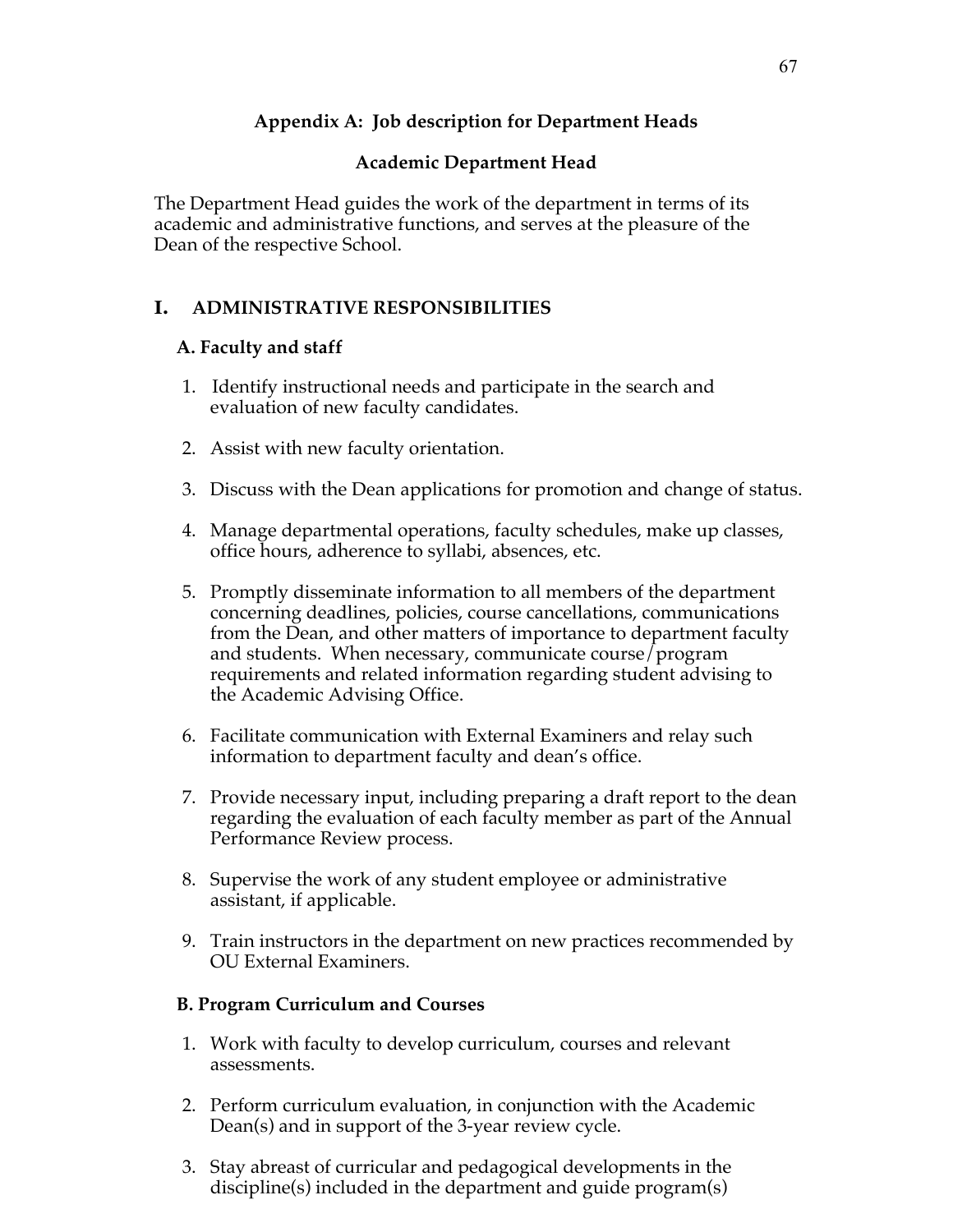accordingly.

- 4. Maintain catalog materials.
- 5. Maintain and update departmental information for students and prospective students.
- 6. Along with department colleagues use Module Leader Reports as a basis for drafting proposals regarding teaching approaches and curricular adjustments.

#### **C. Scheduling**

- 1. Construct the course schedule and faculty assignments, following consultation with all members of the area and in accordance to College policy and curriculum, and student needs.
- 2. Submit the course schedule to the Academic Dean(s) for approval before it is finalized and placed on the web by the Registrar.
- 3. Meet the Academic Dean(s) to discuss cancellations.

## **D. Advising**

- 1. Advise designated students in the major.
- 2. Advise students with regard to the OU Award before completion of Level 4 courses (120 UK credits). Ensure that students meet level progression requirements.
- 3. Evaluate transfer courses/credits and accredited or experiential prior knowledge of students in cooperation with other colleagues in the department and report decisions to the Validation Office.
- 4. Address problems relating to student registration.
- 5. Review student petitions and make recommendations to the Committee on Academic Standards and Policies (CASP) with regard to deviations from program requirements for both the US degree and the OU award.
- 6. Check/maintain graduation requirements for both the US degree and OU award.
- 7. Provide information regarding internship/practicum arrangements, if required by the program.
- 8. Respond to requests from the Admissions office to meet with prospective students interested in the particular major, and generally help with the recruitment effort for departmental majors, such as representing the Department in Discover Deree Days.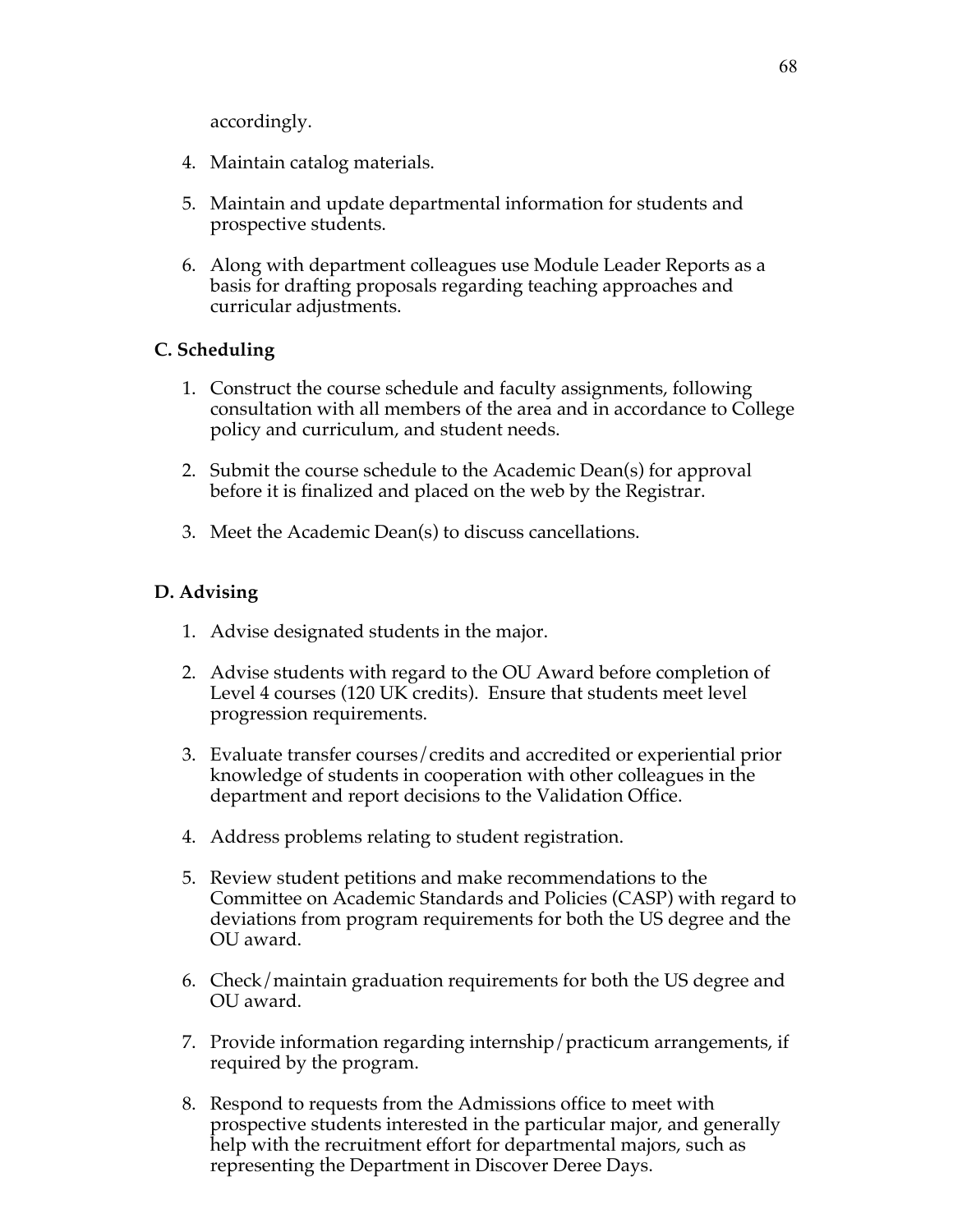9. Review applications for student merit scholarships (if appropriate.)

## **E. Budgetary**

- 1. Provide departmental level support to the Academic Dean's office, regarding development of the annual budget.
- 2. Maintain adequate budget records and fiscal discipline.

## **F. Work Obligations**

- 1. Hold office hours five days a week during the semester, and during summer sessions following consultation with the dean.
- 2. Be available during all registration periods and on campus during late registration.
- 3. Hold at least two departmental meetings per semester.
- 4. Respond to all e-mails received from colleagues or the administration.
- 5. Conduct student Exit interviews and administer Exit Surveys.
- 6. Write and submit to the Dean an Annual Report at the end of the academic year according to the announced date.
- 7. Participate in Program Committee meetings and production of relevant reports.
- 8. Respond to the Academic Council, as required.
- 9. Ensure that faculty members submit a Faculty Activity Report by the set deadline.

#### **G. Other**

- 1. Encourage faculty participation in scholarly/academic activities.
- 2. Pursue assorted activities, such as organizing academic symposia.
- 3. Support any other activities appropriate for enhancing the academic program.
- 4. Supervise academic societies and have signature authority over elections and general assemblies.
- 5. Help coordinate common final exams where appropriate.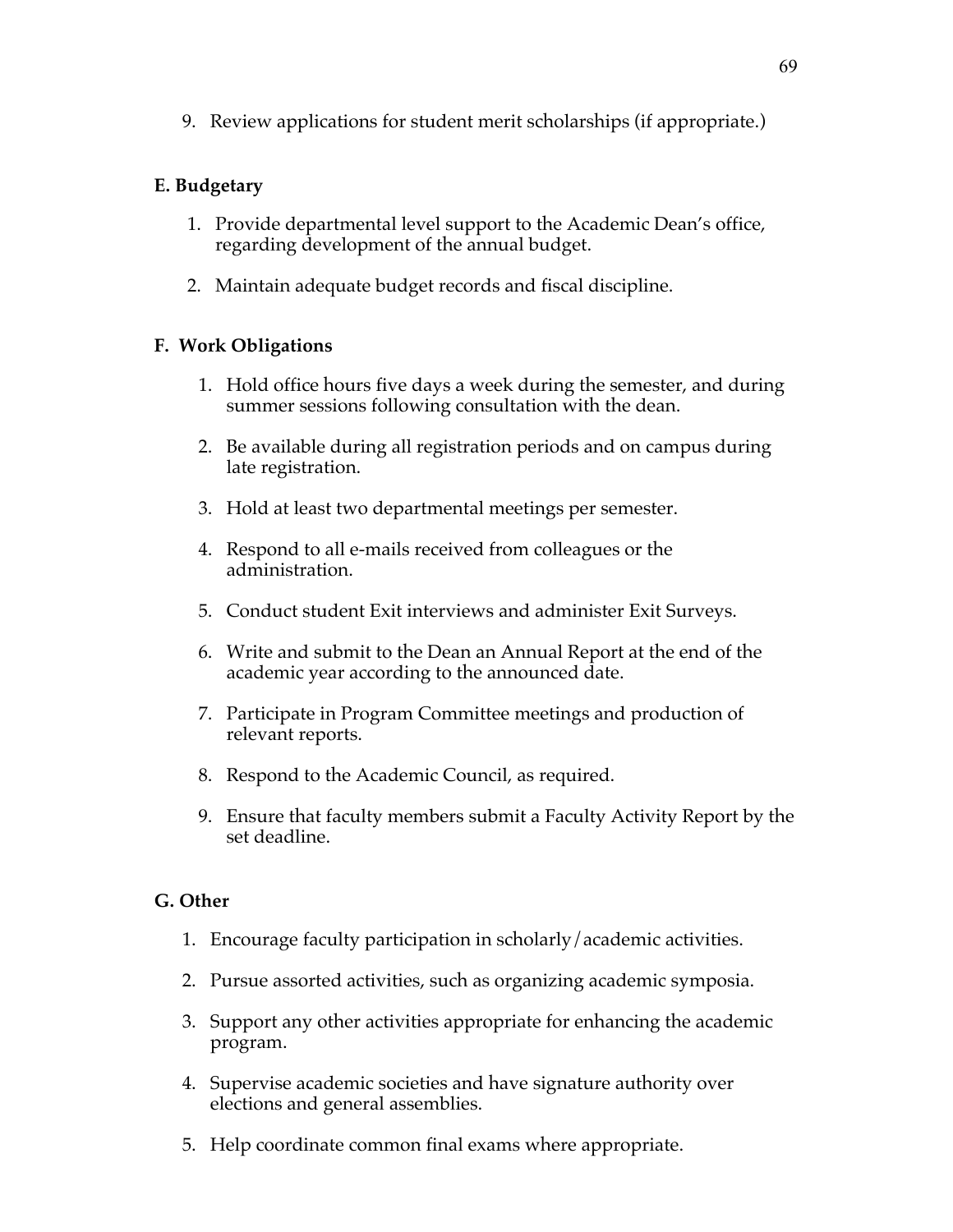#### **H. OU related responsibilities**

- 1. Respond to External Examiner (EE) reports, copying the Dean and the Validation Office.
- 2. Coordinate second marking in the department.
- 3. Participate in Exam Board meetings, as required.
- 4. Coordinate all correspondence with EEs, especially preparation of assessments for EE review, in cooperation with the Dean and the Validation Office.
- 5. Ensure that Module Leader Reports are properly submitted and stored.
- 6. Prepare and submit the Annual Monitoring Report.
- 7. Undertake any additional responsibilities that will result from the continuous collaboration with OU and relate to the academic programs.

## **II. RESOURCES FOR DEPARTMENT HEADS**

- 1. Resources for service as Department Heads include reassigned time, as published in a relevant schedule (Except for extraordinary circumstances, Heads cannot teach more than 7 credit hours over their required load in a contractual year).
- 2. The terms of office for DHs is three years. A Department Head cannot serve more than three consecutive terms unless approved by the Provost.

## **III. A SUCCESSFUL DEPARTMENT HEAD SHOULD**

- 1. Treat all colleagues and students with respect and consideration, in alignment with College Strategic Plan sustain and foster a spirit of cooperation and communication.
- 2. Consult with the Academic Dean(s) on issues involving department academic and administrative matters.
- 3. Attend all meetings scheduled by the Academic Dean(s).
- 4. Promote integrity in the department.
- 5. Demonstrate leadership and initiative.
- 6. Meet all deadlines.
- 7. Consult with their colleagues about all curricular matters.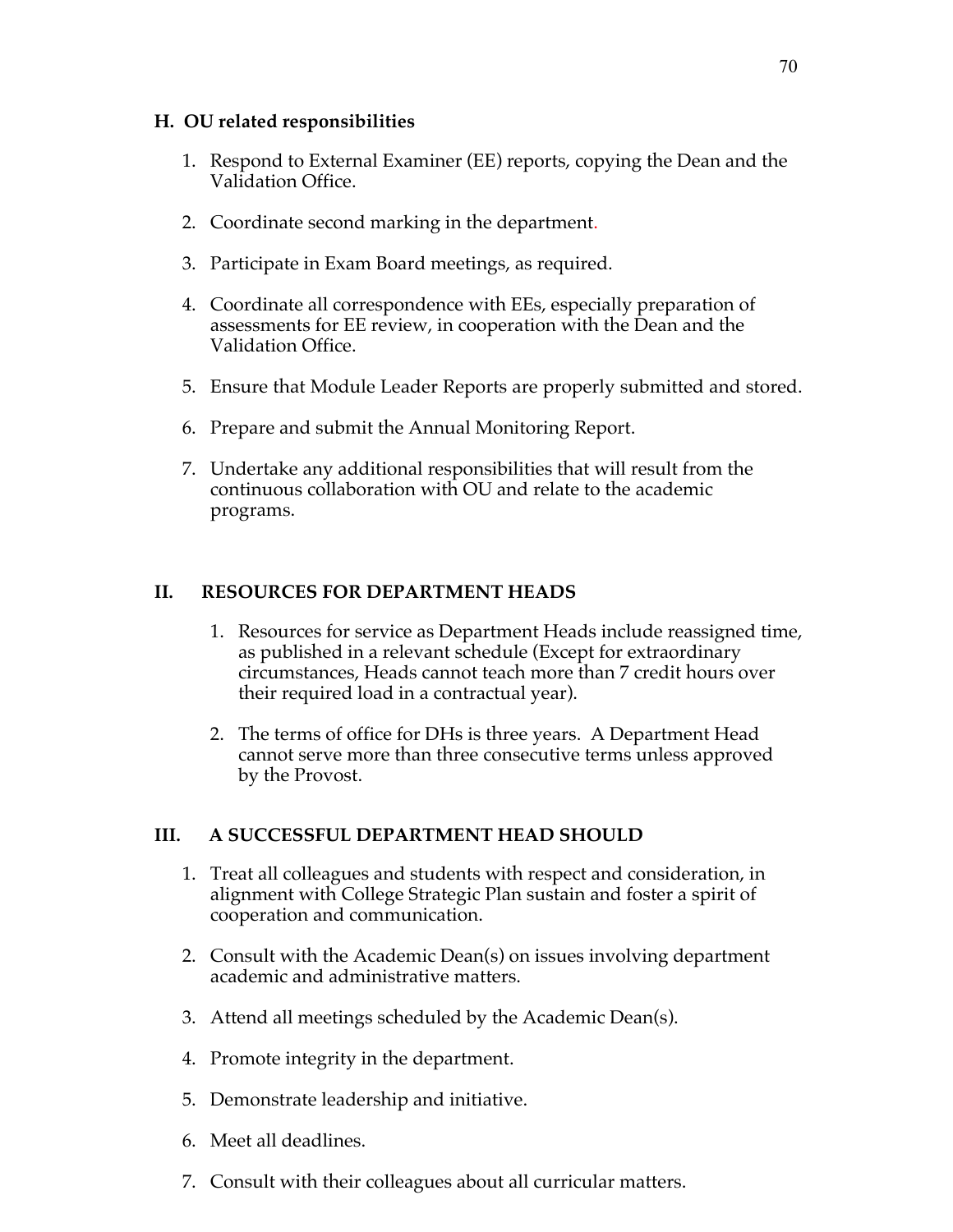- 8. Facilitate the development and implementation of the Department's strategic plan, which complies and complements the ACG Strategic Plan.
- 9. Comply with the College Catalog, the Faculty Manual, Deree policies and regulations, the Regulatory Framework, and the Faculty Code of Ethics and Professional Conduct.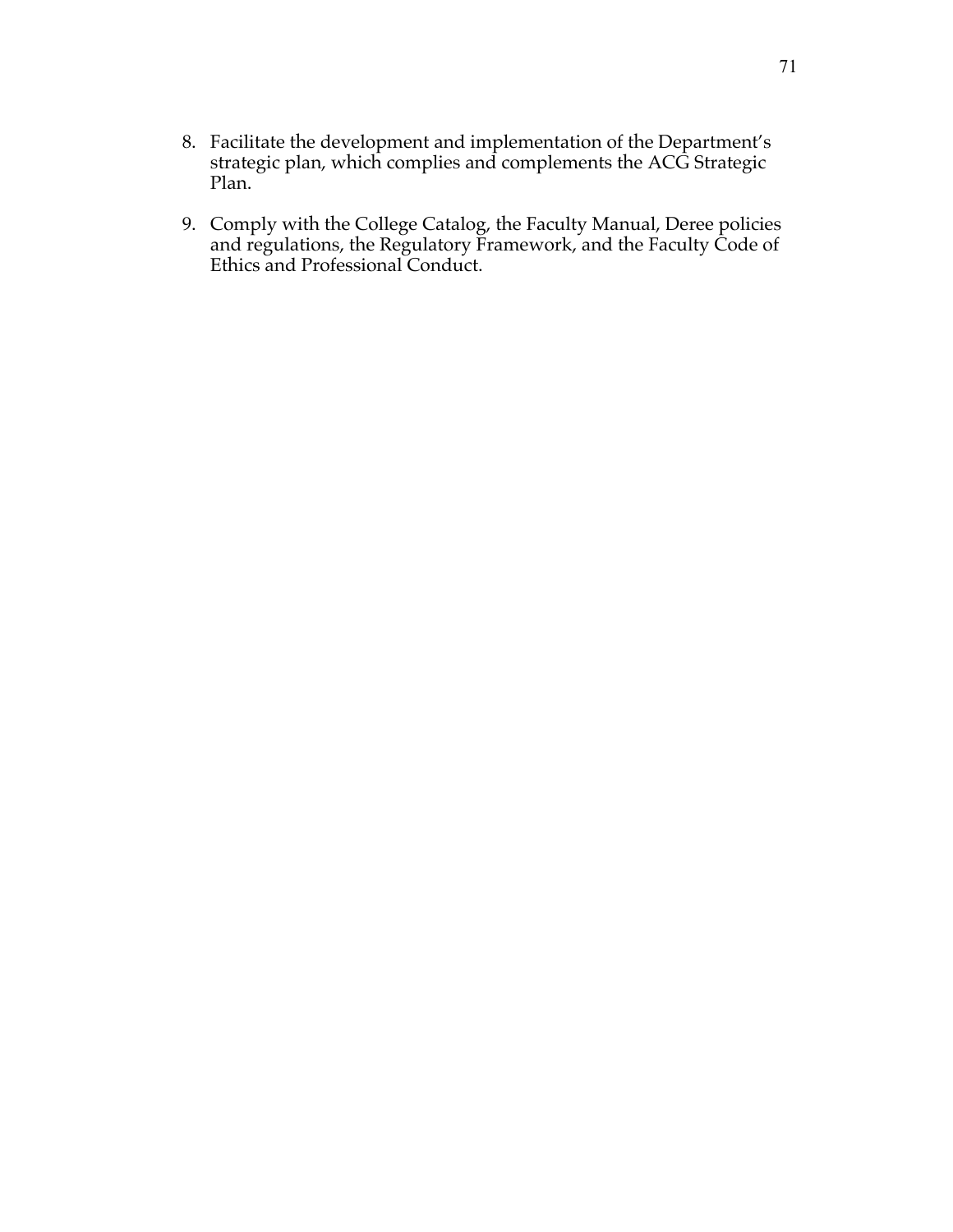# **Appendix B: Job description for Program Coordinators**

# **Program Coordinator**

Appointed by Dean, following approval by Chief Academic Officer

Reporting to: Department Head or Dean

**DEFINITION:** The job of the Program Coordinator is to serve as the academic administrator for an academic program that leads to a degree.

# **COMPETENCE**

- Effective communication and presentation skills good interpersonal skills
- Integrity and fairness
- Commitment
- Promptness
- Ability to:

a) multi-task b) listen effectively b) deter/resolve conflict c) maintain respectful professional relationships in the academic unit d) maintain confidentiality e) promote collaboration

# **RESPONSIBILITIES**

## **General:**

- 1. Hold office hours as required by appointment contract, and be reachable during summer sessions.
- 2. Be reachable by phone/email during all registration periods.
- 3. Hold at least one area meeting per semester.
- 4. Respond to all e-mails/requests in a timely manner.
- 5. Participate in meetings scheduled by the Department or Dean as needed.
- 6. Address all issues pertaining to validated courses (e.g. appointing Second Markers, ensuring that Assessment topics and responses to reports are sent to the EEs on time.)
- 7. Represent the program during Discover Deree Days.
- 8. Be present at the BoE meetings.
- 9. Be available for Program Committee meetings
- 10. Submit a program report that will help the Department Head write an Annual Report for the entire Department.
- 11. Carry out other tasks as assigned by the Department Head and the School Dean.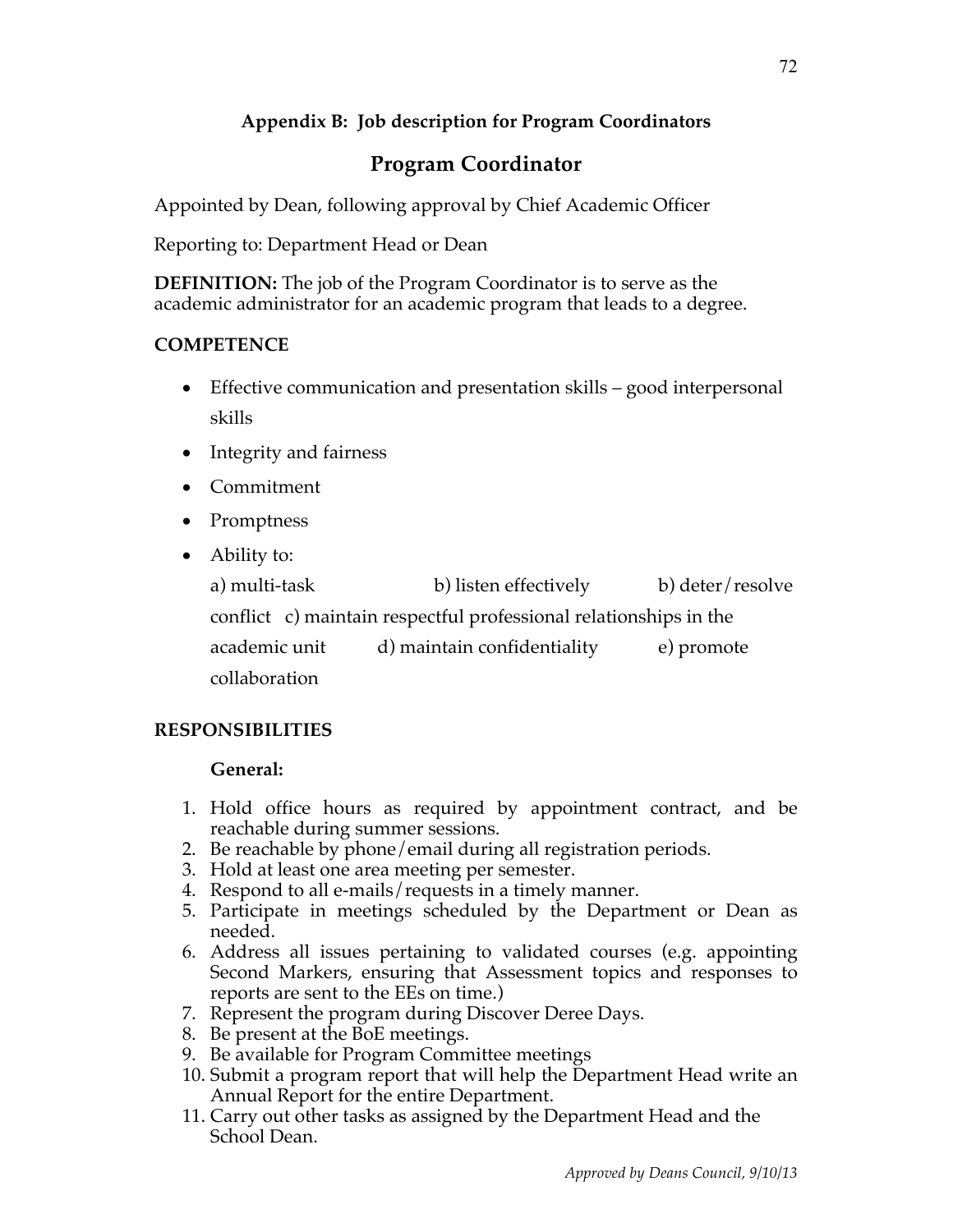## **Faculty:**

- 1. Participate in the search and evaluation of new faculty candidates.
- 2. Discuss with Dean applications for change of status.
- 3. Supervise faculty regarding office hours, adherence to syllabi, absences, etc.
- 4. Promptly disseminate information to all members of the program.

## **Curriculum and Assessment:**

- 1. Process all new course syllabi, ensuring that the curriculum is up to date.
- 2. Supervise syllabi review and program review in his/her area
- 3. Maintain and update area's academic information to students: handbook, 2-4 year master plan, and course rotation.
- 4. Ensure that module reports (for validated courses) are properly submitted.
- 5. Supervise the distribution of the Senior Exit Surveys to senior students and draw conclusions about issues needing to be addressed.

# **Scheduling:**

1. Construct the class schedule and submit it to the Department Head/Dean. Schedules are discussed with all members of the area and are constructed according to College policy and curriculum needs.

# **Students:**

- 1. Supervise student societies in the area and ensure that elections and general assemblies are conducted according to due process.
- 2. Be the initial contact person for student academic complaints.
- 3. Receive and evaluate plagiarism reports and submit them to the COSC.
- 4. Help coordinate common final exams (if any).
- 5. Advise students in the major or minor with more than 50 credits.
- 6. Review student petitions and make recommendations with regard to deviations from program requirements.
- 7. Check/maintain graduation requirements

# **A Successful Coordinator Should:**

- 1. Treat all colleagues with respect and consideration.
- 2. Foster a spirit of cooperation and communication.
- 3. Assist in promoting faculty development.
- 4. Attend all meetings scheduled by the Dean.
- 5. Promote integrity issues in the program.
- 6. Meet all deadlines.
- 7. Consult colleagues about all curricular matters.
- 8. Keep the Department Head or Dean current on program activities.

#### **EVALUATION:** *Coordinators are evaluated by respective Department Head and Dean*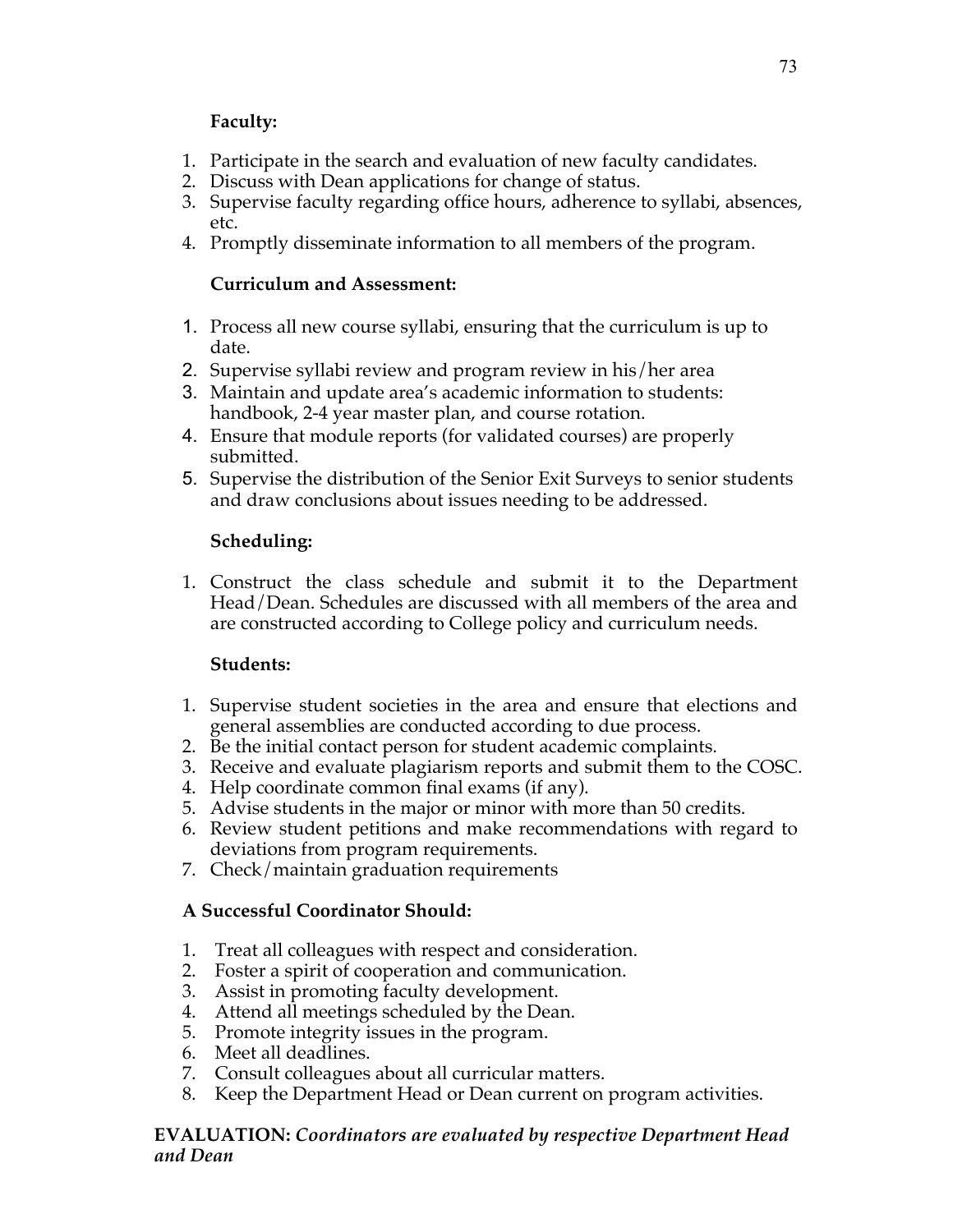# **Appendix C: Job description for Area Coordinators**

# **Area Coordinator**

Appointed by the Dean, following approval by the Chief Academic Officer (CAO)

Reporting to: Department Head or Dean

**DEFINITION:** The job of the Area Coordinator is to serve as an academic administrator for an academic area that does not lead to a degree.

#### **COMPETENCE**

- Effective communication and presentation skills good interpersonal skills
- Integrity and fairness
- Commitment
- Promptness
- Ability to:

a) multi-task b) listen effectively b) deter/resolve conflict c) maintain respectful professional relationships in the academic unit d) maintain confidentiality e) promote collaboration

#### **RESPONSIBILITIES**

#### **General:**

- 12. Hold office hours as required by appointment contract, and be reachable during summer sessions.
- 13. Be reachable by phone/email during all registration periods.
- 14. Hold at least one area meeting per semester.
- 15. Respond to all e-mails/requests in a timely manner.
- 16. Participate in meetings scheduled by the Department or Dean as needed.
- 17. Address all issues pertaining to validated courses (e.g. appointing Second Markers, ensuring that Assessment topics and responses to reports are sent to the EEs on time.)
- 18. Represent the area in Discover Deree Days, if applicable.
- 19. Submit an area report that will help the Department Head or Dean write an Annual Report.

## **Faculty:**

- 5. Participate in the search and evaluation of new faculty candidates.
- 6. Discuss with Dean applications for change of status.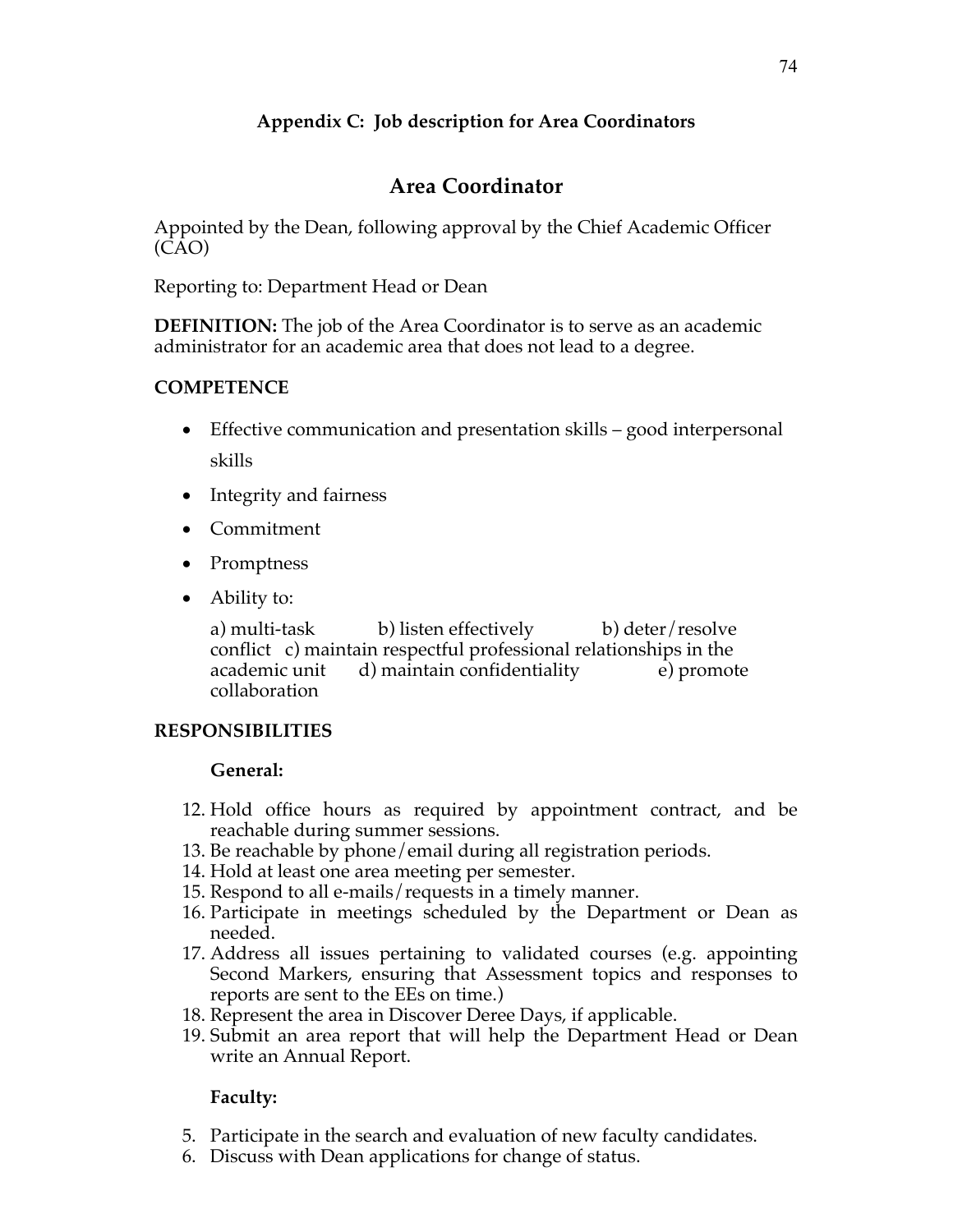- 7. Supervise faculty with respect to office hours, adherence to syllabi, absences, etc.
- 8. Promptly disseminate information to all members of the area.

#### **Curriculum and Assessment:**

- 6. Process all new course syllabi, ensuring that the curriculum is up to date.
- 7. Supervise syllabi review and program review in his/her area
- 8. Maintain and update area's academic information to students
- 9. Ensure that module reports (for validated courses) are properly submitted.

## **Scheduling:**

2. Construct the class schedule and submit it to the Department Head/Dean. Schedules are discussed with all members of the area and are constructed according to College policy and curriculum needs.

## **Students:**

- 8. Be the initial contact person for student academic complaints.
- 9. Receive and evaluate plagiarism reports and submit them to the COSC.
- 10. Help coordinate common final exams (if any).
- 11. Advise students.
- 12. Review student petitions and make recommendations with regard to deviations from program requirements.
- 13. Check/maintain graduation requirements

Carry out other tasks as assigned by the Department Head and the School Dean.

# **EVALUATION**

## **I. A Successful Coordinator Should:**

- 9. Treat all colleagues with respect and consideration.
- 10. Foster a spirit of cooperation and communication.
- 11. Assist in promoting faculty development.
- 12. Attend all meetings scheduled by the Dean.
- 13. Promote integrity issues in the area.
- 14. Meet all deadlines.
- 15. Consult colleagues about all curricular matters.
- 16. Keep Department Head current on area activities.

# **II.** *Coordinators are evaluated by respective Department Head and Dean*

*Approved by the Deans Council, 10/23/13*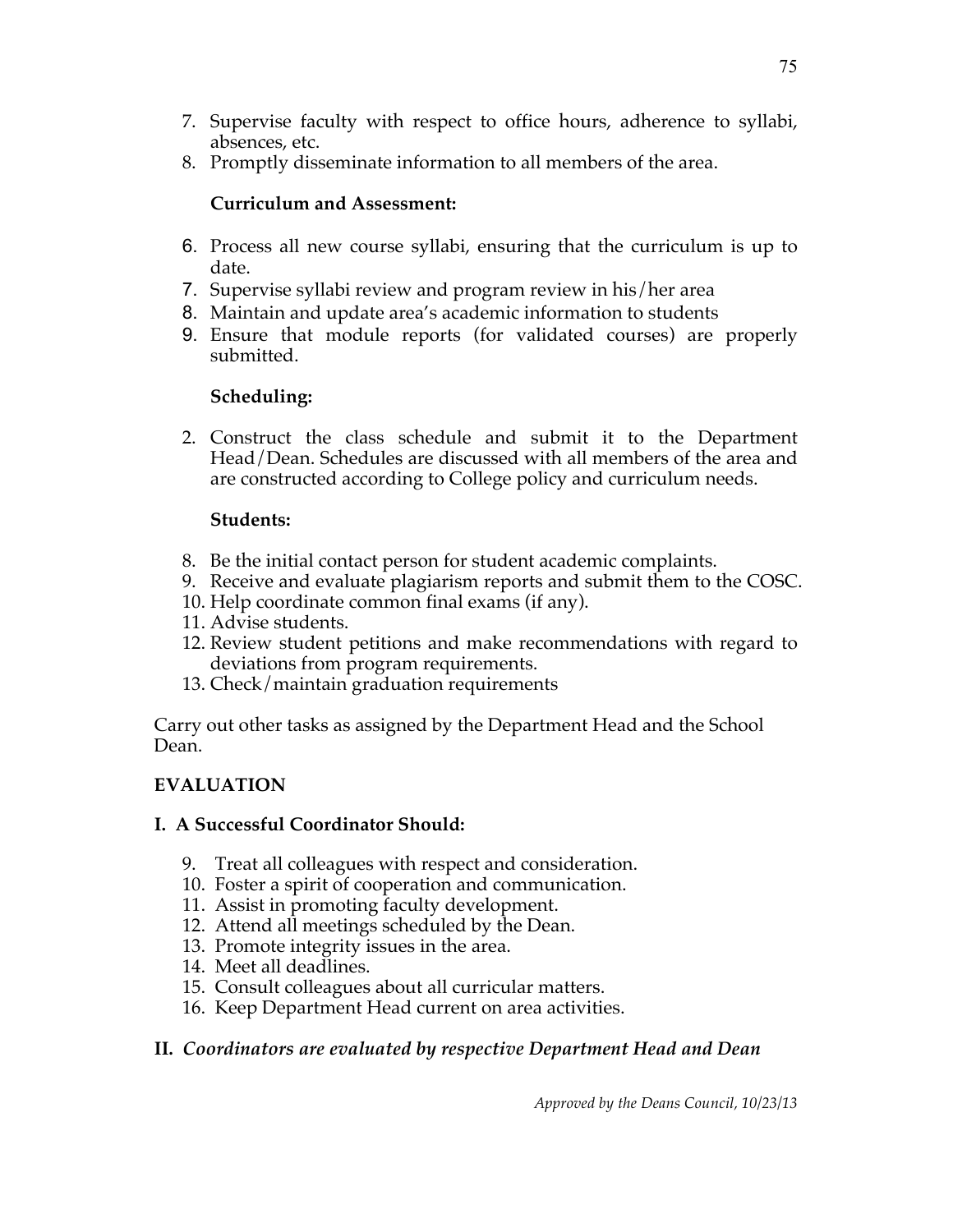#### **Appendix D: Job description for Graduate Program Coordinators**

# **Graduate Program Coordinator (GPC)**

The Graduate Program Coordinator (GPC) is responsible for the administration of graduate program(s) and the implementation of academic policies and procedures pertaining to graduate education at the Deree. The GPC communicates policies on graduate programs to the departmental faculty and communicates department decisions and recommendations to the Graduate School. The GPC has primary responsibility for maintaining the overall academic quality, integrity and viability of the graduate degree program(s) he/she serves and promotes the educational and professional success of graduate students.

#### **Appointment and Evaluation**

Appointment of the GPC is made by the Dean of the Graduate School in consultation with the respective Undergraduate Division Academic Dean and is usually for a term of three years, although the GPC may be asked to step down at any time within the term. Renewal of the appointment is at the pleasure of the Graduate School Dean and the decision to renew is based upon annual evaluation. Graduate Program Coordinators must be full-time members of the Deree faculty and must fulfill at least 50% of their teaching load in the Graduate School.

#### **Recruitment & Admission of Graduate Students**

- Contributes to the development and distribution of recruiting brochures, poster and other electronic and print materials.
- § Staffs program booths at conferences and recruitment fairs (Education Fair, MS Access, etc.).
- Participates in recruitment efforts organized by admissions office (visits, info sessions, etc.).
- Presents to groups of prospective students.
- Responds to inquiries from prospective applicants.
- Reviews completed admissions applications in a timely manner.
- Interviews candidates.
- Makes admissions decisions in a timely manner and based on GSC admissions policy: unconditional acceptance, conditional acceptance and rejection.
- Develops curriculum plan with student prior to course enrollment.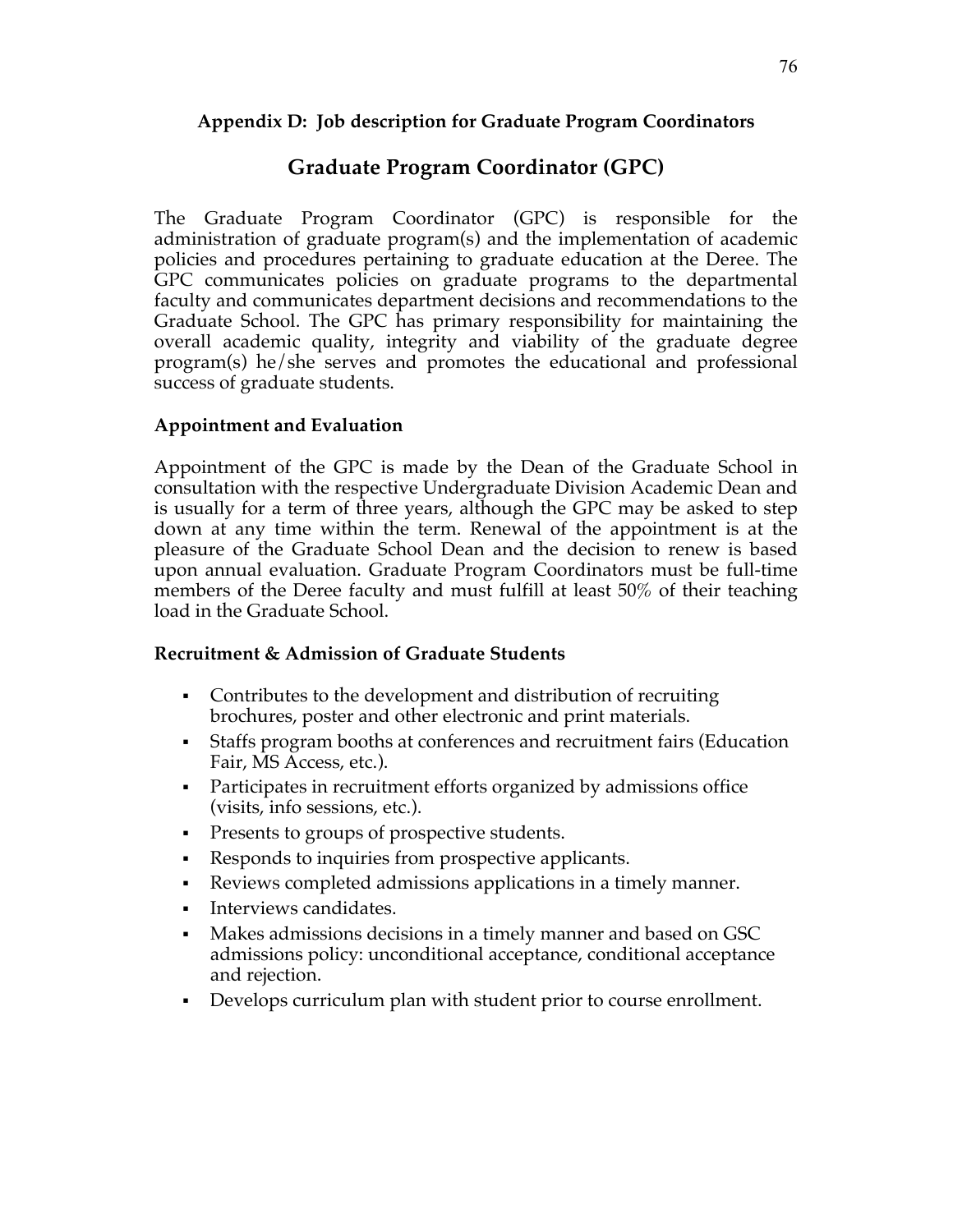#### **Faculty & Scheduling**

- § Identifies needs for staffing graduate courses and participates in the search and evaluation of new faculty candidates.
- Performs teaching observations of faculty teaching graduate courses.
- § Coordinates procedures relating to faculty office hours, adherence to syllabi, make up classes, absences, etc.
- Constructs the course schedule following consultation with all members of the area including the respective Department Head and in accordance to College policy, curriculum, and student needs.
- § Submits the course schedule to the Academic Deans for approval before it is finalized and placed on the web.
- § Meets the Graduate Dean to discuss cancellations.

## **Program Curriculum and Courses**

- § Works with graduate faculty to develop curriculum and courses.
- Performs regular curriculum evaluation, in conjunction with the Dean's office and departmental colleagues.
- § Stays abreast of academic and professional developments in the discipline and guides program accordingly.
- Enhances program by monitoring and improving applicant quality, time to degree, annual number of graduates, etc.
- § Maintains Graduate Catalog materials as pertains to program.
- Leads program level evaluation and assessment.

## **Student Related Responsibilities**

- Maintains current and up-to-date records on the progress and academic standing of graduate students.
- § Keeps graduate students and faculty in the program informed of deadline dates and policies of the Graduate School.
- § Reviews student petitions and makes recommendations to the relevant committees or office of the Graduate Dean, as appropriate.
- § Serves as the primary resource for student academic advisement.
- § Holds regular office hours at least once a week in the afternoon during the semesters.
- § Provides information regarding internship/practicum arrangements.
- Coordinates thesis/capstone process in program (where applicable). Ensures that thesis/capstone experiences are managed effectively and that appropriate procedures are in place.
- § Provides information regarding employment opportunities following graduation.
- § Responsible for discipline/sanctioning of graduate students, in conjunction with the Dean's office and the Graduate Studies Committee.
- § Checks/maintain graduation requirements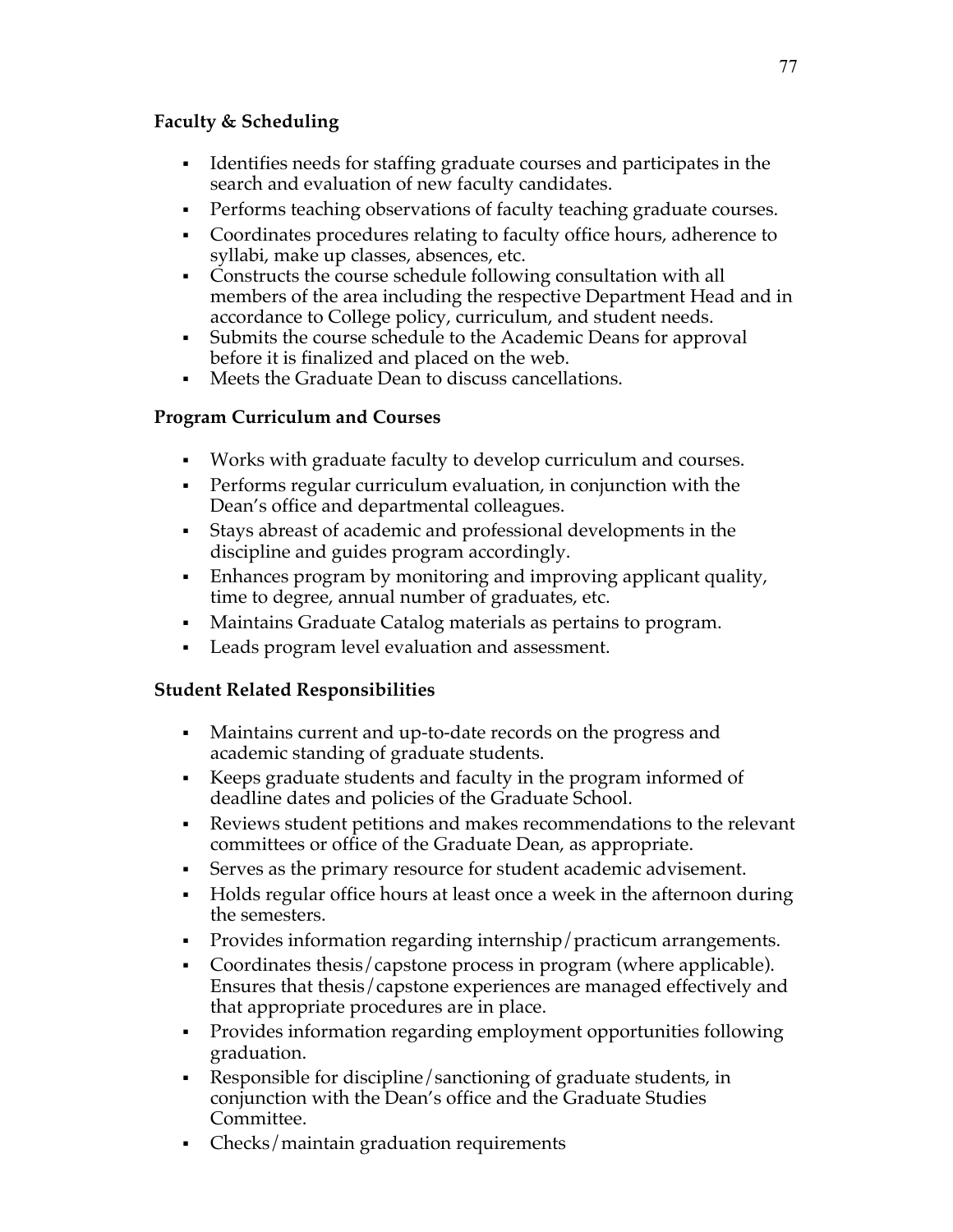## **Budgetary**

• Provides program level support to the Graduate Dean's office, regarding development of the Graduate School annual budget

## **Promotion of Scholarship**

- Serve as an example of scholarship by publishing regularly and with students when advisable.
- Serves on thesis committees (where applicable).
- Provides information about grants suitable for graduate students.
- § Encourages graduate student participation in professional meetings
- Assists in securing funding for graduate students to participate in professional meetings
- § Pursues assorted activities, such as organizing academic symposia

## **Representative of Program in Various Forums**

- Advocate graduate education in an undergraduate environment
- § Serve as member of Graduate Curriculum and Graduate Studies Committee
- Participate in regional, national, and international meetings

## **Other Work Responsibilities**

- Annual program monitoring report
- § Program evaluation report
- § Outcomes assessment report
	- § Exit interviews
	- § Exit surveys
- § Support any other activities appropriate for enhancing the graduate program
- Participates in graduate faculty coordination and recruitment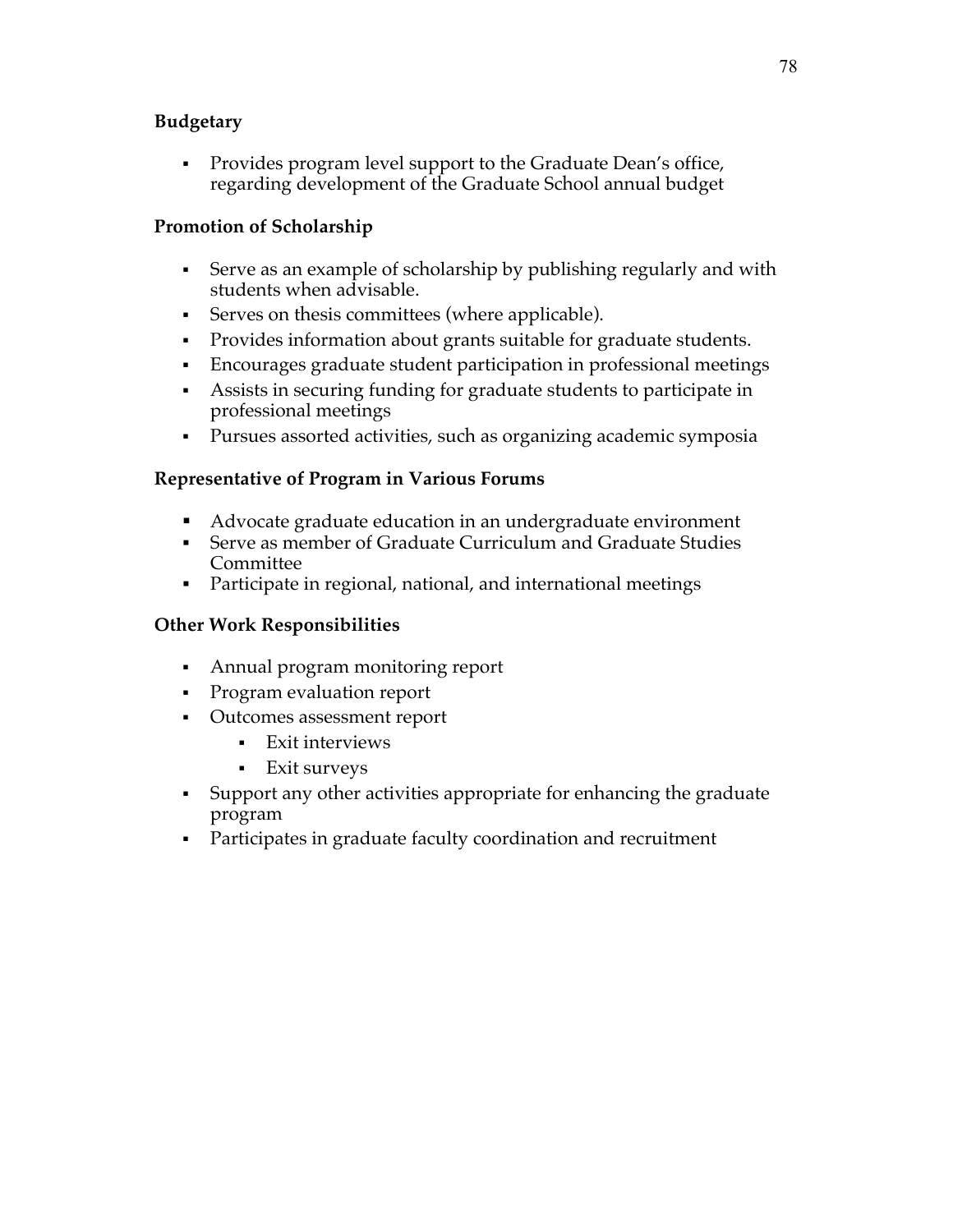## **Appendix E: Instructor Code of Ethics and Professional Conduct**

## **DEREE - THE AMERICAN COLLEGE OF GREECE**

## **Instructor Code of Ethics and Professional Conduct**

*(Amended January 29, 2019)*

#### **Introduction**

This Code of Ethics has been adopted by the American College of Greece as a statement of the ethical principles and guidelines which should be followed by the Institution and the Instructors. Its main purpose is to provide all Instructors with a code of conduct, which will help them identify and resolve ethical issues or dilemmas as they arise in the course of their work, as well as form a clear understanding of what constitutes proper conduct in the ACG academic environment.

In this Code, the term 'Instructors' applies to all people who have teaching responsibilities at the American College of Greece. .

The American College community recognizes that the development, revision or amendment of this Code and other rules and regulations of the College is a continuous process in which all College Instructors have the right to participate.

In constructing this Code, the *Faculty Code of Ethics Ad hoc Committee* has taken into consideration that Instructors have rights, privileges, obligations and duties that derive from their common partnership in the College community and are expected to avoid practices that seriously deviate from those commonly accepted in the academic community.

## **Areas of Responsibilities – Guidelines of Conduct**

#### **I. Instructors as Teachers and Advisors of Students should**

- 1. Respect each student as a responsible participant and encourage him/her to participate in all aspects of College life.
- 2. Always treat students in a professional manner.
- 3. Respect the confidential nature of their relationship with students. They should not disclose any personal information that a student has confided in them. If such information is vital for the resolution of a problem, then they should discuss it first with the student.
- 4. Discourage personal criticism or judgments by students that may have negative impact on colleagues, other students, or the College.
- 5. Allow students to freely present their objections, opinions and beliefs when discussing moral issues or other non-factual material, so long as these are presented in a polite way and do not insult other people's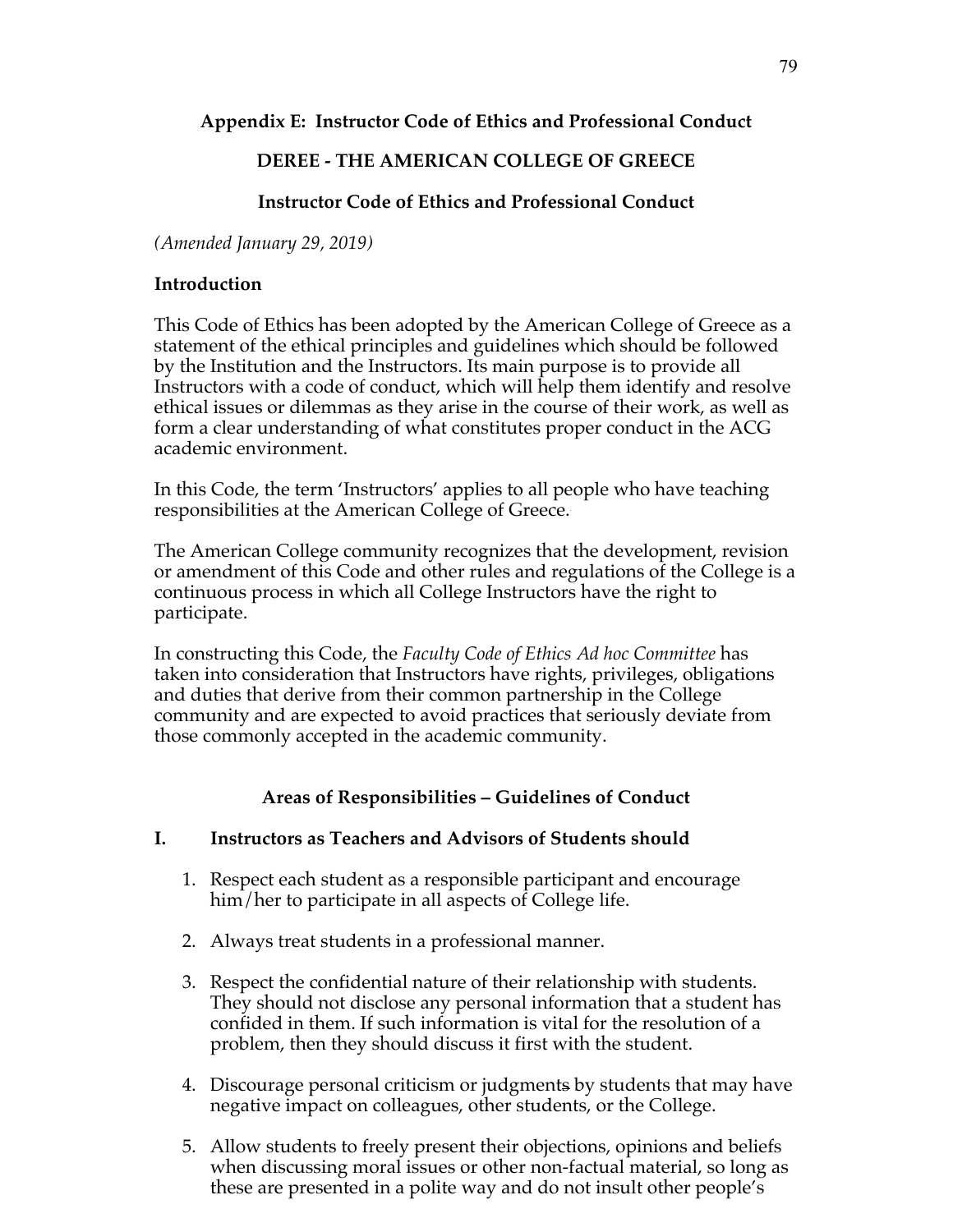age, gender, race, nationality, ethnicity, faith, disability, marital status, sexual orientation, political affiliation or other arbitrary or personal characteristics.

- 6. Not discriminate against a student for reasons of age, gender, race, nationality, ethnicity, faith, disability, marital status, sexual orientation, political affiliation or other arbitrary or personal characteristics.
- 7. Promote a climate of honest academic conduct. Efforts should be made to prevent all forms of academic dishonesty, such as cheating and plagiarism. Course information packages should detail clear policies relating to academic dishonesty.
- 8. Not exploit their students for personal advantage. For example, if a student has contributed to a publication, it should be properly acknowledged.
- 9. Not engage, directly or through agents, in solicitation of business (e.g. sell products or services) from students, or use for the same purpose students' contact information to which they have privileged access due to their position in the College. The above applies also to cases where requests for exchange of products or services are initiated by students.
- 10. Not provide therapeutic/assessment/counseling/guidance services to students in the context of refraining from entering into multiple relationships that could reasonably be expected to impair the instructor's objectivity, competence, or effectiveness, or otherwise risk exploitation or harm to the person with whom the professional relationship exists.1
- 11. Not provide to students, services for compensation.
- 12. Not accept any material gifts or rewards or discounts from students or their relatives.
- 13. Make available for student inspection all corrected homework assignments, as well as exams and reports.
- 14. Not enter into a romantic or sexual relationship, even if consensual, with College students before graduation.
- 15. Avoid inappropriate physical contact with students.
- 16. Refrain from any form of sexual or other harassment either physical or verbal.
- 17. Clearly explain the process of final grade evaluation in their course information packages at the beginning of every semester or session**.**

 $1$  Entries 8 and 9 are taken from the American Psychologists Association, *Ethical Principles of* Psychologists and Code of Conduct. Concerning entry 9, it was interpreted that this phrase implies that the instructor should not engage in multiple relationships, e.g. client-therapist and studentprofessor, so that objectivity is not impaired.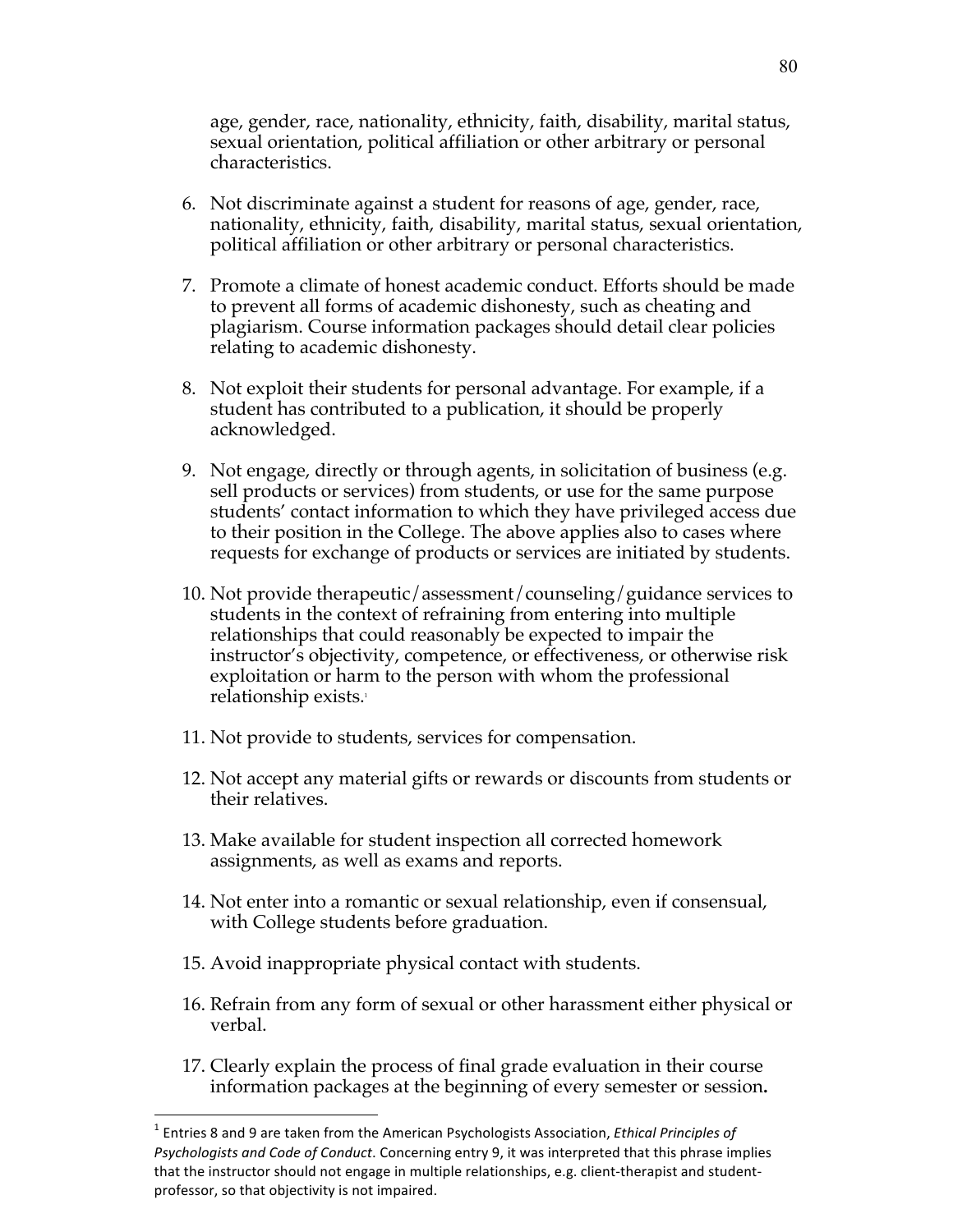They should provide students with timely feedback regarding exams and assignments, be fair with the grading process, be available to clarify and discuss the evaluation procedures, and make every reasonable effort to en**s**ure that their evaluations match the true merit for each student. Instructors should keep all written material upon which a grade is based for one year.

- 18. Start and finish classes on time, to make up classes s/he had to miss, to maintain office hours, appointments, consultations, to have a professional appearance in class, and to provide satisfactory guidance and reasonable means for student access to course information.
- 19. Adhere to syllabi, avoid deviations where exams or course outlines are concerned, and offer different exam versions and homework assignments every semester.
- 20. Provide timely notification to the College for any absences that occur.
- 21. Use English as the language of instruction and of communication with students.
- 22. Provide students with reference letters that are fair and objective.
- 23. Follow the ethical principles applying to any oral or written conduct with students when they use electronic means of instruction and communication with students (specifically, in the use of Blackboard CMS and other e-resources, in the use of Discussion Board, email accounts, blogs, and personal telephones, mobile and landlines.
- 24. When proctoring exams, make sure that students do not use the course textbook or notes, cooperate with other students, use their mobile phones or other technological devices, or disturb their fellow students.
- 25. Be free to use teaching methods or techniques that facilitate the learning process and help students develop an interest in the course. These methods, however, should take into consideration the prescribed syllabus of the course and its level.
- 26. Not be involved in substance abuse on Campus.
- 27. Promote high standards of scholarship.
- 28. Promote an environment of trust in the classroom.

#### **II. Instructors as Researchers and Scholars should**

- 1. Show respect for the opinions of others, even though they may not coincide with their own.
- 2. Be fair in the evaluation of the academic work of others.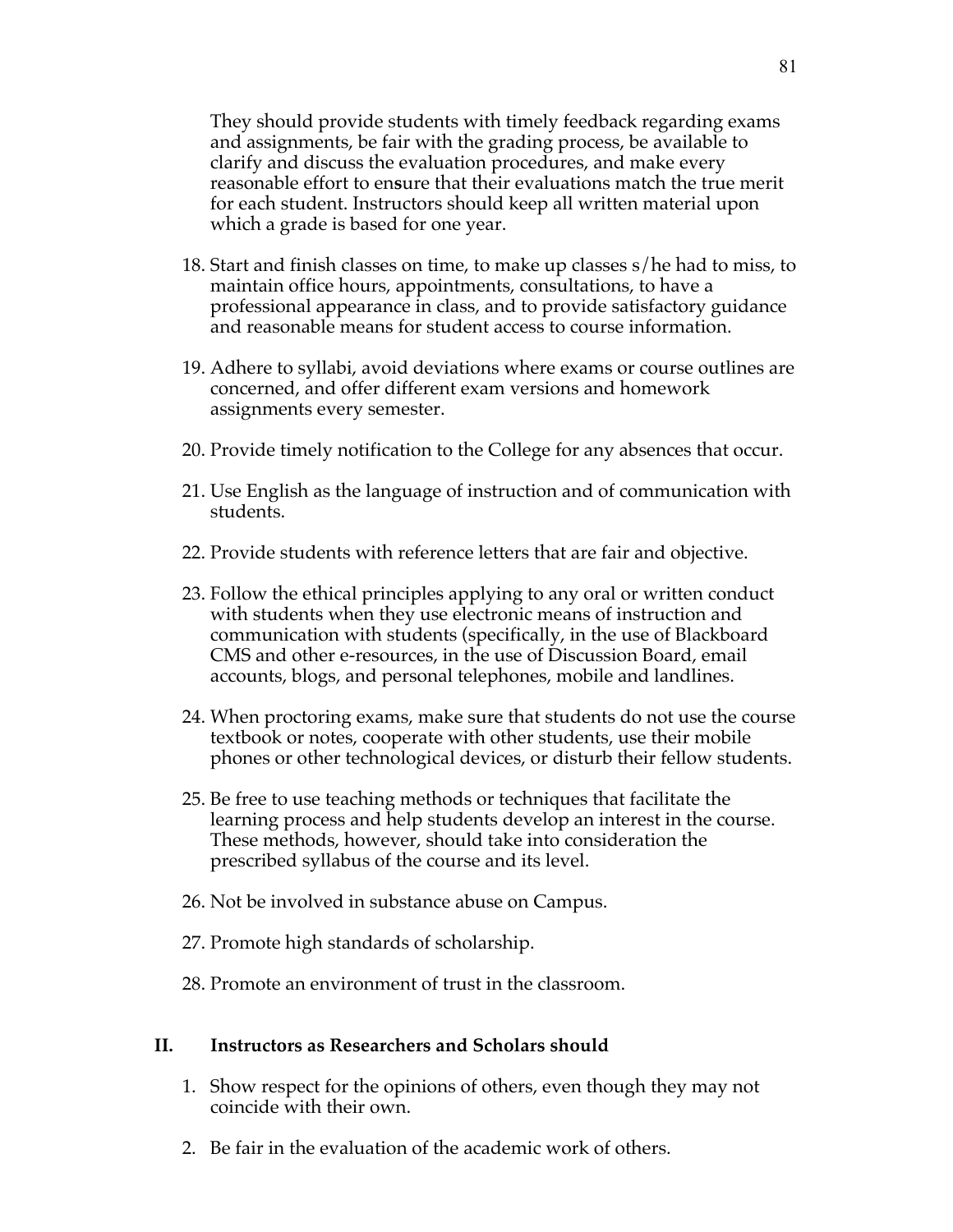- 3. Treat all research participants with respect, fairness, and integrity, regardless of age, gender, race, nationality, ethnicity, faith, disability, marital status, sexual orientation, political affiliation or other arbitrary or personal characteristics. In general, an Instructor should not engage in any form of preferential treatment.
- 4. Acknowledge the work and worth of others.
- 5. Report research results accurately and honestly.
- 6. Not publish confidential information or data without permission.
- 7. Ensure that data collection, processing, and analysis are undertaken with integrity, according to internal College policies and legal standards.
- 8. Be committed to accountability in their research projects and be willing to disclose funding sources and sponsorships.
- 9. Disclose any academic or research commitments outside the College that might be construed as conflicting with the commitments to the College.
- 10. Not engage in research that knowingly and unnecessarily jeopardizes the health, safety, or well-being of any human subjects, or causes cruelty to animals.
- 11. Ensure that the students they supervise follow ethical research standards.
- 12. Encourage the advancement of knowledge by seeking opportunities for professional growth.
- 13. Maintain an appropriate balance between scholarly and/or professional engagement and teaching.
- 14. When reporting research and publications, show concern for the rights and reputation of the College as well as of other institutions, groups or individuals.
- 15. Acknowledge all research funded by the College
- 16. Aim to create a learning environment of trust and understanding.
- 17. Handle academic problems in a confidential setting.
- 18. Protect and advance academic freedom and free inquiry.
- 19. Encourage the exchange of diverse viewpoints within the College community.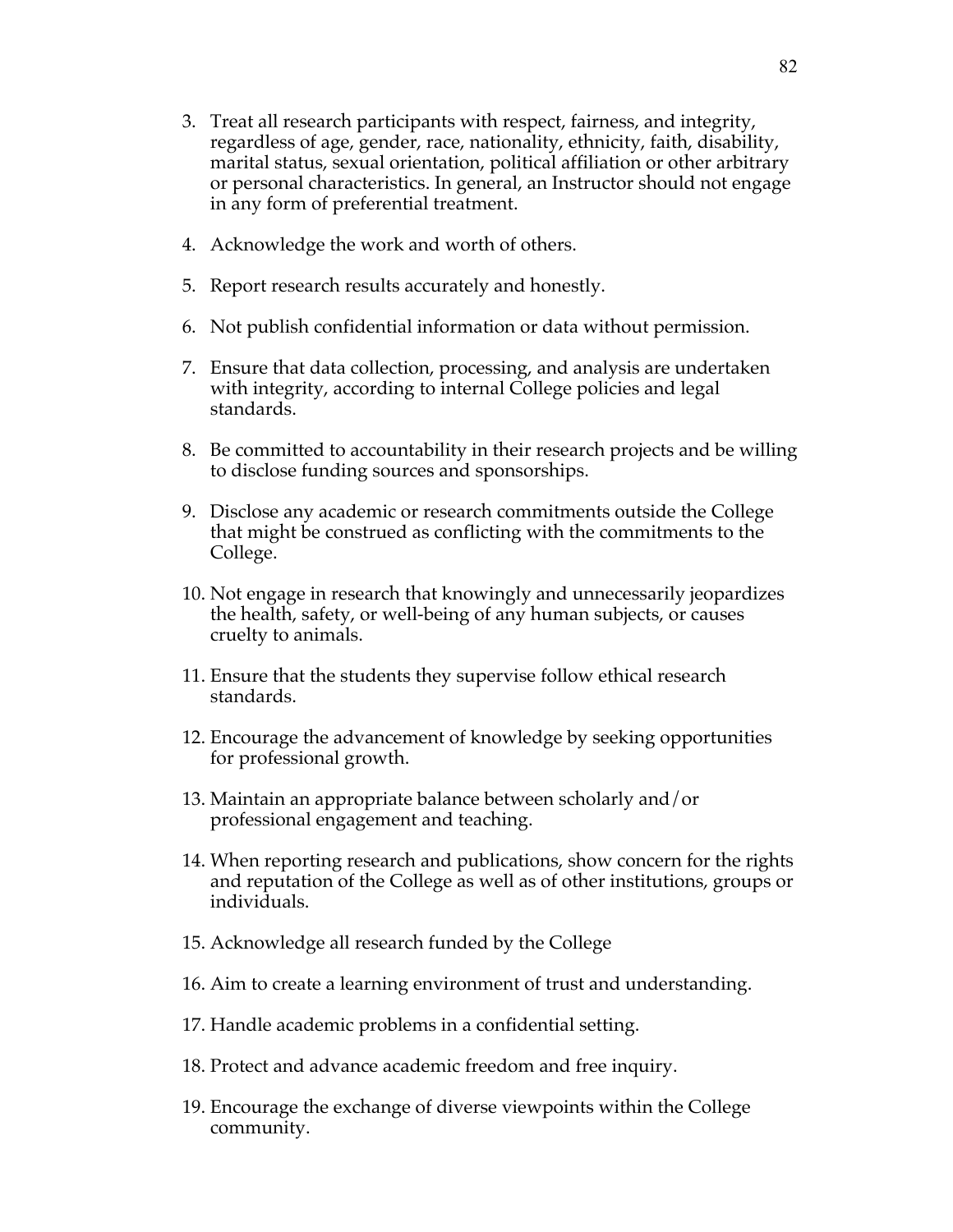20. Maintain the right to request the necessary support for the advancement of their scholarly and professional work.

#### **III. Instructors in their relationship with Colleagues**

- 1. Have a shared duty to protect integrity and academic freedom and to support the mission of the College. They are expected to show professional courtesy and respect when exchanging opinions and criticism.
- 2. Have a duty to protect each other's integrity and academic freedom, and to maintain standards of professionalism and respect when discussing their colleagues with any third party, including students, other Instructors, administrators, and people not associated with the College.
- 3. Should not make comments to students concerning the private lives of colleagues.
- 4. Have a duty to treat colleagues with professional courtesy and respect and to abide by the other ethical standards in this Code, which should be applied in all situations regardless of differences in academic appointment or rank, and regardless of whether individuals are acting in academic or administrative capacity.
- 5. Should not sexually harass colleagues. This undesirable behavior includes unwanted advances and inappropriate comments.
- 6. Should not make evaluations about professional competence of colleagues using criteria not directly relevant to their professional performance, such as age, gender, race, nationality, ethnicity, faith, disability, marital status, sexual preference, political affiliation, or other arbitrary or personal characteristics.
- 7. Should not discriminate against or exclude colleagues from opportunities that affect their professional development based on criteria other than professional qualifications.
- 8. Maintain the right to constructively criticize colleagues' opinions and professional behavior in ways that are consistent with the ethical standards in this Code.
- 9. Should abide by all commonly accepted standards of academic integrity, and should never represent a colleague's academic work or administrative work as their own.
- 10. Should strive to create an open and transparent atmosphere in order to create the most effective teaching, learning, and research environment possible, and to support the mission of the College.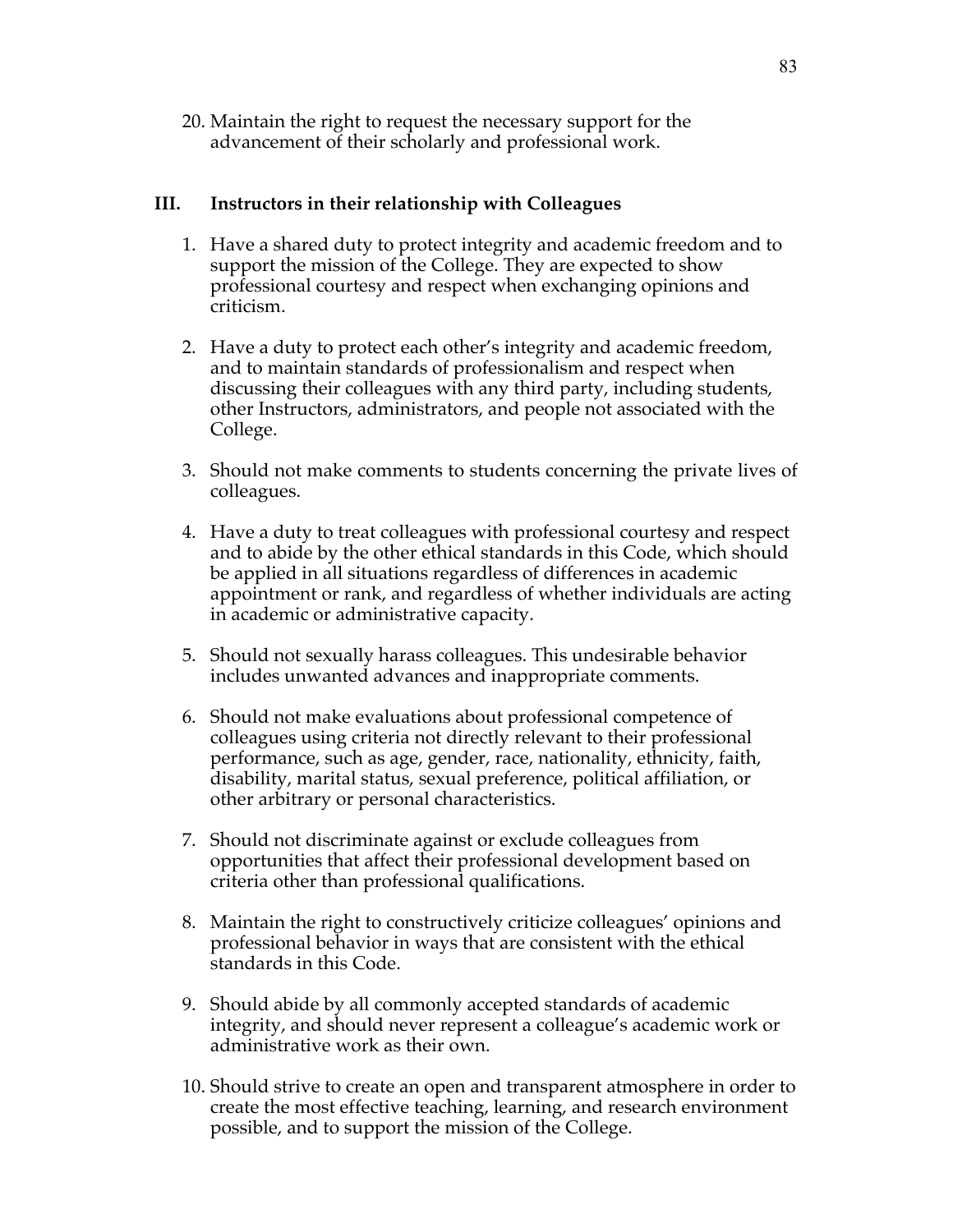- 11. Have a duty to speak and act, with and about their colleagues, in a manner that supports the mission and integrity of the College.
- 12. Should respond to colleagues' requests for information pertaining to College academic and professional matters at their earliest convenience.
- 13. Should appropriately share resources and facilities such as office space, computer equipment, Library materials, etc.

#### **IV. Instructors in their relationship with Administrators and Support Staff**

- 1. Should interact with Administrators and Support Staff with courtesy and responsiveness within generally accepted standards of professionalism.
- 2. Should promote a climate of sincerity and honesty when dealing with Administrators and Support Staff.
- 3. Should respect regulations, such as the copyright regulations of the Library, the confidentiality regulations, or regulations of the Registrar's Office.
- 4. Are expected to avoid using the College's resources or facilities, such as photocopying, telephone use and computer printing for personal purposes. Whenever such facilities are supervised by Administrators and Support Staff, Instructors should not ask them to facilitate knowingly or not, the unauthorized use of these facilities. Exceptions to this rule must be cleared by the respective Department Head, Assistant Department Head or Area Coordinator.
- 5. Promote good collegial relationships, which depends upon creating transparent procedures and maintaining open channels of communication. Instructors maintain the right to be informed about all existing rules, policies and decisions taken by the Administration or relevant committees that may affect them or their department, either directly or indirectly.
- 6. Should bring to the attention of the appropriate member of the administration any complaints, conflicts or concerns that may arise between Instructors, Administrators and Support Staff. After assessing the situation action will be taken towards the resolution of the conflict, following due process as described in the Faculty Manual.
- 7. Have a duty to disclose to the appropriate members of the administration, i.e. Academic Deans, Vice Presidents, and the President of the College, any association, relationship, business arrangement or other circumstances that might create a conflict of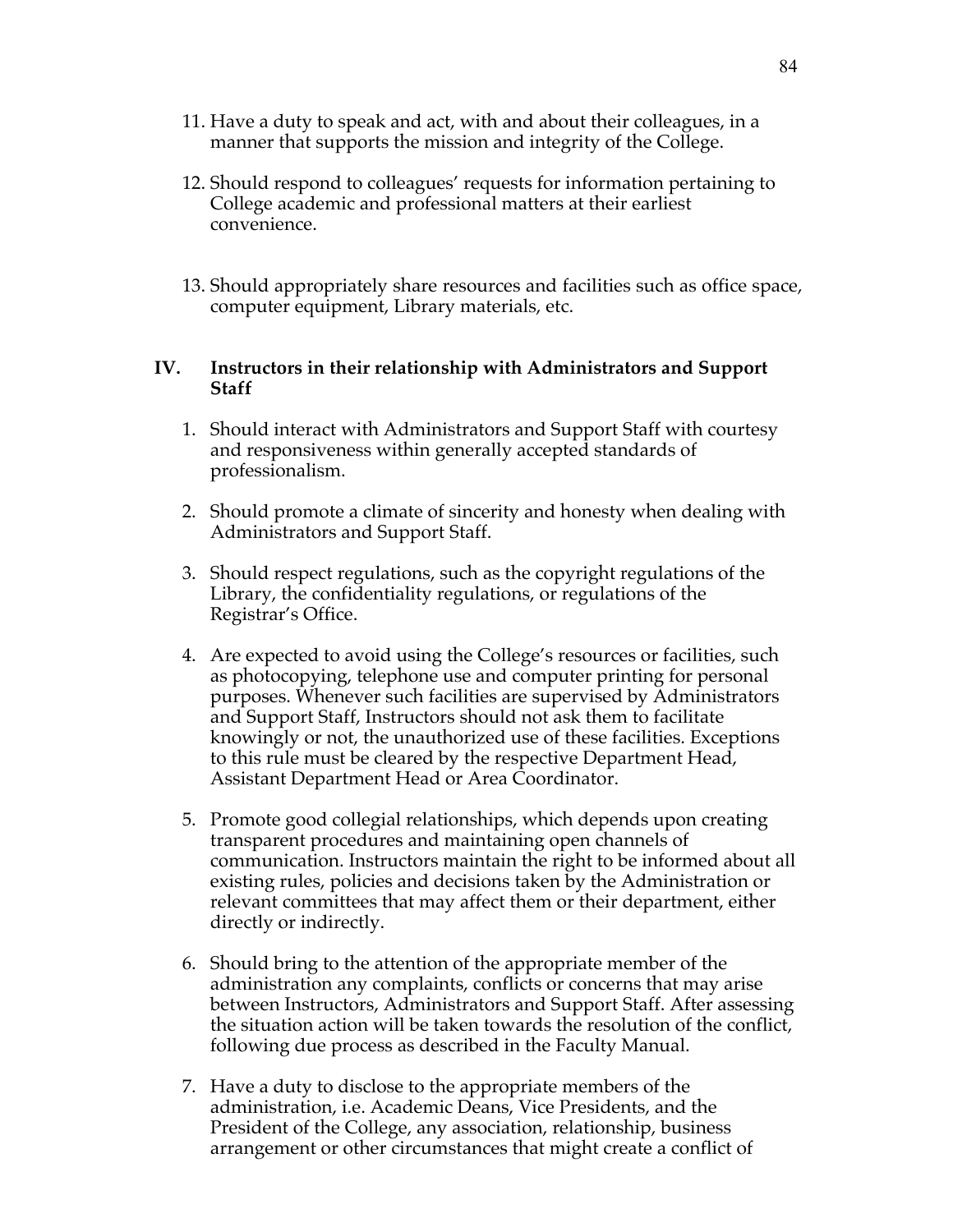interest with their College duties. They also have the right to clarification about the steps of any appeal process.

- 8. Recognize that the development, revision or amendment of rules and regulations of the College is a continuous process in which all College constituents should participate.
- 9. Have a responsibility to adhere to the laws of the land and observe the rules and regulations of the College. Instructors maintain the right to criticize the rules and regulations of the College and seek revision following appropriate protocols.
- 10. Should not make judgments about the professional competence of Administrators or Support Staff using criteria which are not directly relevant to their professional performance, such as age, gender, race, nationality, ethnicity, faith, disability, marital status, sexual orientation, political affiliation, or other arbitrary or personal characteristics.
- 11. Have a responsibility to protect integrity, free speech and academic freedom, showing due respect for the opinions of others. Particularly, Instructors maintain the right to criticize decisions taken by the Administration, College Committees, as well as the existing rules and regulations of the College and the professional behavior of other Instructors or Administrators and Support Staff, following appropriate steps of appeal.
- 12. Have a responsibility to protect the privacy of others working at the College and to treat with confidentiality academic, disciplinary, financial and personal records.

#### **V. Instructors as members of the College Community**

- 1. Should respect the rights of all the constituents of the College.
- 2. Should not engage in any behaviors which would create or contribute to a hostile, offensive, intimidating or humiliating work environment.
- 3. Must foster a College environment which is free from any type of harassment or discrimination on any basis.
- 4. Should treat every member of the College community with fairness and not discriminate against a person for arbitrary reasons that oppose the College's policies and this Code.
- 5. Should respect the physical resources and assets of the College, including the efficient and economic use of College property in conducting College-related business.
- 6. While engaged in an employment relationship with the College, depending on their status, have the responsibility to: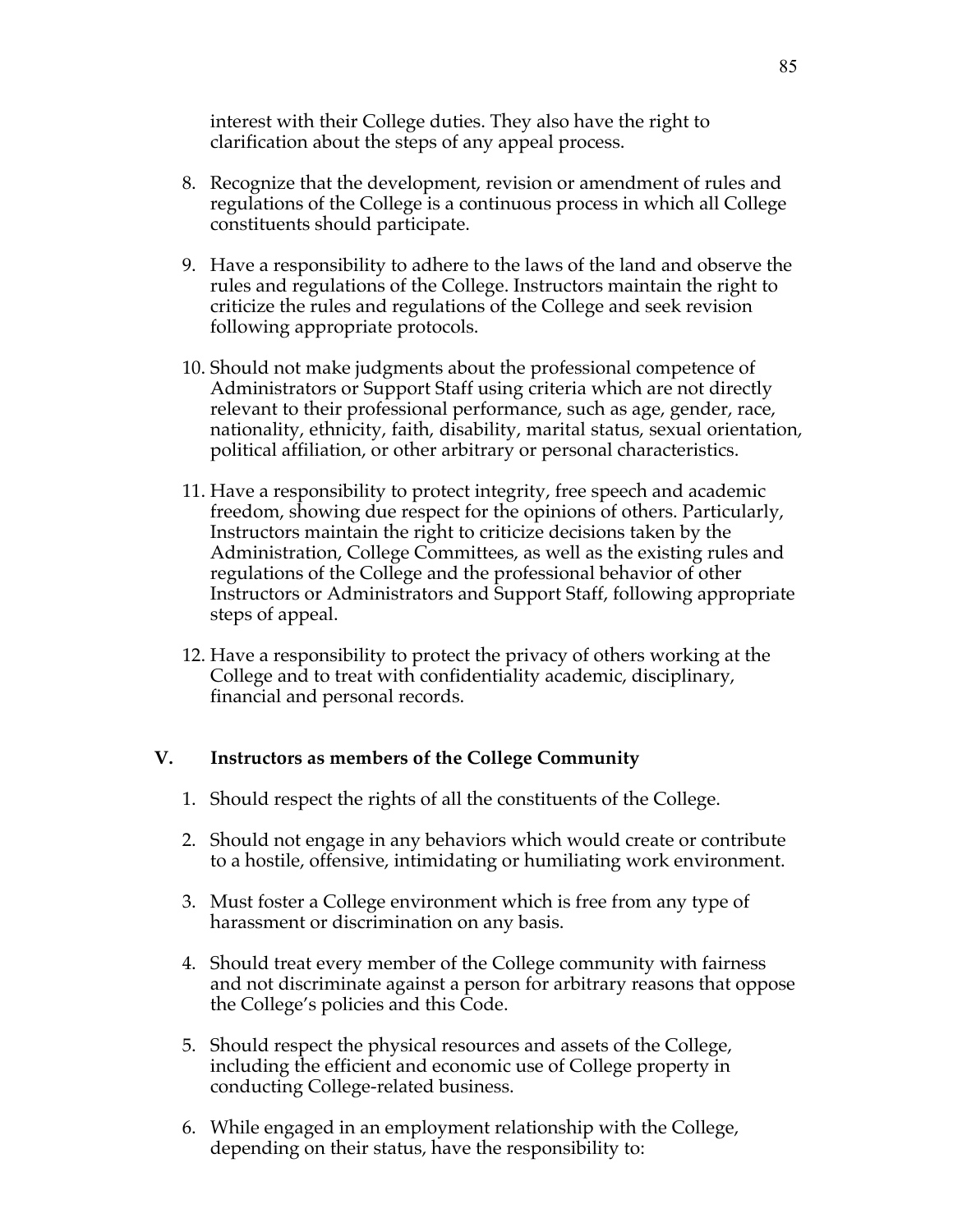- a. Participate in the College's governance and administration through, for example, accepting membership on College standing committees, on Faculty standing committees, and on ad hoc committees, as well as in student advisement.
- b. Participate in the intellectual life of the College community.
- c. Seek and obtain the necessary College approvals when planning to engage in concurrent employment outside of the College.
- 7. Have a further responsibility to:
	- a. Be knowledgeable about, as well as abide by and uphold the rules and regulations established by the College for the orderly conduct of its business, as long as those rules and regulations are not in conflict with the rights afforded by academic freedom or other ethical principles identified in this Code.
	- b. Provide sufficient notice to the College when planning a partial or complete interruption or termination of service.
	- c. Comply with all lawful requirements applicable to the College.
	- d. Bring serious violations of this Code to the attention of the appropriate College officials, such as Academic Deans, Vice Presidents, and the President of the College, following appropriate channels of appeal.
- 8. Must treat as confidential all information supplied to them with that understanding or with confidentiality as a reasonable expectation, both during and after employment with the College.
- 9. Should express disagreement openly, positively, and honestly, using the appropriate channels in the College, and following due process for the issue involved.
- 10. Maintain the right to suggest and seek actions and reforms which, they believe, would improve the College, as long as those actions and reforms are not inconsistent with ethical principles identified in this Code.
- 11. Should not misrepresent the College's views and positions, or present personal views, in public or in private, as if such views reflect College policies.
- 12. Should support the College in achieving its mission.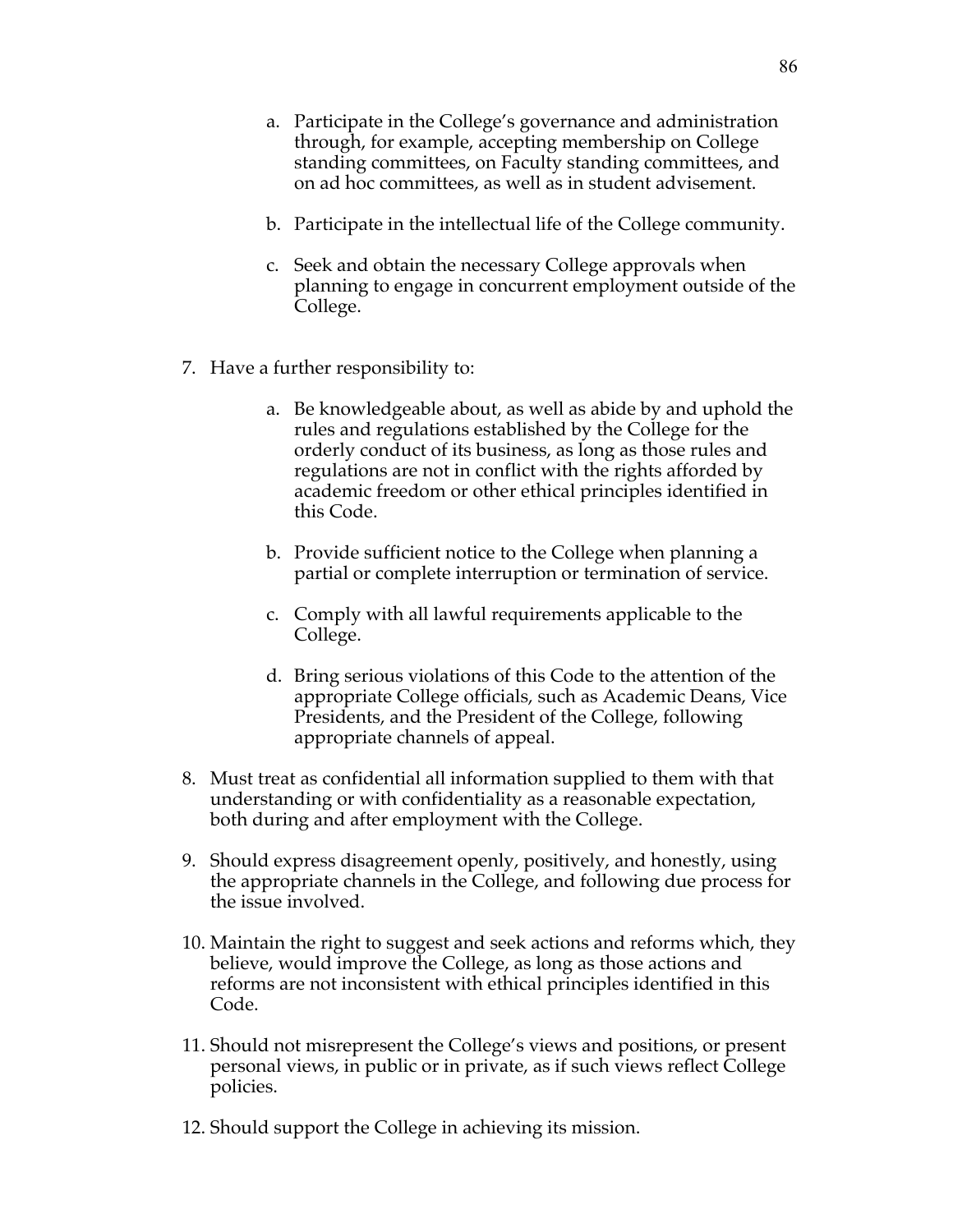#### **VI. Instructors as members of the Community at large**

- 1. Should project a positive image when acting as educators and participants in civic life by promoting those things which benefit society.
- 2. Should deal fairly with those whom they come into contact with, especially in situations where their integrity in conducting business, negotiating, or resolving conflicts in social interactions is based on equity.
- 3. Should be honest when making public statements, advising, or interacting in commercial or social relationships.
- 4. Who engage in civic work and are affiliated with institutions that promote the good of society should not leave commitments made to those institutions unfulfilled.
- 5. Who participate in institutions in the wider community should not compromise their sense of fairness or honesty.
- 6. Should be free to exercise their choice concerning the institutions with which they are associated without having to conform to a particular persuasion or tradition.
- 7. Though many organizations and societies may have intrinsic social and personal value to the Instructors, they should remain loyal to the College and not compromise its integrity or good name in the community, provided that this does not contradict the Instructors' own values and personal integrity.

#### **Disciplinary Action Principles**

- 1. No disciplinary action will take place against a faculty member or Instructor until a matter has been thoroughly investigated and both sides have been heard.
- 2. A disciplinary sanction should be proportionate to the gravity of the disciplinary offence.
- 3. The disciplinary procedure must be introduced within a reasonable period of time from the perpetration of the disciplinary offence.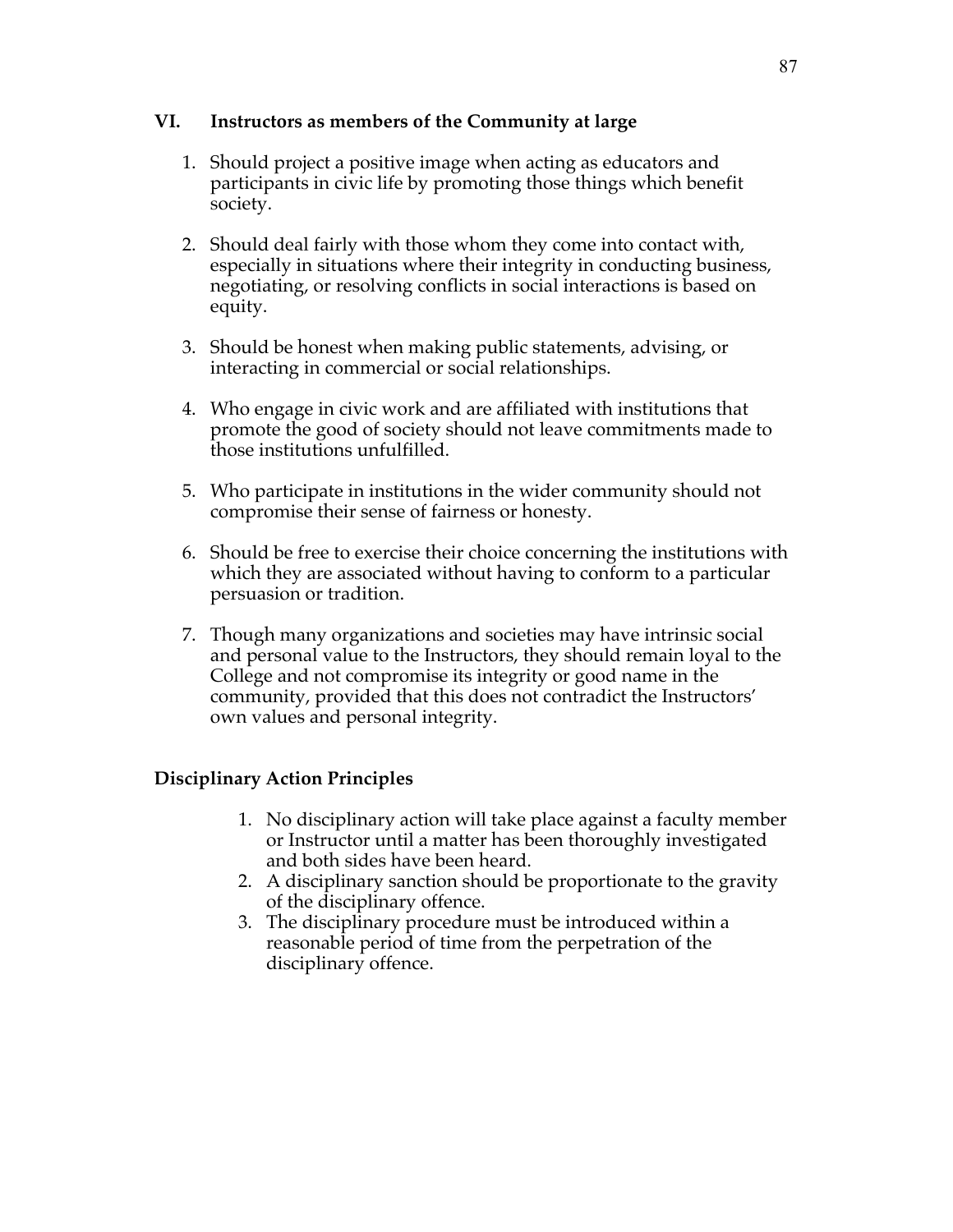## **Appendix F**

## **Copyright issues: Guidelines for instructors**

Instructors are required to comply with copyright laws as well as general data protection regulations regarding the use of images. Disregard for intellectual property and privacy issues constitutes infringement of ethical standards and violation of laws, involving potential legal action. "Copyrightprotected works" range from books, articles, to literary works, recordings, musical scores, plays, films, visual works of art, choreographic works, typographical works, photographs and more. Not everything available on the web is free to use therefore instructors must keep in mind that articles and images may be protected by copyright. Even if the work is not followed by a copyright notice it could still be protected by copyright.

However, there is less rigidity involved when material protected by copyright is used for educational purposes, especially in non-profit institutions. This is referred to as 'fair use': instructors may exceptionally use relevant material for educational purposes in the context of their teaching in specific classes at the College. However, fair use is not free of all limits.

#### **Instructors:**

- Cannot photocopy textbooks. There is a maximum of one chapter or 10% of any book that can be photocopied, but such copies cannot be distributed to students. Instructors should inform students of the above regulation. Photocopying of any source cannot be excessive.
- Can distribute in class part of a literary work, e.g. a poem. This material should not be excessive.
- Can show any video on YouTube.
- Must obtain the right to show a copyrighted legally made film or video work for an open showing on campus, other than in a classroom context if it relates to the curriculum.

## **Hard copy reserve**

- One chapter or 10% of a book content. This cannot be an excerpt from the course's textbook.
- One article or  $10\%$  from a journal issue or newspaper.
- A short literary work e.g. poem or short excerpt of an extensive literary work
- A musical score (having received permission).
- A chart or diagram.

## **Blackboard postings**

Access to copyright protected materials (e.g. Articles, slides, videos or other material) posted on Blackboard should be provided only to the students registered in the course and relevant College administrators. Access to articles or videos must be provided through links only, unless the material is in the public domain.